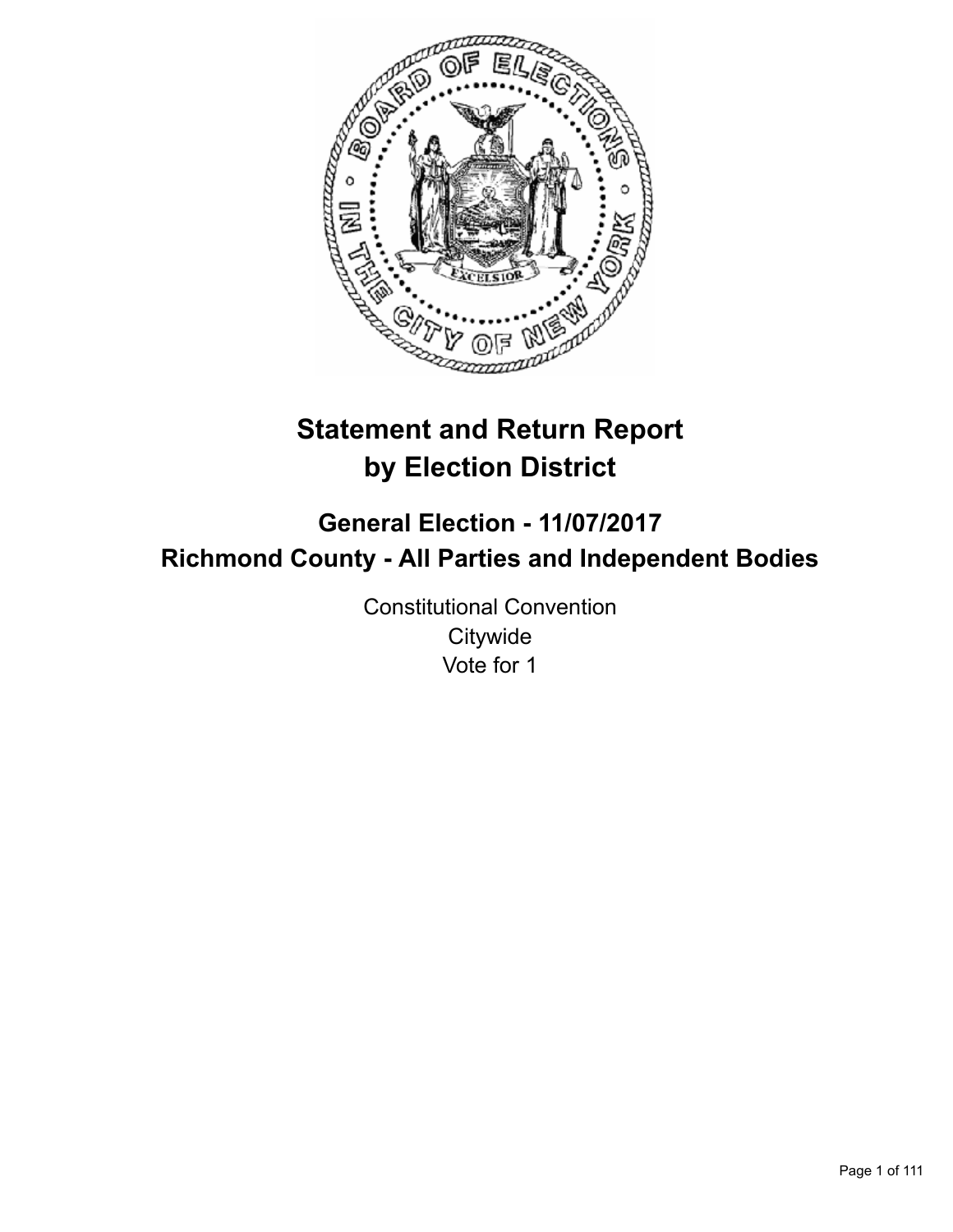

| PUBLIC COUNTER                                           | 322             |
|----------------------------------------------------------|-----------------|
| MANUALLY COUNTED EMERGENCY                               | 0               |
| ABSENTEE / MILITARY                                      | 12 <sup>2</sup> |
| AFFIDAVIT                                                | 3               |
| Total Ballots                                            | 337             |
| Less - Inapplicable Federal/Special Presidential Ballots | $\Omega$        |
| <b>Total Applicable Ballots</b>                          | 337             |
| YES                                                      | 59              |
| NO.                                                      | 236             |
| <b>Total Votes</b>                                       | 295             |
| Unrecorded                                               | 42              |

#### **002/61**

| <b>PUBLIC COUNTER</b>                                    | 330      |
|----------------------------------------------------------|----------|
| MANUALLY COUNTED EMERGENCY                               | 0        |
| ABSENTEE / MILITARY                                      | 16       |
| AFFIDAVIT                                                | 4        |
| <b>Total Ballots</b>                                     | 350      |
| Less - Inapplicable Federal/Special Presidential Ballots | $\Omega$ |
| <b>Total Applicable Ballots</b>                          | 350      |
| <b>YES</b>                                               | 68       |
| <b>NO</b>                                                | 266      |
| <b>Total Votes</b>                                       | 334      |
| Unrecorded                                               | 16       |

| <b>PUBLIC COUNTER</b>                                    | 360      |
|----------------------------------------------------------|----------|
| MANUALLY COUNTED EMERGENCY                               | $\Omega$ |
| ABSENTEE / MILITARY                                      | 17       |
| AFFIDAVIT                                                | 5        |
| <b>Total Ballots</b>                                     | 382      |
| Less - Inapplicable Federal/Special Presidential Ballots | 0        |
| <b>Total Applicable Ballots</b>                          | 382      |
| <b>YES</b>                                               | 84       |
| NO.                                                      | 287      |
| <b>Total Votes</b>                                       | 371      |
| Unrecorded                                               | 11       |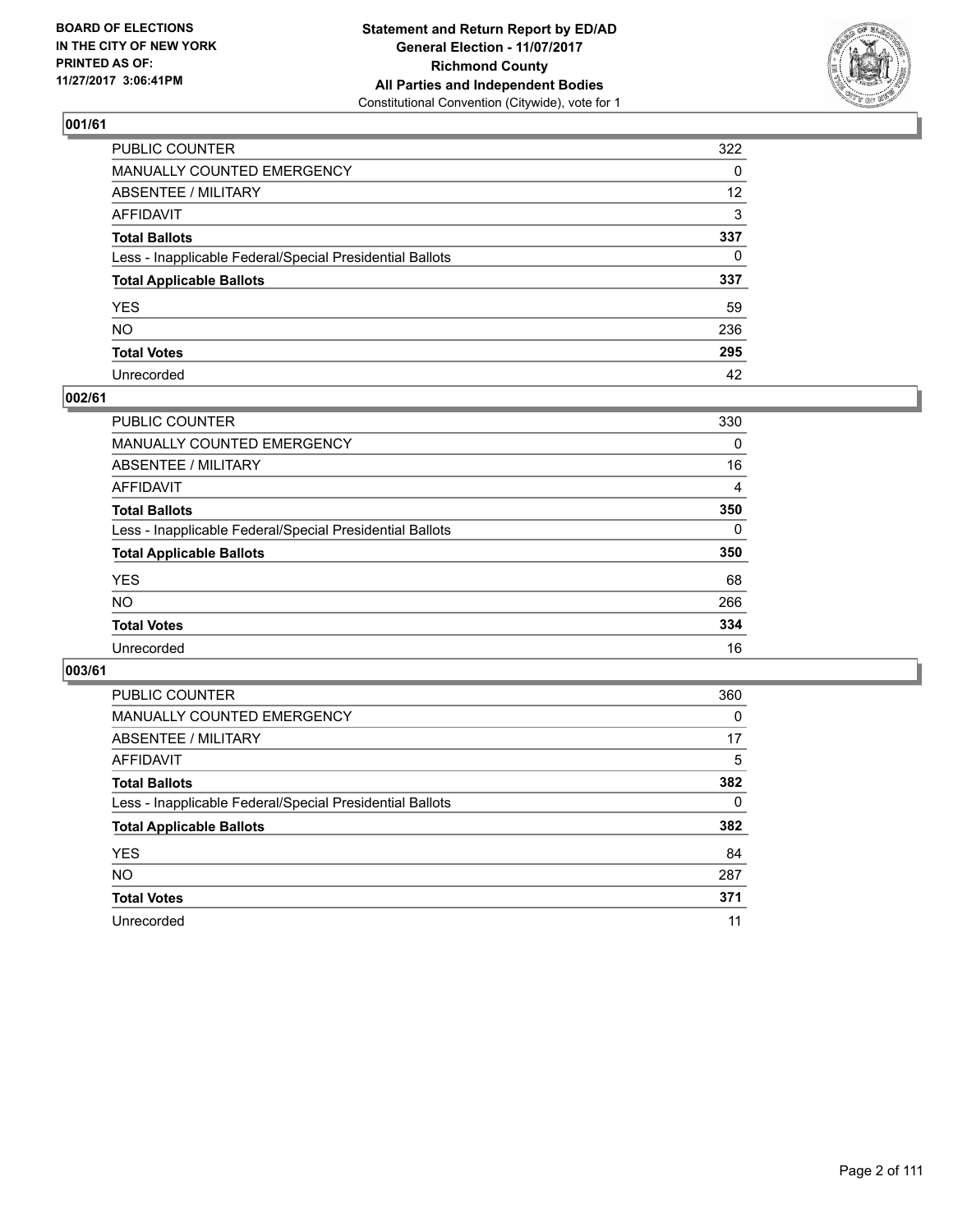

| PUBLIC COUNTER                                           | 232          |
|----------------------------------------------------------|--------------|
| MANUALLY COUNTED EMERGENCY                               | $\Omega$     |
| ABSENTEE / MILITARY                                      | 9            |
| AFFIDAVIT                                                | 3            |
| Total Ballots                                            | 244          |
| Less - Inapplicable Federal/Special Presidential Ballots | $\mathbf{0}$ |
| <b>Total Applicable Ballots</b>                          | 244          |
| YES                                                      | 39           |
| NO.                                                      | 189          |
| <b>Total Votes</b>                                       | 228          |
| Unrecorded                                               | 16           |

#### **005/61**

| <b>PUBLIC COUNTER</b>                                    | 226 |
|----------------------------------------------------------|-----|
| MANUALLY COUNTED EMERGENCY                               | 0   |
| ABSENTEE / MILITARY                                      | 6   |
| AFFIDAVIT                                                | 3   |
| <b>Total Ballots</b>                                     | 235 |
| Less - Inapplicable Federal/Special Presidential Ballots | 0   |
| <b>Total Applicable Ballots</b>                          | 235 |
| <b>YES</b>                                               | 43  |
| <b>NO</b>                                                | 178 |
| <b>Total Votes</b>                                       | 221 |
| Unrecorded                                               | 14  |

| <b>PUBLIC COUNTER</b>                                    | 157      |
|----------------------------------------------------------|----------|
| MANUALLY COUNTED EMERGENCY                               | $\Omega$ |
| ABSENTEE / MILITARY                                      | 26       |
| AFFIDAVIT                                                |          |
| <b>Total Ballots</b>                                     | 184      |
| Less - Inapplicable Federal/Special Presidential Ballots | 0        |
| <b>Total Applicable Ballots</b>                          | 184      |
| <b>YES</b>                                               | 29       |
| NO.                                                      | 135      |
| <b>Total Votes</b>                                       | 164      |
| Unrecorded                                               | 20       |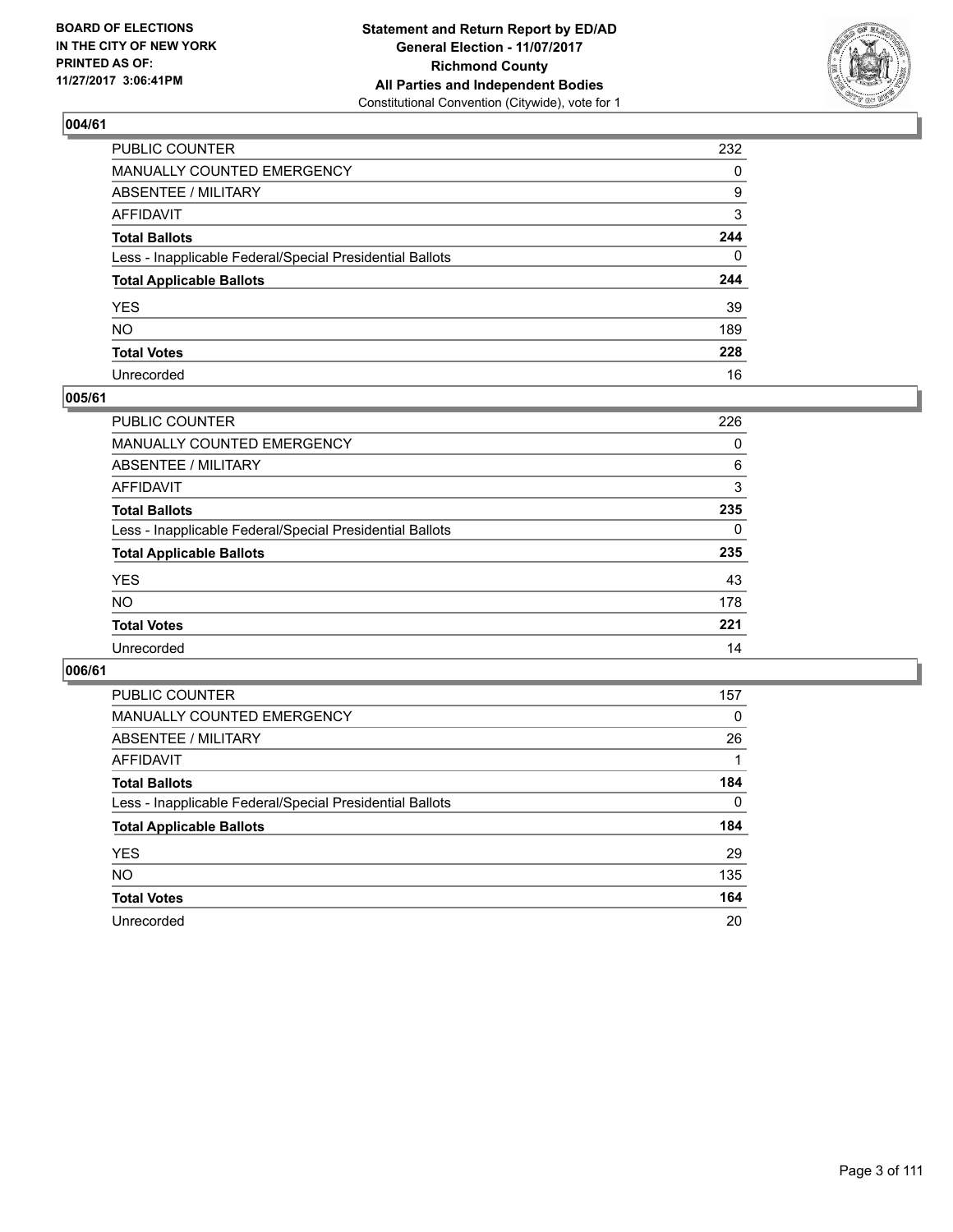

| PUBLIC COUNTER                                           | 234            |
|----------------------------------------------------------|----------------|
| MANUALLY COUNTED EMERGENCY                               | $\mathbf{0}$   |
| ABSENTEE / MILITARY                                      | $\overline{7}$ |
| AFFIDAVIT                                                | 2              |
| Total Ballots                                            | 243            |
| Less - Inapplicable Federal/Special Presidential Ballots | $\mathbf{0}$   |
| <b>Total Applicable Ballots</b>                          | 243            |
| YES                                                      | 70             |
| NO.                                                      | 158            |
| <b>Total Votes</b>                                       | 228            |
| Unrecorded                                               | 15             |

#### **008/61**

| PUBLIC COUNTER                                           | 156      |
|----------------------------------------------------------|----------|
| MANUALLY COUNTED EMERGENCY                               | 0        |
| ABSENTEE / MILITARY                                      | 2        |
| AFFIDAVIT                                                | 6        |
| <b>Total Ballots</b>                                     | 164      |
| Less - Inapplicable Federal/Special Presidential Ballots | $\Omega$ |
| <b>Total Applicable Ballots</b>                          | 164      |
| <b>YES</b>                                               | 29       |
| <b>NO</b>                                                | 122      |
| <b>Total Votes</b>                                       | 151      |
| Unrecorded                                               | 13       |

| <b>PUBLIC COUNTER</b>                                    | 399      |
|----------------------------------------------------------|----------|
| <b>MANUALLY COUNTED EMERGENCY</b>                        | 0        |
| ABSENTEE / MILITARY                                      | 16       |
| AFFIDAVIT                                                | $\Omega$ |
| <b>Total Ballots</b>                                     | 415      |
| Less - Inapplicable Federal/Special Presidential Ballots | 0        |
| <b>Total Applicable Ballots</b>                          | 415      |
| <b>YES</b>                                               | 43       |
| <b>NO</b>                                                | 338      |
| <b>Total Votes</b>                                       | 381      |
| Unrecorded                                               | 34       |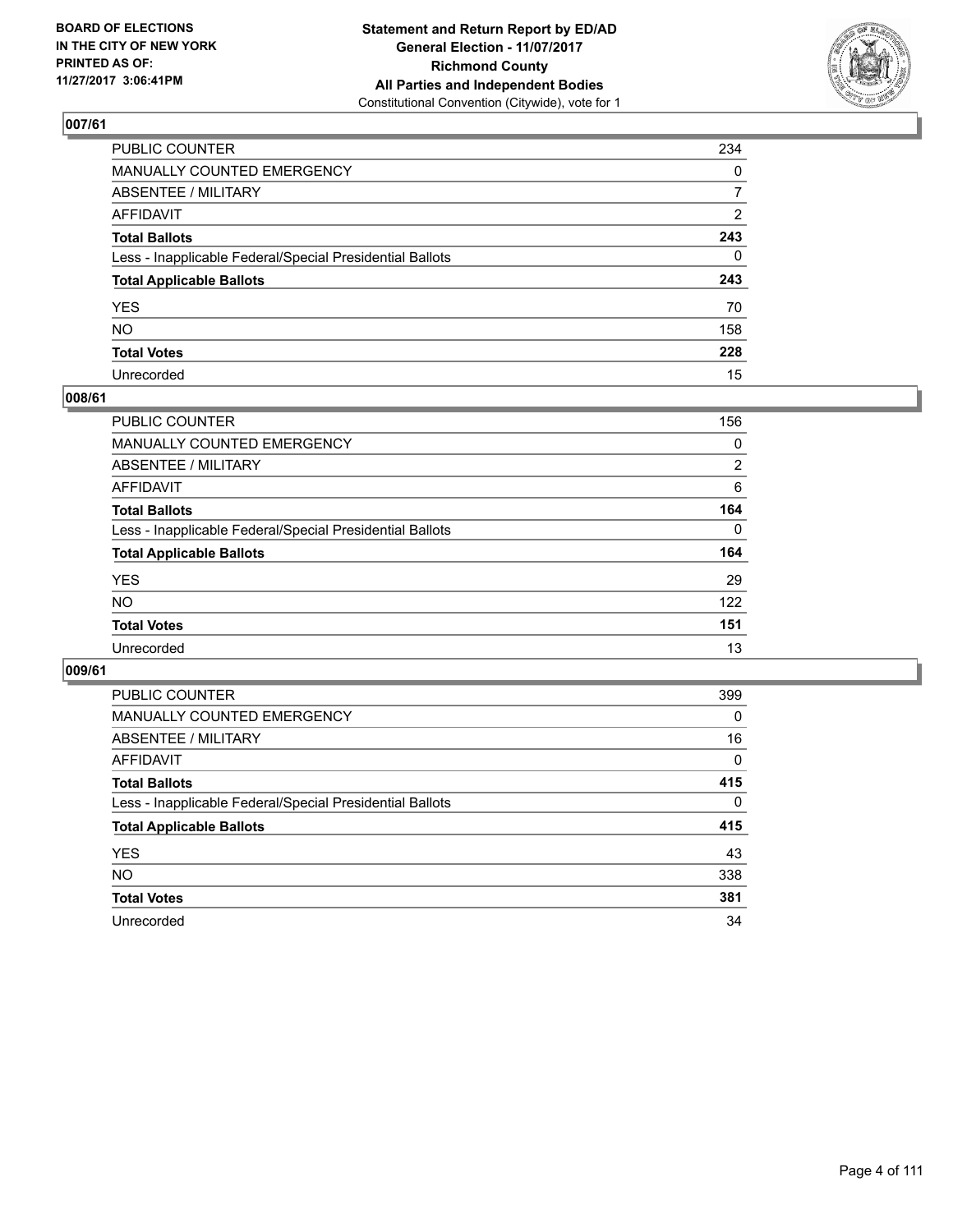

| PUBLIC COUNTER                                           | 353          |
|----------------------------------------------------------|--------------|
| MANUALLY COUNTED EMERGENCY                               | 0            |
| ABSENTEE / MILITARY                                      | 13           |
| AFFIDAVIT                                                | 3            |
| Total Ballots                                            | 369          |
| Less - Inapplicable Federal/Special Presidential Ballots | $\mathbf{0}$ |
| <b>Total Applicable Ballots</b>                          | 369          |
| YES                                                      | 56           |
| NO.                                                      | 278          |
| <b>Total Votes</b>                                       | 334          |
| Unrecorded                                               | 35           |

#### **011/61**

| <b>PUBLIC COUNTER</b>                                    | 292 |
|----------------------------------------------------------|-----|
| MANUALLY COUNTED EMERGENCY                               | 0   |
| ABSENTEE / MILITARY                                      | 26  |
| AFFIDAVIT                                                | 3   |
| <b>Total Ballots</b>                                     | 321 |
| Less - Inapplicable Federal/Special Presidential Ballots | 0   |
| <b>Total Applicable Ballots</b>                          | 321 |
| <b>YES</b>                                               | 59  |
| <b>NO</b>                                                | 239 |
| <b>Total Votes</b>                                       | 298 |
| Unrecorded                                               | 23  |

| <b>PUBLIC COUNTER</b>                                    | 550      |
|----------------------------------------------------------|----------|
| <b>MANUALLY COUNTED EMERGENCY</b>                        | $\Omega$ |
| ABSENTEE / MILITARY                                      | 15       |
| <b>AFFIDAVIT</b>                                         | 7        |
| <b>Total Ballots</b>                                     | 572      |
| Less - Inapplicable Federal/Special Presidential Ballots | 0        |
| <b>Total Applicable Ballots</b>                          | 572      |
| <b>YES</b>                                               | 48       |
| <b>NO</b>                                                | 497      |
| <b>Total Votes</b>                                       | 545      |
| Unrecorded                                               | 27       |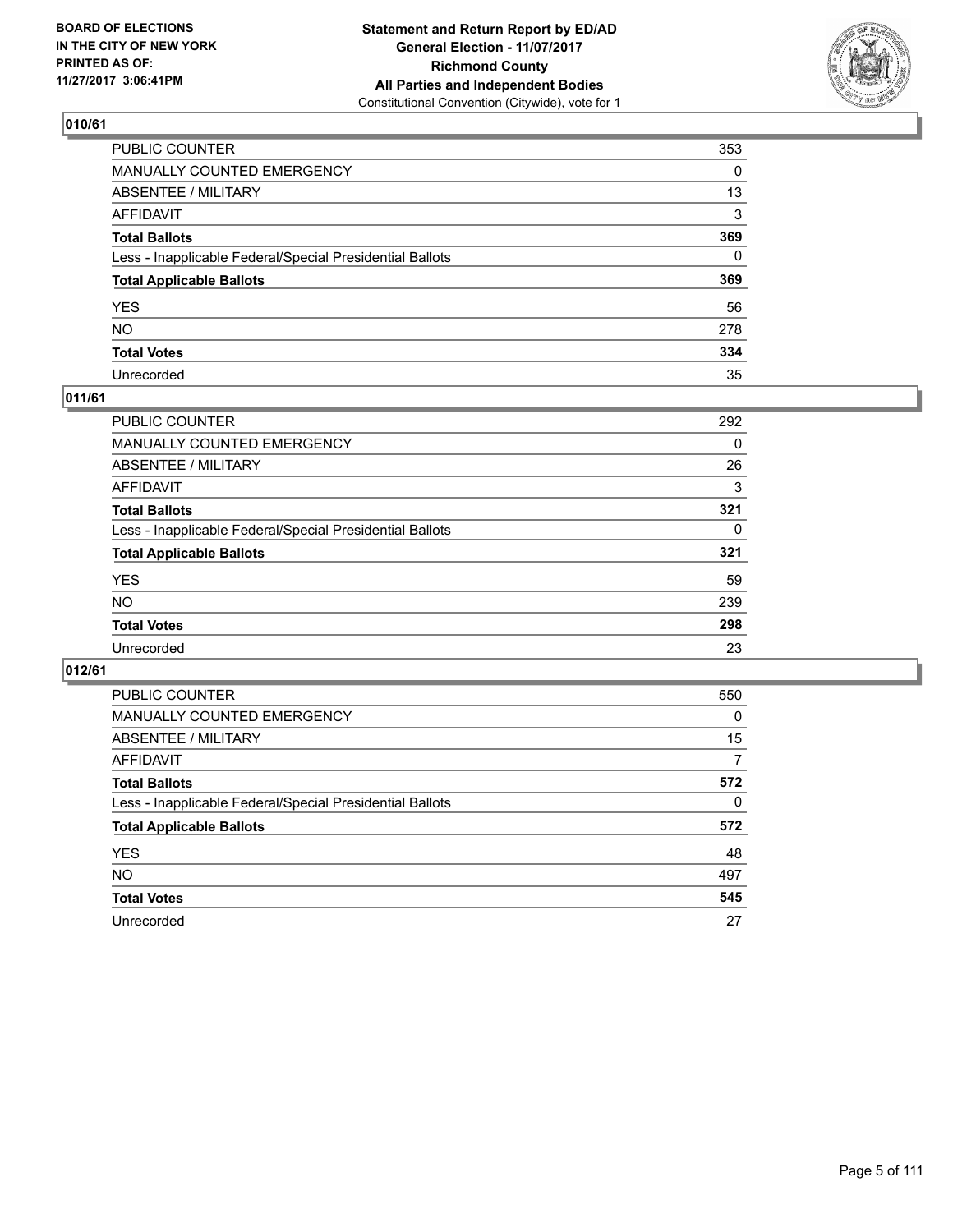

| PUBLIC COUNTER                                           | 304          |
|----------------------------------------------------------|--------------|
| MANUALLY COUNTED EMERGENCY                               | $\mathbf{0}$ |
| ABSENTEE / MILITARY                                      | 15           |
| AFFIDAVIT                                                | 3            |
| Total Ballots                                            | 322          |
| Less - Inapplicable Federal/Special Presidential Ballots | $\mathbf{0}$ |
| <b>Total Applicable Ballots</b>                          | 322          |
| YES                                                      | 42           |
| NO.                                                      | 262          |
| <b>Total Votes</b>                                       | 304          |
| Unrecorded                                               | 18           |

#### **014/61**

| <b>PUBLIC COUNTER</b>                                    | 365      |
|----------------------------------------------------------|----------|
| MANUALLY COUNTED EMERGENCY                               | 0        |
| ABSENTEE / MILITARY                                      | 18       |
| AFFIDAVIT                                                | 3        |
| <b>Total Ballots</b>                                     | 386      |
| Less - Inapplicable Federal/Special Presidential Ballots | $\Omega$ |
| <b>Total Applicable Ballots</b>                          | 386      |
| <b>YES</b>                                               | 38       |
| <b>NO</b>                                                | 333      |
| <b>Total Votes</b>                                       | 371      |
| Unrecorded                                               | 15       |

| <b>PUBLIC COUNTER</b>                                    | 281            |
|----------------------------------------------------------|----------------|
| MANUALLY COUNTED EMERGENCY                               | 0              |
| ABSENTEE / MILITARY                                      | 10             |
| <b>AFFIDAVIT</b>                                         | $\overline{2}$ |
| <b>Total Ballots</b>                                     | 293            |
| Less - Inapplicable Federal/Special Presidential Ballots | 0              |
| <b>Total Applicable Ballots</b>                          | 293            |
| <b>YES</b>                                               | 43             |
| <b>NO</b>                                                | 228            |
| <b>Total Votes</b>                                       | 271            |
| Unrecorded                                               | 22             |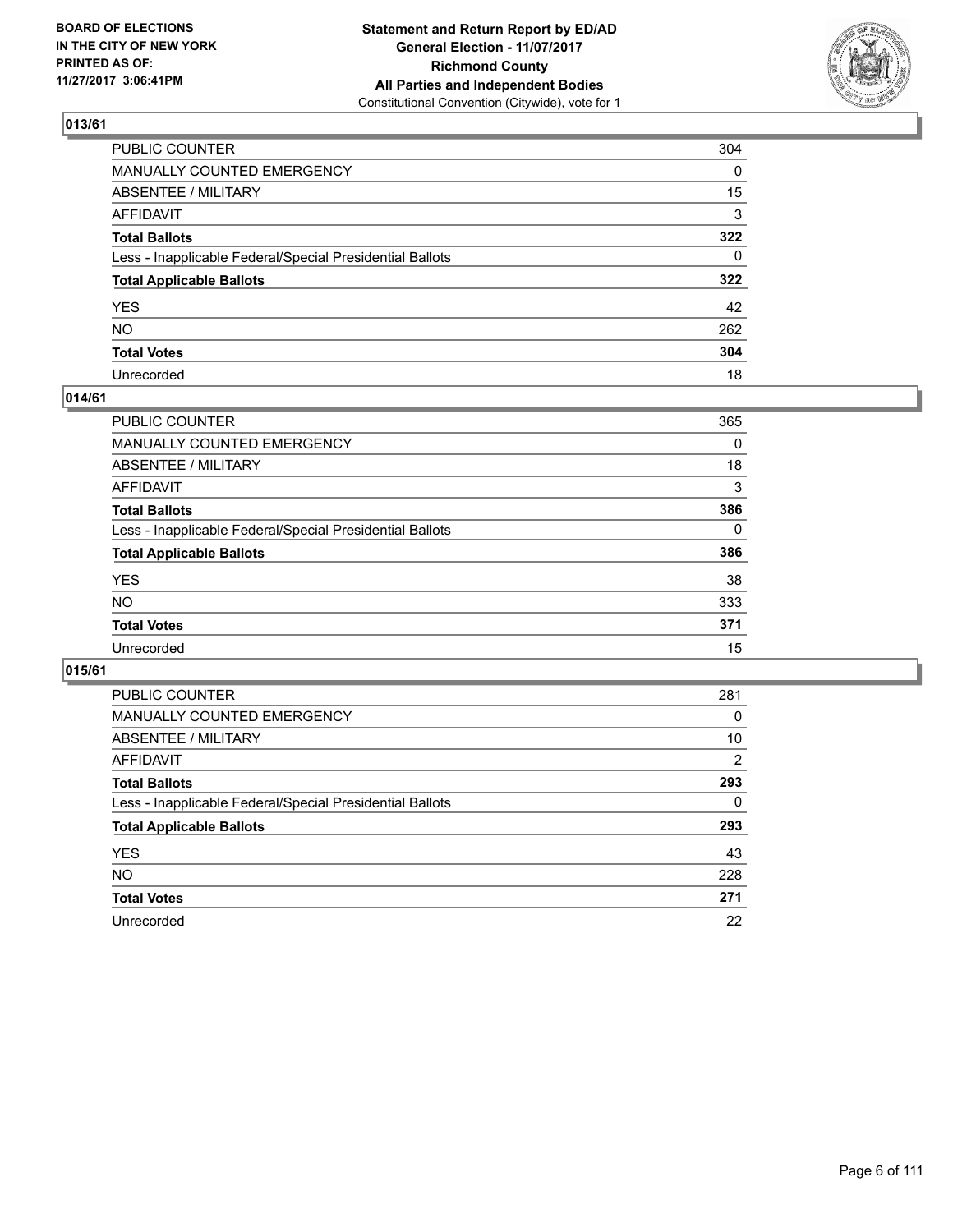

| PUBLIC COUNTER                                           | 222 |
|----------------------------------------------------------|-----|
| MANUALLY COUNTED EMERGENCY                               | 0   |
| ABSENTEE / MILITARY                                      | 8   |
| AFFIDAVIT                                                | 5   |
| Total Ballots                                            | 235 |
| Less - Inapplicable Federal/Special Presidential Ballots | 0   |
| <b>Total Applicable Ballots</b>                          | 235 |
| YES                                                      | 46  |
| NO.                                                      | 158 |
| <b>Total Votes</b>                                       | 204 |
| Unrecorded                                               | 31  |

## **017/61**

| <b>PUBLIC COUNTER</b>                                    | 251 |
|----------------------------------------------------------|-----|
| <b>MANUALLY COUNTED EMERGENCY</b>                        | 0   |
| ABSENTEE / MILITARY                                      | 10  |
| AFFIDAVIT                                                | 3   |
| <b>Total Ballots</b>                                     | 264 |
| Less - Inapplicable Federal/Special Presidential Ballots | 0   |
| <b>Total Applicable Ballots</b>                          | 264 |
| <b>YES</b>                                               | 45  |
| <b>NO</b>                                                | 199 |
| <b>Total Votes</b>                                       | 244 |
| Unrecorded                                               | 20  |

| <b>PUBLIC COUNTER</b>                                    | 252 |
|----------------------------------------------------------|-----|
| MANUALLY COUNTED EMERGENCY                               | 0   |
| ABSENTEE / MILITARY                                      | 10  |
| AFFIDAVIT                                                | 4   |
| <b>Total Ballots</b>                                     | 266 |
| Less - Inapplicable Federal/Special Presidential Ballots | 0   |
| <b>Total Applicable Ballots</b>                          | 266 |
| <b>YES</b>                                               | 42  |
| NO.                                                      | 201 |
| <b>Total Votes</b>                                       | 243 |
| Unrecorded                                               | 23  |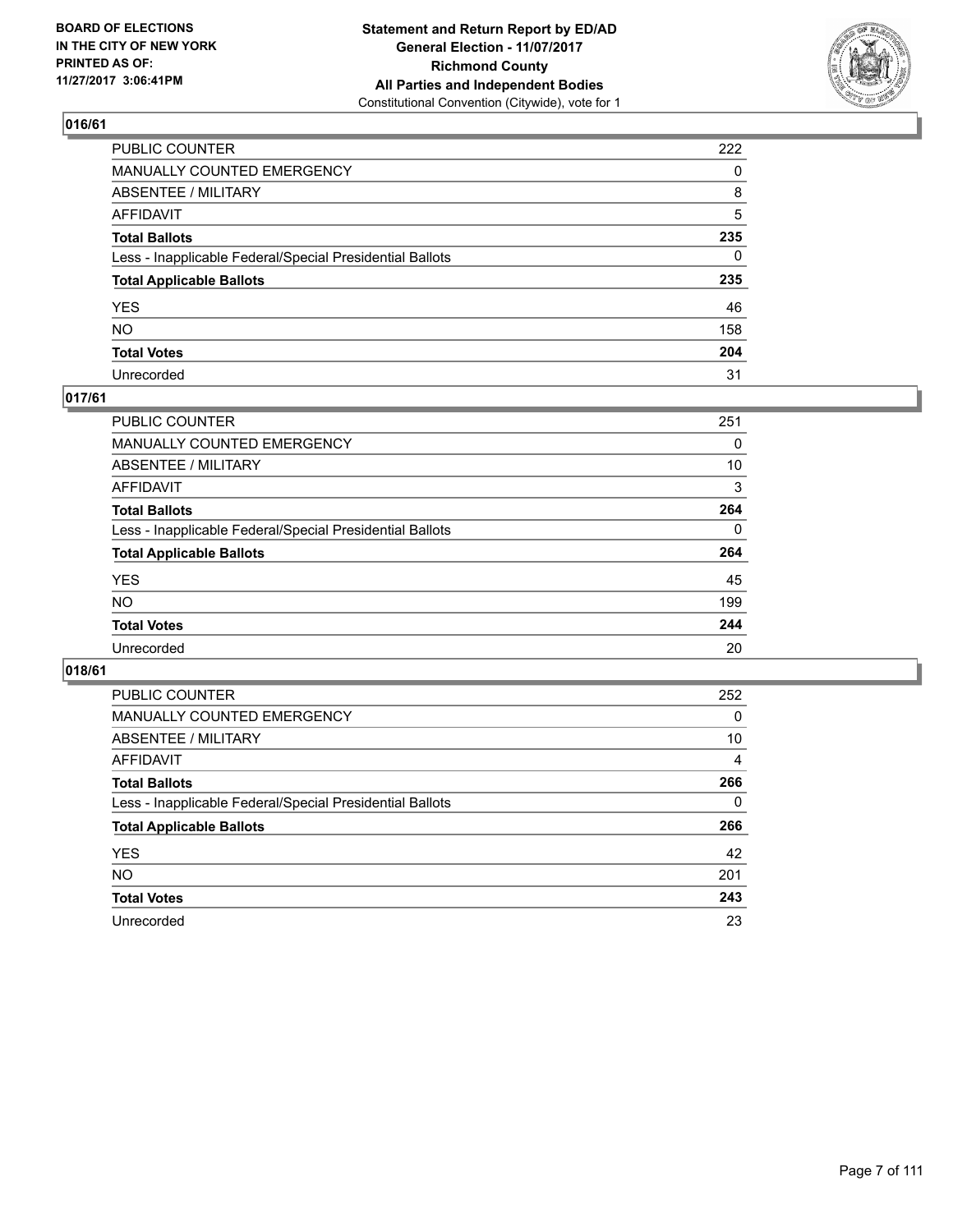

| PUBLIC COUNTER                                           | 306          |
|----------------------------------------------------------|--------------|
| MANUALLY COUNTED EMERGENCY                               | $\mathbf{0}$ |
| ABSENTEE / MILITARY                                      | 20           |
| AFFIDAVIT                                                | $\mathbf{0}$ |
| Total Ballots                                            | 326          |
| Less - Inapplicable Federal/Special Presidential Ballots | $\Omega$     |
| <b>Total Applicable Ballots</b>                          | 326          |
| YES                                                      | 41           |
| NO.                                                      | 272          |
| <b>Total Votes</b>                                       | 313          |
| Unrecorded                                               | 13           |

#### **020/61**

| <b>PUBLIC COUNTER</b>                                    | 283 |
|----------------------------------------------------------|-----|
| <b>MANUALLY COUNTED EMERGENCY</b>                        | 0   |
| ABSENTEE / MILITARY                                      | 9   |
| AFFIDAVIT                                                | 5   |
| <b>Total Ballots</b>                                     | 297 |
| Less - Inapplicable Federal/Special Presidential Ballots | 0   |
| <b>Total Applicable Ballots</b>                          | 297 |
| <b>YES</b>                                               | 40  |
| <b>NO</b>                                                | 245 |
| <b>Total Votes</b>                                       | 285 |
| Unrecorded                                               | 12  |

| <b>PUBLIC COUNTER</b>                                    | 244 |
|----------------------------------------------------------|-----|
| MANUALLY COUNTED EMERGENCY                               | 0   |
| ABSENTEE / MILITARY                                      | 11  |
| AFFIDAVIT                                                | 5   |
| <b>Total Ballots</b>                                     | 260 |
| Less - Inapplicable Federal/Special Presidential Ballots | 0   |
| <b>Total Applicable Ballots</b>                          | 260 |
| <b>YES</b>                                               | 57  |
| NO.                                                      | 190 |
| <b>Total Votes</b>                                       | 247 |
| Unrecorded                                               | 13  |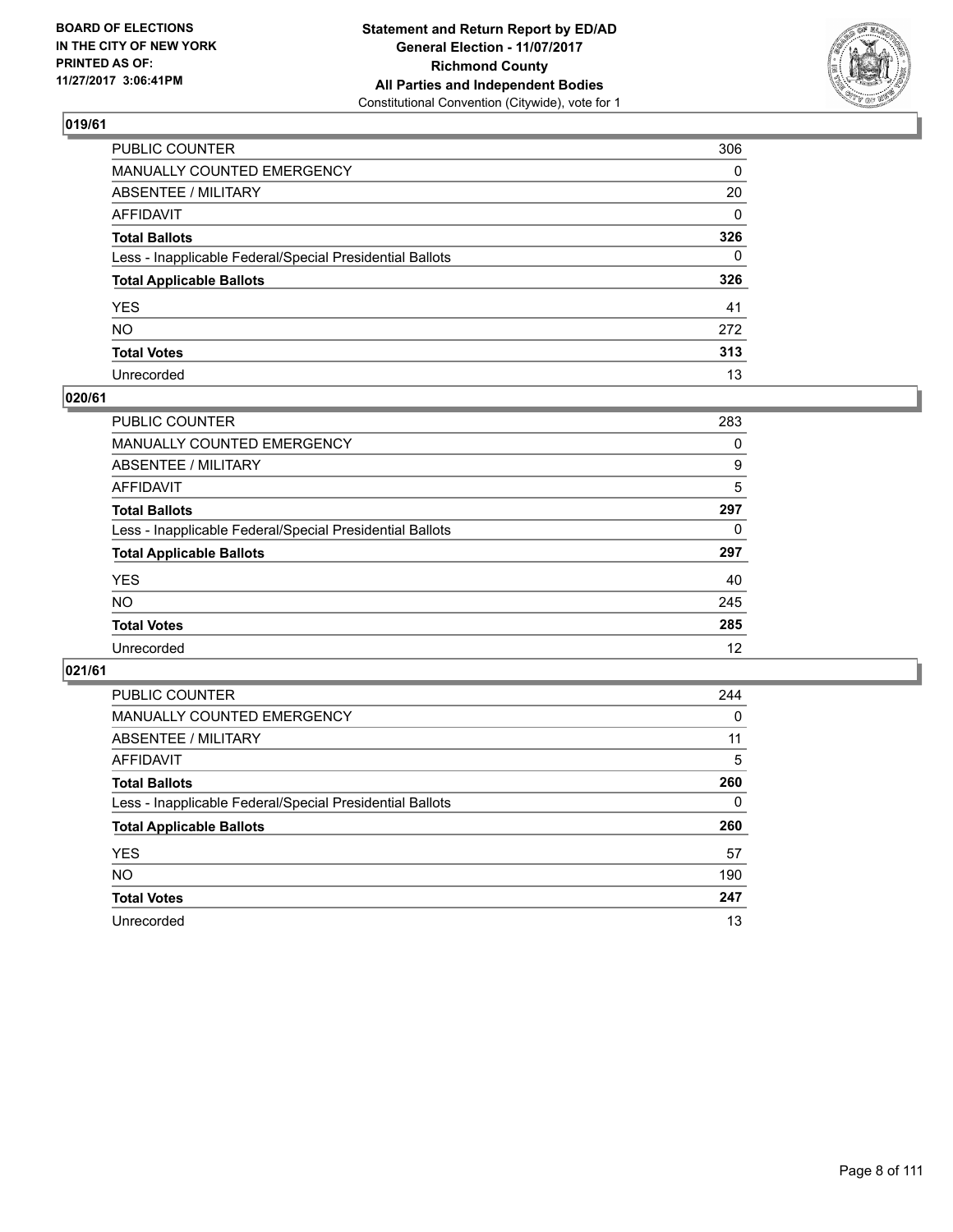

| PUBLIC COUNTER                                           | 302          |
|----------------------------------------------------------|--------------|
| MANUALLY COUNTED EMERGENCY                               | $\Omega$     |
| ABSENTEE / MILITARY                                      | 9            |
| AFFIDAVIT                                                | 3            |
| Total Ballots                                            | 314          |
| Less - Inapplicable Federal/Special Presidential Ballots | $\mathbf{0}$ |
| <b>Total Applicable Ballots</b>                          | 314          |
| YES                                                      | 56           |
| NO.                                                      | 235          |
| <b>Total Votes</b>                                       | 291          |
| Unrecorded                                               | 23           |

#### **023/61**

| <b>PUBLIC COUNTER</b>                                    | 259 |
|----------------------------------------------------------|-----|
| <b>MANUALLY COUNTED EMERGENCY</b>                        | 0   |
| ABSENTEE / MILITARY                                      | 10  |
| AFFIDAVIT                                                | 0   |
| <b>Total Ballots</b>                                     | 269 |
| Less - Inapplicable Federal/Special Presidential Ballots | 0   |
| <b>Total Applicable Ballots</b>                          | 269 |
| <b>YES</b>                                               | 45  |
| <b>NO</b>                                                | 214 |
| <b>Total Votes</b>                                       | 259 |
| Unrecorded                                               | 10  |

| <b>PUBLIC COUNTER</b>                                    | 347 |
|----------------------------------------------------------|-----|
| MANUALLY COUNTED EMERGENCY                               | 0   |
| ABSENTEE / MILITARY                                      | 8   |
| AFFIDAVIT                                                | 7   |
| <b>Total Ballots</b>                                     | 362 |
| Less - Inapplicable Federal/Special Presidential Ballots | 0   |
| <b>Total Applicable Ballots</b>                          | 362 |
| <b>YES</b>                                               | 31  |
| NO.                                                      | 321 |
| <b>Total Votes</b>                                       | 352 |
| Unrecorded                                               | 10  |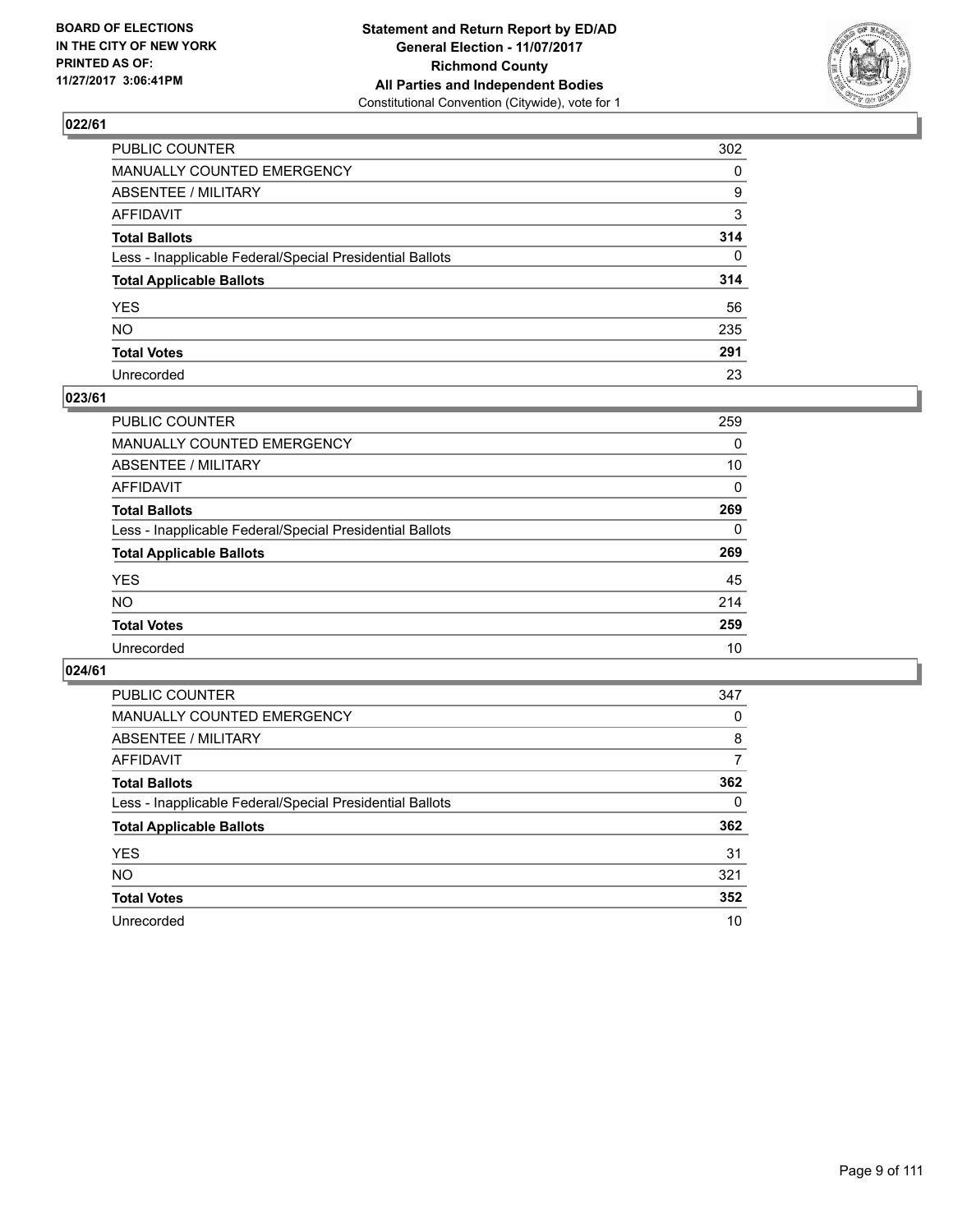

| PUBLIC COUNTER                                           | 327          |
|----------------------------------------------------------|--------------|
| MANUALLY COUNTED EMERGENCY                               | 0            |
| ABSENTEE / MILITARY                                      | 10           |
| AFFIDAVIT                                                |              |
| Total Ballots                                            | 338          |
| Less - Inapplicable Federal/Special Presidential Ballots | $\mathbf{0}$ |
| <b>Total Applicable Ballots</b>                          | 338          |
| YES                                                      | 30           |
| NO.                                                      | 290          |
| <b>Total Votes</b>                                       | 320          |
| Unrecorded                                               | 18           |

#### **026/61**

| <b>PUBLIC COUNTER</b>                                    | 258 |
|----------------------------------------------------------|-----|
| MANUALLY COUNTED EMERGENCY                               | 0   |
| ABSENTEE / MILITARY                                      | 8   |
| AFFIDAVIT                                                | 0   |
| <b>Total Ballots</b>                                     | 266 |
| Less - Inapplicable Federal/Special Presidential Ballots | 0   |
| <b>Total Applicable Ballots</b>                          | 266 |
| <b>YES</b>                                               | 42  |
| <b>NO</b>                                                | 208 |
| <b>Total Votes</b>                                       | 250 |
| Unrecorded                                               | 16  |

| <b>PUBLIC COUNTER</b>                                    | 245 |
|----------------------------------------------------------|-----|
| MANUALLY COUNTED EMERGENCY                               | 0   |
| ABSENTEE / MILITARY                                      | 11  |
| AFFIDAVIT                                                | 2   |
| <b>Total Ballots</b>                                     | 258 |
| Less - Inapplicable Federal/Special Presidential Ballots | 0   |
| <b>Total Applicable Ballots</b>                          | 258 |
| <b>YES</b>                                               | 41  |
| NO.                                                      | 205 |
| <b>Total Votes</b>                                       | 246 |
| Unrecorded                                               | 12  |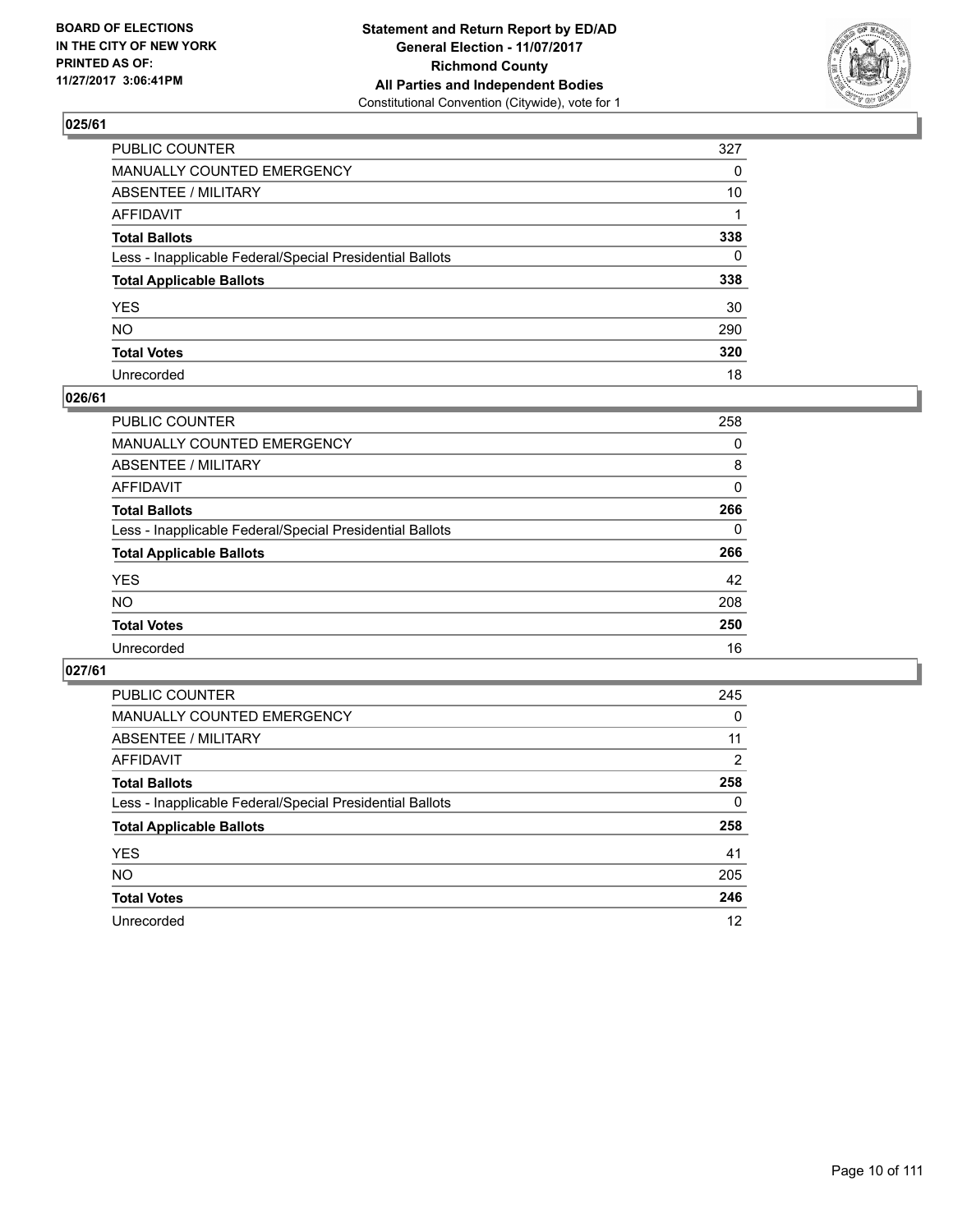

| PUBLIC COUNTER                                           | 186 |
|----------------------------------------------------------|-----|
| MANUALLY COUNTED EMERGENCY                               | 0   |
| ABSENTEE / MILITARY                                      | 5   |
| AFFIDAVIT                                                | 0   |
| Total Ballots                                            | 191 |
| Less - Inapplicable Federal/Special Presidential Ballots | 0   |
| <b>Total Applicable Ballots</b>                          | 191 |
| YES                                                      | 28  |
| NO.                                                      | 158 |
| <b>Total Votes</b>                                       | 186 |
| Unrecorded                                               | 5   |

#### **029/61**

| <b>PUBLIC COUNTER</b>                                    | 295      |
|----------------------------------------------------------|----------|
| <b>MANUALLY COUNTED EMERGENCY</b>                        | 0        |
| ABSENTEE / MILITARY                                      | 11       |
| AFFIDAVIT                                                | 3        |
| <b>Total Ballots</b>                                     | 309      |
| Less - Inapplicable Federal/Special Presidential Ballots | $\Omega$ |
| <b>Total Applicable Ballots</b>                          | 309      |
| <b>YES</b>                                               | 40       |
| <b>NO</b>                                                | 257      |
| <b>Total Votes</b>                                       | 297      |
| Unrecorded                                               | 12       |

| <b>PUBLIC COUNTER</b>                                    | 284            |
|----------------------------------------------------------|----------------|
| MANUALLY COUNTED EMERGENCY                               | 0              |
| ABSENTEE / MILITARY                                      | 10             |
| AFFIDAVIT                                                | $\overline{2}$ |
| <b>Total Ballots</b>                                     | 296            |
| Less - Inapplicable Federal/Special Presidential Ballots | 0              |
| <b>Total Applicable Ballots</b>                          | 296            |
| <b>YES</b>                                               | 40             |
| NO.                                                      | 240            |
| <b>Total Votes</b>                                       | 280            |
| Unrecorded                                               | 16             |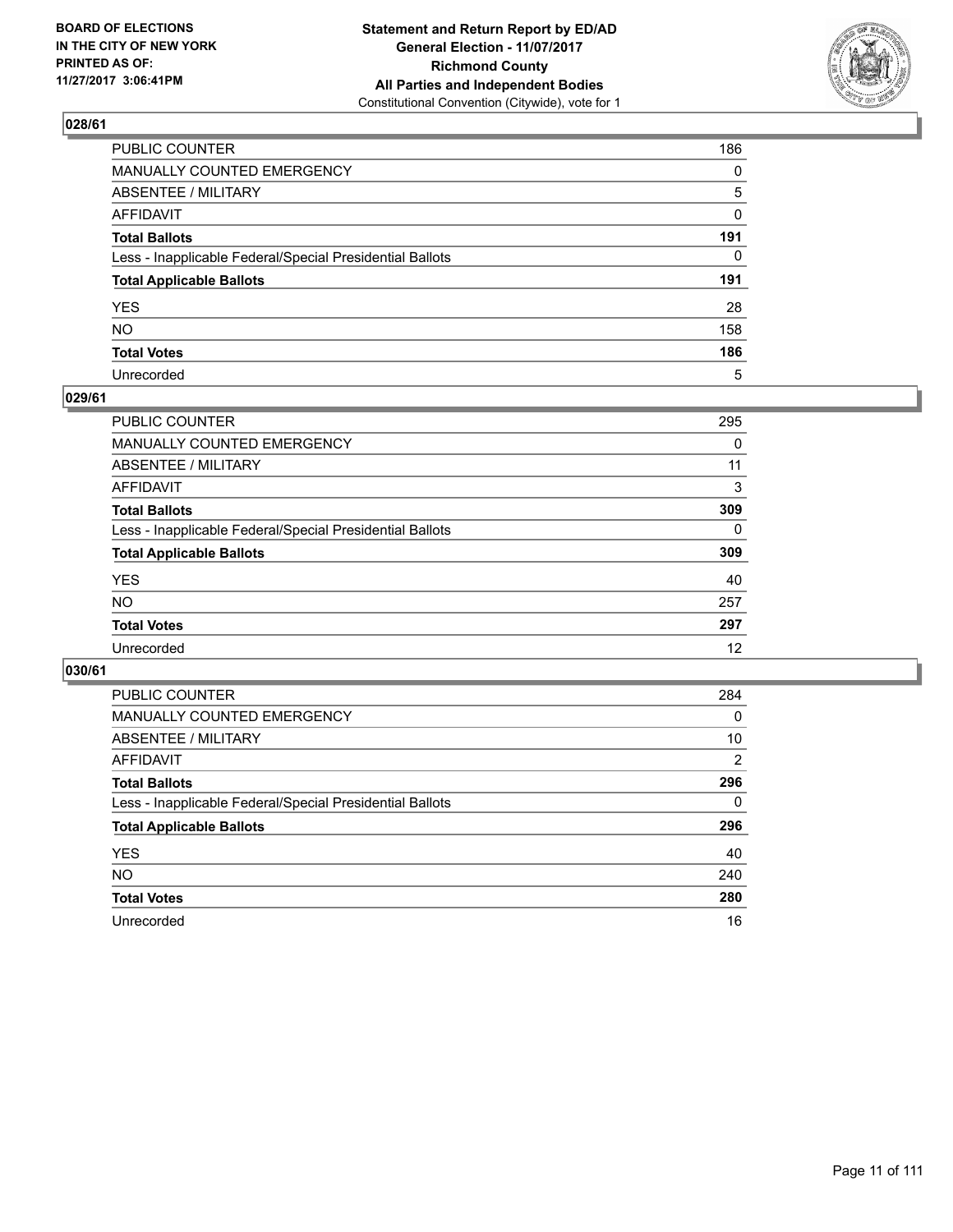

| PUBLIC COUNTER                                           | 275 |
|----------------------------------------------------------|-----|
| MANUALLY COUNTED EMERGENCY                               | 0   |
| ABSENTEE / MILITARY                                      | 8   |
| AFFIDAVIT                                                | 5   |
| Total Ballots                                            | 288 |
| Less - Inapplicable Federal/Special Presidential Ballots | 0   |
| <b>Total Applicable Ballots</b>                          | 288 |
| YES                                                      | 45  |
| NO.                                                      | 224 |
| <b>Total Votes</b>                                       | 269 |
| Unrecorded                                               | 19  |

## **032/61**

| <b>PUBLIC COUNTER</b>                                    | 238 |
|----------------------------------------------------------|-----|
| MANUALLY COUNTED EMERGENCY                               | 0   |
| ABSENTEE / MILITARY                                      | 34  |
| AFFIDAVIT                                                | 5   |
| <b>Total Ballots</b>                                     | 277 |
| Less - Inapplicable Federal/Special Presidential Ballots | 0   |
| <b>Total Applicable Ballots</b>                          | 277 |
| <b>YES</b>                                               | 44  |
| <b>NO</b>                                                | 194 |
| <b>Total Votes</b>                                       | 238 |
| Unrecorded                                               | 39  |

| <b>PUBLIC COUNTER</b>                                    | 245 |
|----------------------------------------------------------|-----|
| MANUALLY COUNTED EMERGENCY                               | 0   |
| ABSENTEE / MILITARY                                      | 11  |
| AFFIDAVIT                                                | 2   |
| <b>Total Ballots</b>                                     | 258 |
| Less - Inapplicable Federal/Special Presidential Ballots | 0   |
| <b>Total Applicable Ballots</b>                          | 258 |
| <b>YES</b>                                               | 43  |
| NO.                                                      | 186 |
| <b>Total Votes</b>                                       | 229 |
| Unrecorded                                               | 29  |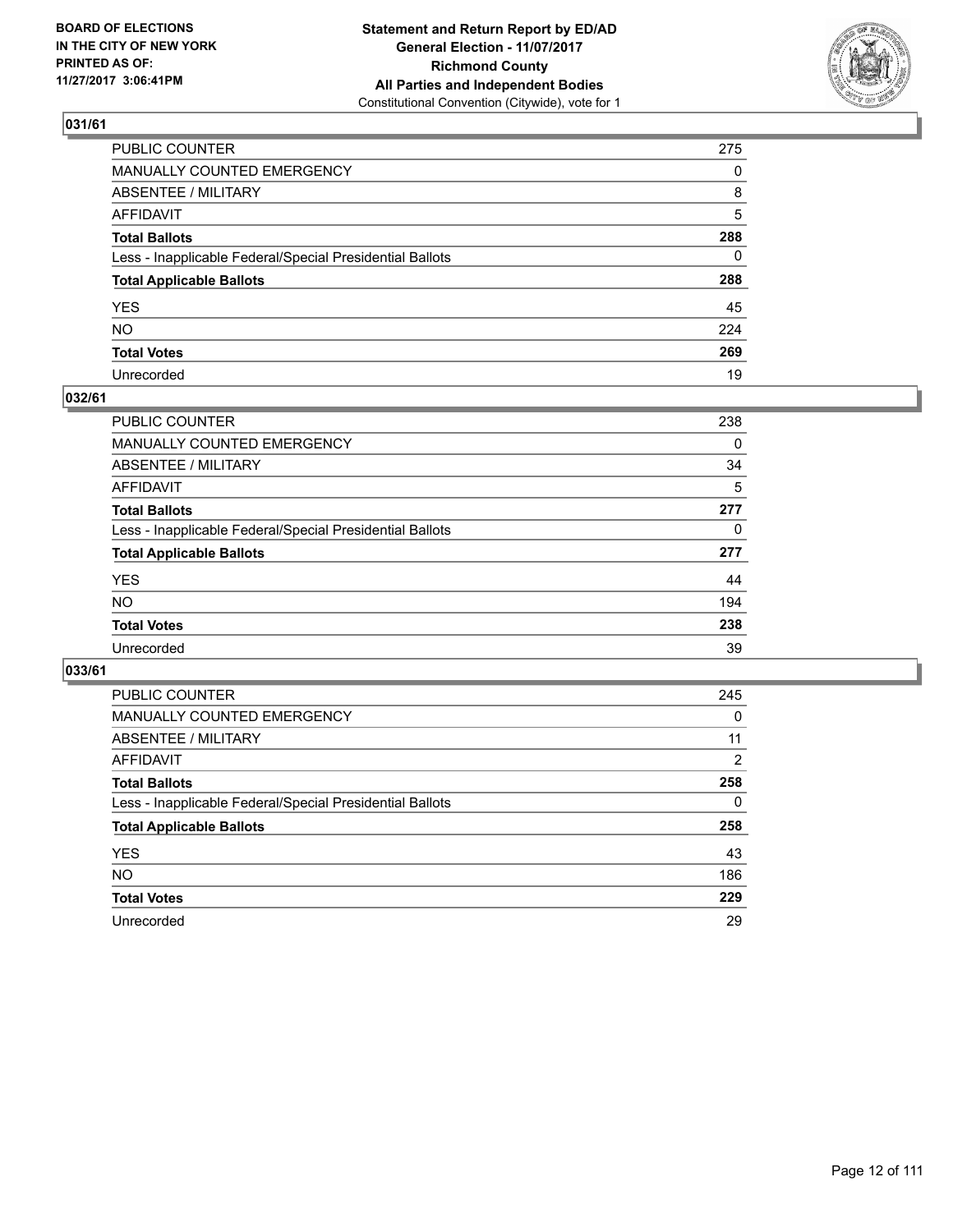

| PUBLIC COUNTER                                           | 373          |
|----------------------------------------------------------|--------------|
| MANUALLY COUNTED EMERGENCY                               | 0            |
| ABSENTEE / MILITARY                                      | 21           |
| AFFIDAVIT                                                |              |
| Total Ballots                                            | 395          |
| Less - Inapplicable Federal/Special Presidential Ballots | $\mathbf{0}$ |
| <b>Total Applicable Ballots</b>                          | 395          |
| YES                                                      | 35           |
| NO.                                                      | 348          |
| <b>Total Votes</b>                                       | 383          |
| Unrecorded                                               | 12           |

#### **035/61**

| <b>PUBLIC COUNTER</b>                                    | 365      |
|----------------------------------------------------------|----------|
| MANUALLY COUNTED EMERGENCY                               | 0        |
| ABSENTEE / MILITARY                                      | 9        |
| AFFIDAVIT                                                | 2        |
| <b>Total Ballots</b>                                     | 376      |
| Less - Inapplicable Federal/Special Presidential Ballots | $\Omega$ |
| <b>Total Applicable Ballots</b>                          | 376      |
| <b>YES</b>                                               | 32       |
| <b>NO</b>                                                | 329      |
| <b>Total Votes</b>                                       | 361      |
| Unrecorded                                               | 15       |

| <b>PUBLIC COUNTER</b>                                    | 228 |
|----------------------------------------------------------|-----|
| MANUALLY COUNTED EMERGENCY                               | 0   |
| ABSENTEE / MILITARY                                      | 10  |
| AFFIDAVIT                                                | 2   |
| <b>Total Ballots</b>                                     | 240 |
| Less - Inapplicable Federal/Special Presidential Ballots | 0   |
| <b>Total Applicable Ballots</b>                          | 240 |
| <b>YES</b>                                               | 19  |
| <b>NO</b>                                                | 213 |
| <b>Total Votes</b>                                       | 232 |
| Unrecorded                                               | 8   |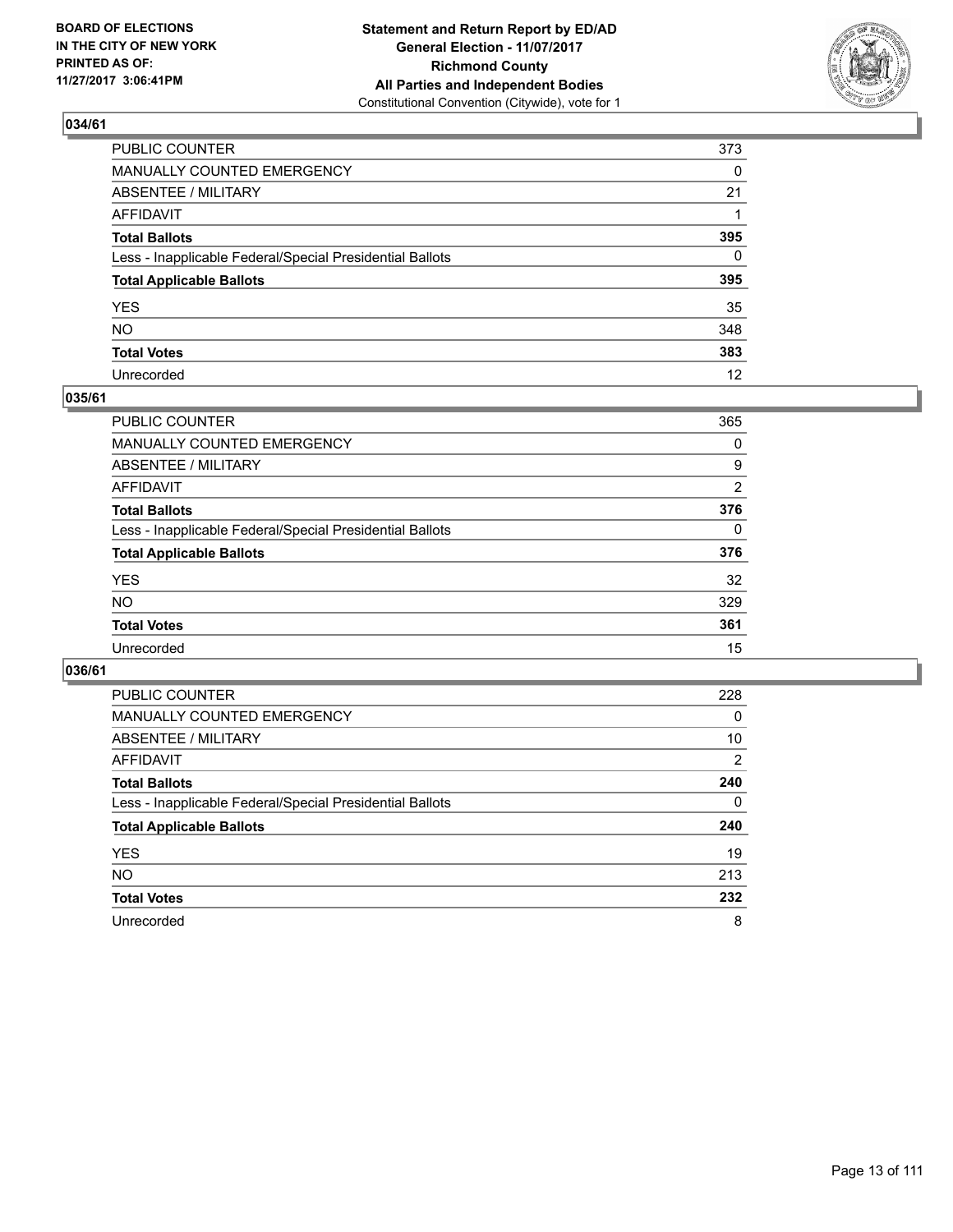

| PUBLIC COUNTER                                           | 364          |
|----------------------------------------------------------|--------------|
| MANUALLY COUNTED EMERGENCY                               | 0            |
| ABSENTEE / MILITARY                                      | 22           |
| AFFIDAVIT                                                | 3            |
| Total Ballots                                            | 389          |
| Less - Inapplicable Federal/Special Presidential Ballots | $\mathbf{0}$ |
| <b>Total Applicable Ballots</b>                          | 389          |
| YES                                                      | 51           |
| NO.                                                      | 329          |
| <b>Total Votes</b>                                       | 380          |
| Unrecorded                                               | 9            |

#### **038/61**

| <b>PUBLIC COUNTER</b>                                    | 449      |
|----------------------------------------------------------|----------|
| <b>MANUALLY COUNTED EMERGENCY</b>                        | 0        |
| ABSENTEE / MILITARY                                      | 19       |
| AFFIDAVIT                                                | 5        |
| <b>Total Ballots</b>                                     | 473      |
| Less - Inapplicable Federal/Special Presidential Ballots | $\Omega$ |
| <b>Total Applicable Ballots</b>                          | 473      |
| <b>YES</b>                                               | 60       |
| <b>NO</b>                                                | 407      |
| <b>Total Votes</b>                                       | 467      |
| Unrecorded                                               | 6        |

| <b>PUBLIC COUNTER</b>                                    | 407 |
|----------------------------------------------------------|-----|
| MANUALLY COUNTED EMERGENCY                               | 0   |
| ABSENTEE / MILITARY                                      | 11  |
| AFFIDAVIT                                                | 2   |
| <b>Total Ballots</b>                                     | 420 |
| Less - Inapplicable Federal/Special Presidential Ballots | 0   |
| <b>Total Applicable Ballots</b>                          | 420 |
| <b>YES</b>                                               | 49  |
| <b>NO</b>                                                | 361 |
| <b>Total Votes</b>                                       | 410 |
| Unrecorded                                               | 10  |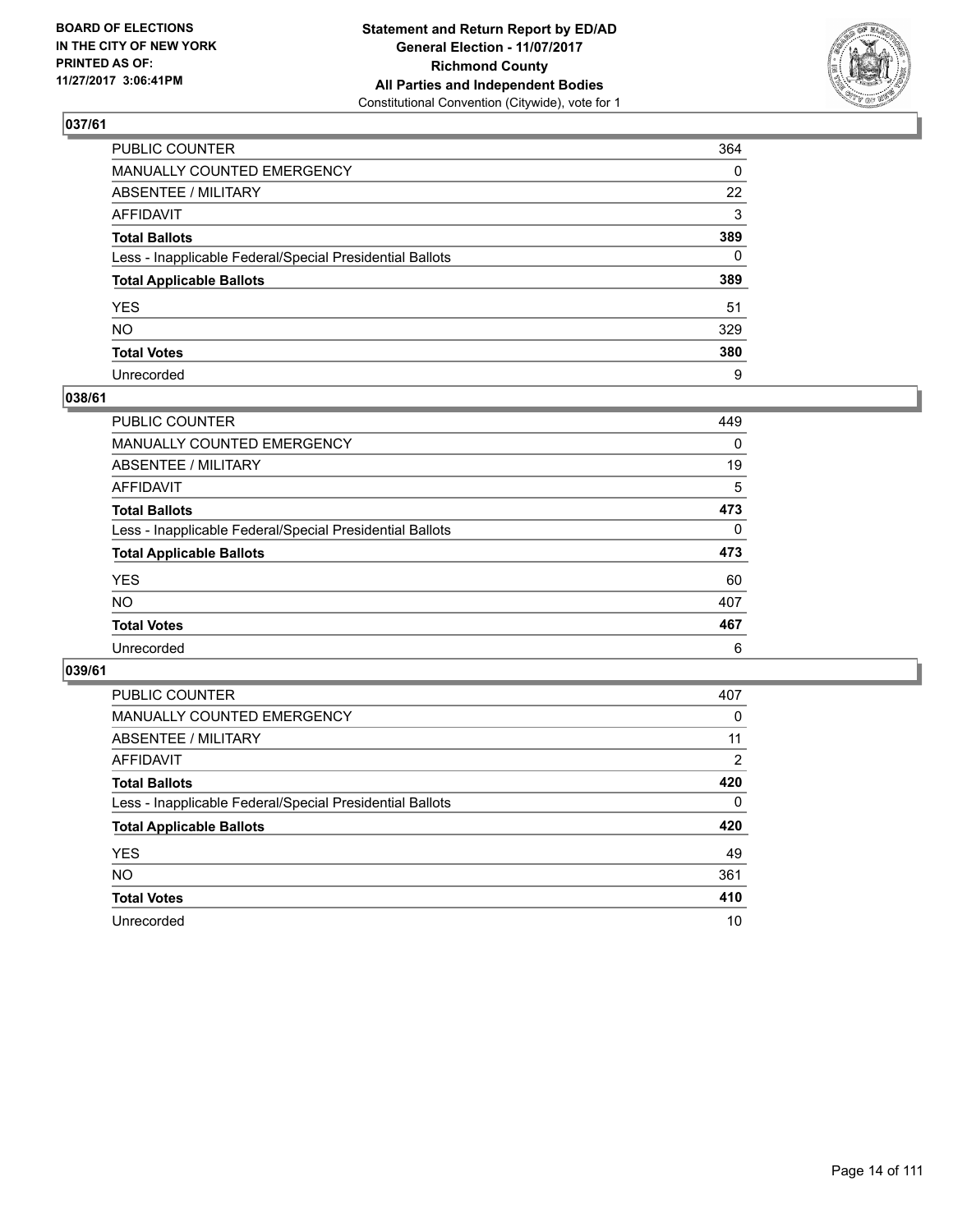

| PUBLIC COUNTER                                           | 442          |
|----------------------------------------------------------|--------------|
| MANUALLY COUNTED EMERGENCY                               | $\Omega$     |
| ABSENTEE / MILITARY                                      | 23           |
| AFFIDAVIT                                                |              |
| Total Ballots                                            | 466          |
| Less - Inapplicable Federal/Special Presidential Ballots | $\mathbf{0}$ |
| <b>Total Applicable Ballots</b>                          | 466          |
| YES                                                      | 51           |
| NO.                                                      | 396          |
| <b>Total Votes</b>                                       | 447          |
| Unrecorded                                               | 19           |

#### **041/61**

| <b>PUBLIC COUNTER</b>                                    | 387          |
|----------------------------------------------------------|--------------|
| MANUALLY COUNTED EMERGENCY                               | 0            |
| ABSENTEE / MILITARY                                      | 17           |
| AFFIDAVIT                                                | 6            |
| <b>Total Ballots</b>                                     | 410          |
| Less - Inapplicable Federal/Special Presidential Ballots | $\mathbf{0}$ |
| <b>Total Applicable Ballots</b>                          | 410          |
| <b>YES</b>                                               | 34           |
| <b>NO</b>                                                | 356          |
| <b>Total Votes</b>                                       | 390          |
| Unrecorded                                               | 20           |

| PUBLIC COUNTER                                           | 516 |
|----------------------------------------------------------|-----|
| <b>MANUALLY COUNTED EMERGENCY</b>                        | 0   |
| ABSENTEE / MILITARY                                      | 22  |
| <b>AFFIDAVIT</b>                                         | 5   |
| <b>Total Ballots</b>                                     | 543 |
| Less - Inapplicable Federal/Special Presidential Ballots | 0   |
| <b>Total Applicable Ballots</b>                          | 543 |
| <b>YES</b>                                               | 48  |
| <b>NO</b>                                                | 478 |
| <b>Total Votes</b>                                       | 526 |
| Unrecorded                                               | 17  |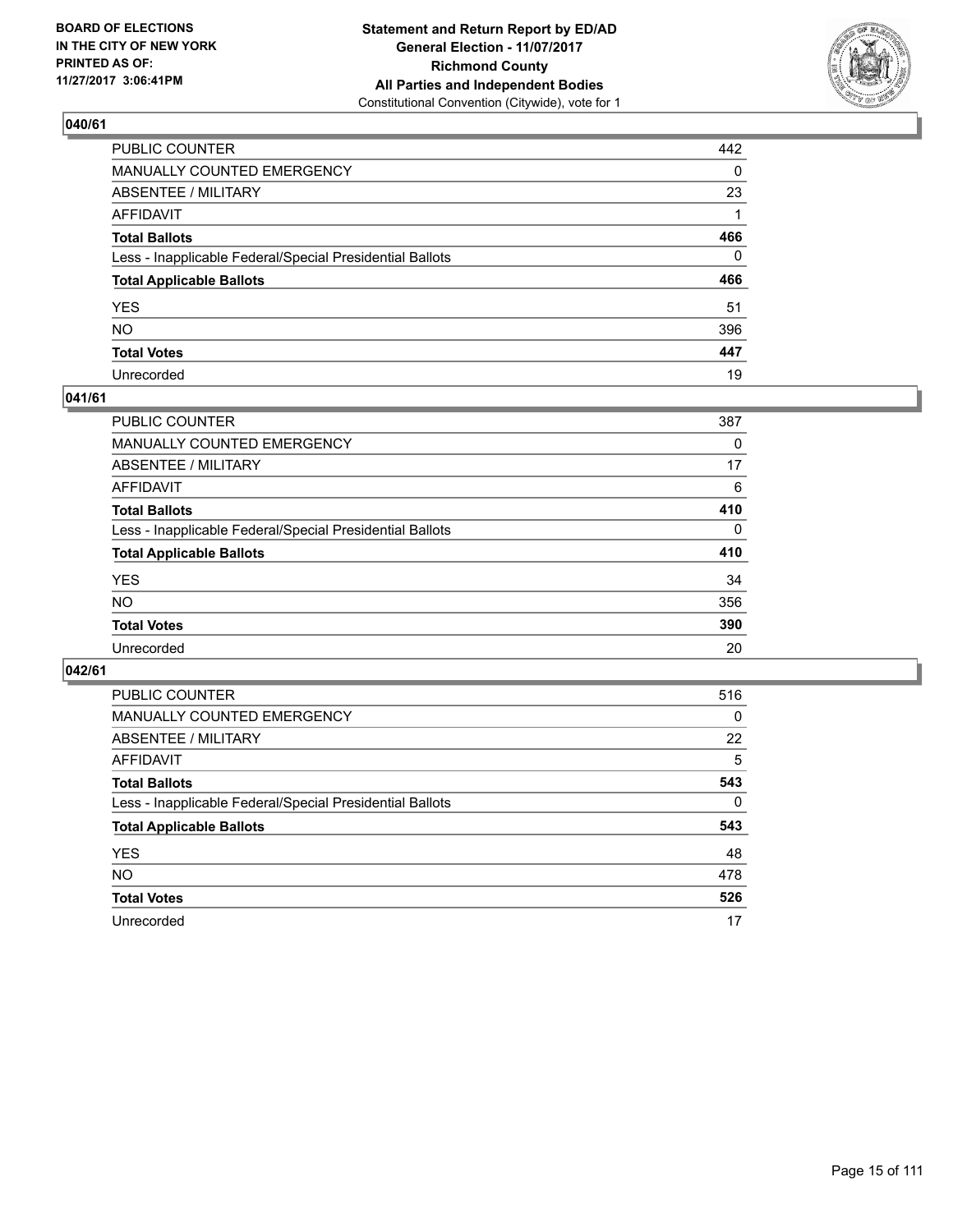

| PUBLIC COUNTER                                           | 350          |
|----------------------------------------------------------|--------------|
| MANUALLY COUNTED EMERGENCY                               | $\Omega$     |
| ABSENTEE / MILITARY                                      | 13           |
| AFFIDAVIT                                                |              |
| Total Ballots                                            | 364          |
| Less - Inapplicable Federal/Special Presidential Ballots | $\mathbf{0}$ |
| <b>Total Applicable Ballots</b>                          | 364          |
| YES                                                      | 27           |
| NO.                                                      | 324          |
| <b>Total Votes</b>                                       | 351          |
| Unrecorded                                               | 13           |

#### **044/61**

| <b>PUBLIC COUNTER</b>                                    | 317      |
|----------------------------------------------------------|----------|
| MANUALLY COUNTED EMERGENCY                               | 0        |
| ABSENTEE / MILITARY                                      | 22       |
| AFFIDAVIT                                                | 6        |
| <b>Total Ballots</b>                                     | 345      |
| Less - Inapplicable Federal/Special Presidential Ballots | $\Omega$ |
| <b>Total Applicable Ballots</b>                          | 345      |
| <b>YES</b>                                               | 22       |
| <b>NO</b>                                                | 312      |
| <b>Total Votes</b>                                       | 334      |
| Unrecorded                                               | 11       |

| <b>PUBLIC COUNTER</b>                                    | 386 |
|----------------------------------------------------------|-----|
| MANUALLY COUNTED EMERGENCY                               | 0   |
| ABSENTEE / MILITARY                                      | 12  |
| AFFIDAVIT                                                | 5   |
| <b>Total Ballots</b>                                     | 403 |
| Less - Inapplicable Federal/Special Presidential Ballots | 0   |
| <b>Total Applicable Ballots</b>                          | 403 |
| <b>YES</b>                                               | 45  |
| NO.                                                      | 336 |
| <b>Total Votes</b>                                       | 381 |
| Unrecorded                                               | 22  |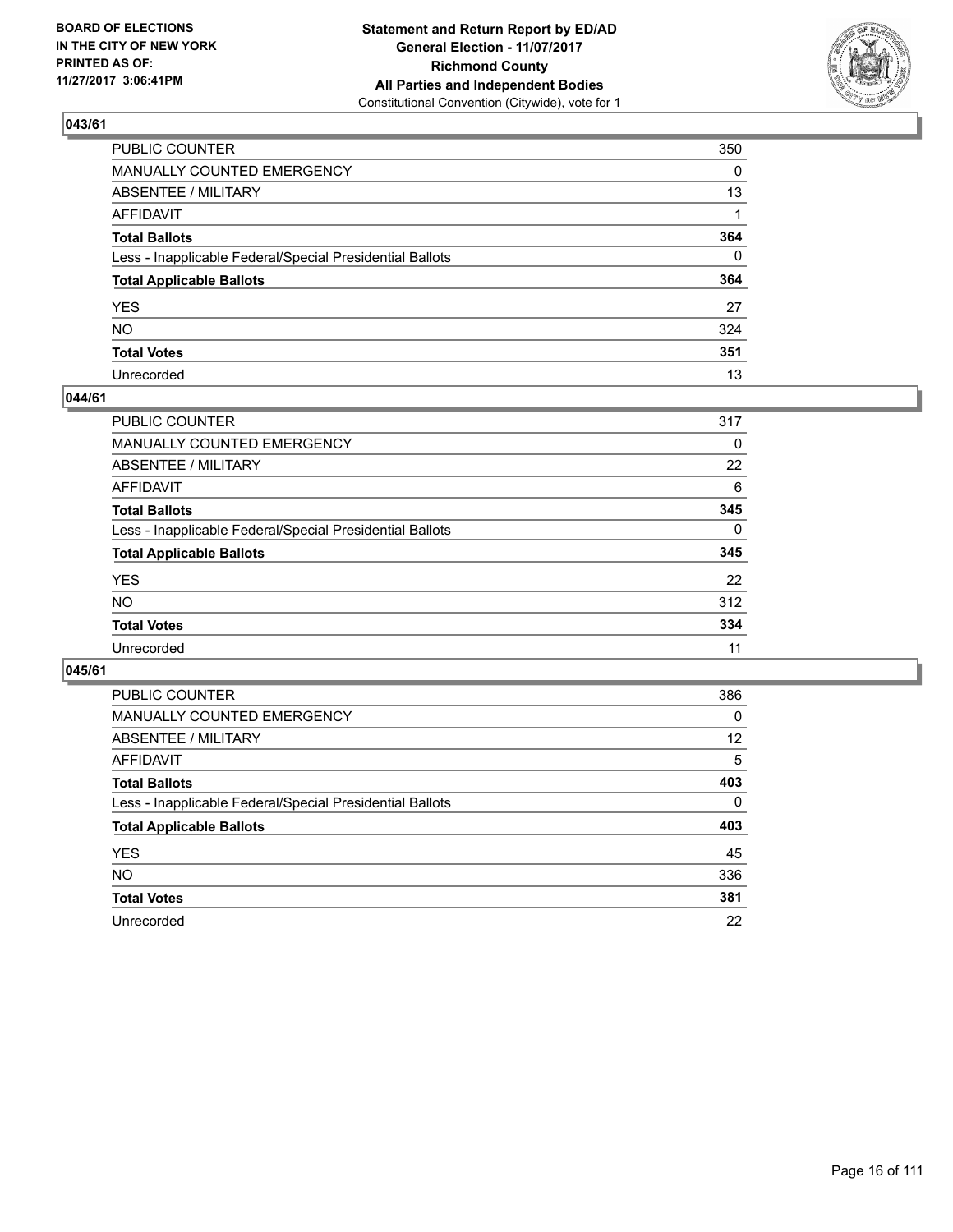

| PUBLIC COUNTER                                           | 394          |
|----------------------------------------------------------|--------------|
| MANUALLY COUNTED EMERGENCY                               | 0            |
| ABSENTEE / MILITARY                                      | 14           |
| AFFIDAVIT                                                | 3            |
| Total Ballots                                            | 411          |
| Less - Inapplicable Federal/Special Presidential Ballots | $\mathbf{0}$ |
| <b>Total Applicable Ballots</b>                          | 411          |
| YES                                                      | 36           |
| NO.                                                      | 356          |
| <b>Total Votes</b>                                       | 392          |
| Unrecorded                                               | 19           |

#### **047/61**

| <b>PUBLIC COUNTER</b>                                    | 430      |
|----------------------------------------------------------|----------|
| MANUALLY COUNTED EMERGENCY                               | 0        |
| ABSENTEE / MILITARY                                      | 16       |
| AFFIDAVIT                                                | 5        |
| <b>Total Ballots</b>                                     | 451      |
| Less - Inapplicable Federal/Special Presidential Ballots | $\Omega$ |
| <b>Total Applicable Ballots</b>                          | 451      |
| <b>YES</b>                                               | 25       |
| <b>NO</b>                                                | 410      |
| <b>Total Votes</b>                                       | 435      |
| Unrecorded                                               | 16       |

| <b>PUBLIC COUNTER</b>                                    | 462 |
|----------------------------------------------------------|-----|
| <b>MANUALLY COUNTED EMERGENCY</b>                        | 0   |
| ABSENTEE / MILITARY                                      | 19  |
| AFFIDAVIT                                                | 0   |
| <b>Total Ballots</b>                                     | 481 |
| Less - Inapplicable Federal/Special Presidential Ballots | 0   |
| <b>Total Applicable Ballots</b>                          | 481 |
| <b>YES</b>                                               | 26  |
| NO.                                                      | 440 |
| <b>Total Votes</b>                                       | 466 |
| Unrecorded                                               | 15  |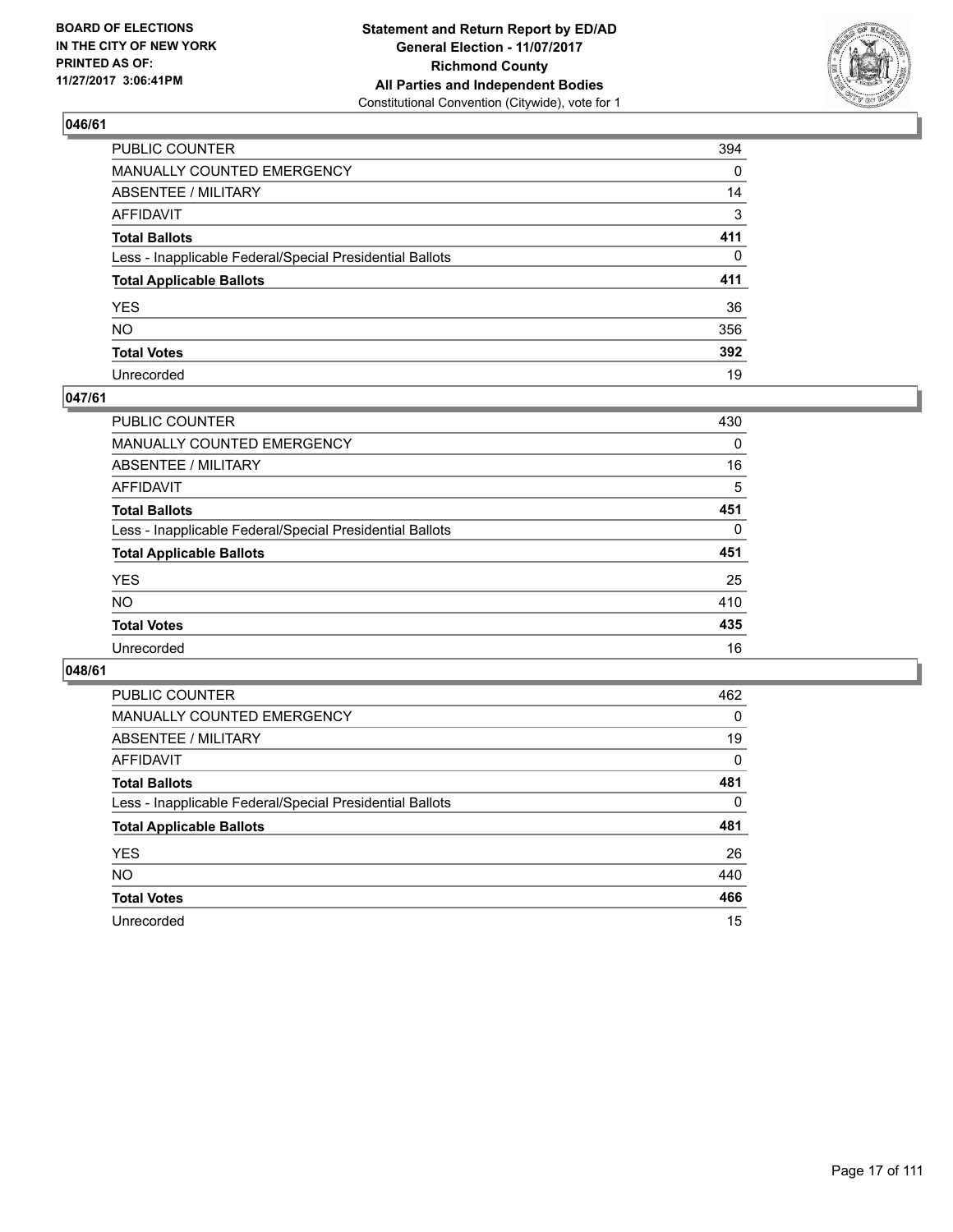

| PUBLIC COUNTER                                           | 148      |
|----------------------------------------------------------|----------|
| MANUALLY COUNTED EMERGENCY                               | $\Omega$ |
| ABSENTEE / MILITARY                                      | 3        |
| AFFIDAVIT                                                | 6        |
| Total Ballots                                            | 157      |
| Less - Inapplicable Federal/Special Presidential Ballots | $\Omega$ |
| <b>Total Applicable Ballots</b>                          | 157      |
| YES                                                      | 23       |
| NO.                                                      | 98       |
| <b>Total Votes</b>                                       | 121      |
| Unrecorded                                               | 36       |

#### **050/61**

| <b>PUBLIC COUNTER</b>                                    | 187 |
|----------------------------------------------------------|-----|
| MANUALLY COUNTED EMERGENCY                               | 0   |
| <b>ABSENTEE / MILITARY</b>                               | 4   |
| AFFIDAVIT                                                |     |
| <b>Total Ballots</b>                                     | 192 |
| Less - Inapplicable Federal/Special Presidential Ballots | 0   |
| <b>Total Applicable Ballots</b>                          | 192 |
| <b>YES</b>                                               | 31  |
| <b>NO</b>                                                | 141 |
| <b>Total Votes</b>                                       | 172 |
| Unrecorded                                               | 20  |

| <b>PUBLIC COUNTER</b>                                    | 262            |
|----------------------------------------------------------|----------------|
| <b>MANUALLY COUNTED EMERGENCY</b>                        | 0              |
| ABSENTEE / MILITARY                                      | 24             |
| <b>AFFIDAVIT</b>                                         | $\overline{2}$ |
| <b>Total Ballots</b>                                     | 288            |
| Less - Inapplicable Federal/Special Presidential Ballots | 0              |
| <b>Total Applicable Ballots</b>                          | 288            |
| <b>YES</b>                                               | 40             |
| <b>NO</b>                                                | 227            |
| <b>Total Votes</b>                                       | 267            |
| Unrecorded                                               | 21             |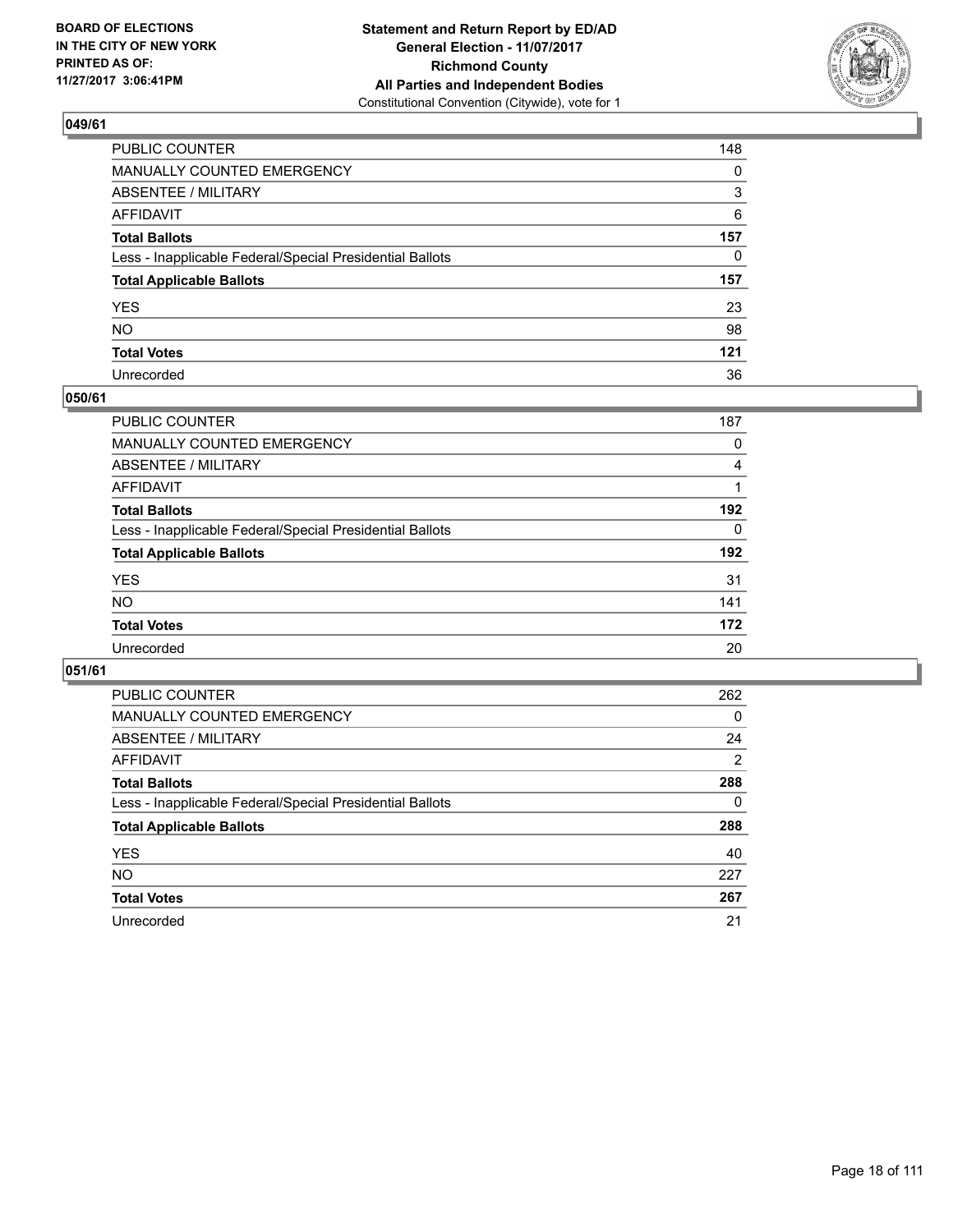

| PUBLIC COUNTER                                           | 247 |
|----------------------------------------------------------|-----|
| MANUALLY COUNTED EMERGENCY                               | 0   |
| ABSENTEE / MILITARY                                      | 9   |
| AFFIDAVIT                                                |     |
| Total Ballots                                            | 257 |
| Less - Inapplicable Federal/Special Presidential Ballots | 0   |
| <b>Total Applicable Ballots</b>                          | 257 |
| YES                                                      | 52  |
| NO.                                                      | 191 |
| <b>Total Votes</b>                                       | 243 |
| Unrecorded                                               | 14  |

#### **053/61**

| <b>PUBLIC COUNTER</b>                                    | 229 |
|----------------------------------------------------------|-----|
| MANUALLY COUNTED EMERGENCY                               | 0   |
| ABSENTEE / MILITARY                                      | 12  |
| AFFIDAVIT                                                | 2   |
| <b>Total Ballots</b>                                     | 243 |
| Less - Inapplicable Federal/Special Presidential Ballots | 0   |
| <b>Total Applicable Ballots</b>                          | 243 |
| <b>YES</b>                                               | 56  |
| <b>NO</b>                                                | 159 |
| <b>Total Votes</b>                                       | 215 |
| Unrecorded                                               | 28  |

| <b>PUBLIC COUNTER</b>                                    | 148      |
|----------------------------------------------------------|----------|
| MANUALLY COUNTED EMERGENCY                               | $\Omega$ |
| ABSENTEE / MILITARY                                      | 60       |
| <b>AFFIDAVIT</b>                                         | 0        |
| <b>Total Ballots</b>                                     | 208      |
| Less - Inapplicable Federal/Special Presidential Ballots | 0        |
| <b>Total Applicable Ballots</b>                          | 208      |
| <b>YES</b>                                               | 31       |
| NO.                                                      | 135      |
| <b>Total Votes</b>                                       | 166      |
| Unrecorded                                               | 42       |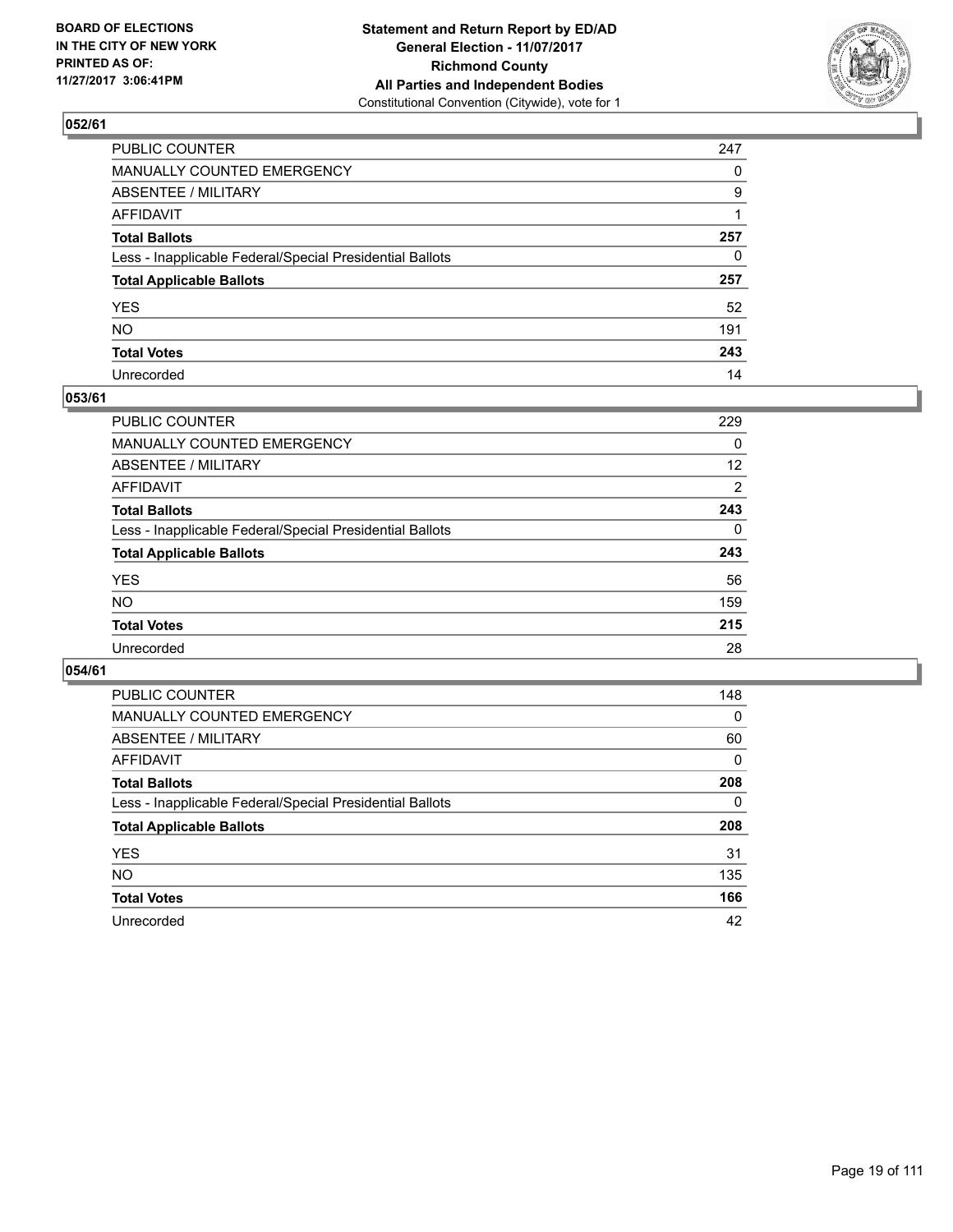

| PUBLIC COUNTER                                           | 236          |
|----------------------------------------------------------|--------------|
| MANUALLY COUNTED EMERGENCY                               | 0            |
| ABSENTEE / MILITARY                                      | 11           |
| AFFIDAVIT                                                | 3            |
| Total Ballots                                            | 250          |
| Less - Inapplicable Federal/Special Presidential Ballots | $\mathbf{0}$ |
| <b>Total Applicable Ballots</b>                          | 250          |
| YES                                                      | 32           |
| NO.                                                      | 194          |
| <b>Total Votes</b>                                       | 226          |
| Unrecorded                                               | 24           |

#### **056/61**

| <b>PUBLIC COUNTER</b>                                    | 229 |
|----------------------------------------------------------|-----|
| <b>MANUALLY COUNTED EMERGENCY</b>                        | 0   |
| <b>ABSENTEE / MILITARY</b>                               | 11  |
| AFFIDAVIT                                                | 3   |
| <b>Total Ballots</b>                                     | 243 |
| Less - Inapplicable Federal/Special Presidential Ballots | 0   |
| <b>Total Applicable Ballots</b>                          | 243 |
| <b>YES</b>                                               | 43  |
| <b>NO</b>                                                | 169 |
| <b>Total Votes</b>                                       | 212 |
| Unrecorded                                               | 31  |

| <b>PUBLIC COUNTER</b>                                    | 322 |
|----------------------------------------------------------|-----|
| MANUALLY COUNTED EMERGENCY                               | 0   |
| ABSENTEE / MILITARY                                      | 15  |
| <b>AFFIDAVIT</b>                                         |     |
| <b>Total Ballots</b>                                     | 338 |
| Less - Inapplicable Federal/Special Presidential Ballots | 0   |
| <b>Total Applicable Ballots</b>                          | 338 |
| <b>YES</b>                                               | 45  |
| NO.                                                      | 268 |
| <b>Total Votes</b>                                       | 313 |
| Unrecorded                                               | 25  |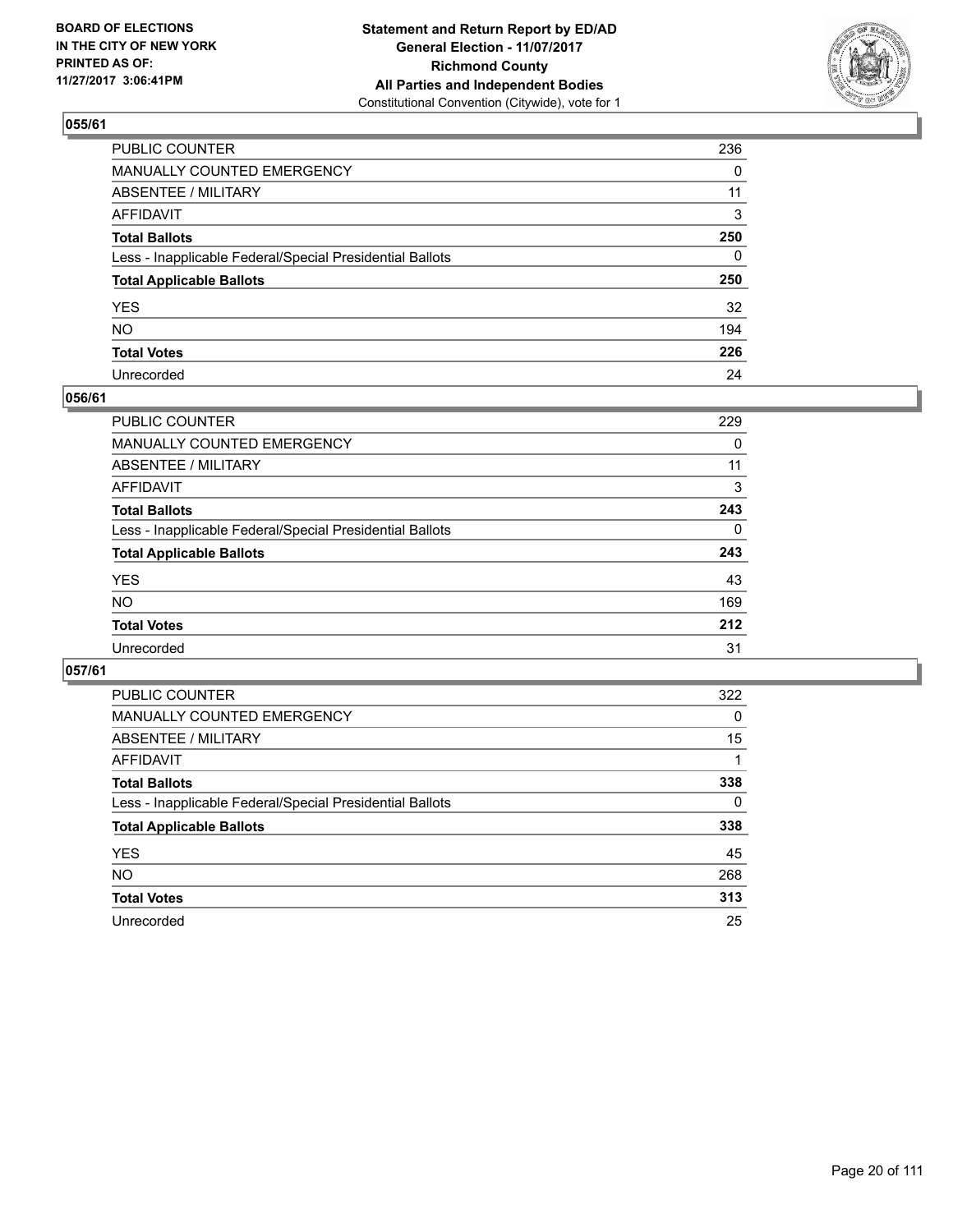

| PUBLIC COUNTER                                           | 197          |
|----------------------------------------------------------|--------------|
| MANUALLY COUNTED EMERGENCY                               | $\Omega$     |
| ABSENTEE / MILITARY                                      | 9            |
| AFFIDAVIT                                                | $\mathbf{0}$ |
| Total Ballots                                            | 206          |
| Less - Inapplicable Federal/Special Presidential Ballots | $\mathbf{0}$ |
| <b>Total Applicable Ballots</b>                          | 206          |
| YES                                                      | 50           |
| NO.                                                      | 131          |
| <b>Total Votes</b>                                       | 181          |
| Unrecorded                                               | 25           |

#### **059/61**

| <b>PUBLIC COUNTER</b>                                    | 220 |
|----------------------------------------------------------|-----|
| <b>MANUALLY COUNTED EMERGENCY</b>                        | 0   |
| <b>ABSENTEE / MILITARY</b>                               | 6   |
| AFFIDAVIT                                                | 0   |
| <b>Total Ballots</b>                                     | 226 |
| Less - Inapplicable Federal/Special Presidential Ballots | 0   |
| <b>Total Applicable Ballots</b>                          | 226 |
| <b>YES</b>                                               | 26  |
| <b>NO</b>                                                | 186 |
| <b>Total Votes</b>                                       | 212 |
| Unrecorded                                               | 14  |

| <b>PUBLIC COUNTER</b>                                    | 194 |
|----------------------------------------------------------|-----|
| MANUALLY COUNTED EMERGENCY                               | 0   |
| ABSENTEE / MILITARY                                      | 4   |
| AFFIDAVIT                                                | 3   |
| <b>Total Ballots</b>                                     | 201 |
| Less - Inapplicable Federal/Special Presidential Ballots | 0   |
| <b>Total Applicable Ballots</b>                          | 201 |
| <b>YES</b>                                               | 23  |
| <b>NO</b>                                                | 151 |
| <b>Total Votes</b>                                       | 174 |
| Unrecorded                                               | 27  |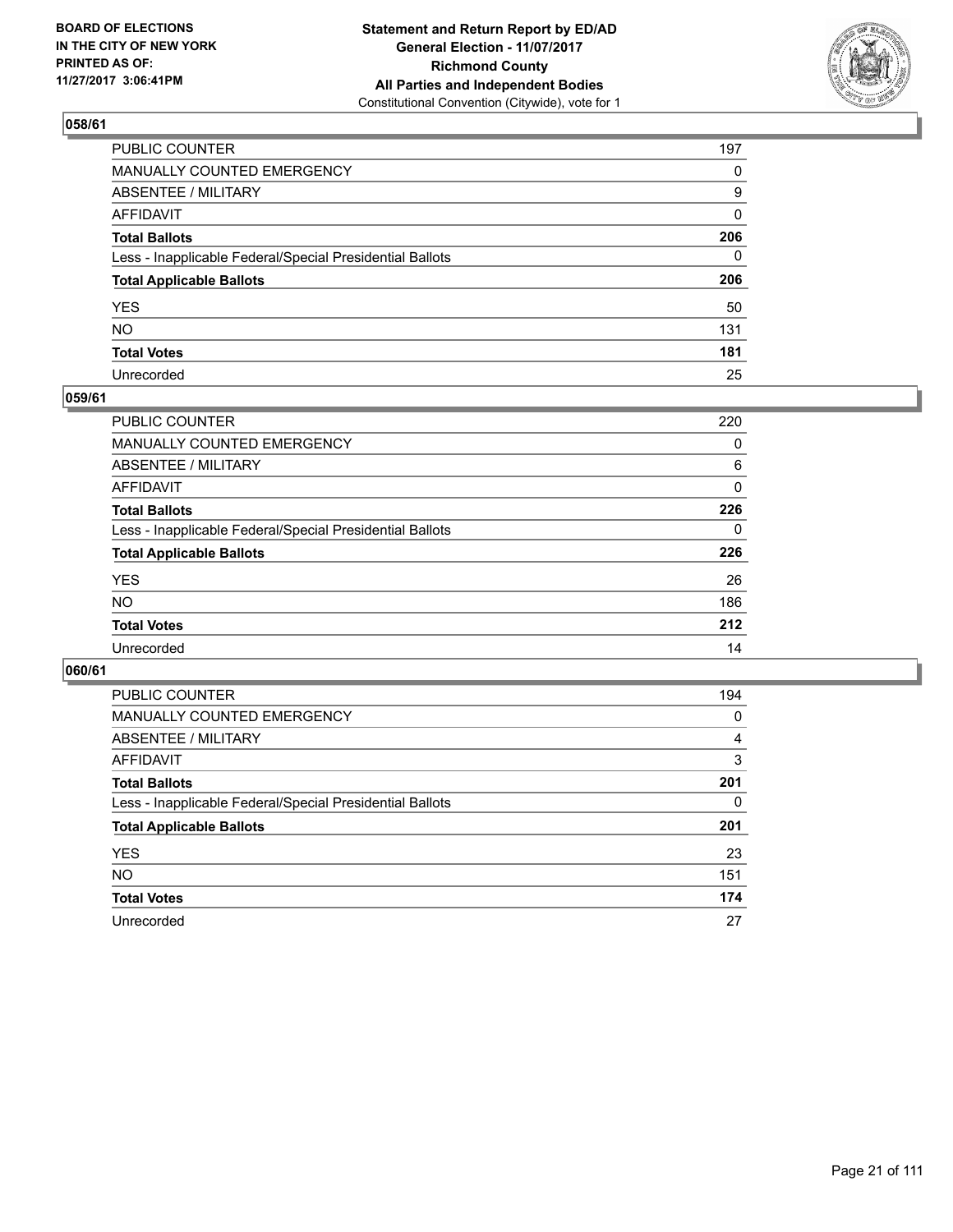

| PUBLIC COUNTER                                           | 217      |
|----------------------------------------------------------|----------|
| MANUALLY COUNTED EMERGENCY                               | $\Omega$ |
| ABSENTEE / MILITARY                                      | 8        |
| AFFIDAVIT                                                | 2        |
| Total Ballots                                            | 227      |
| Less - Inapplicable Federal/Special Presidential Ballots | $\Omega$ |
| <b>Total Applicable Ballots</b>                          | 227      |
| YES                                                      | 41       |
| NO.                                                      | 107      |
| <b>Total Votes</b>                                       | 148      |
| Unrecorded                                               | 79       |

#### **062/61**

| <b>PUBLIC COUNTER</b>                                    | 273 |
|----------------------------------------------------------|-----|
| <b>MANUALLY COUNTED EMERGENCY</b>                        | 0   |
| ABSENTEE / MILITARY                                      | 9   |
| AFFIDAVIT                                                | 3   |
| <b>Total Ballots</b>                                     | 285 |
| Less - Inapplicable Federal/Special Presidential Ballots | 0   |
| <b>Total Applicable Ballots</b>                          | 285 |
| <b>YES</b>                                               | 24  |
| <b>NO</b>                                                | 253 |
| <b>Total Votes</b>                                       | 277 |
| Unrecorded                                               | 8   |

| <b>PUBLIC COUNTER</b>                                    | 102 |
|----------------------------------------------------------|-----|
| MANUALLY COUNTED EMERGENCY                               | 0   |
| ABSENTEE / MILITARY                                      | 5   |
| AFFIDAVIT                                                | 4   |
| <b>Total Ballots</b>                                     | 111 |
| Less - Inapplicable Federal/Special Presidential Ballots | 0   |
| <b>Total Applicable Ballots</b>                          | 111 |
| <b>YES</b>                                               | 15  |
| <b>NO</b>                                                | 89  |
| <b>Total Votes</b>                                       | 104 |
| Unrecorded                                               | 7   |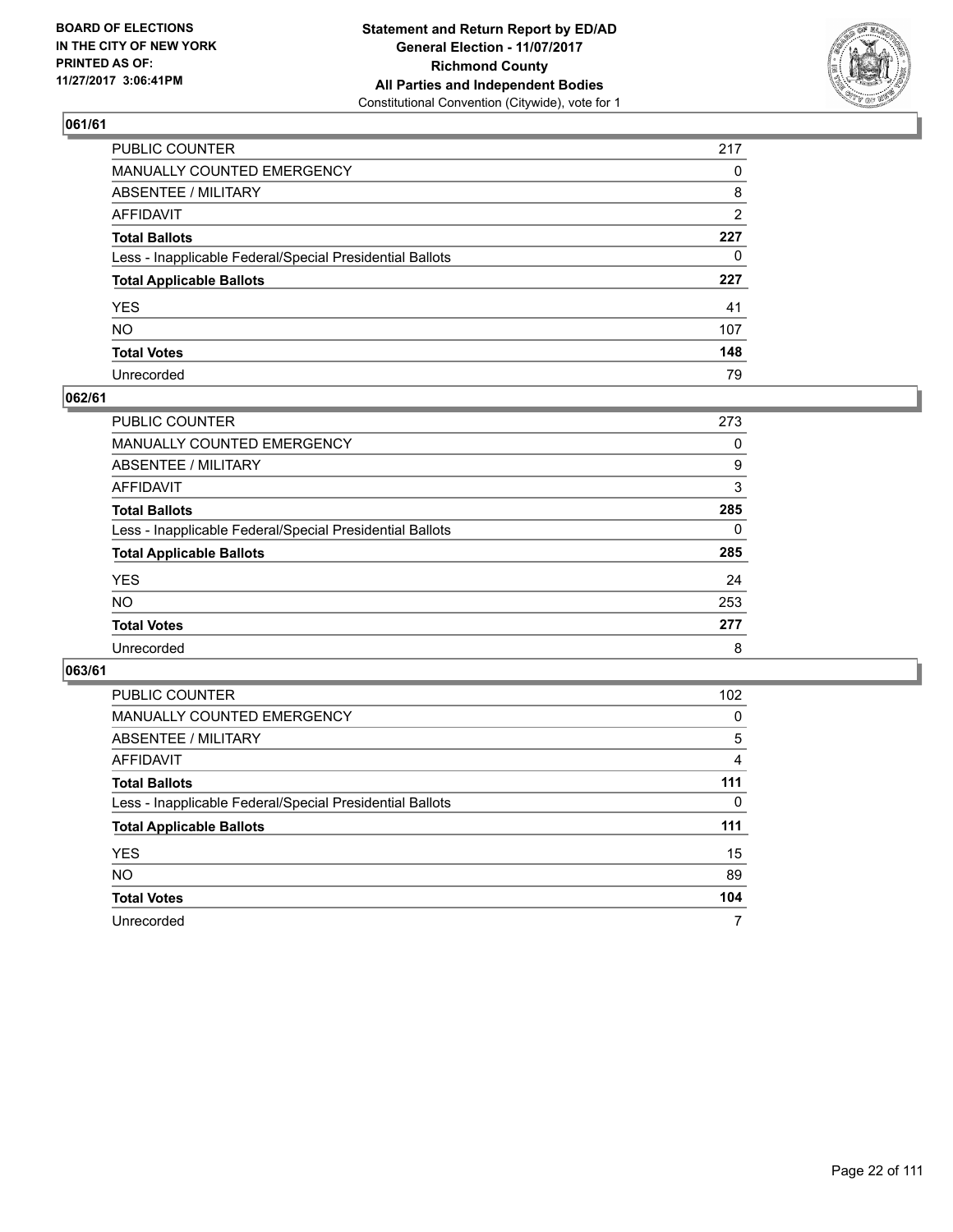

| PUBLIC COUNTER                                           | 96           |
|----------------------------------------------------------|--------------|
| MANUALLY COUNTED EMERGENCY                               | $\Omega$     |
| ABSENTEE / MILITARY                                      | 2            |
| AFFIDAVIT                                                | $\mathbf{0}$ |
| Total Ballots                                            | 98           |
| Less - Inapplicable Federal/Special Presidential Ballots | $\mathbf{0}$ |
| <b>Total Applicable Ballots</b>                          | 98           |
| YES                                                      | 14           |
| NO.                                                      | 79           |
| <b>Total Votes</b>                                       | 93           |
| Unrecorded                                               | 5            |

#### **065/61**

| <b>PUBLIC COUNTER</b>                                    | 269 |
|----------------------------------------------------------|-----|
| MANUALLY COUNTED EMERGENCY                               | 0   |
| ABSENTEE / MILITARY                                      | 3   |
| AFFIDAVIT                                                | 5   |
| <b>Total Ballots</b>                                     | 277 |
| Less - Inapplicable Federal/Special Presidential Ballots | 0   |
| <b>Total Applicable Ballots</b>                          | 277 |
| <b>YES</b>                                               | 58  |
| <b>NO</b>                                                | 193 |
| <b>Total Votes</b>                                       | 251 |
| Unrecorded                                               | 26  |

| <b>PUBLIC COUNTER</b>                                    | 244 |
|----------------------------------------------------------|-----|
| <b>MANUALLY COUNTED EMERGENCY</b>                        | 0   |
| ABSENTEE / MILITARY                                      | 12  |
| AFFIDAVIT                                                |     |
| <b>Total Ballots</b>                                     | 257 |
| Less - Inapplicable Federal/Special Presidential Ballots | 0   |
| <b>Total Applicable Ballots</b>                          | 257 |
| <b>YES</b>                                               | 50  |
| NO.                                                      | 197 |
| <b>Total Votes</b>                                       | 247 |
| Unrecorded                                               | 10  |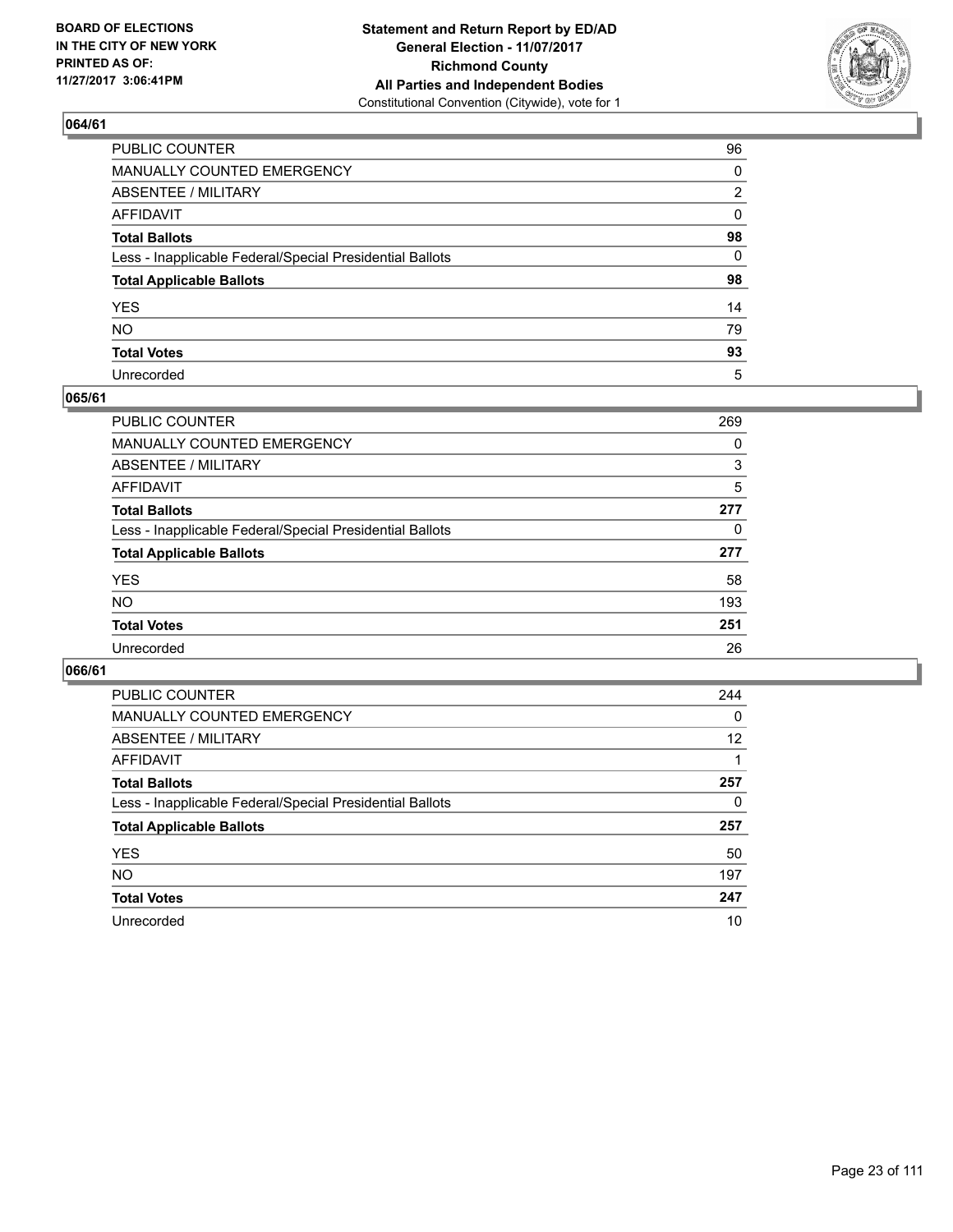

| PUBLIC COUNTER                                           | 272             |
|----------------------------------------------------------|-----------------|
| MANUALLY COUNTED EMERGENCY                               | 0               |
| ABSENTEE / MILITARY                                      | 12 <sup>2</sup> |
| AFFIDAVIT                                                |                 |
| Total Ballots                                            | 285             |
| Less - Inapplicable Federal/Special Presidential Ballots | $\mathbf{0}$    |
| <b>Total Applicable Ballots</b>                          | 285             |
| YES                                                      | 36              |
| NO.                                                      | 237             |
| <b>Total Votes</b>                                       | 273             |
| Unrecorded                                               | 12              |

#### **068/61**

| <b>PUBLIC COUNTER</b>                                    | 209 |
|----------------------------------------------------------|-----|
| <b>MANUALLY COUNTED EMERGENCY</b>                        | 0   |
| ABSENTEE / MILITARY                                      | 18  |
| AFFIDAVIT                                                | 3   |
| <b>Total Ballots</b>                                     | 230 |
| Less - Inapplicable Federal/Special Presidential Ballots | 0   |
| <b>Total Applicable Ballots</b>                          | 230 |
| <b>YES</b>                                               | 47  |
| <b>NO</b>                                                | 167 |
| <b>Total Votes</b>                                       | 214 |
| Unrecorded                                               | 16  |

| <b>PUBLIC COUNTER</b>                                    | 235            |
|----------------------------------------------------------|----------------|
| <b>MANUALLY COUNTED EMERGENCY</b>                        | 0              |
| ABSENTEE / MILITARY                                      | 8              |
| AFFIDAVIT                                                | $\overline{2}$ |
| <b>Total Ballots</b>                                     | 245            |
| Less - Inapplicable Federal/Special Presidential Ballots | 0              |
| <b>Total Applicable Ballots</b>                          | 245            |
| <b>YES</b>                                               | 53             |
| NO.                                                      | 182            |
| <b>Total Votes</b>                                       | 235            |
| Unrecorded                                               | 10             |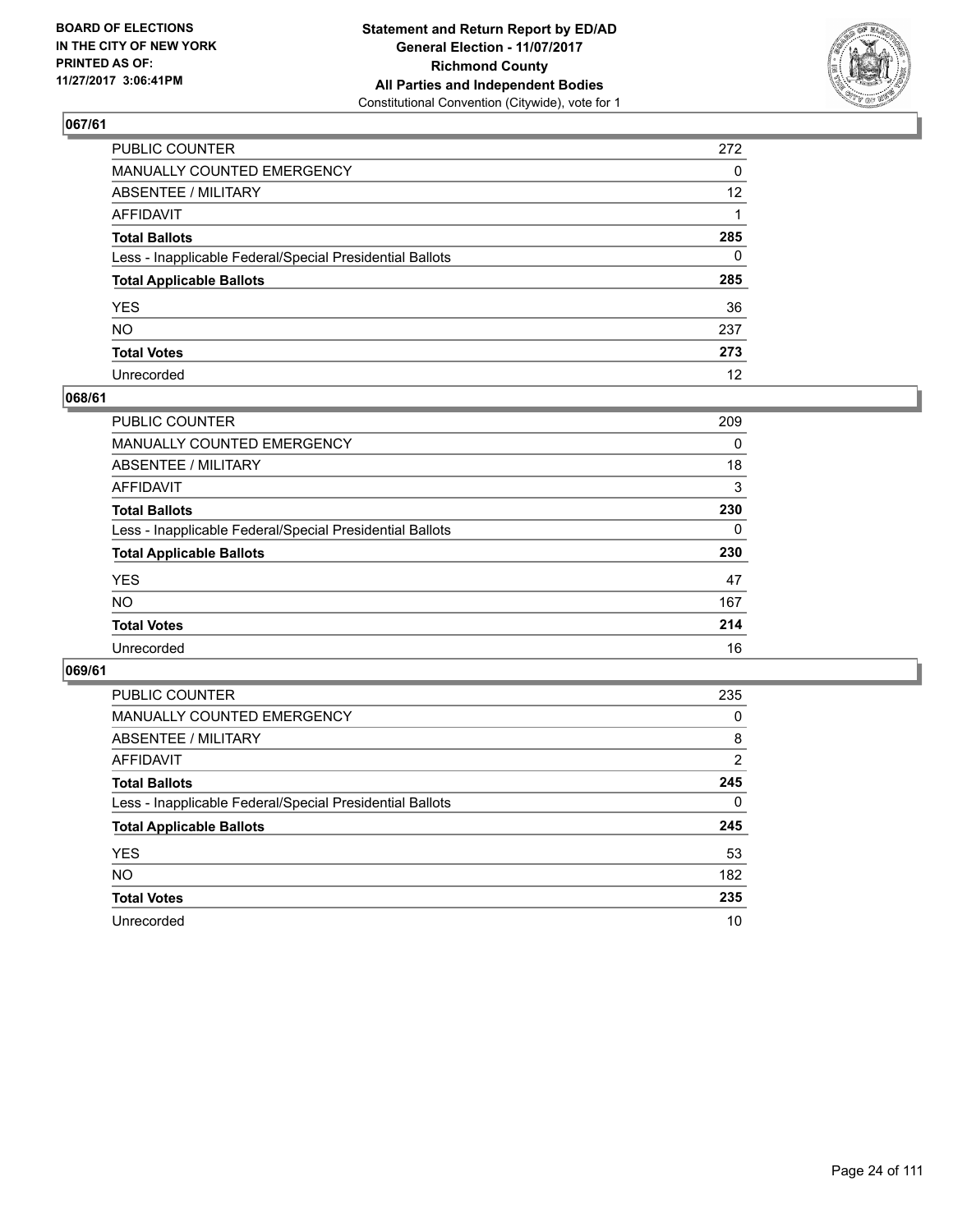

| PUBLIC COUNTER                                           | 150          |
|----------------------------------------------------------|--------------|
| MANUALLY COUNTED EMERGENCY                               | $\Omega$     |
| ABSENTEE / MILITARY                                      | 8            |
| AFFIDAVIT                                                | 3            |
| Total Ballots                                            | 161          |
| Less - Inapplicable Federal/Special Presidential Ballots | $\mathbf{0}$ |
| <b>Total Applicable Ballots</b>                          | 161          |
| YES                                                      | 43           |
| NO.                                                      | 101          |
| <b>Total Votes</b>                                       | 144          |
| Unrecorded                                               | 17           |

#### **071/61**

| <b>PUBLIC COUNTER</b>                                    | 354          |
|----------------------------------------------------------|--------------|
| MANUALLY COUNTED EMERGENCY                               | 0            |
| ABSENTEE / MILITARY                                      | 10           |
| AFFIDAVIT                                                | 12           |
| <b>Total Ballots</b>                                     | 376          |
| Less - Inapplicable Federal/Special Presidential Ballots | $\mathbf{0}$ |
| <b>Total Applicable Ballots</b>                          | 376          |
| <b>YES</b>                                               | 37           |
| <b>NO</b>                                                | 327          |
| <b>Total Votes</b>                                       | 364          |
| Unrecorded                                               | 12           |

| <b>PUBLIC COUNTER</b>                                    | 291 |
|----------------------------------------------------------|-----|
| MANUALLY COUNTED EMERGENCY                               | 0   |
| ABSENTEE / MILITARY                                      | 13  |
| AFFIDAVIT                                                | 7   |
| <b>Total Ballots</b>                                     | 311 |
| Less - Inapplicable Federal/Special Presidential Ballots | 0   |
| <b>Total Applicable Ballots</b>                          | 311 |
| <b>YES</b>                                               | 31  |
| <b>NO</b>                                                | 268 |
| <b>Total Votes</b>                                       | 299 |
| Unrecorded                                               | 12  |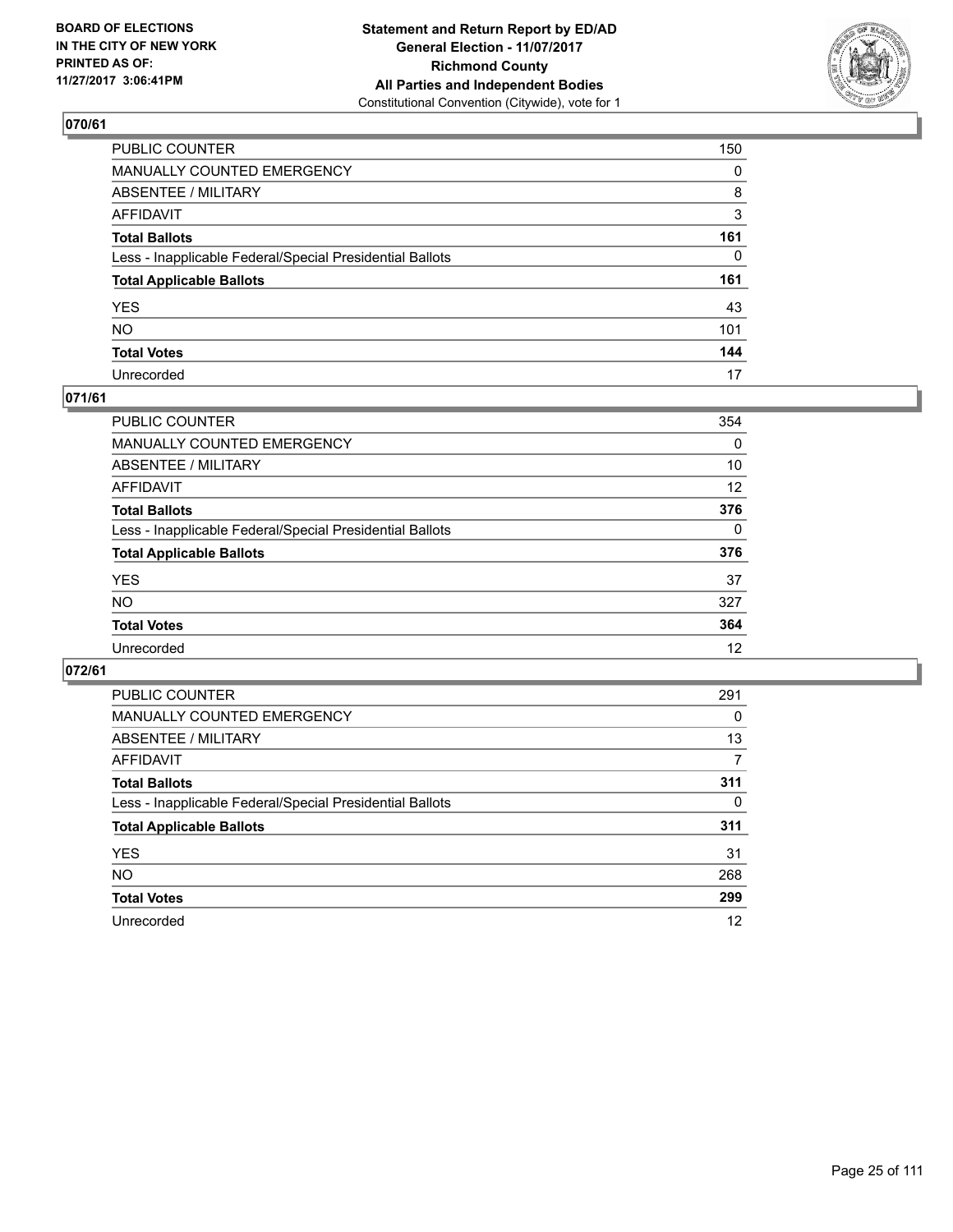

| PUBLIC COUNTER                                           | 276          |
|----------------------------------------------------------|--------------|
| MANUALLY COUNTED EMERGENCY                               | 0            |
| ABSENTEE / MILITARY                                      | 4            |
| AFFIDAVIT                                                | 4            |
| Total Ballots                                            | 284          |
| Less - Inapplicable Federal/Special Presidential Ballots | $\mathbf{0}$ |
| <b>Total Applicable Ballots</b>                          | 284          |
| YES                                                      | 43           |
| NO.                                                      | 169          |
| <b>Total Votes</b>                                       | 212          |
| Unrecorded                                               | 72           |

#### **074/61**

| <b>PUBLIC COUNTER</b>                                    | 136      |
|----------------------------------------------------------|----------|
| <b>MANUALLY COUNTED EMERGENCY</b>                        | $\Omega$ |
| ABSENTEE / MILITARY                                      | 14       |
| AFFIDAVIT                                                | 0        |
| <b>Total Ballots</b>                                     | 150      |
| Less - Inapplicable Federal/Special Presidential Ballots | 0        |
| <b>Total Applicable Ballots</b>                          | 150      |
| <b>YES</b>                                               | 18       |
| <b>NO</b>                                                | 107      |
| <b>Total Votes</b>                                       | 125      |
| Unrecorded                                               | 25       |

| <b>PUBLIC COUNTER</b>                                    | 197 |
|----------------------------------------------------------|-----|
| MANUALLY COUNTED EMERGENCY                               | 0   |
| ABSENTEE / MILITARY                                      | 11  |
| <b>AFFIDAVIT</b>                                         |     |
| <b>Total Ballots</b>                                     | 209 |
| Less - Inapplicable Federal/Special Presidential Ballots | 0   |
| <b>Total Applicable Ballots</b>                          | 209 |
| <b>YES</b>                                               | 35  |
| NO.                                                      | 162 |
| <b>Total Votes</b>                                       | 197 |
| Unrecorded                                               | 12  |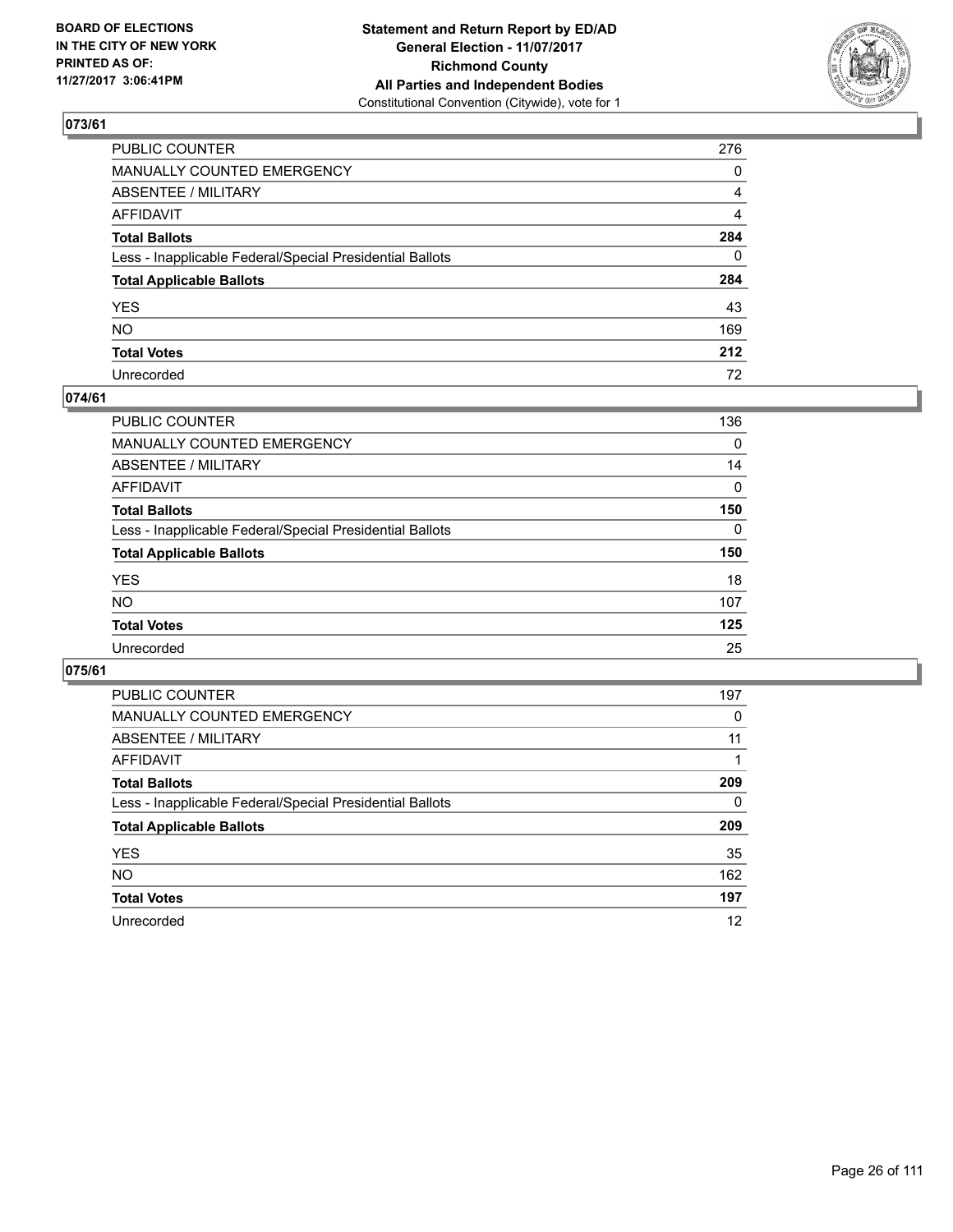

| PUBLIC COUNTER                                           | 337          |
|----------------------------------------------------------|--------------|
| MANUALLY COUNTED EMERGENCY                               | 0            |
| ABSENTEE / MILITARY                                      | 10           |
| AFFIDAVIT                                                | 2            |
| Total Ballots                                            | 349          |
| Less - Inapplicable Federal/Special Presidential Ballots | $\mathbf{0}$ |
| <b>Total Applicable Ballots</b>                          | 349          |
| YES                                                      | 40           |
| NO.                                                      | 288          |
| <b>Total Votes</b>                                       | 328          |
| Unrecorded                                               | 21           |

#### **077/61**

| <b>PUBLIC COUNTER</b>                                    | 164 |
|----------------------------------------------------------|-----|
| MANUALLY COUNTED EMERGENCY                               | 0   |
| ABSENTEE / MILITARY                                      | 3   |
| AFFIDAVIT                                                |     |
| <b>Total Ballots</b>                                     | 168 |
| Less - Inapplicable Federal/Special Presidential Ballots | 0   |
| <b>Total Applicable Ballots</b>                          | 168 |
| <b>YES</b>                                               | 40  |
| <b>NO</b>                                                | 112 |
| <b>Total Votes</b>                                       | 152 |
| Unrecorded                                               | 16  |

| <b>PUBLIC COUNTER</b>                                    | 96  |
|----------------------------------------------------------|-----|
| MANUALLY COUNTED EMERGENCY                               | 0   |
| ABSENTEE / MILITARY                                      | 19  |
| AFFIDAVIT                                                |     |
| <b>Total Ballots</b>                                     | 116 |
| Less - Inapplicable Federal/Special Presidential Ballots | 0   |
| <b>Total Applicable Ballots</b>                          | 116 |
| <b>YES</b>                                               | 25  |
| <b>NO</b>                                                | 81  |
| <b>Total Votes</b>                                       | 106 |
| Unrecorded                                               | 10  |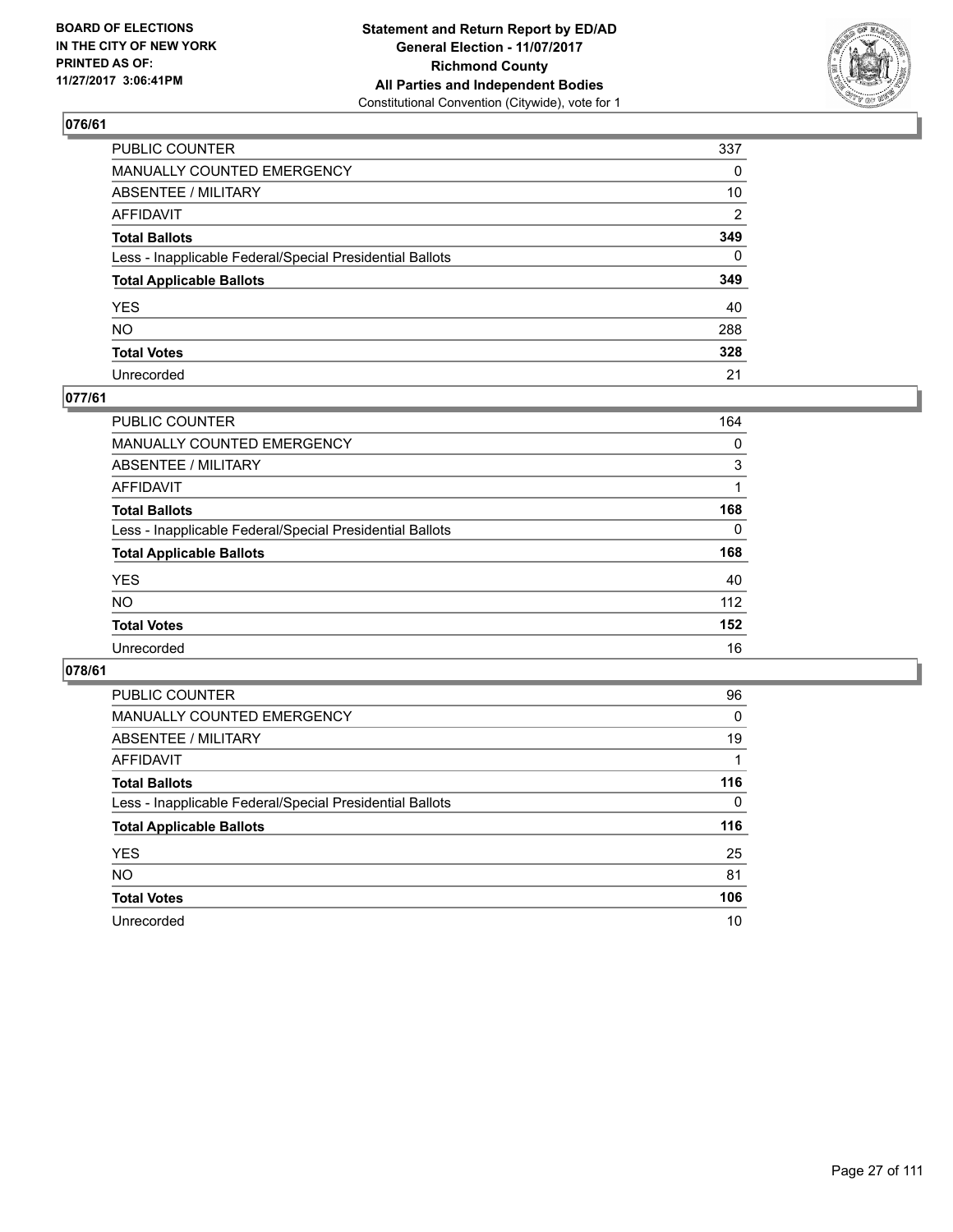

| <b>PUBLIC COUNTER</b>                                    | $\Omega$     |
|----------------------------------------------------------|--------------|
| MANUALLY COUNTED EMERGENCY                               | 0            |
| ABSENTEE / MILITARY                                      | 0            |
| AFFIDAVIT                                                | $\Omega$     |
| <b>Total Ballots</b>                                     | 0            |
| Less - Inapplicable Federal/Special Presidential Ballots | 0            |
| <b>Total Applicable Ballots</b>                          | 0            |
| <b>YES</b>                                               | 0            |
| <b>NO</b>                                                | <sup>0</sup> |
| <b>Total Votes</b>                                       | 0            |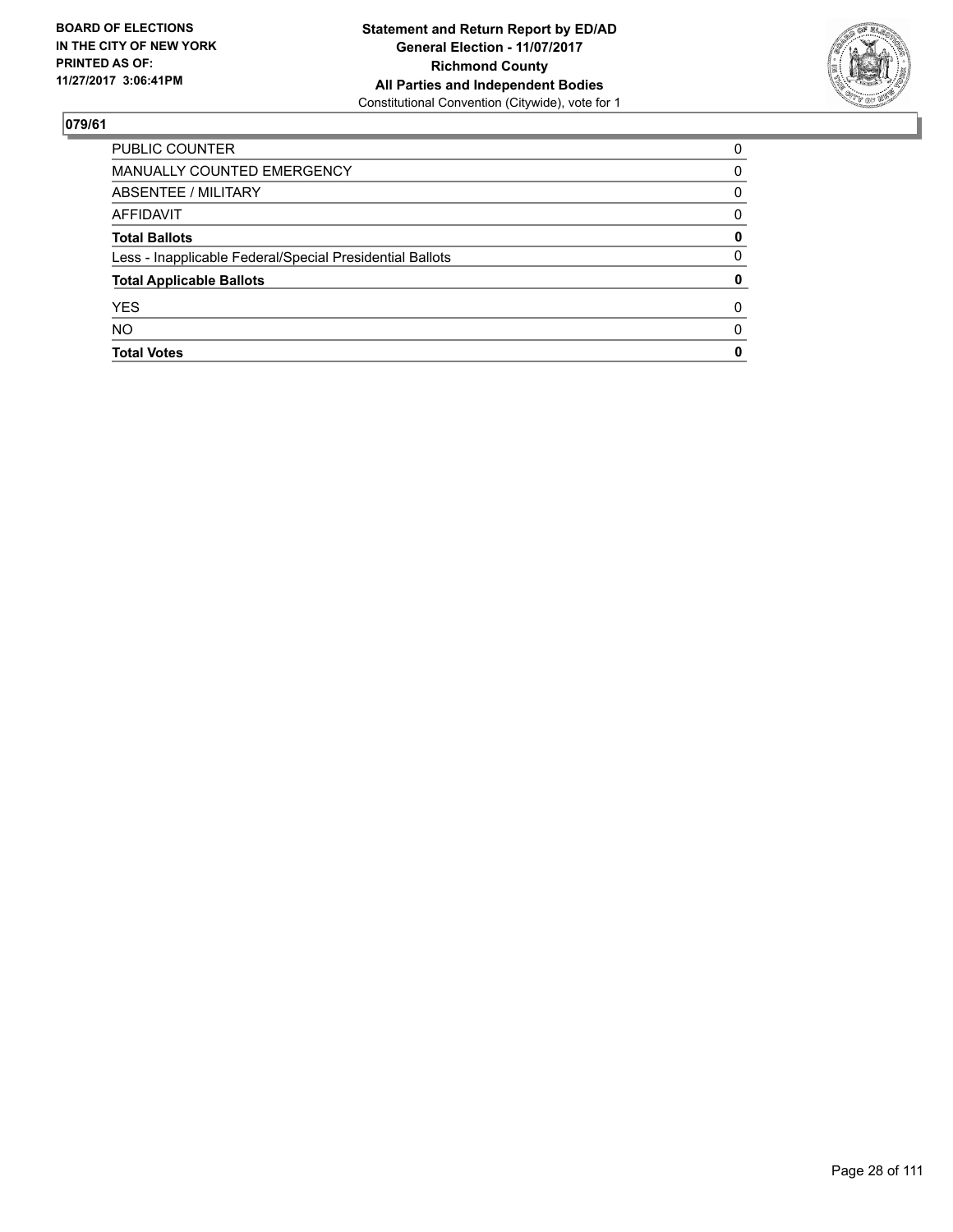

| PUBLIC COUNTER                                           | 378          |
|----------------------------------------------------------|--------------|
| MANUALLY COUNTED EMERGENCY                               | 0            |
| ABSENTEE / MILITARY                                      | 5            |
| AFFIDAVIT                                                | 4            |
| Total Ballots                                            | 387          |
| Less - Inapplicable Federal/Special Presidential Ballots | $\mathbf{0}$ |
| <b>Total Applicable Ballots</b>                          | 387          |
| YES                                                      | 33           |
| NO.                                                      | 347          |
| <b>Total Votes</b>                                       | 380          |
| Unrecorded                                               | 7            |

#### **002/62**

| <b>PUBLIC COUNTER</b>                                    | 492 |
|----------------------------------------------------------|-----|
| <b>MANUALLY COUNTED EMERGENCY</b>                        | 0   |
| ABSENTEE / MILITARY                                      | 11  |
| AFFIDAVIT                                                | 6   |
| <b>Total Ballots</b>                                     | 509 |
| Less - Inapplicable Federal/Special Presidential Ballots | 0   |
| <b>Total Applicable Ballots</b>                          | 509 |
| <b>YES</b>                                               | 32  |
| <b>NO</b>                                                | 472 |
| <b>Total Votes</b>                                       | 504 |
| Unrecorded                                               | 5   |

| <b>PUBLIC COUNTER</b>                                    | 346 |
|----------------------------------------------------------|-----|
| MANUALLY COUNTED EMERGENCY                               | 0   |
| ABSENTEE / MILITARY                                      | 6   |
| <b>AFFIDAVIT</b>                                         | 7   |
| <b>Total Ballots</b>                                     | 359 |
| Less - Inapplicable Federal/Special Presidential Ballots | 0   |
| <b>Total Applicable Ballots</b>                          | 359 |
| <b>YES</b>                                               | 24  |
| NO.                                                      | 327 |
| <b>Total Votes</b>                                       | 351 |
| Unrecorded                                               | 8   |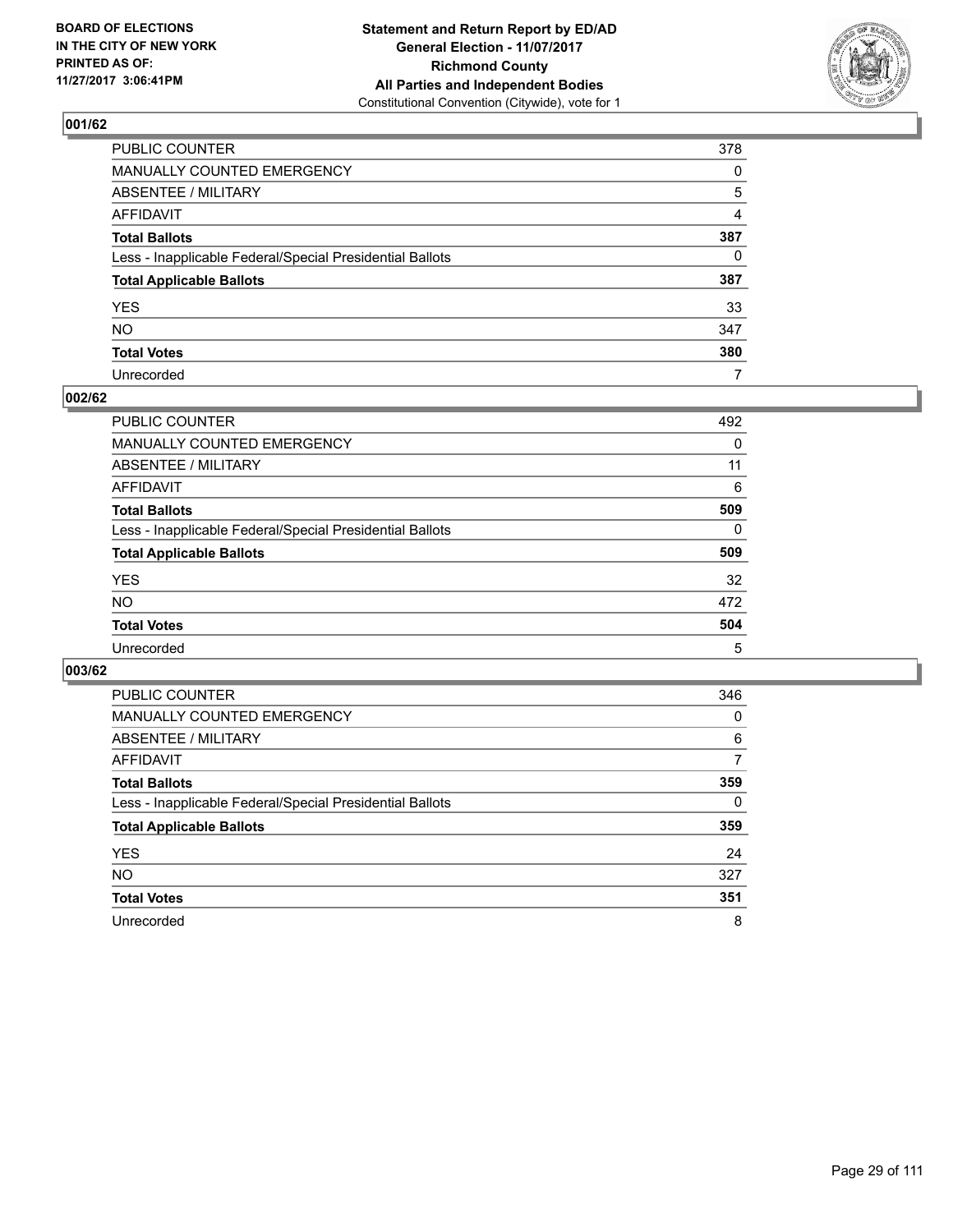

| PUBLIC COUNTER                                           | 395          |
|----------------------------------------------------------|--------------|
| MANUALLY COUNTED EMERGENCY                               | 0            |
| <b>ABSENTEE / MILITARY</b>                               | 8            |
| AFFIDAVIT                                                | 4            |
| Total Ballots                                            | 407          |
| Less - Inapplicable Federal/Special Presidential Ballots | $\mathbf{0}$ |
| <b>Total Applicable Ballots</b>                          | 407          |
| YES                                                      | 35           |
| NO.                                                      | 350          |
| <b>Total Votes</b>                                       | 385          |
| Unrecorded                                               | 22           |

#### **005/62**

| <b>PUBLIC COUNTER</b>                                    | 365 |
|----------------------------------------------------------|-----|
| <b>MANUALLY COUNTED EMERGENCY</b>                        | 0   |
| ABSENTEE / MILITARY                                      | 13  |
| AFFIDAVIT                                                | 5   |
| <b>Total Ballots</b>                                     | 383 |
| Less - Inapplicable Federal/Special Presidential Ballots | 0   |
| <b>Total Applicable Ballots</b>                          | 383 |
| <b>YES</b>                                               | 29  |
| <b>NO</b>                                                | 345 |
| <b>Total Votes</b>                                       | 374 |
| Unrecorded                                               | 9   |

| <b>PUBLIC COUNTER</b>                                    | 333 |
|----------------------------------------------------------|-----|
| MANUALLY COUNTED EMERGENCY                               | 0   |
| ABSENTEE / MILITARY                                      | 10  |
| AFFIDAVIT                                                | 3   |
| <b>Total Ballots</b>                                     | 346 |
| Less - Inapplicable Federal/Special Presidential Ballots | 0   |
| <b>Total Applicable Ballots</b>                          | 346 |
| <b>YES</b>                                               | 35  |
| <b>NO</b>                                                | 302 |
| <b>Total Votes</b>                                       | 337 |
| Unrecorded                                               | 9   |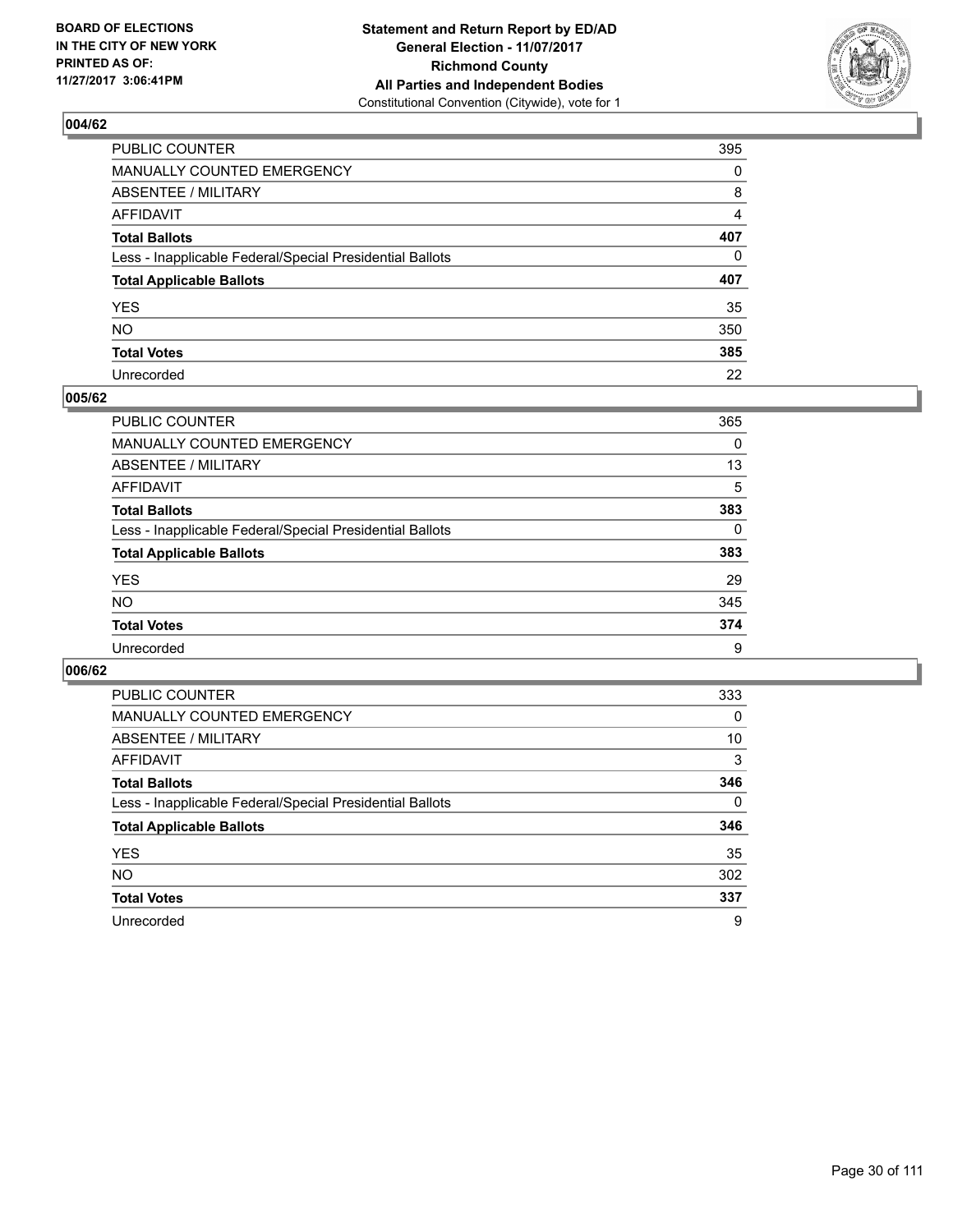

| PUBLIC COUNTER                                           | 409            |
|----------------------------------------------------------|----------------|
| MANUALLY COUNTED EMERGENCY                               | $\mathbf{0}$   |
| ABSENTEE / MILITARY                                      | $\overline{7}$ |
| AFFIDAVIT                                                | 4              |
| Total Ballots                                            | 420            |
| Less - Inapplicable Federal/Special Presidential Ballots | $\mathbf{0}$   |
| <b>Total Applicable Ballots</b>                          | 420            |
| YES                                                      | 34             |
| NO.                                                      | 373            |
| <b>Total Votes</b>                                       | 407            |
| Unrecorded                                               | 13             |

#### **008/62**

| <b>PUBLIC COUNTER</b>                                    | 302      |
|----------------------------------------------------------|----------|
| <b>MANUALLY COUNTED EMERGENCY</b>                        | 0        |
| <b>ABSENTEE / MILITARY</b>                               | 14       |
| AFFIDAVIT                                                | 3        |
| <b>Total Ballots</b>                                     | 319      |
| Less - Inapplicable Federal/Special Presidential Ballots | $\Omega$ |
| <b>Total Applicable Ballots</b>                          | 319      |
| <b>YES</b>                                               | 26       |
| <b>NO</b>                                                | 270      |
| <b>Total Votes</b>                                       | 296      |
| Unrecorded                                               | 23       |

| <b>PUBLIC COUNTER</b>                                    | 225 |
|----------------------------------------------------------|-----|
| <b>MANUALLY COUNTED EMERGENCY</b>                        | 0   |
| ABSENTEE / MILITARY                                      | 7   |
| AFFIDAVIT                                                | 2   |
| <b>Total Ballots</b>                                     | 234 |
| Less - Inapplicable Federal/Special Presidential Ballots | 0   |
| <b>Total Applicable Ballots</b>                          | 234 |
| <b>YES</b>                                               | 19  |
| <b>NO</b>                                                | 200 |
| <b>Total Votes</b>                                       | 219 |
| Unrecorded                                               | 15  |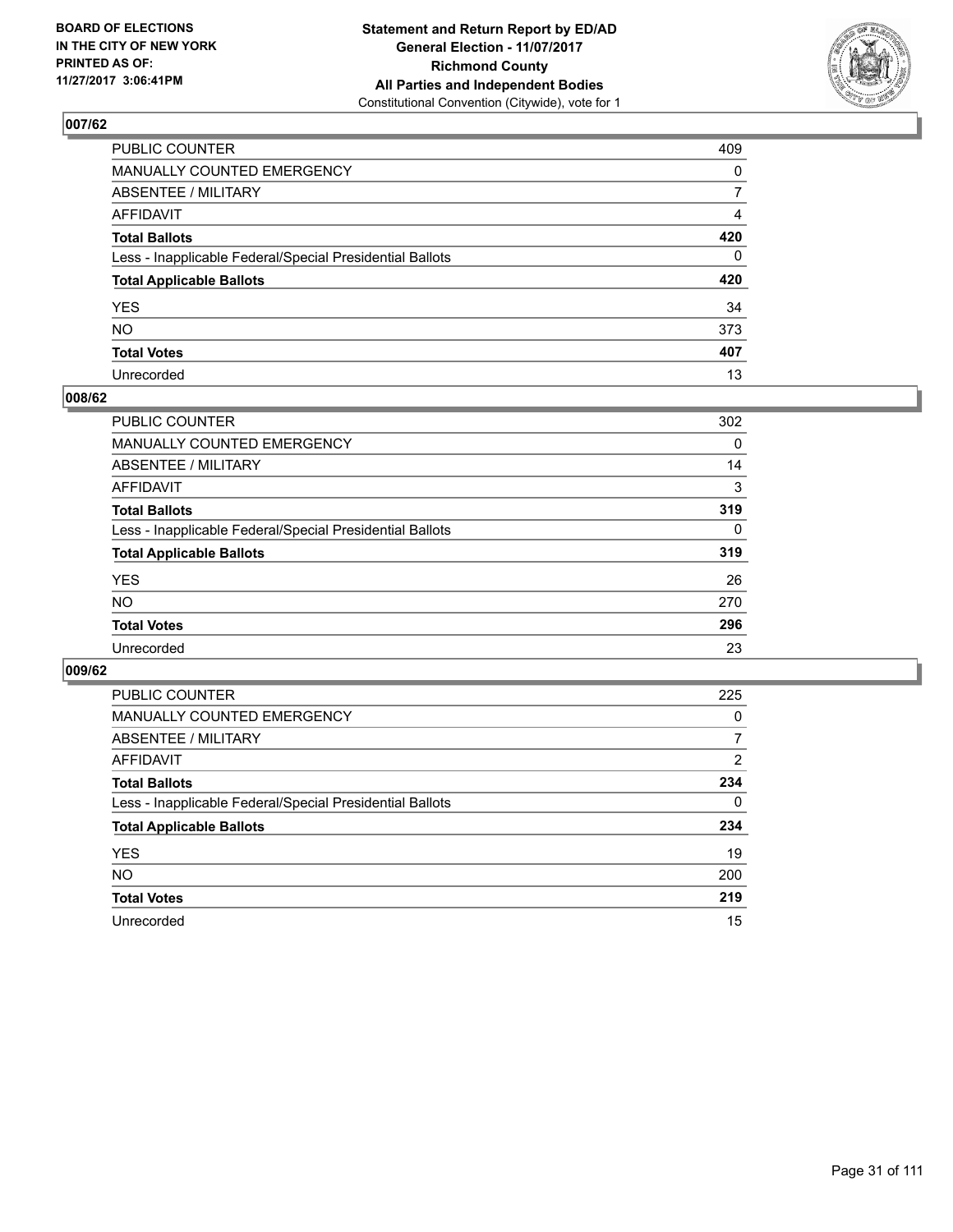

| PUBLIC COUNTER                                           | 250      |
|----------------------------------------------------------|----------|
| MANUALLY COUNTED EMERGENCY                               | $\Omega$ |
| ABSENTEE / MILITARY                                      | 5        |
| AFFIDAVIT                                                | 2        |
| Total Ballots                                            | 257      |
| Less - Inapplicable Federal/Special Presidential Ballots | 0        |
| <b>Total Applicable Ballots</b>                          | 257      |
| YES                                                      | 29       |
| NO.                                                      | 221      |
| <b>Total Votes</b>                                       | 250      |
| Unrecorded                                               | 7        |

#### **011/62**

| <b>PUBLIC COUNTER</b>                                    | 363 |
|----------------------------------------------------------|-----|
| MANUALLY COUNTED EMERGENCY                               | 0   |
| ABSENTEE / MILITARY                                      | 12  |
| AFFIDAVIT                                                | 2   |
| <b>Total Ballots</b>                                     | 377 |
| Less - Inapplicable Federal/Special Presidential Ballots | 0   |
| <b>Total Applicable Ballots</b>                          | 377 |
| <b>YES</b>                                               | 27  |
| <b>NO</b>                                                | 339 |
| <b>Total Votes</b>                                       | 366 |
| Unrecorded                                               | 11  |

| <b>PUBLIC COUNTER</b>                                    | 255 |
|----------------------------------------------------------|-----|
| MANUALLY COUNTED EMERGENCY                               | 0   |
| ABSENTEE / MILITARY                                      | 6   |
| <b>AFFIDAVIT</b>                                         | 6   |
| <b>Total Ballots</b>                                     | 267 |
| Less - Inapplicable Federal/Special Presidential Ballots | 0   |
| <b>Total Applicable Ballots</b>                          | 267 |
| <b>YES</b>                                               | 16  |
| NO.                                                      | 245 |
| <b>Total Votes</b>                                       | 261 |
| Unrecorded                                               | 6   |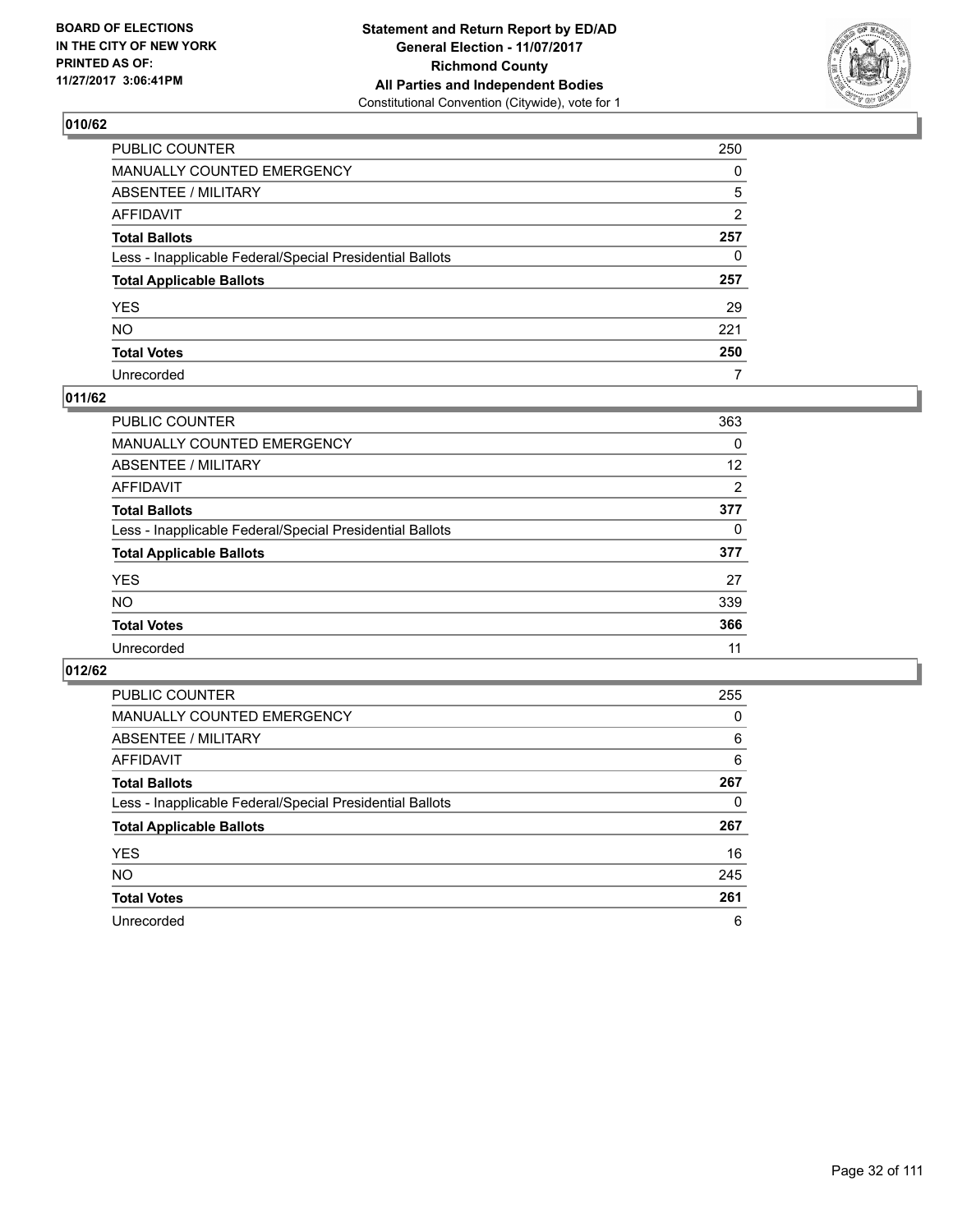

| PUBLIC COUNTER                                           | 354      |
|----------------------------------------------------------|----------|
| MANUALLY COUNTED EMERGENCY                               | 0        |
| <b>ABSENTEE / MILITARY</b>                               | 11       |
| AFFIDAVIT                                                | 5        |
| Total Ballots                                            | 370      |
| Less - Inapplicable Federal/Special Presidential Ballots | $\Omega$ |
| <b>Total Applicable Ballots</b>                          | 370      |
| YES                                                      | 13       |
| NO.                                                      | 347      |
| <b>Total Votes</b>                                       | 360      |
| Unrecorded                                               | 10       |

#### **014/62**

| <b>PUBLIC COUNTER</b>                                    | 233 |
|----------------------------------------------------------|-----|
| MANUALLY COUNTED EMERGENCY                               | 0   |
| ABSENTEE / MILITARY                                      | 5   |
| AFFIDAVIT                                                |     |
| <b>Total Ballots</b>                                     | 239 |
| Less - Inapplicable Federal/Special Presidential Ballots | 0   |
| <b>Total Applicable Ballots</b>                          | 239 |
| <b>YES</b>                                               | 14  |
| <b>NO</b>                                                | 213 |
| <b>Total Votes</b>                                       | 227 |
| Unrecorded                                               | 12  |

| <b>PUBLIC COUNTER</b>                                    | 363 |
|----------------------------------------------------------|-----|
| MANUALLY COUNTED EMERGENCY                               | 0   |
| ABSENTEE / MILITARY                                      | 10  |
| AFFIDAVIT                                                | 6   |
| <b>Total Ballots</b>                                     | 379 |
| Less - Inapplicable Federal/Special Presidential Ballots | 0   |
| <b>Total Applicable Ballots</b>                          | 379 |
| <b>YES</b>                                               | 27  |
| NO.                                                      | 344 |
| <b>Total Votes</b>                                       | 371 |
| Unrecorded                                               | 8   |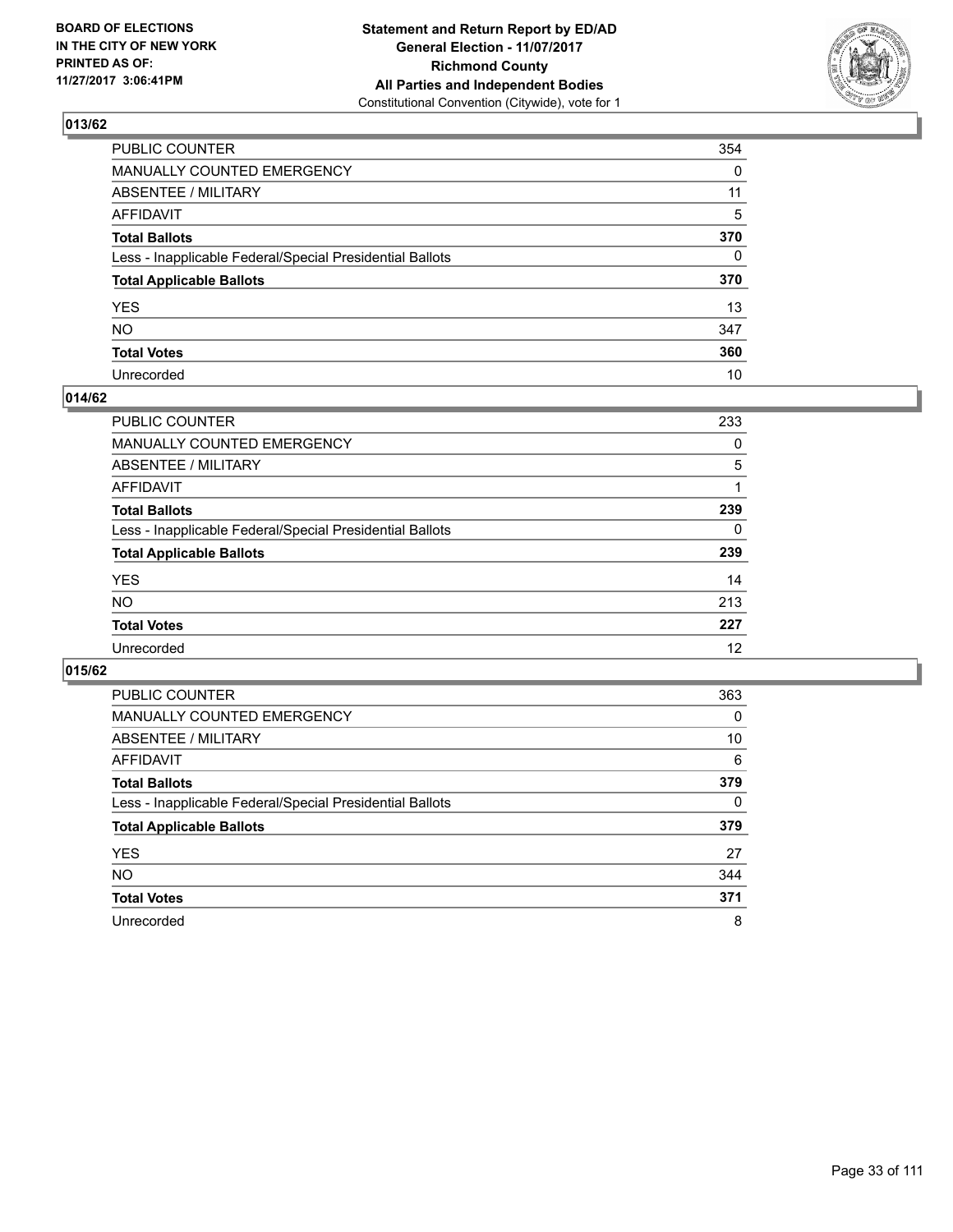

| PUBLIC COUNTER                                           | 364          |
|----------------------------------------------------------|--------------|
| MANUALLY COUNTED EMERGENCY                               | 0            |
| <b>ABSENTEE / MILITARY</b>                               | 12           |
| AFFIDAVIT                                                |              |
| Total Ballots                                            | 377          |
| Less - Inapplicable Federal/Special Presidential Ballots | $\mathbf{0}$ |
| <b>Total Applicable Ballots</b>                          | 377          |
| YES                                                      | 23           |
| NO.                                                      | 347          |
| <b>Total Votes</b>                                       | 370          |
| Unrecorded                                               | 7            |

#### **017/62**

| <b>PUBLIC COUNTER</b>                                    | 277 |
|----------------------------------------------------------|-----|
| <b>MANUALLY COUNTED EMERGENCY</b>                        | 0   |
| ABSENTEE / MILITARY                                      |     |
| AFFIDAVIT                                                | 4   |
| <b>Total Ballots</b>                                     | 288 |
| Less - Inapplicable Federal/Special Presidential Ballots | 0   |
| <b>Total Applicable Ballots</b>                          | 288 |
| <b>YES</b>                                               | 19  |
| <b>NO</b>                                                | 264 |
| <b>Total Votes</b>                                       | 283 |
| Unrecorded                                               | 5   |

| <b>PUBLIC COUNTER</b>                                    | 272            |
|----------------------------------------------------------|----------------|
| MANUALLY COUNTED EMERGENCY                               | 0              |
| ABSENTEE / MILITARY                                      | $\overline{2}$ |
| AFFIDAVIT                                                | 2              |
| <b>Total Ballots</b>                                     | 276            |
| Less - Inapplicable Federal/Special Presidential Ballots | 0              |
| <b>Total Applicable Ballots</b>                          | 276            |
| <b>YES</b>                                               | 29             |
| <b>NO</b>                                                | 238            |
| <b>Total Votes</b>                                       | 267            |
| Unrecorded                                               | 9              |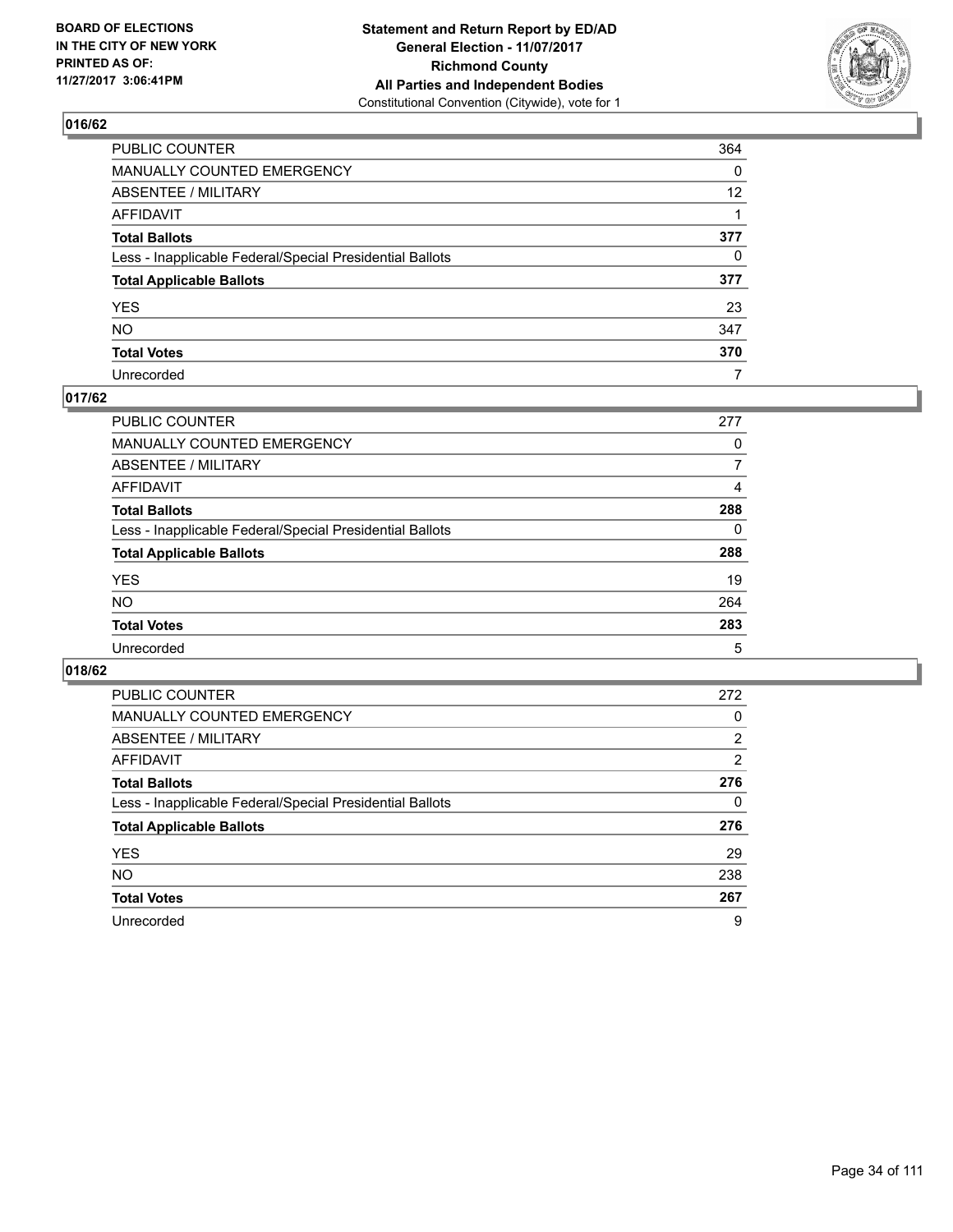

| PUBLIC COUNTER                                           | 300          |
|----------------------------------------------------------|--------------|
| MANUALLY COUNTED EMERGENCY                               | $\Omega$     |
| ABSENTEE / MILITARY                                      | 8            |
| AFFIDAVIT                                                | 9            |
| Total Ballots                                            | 317          |
| Less - Inapplicable Federal/Special Presidential Ballots | $\mathbf{0}$ |
| <b>Total Applicable Ballots</b>                          | 317          |
| YES                                                      | 27           |
| NO.                                                      | 280          |
| <b>Total Votes</b>                                       | 307          |
| Unrecorded                                               | 10           |

#### **020/62**

| <b>PUBLIC COUNTER</b>                                    | 378            |
|----------------------------------------------------------|----------------|
| <b>MANUALLY COUNTED EMERGENCY</b>                        | 0              |
| ABSENTEE / MILITARY                                      | 18             |
| AFFIDAVIT                                                | $\overline{2}$ |
| <b>Total Ballots</b>                                     | 398            |
| Less - Inapplicable Federal/Special Presidential Ballots | 0              |
| <b>Total Applicable Ballots</b>                          | 398            |
| <b>YES</b>                                               | 36             |
| <b>NO</b>                                                | 357            |
| <b>Total Votes</b>                                       | 393            |
| Unrecorded                                               | 5              |

| <b>PUBLIC COUNTER</b>                                    | 392      |
|----------------------------------------------------------|----------|
| MANUALLY COUNTED EMERGENCY                               | 0        |
| ABSENTEE / MILITARY                                      | 17       |
| AFFIDAVIT                                                | 7        |
| <b>Total Ballots</b>                                     | 416      |
| Less - Inapplicable Federal/Special Presidential Ballots | $\Omega$ |
| <b>Total Applicable Ballots</b>                          | 416      |
| <b>YES</b>                                               | 25       |
| NO.                                                      | 379      |
| <b>Total Votes</b>                                       | 404      |
| Unrecorded                                               | 12       |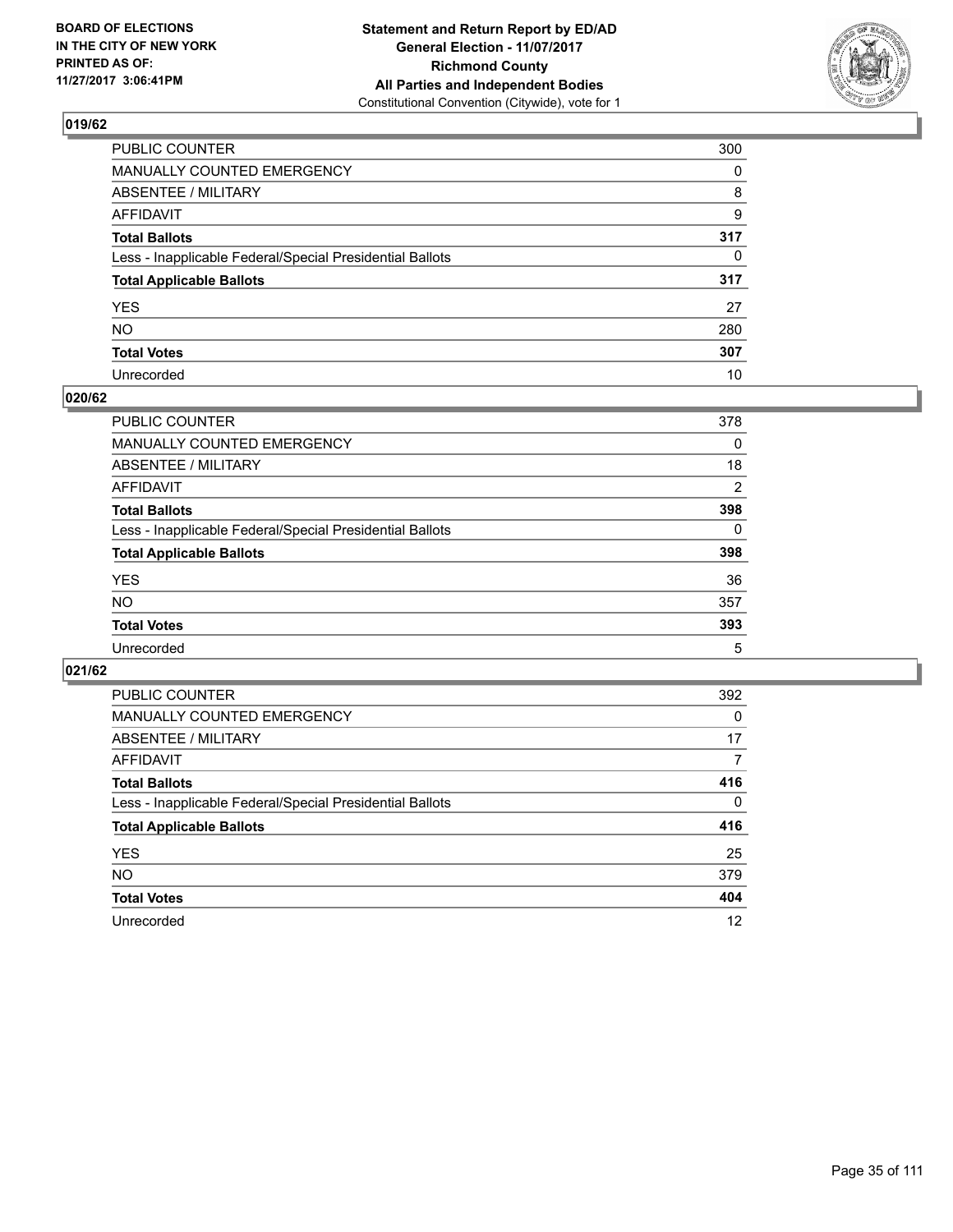

| PUBLIC COUNTER                                           | 396      |
|----------------------------------------------------------|----------|
| MANUALLY COUNTED EMERGENCY                               | 0        |
| ABSENTEE / MILITARY                                      | 17       |
| AFFIDAVIT                                                | 2        |
| Total Ballots                                            | 415      |
| Less - Inapplicable Federal/Special Presidential Ballots | $\Omega$ |
| <b>Total Applicable Ballots</b>                          | 415      |
| YES                                                      | 25       |
| NO.                                                      | 376      |
| <b>Total Votes</b>                                       | 401      |
| Unrecorded                                               | 14       |

#### **023/62**

| <b>PUBLIC COUNTER</b>                                    | 336      |
|----------------------------------------------------------|----------|
| <b>MANUALLY COUNTED EMERGENCY</b>                        | 0        |
| ABSENTEE / MILITARY                                      | 6        |
| AFFIDAVIT                                                | 2        |
| <b>Total Ballots</b>                                     | 344      |
| Less - Inapplicable Federal/Special Presidential Ballots | $\Omega$ |
| <b>Total Applicable Ballots</b>                          | 344      |
| <b>YES</b>                                               | 29       |
| <b>NO</b>                                                | 308      |
| <b>Total Votes</b>                                       | 337      |
| Unrecorded                                               |          |

| <b>PUBLIC COUNTER</b>                                    | 263 |
|----------------------------------------------------------|-----|
| MANUALLY COUNTED EMERGENCY                               | 0   |
| ABSENTEE / MILITARY                                      | 21  |
| AFFIDAVIT                                                | 5   |
| <b>Total Ballots</b>                                     | 289 |
| Less - Inapplicable Federal/Special Presidential Ballots | 0   |
| <b>Total Applicable Ballots</b>                          | 289 |
| <b>YES</b>                                               | 26  |
| NO.                                                      | 255 |
| <b>Total Votes</b>                                       | 281 |
| Unrecorded                                               | 8   |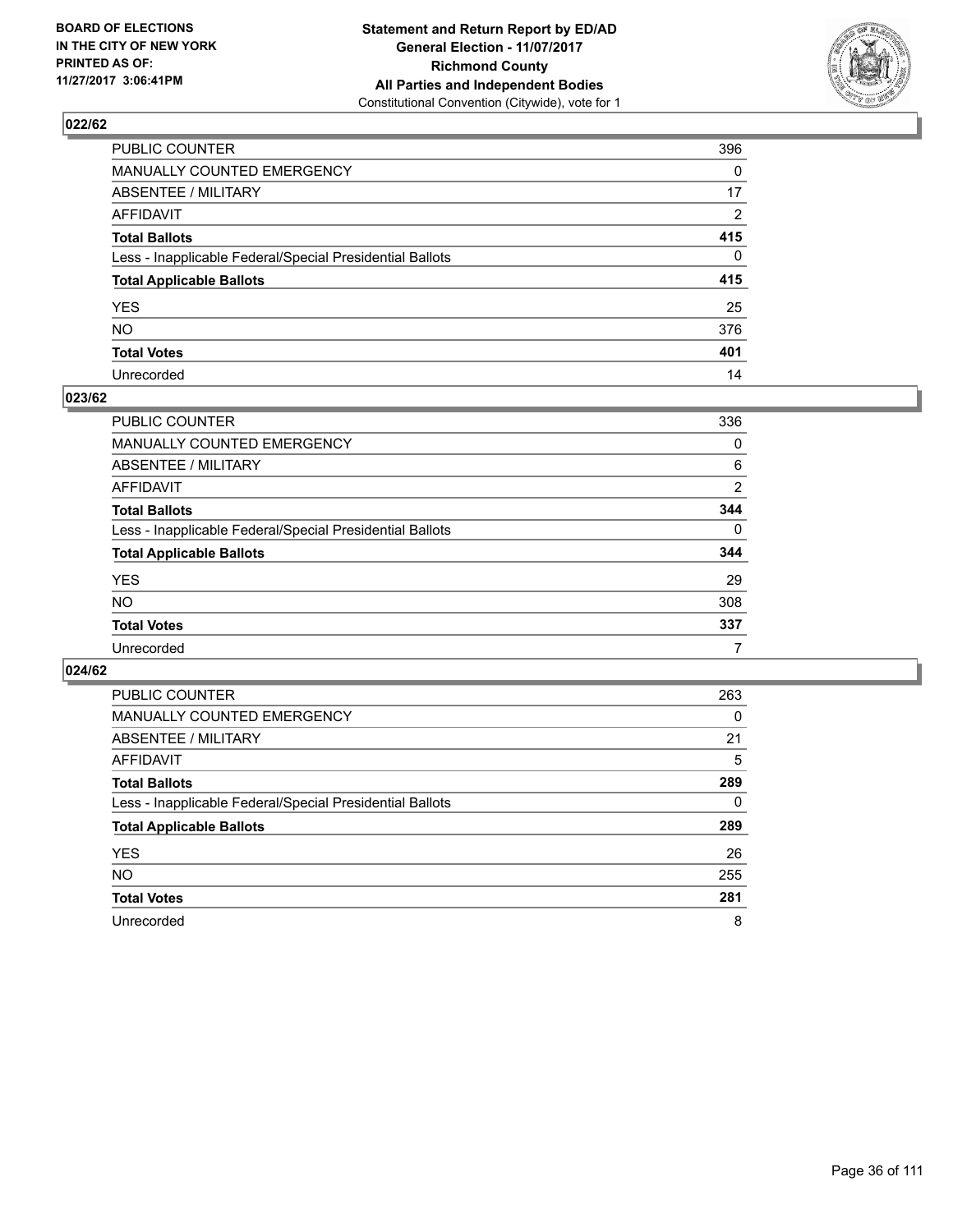

| PUBLIC COUNTER                                           | 329          |
|----------------------------------------------------------|--------------|
| MANUALLY COUNTED EMERGENCY                               | 0            |
| ABSENTEE / MILITARY                                      | 13           |
| AFFIDAVIT                                                | $\Omega$     |
| Total Ballots                                            | 342          |
| Less - Inapplicable Federal/Special Presidential Ballots | $\mathbf{0}$ |
| <b>Total Applicable Ballots</b>                          | 342          |
| YES                                                      | 28           |
| NO.                                                      | 305          |
| <b>Total Votes</b>                                       | 333          |
| Unrecorded                                               | 9            |

#### **026/62**

| <b>PUBLIC COUNTER</b>                                    | 359          |
|----------------------------------------------------------|--------------|
| <b>MANUALLY COUNTED EMERGENCY</b>                        | 0            |
| ABSENTEE / MILITARY                                      | 13           |
| AFFIDAVIT                                                | 4            |
| <b>Total Ballots</b>                                     | 376          |
| Less - Inapplicable Federal/Special Presidential Ballots | $\mathbf{0}$ |
| <b>Total Applicable Ballots</b>                          | 376          |
| <b>YES</b>                                               | 25           |
| <b>NO</b>                                                | 336          |
| <b>Total Votes</b>                                       | 361          |
| Unrecorded                                               | 15           |

| <b>PUBLIC COUNTER</b>                                    | 424 |
|----------------------------------------------------------|-----|
| MANUALLY COUNTED EMERGENCY                               | 0   |
| ABSENTEE / MILITARY                                      | 9   |
| AFFIDAVIT                                                | 6   |
| <b>Total Ballots</b>                                     | 439 |
| Less - Inapplicable Federal/Special Presidential Ballots | 0   |
| <b>Total Applicable Ballots</b>                          | 439 |
| <b>YES</b>                                               | 27  |
| NO.                                                      | 404 |
| <b>Total Votes</b>                                       | 431 |
| Unrecorded                                               | 8   |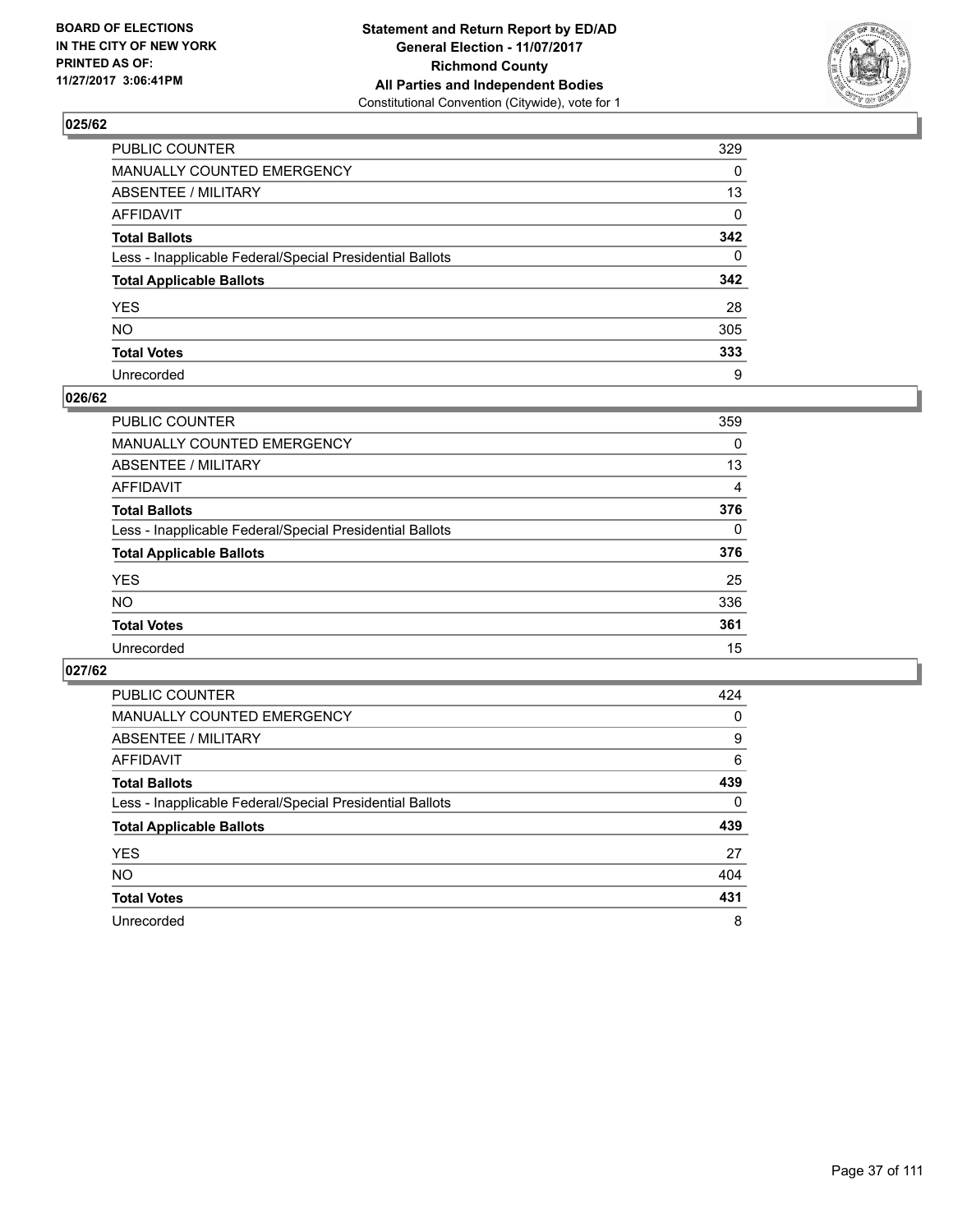

| PUBLIC COUNTER                                           | 364      |
|----------------------------------------------------------|----------|
| MANUALLY COUNTED EMERGENCY                               | 0        |
| <b>ABSENTEE / MILITARY</b>                               |          |
| AFFIDAVIT                                                | 4        |
| Total Ballots                                            | 369      |
| Less - Inapplicable Federal/Special Presidential Ballots | $\Omega$ |
| <b>Total Applicable Ballots</b>                          | 369      |
| YES                                                      | 27       |
| NO.                                                      | 330      |
| <b>Total Votes</b>                                       | 357      |
| Unrecorded                                               | 12       |

#### **029/62**

| <b>PUBLIC COUNTER</b>                                    | 264      |
|----------------------------------------------------------|----------|
| <b>MANUALLY COUNTED EMERGENCY</b>                        | 0        |
| <b>ABSENTEE / MILITARY</b>                               | 12       |
| AFFIDAVIT                                                | 0        |
| <b>Total Ballots</b>                                     | 276      |
| Less - Inapplicable Federal/Special Presidential Ballots | $\Omega$ |
| <b>Total Applicable Ballots</b>                          | 276      |
| <b>YES</b>                                               | 27       |
| <b>NO</b>                                                | 239      |
| <b>Total Votes</b>                                       | 266      |
| Unrecorded                                               | 10       |

| <b>PUBLIC COUNTER</b>                                    | 331 |
|----------------------------------------------------------|-----|
| MANUALLY COUNTED EMERGENCY                               | 0   |
| ABSENTEE / MILITARY                                      | 4   |
| AFFIDAVIT                                                | 3   |
| <b>Total Ballots</b>                                     | 338 |
| Less - Inapplicable Federal/Special Presidential Ballots | 0   |
| <b>Total Applicable Ballots</b>                          | 338 |
| <b>YES</b>                                               | 28  |
| NO.                                                      | 289 |
| <b>Total Votes</b>                                       | 317 |
| Unrecorded                                               | 21  |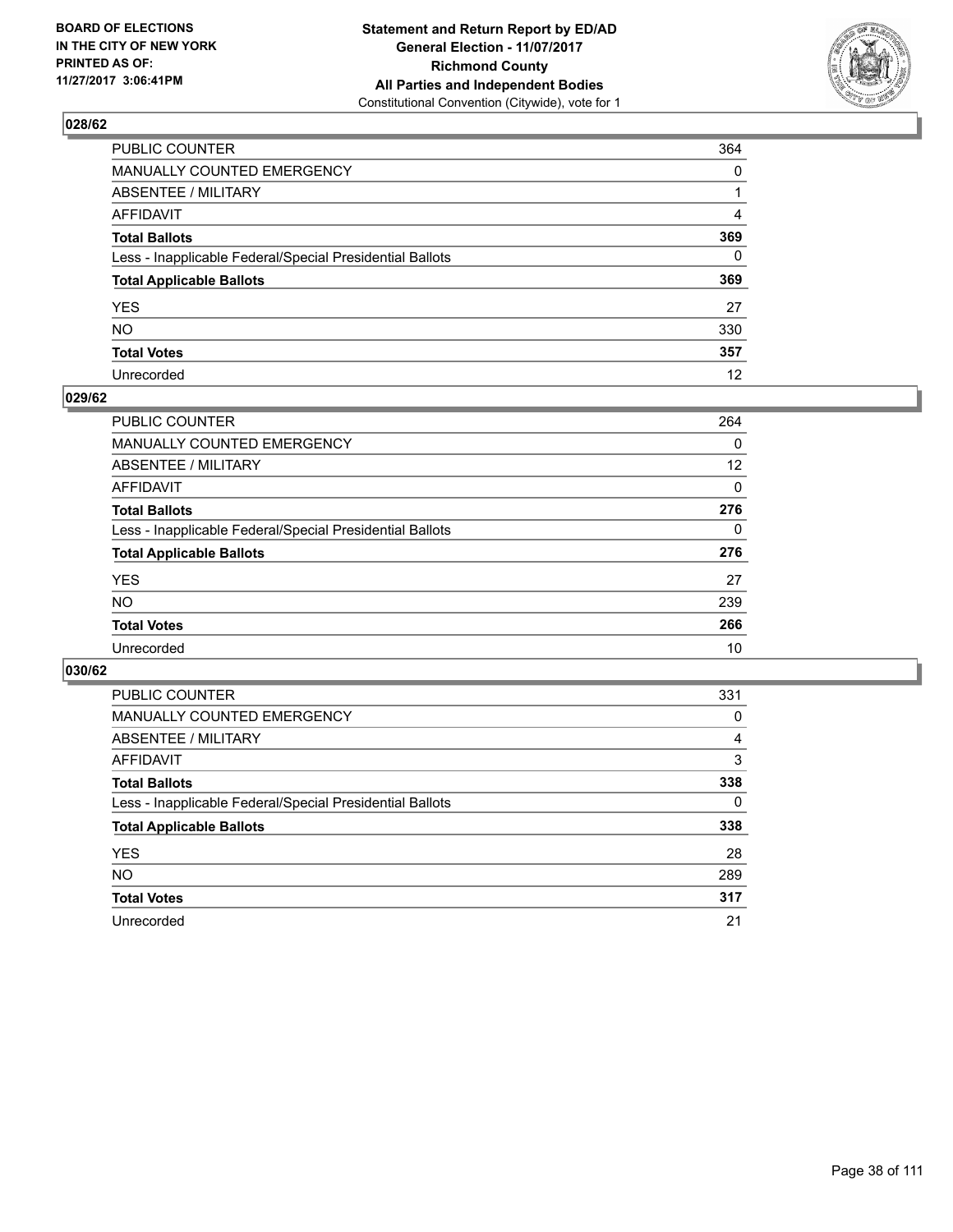

| PUBLIC COUNTER                                           | 372          |
|----------------------------------------------------------|--------------|
| MANUALLY COUNTED EMERGENCY                               | 0            |
| <b>ABSENTEE / MILITARY</b>                               | 20           |
| AFFIDAVIT                                                | 5            |
| Total Ballots                                            | 397          |
| Less - Inapplicable Federal/Special Presidential Ballots | $\mathbf{0}$ |
| <b>Total Applicable Ballots</b>                          | 397          |
| YES                                                      | 42           |
| NO.                                                      | 348          |
| <b>Total Votes</b>                                       | 390          |
| Unrecorded                                               | 7            |

## **032/62**

| <b>PUBLIC COUNTER</b>                                    | 344      |
|----------------------------------------------------------|----------|
| <b>MANUALLY COUNTED EMERGENCY</b>                        | 0        |
| ABSENTEE / MILITARY                                      | 21       |
| AFFIDAVIT                                                | 5        |
| <b>Total Ballots</b>                                     | 370      |
| Less - Inapplicable Federal/Special Presidential Ballots | $\Omega$ |
| <b>Total Applicable Ballots</b>                          | 370      |
| <b>YES</b>                                               | 30       |
| <b>NO</b>                                                | 328      |
| <b>Total Votes</b>                                       | 358      |
| Unrecorded                                               | 12       |

| <b>PUBLIC COUNTER</b>                                    | 364 |
|----------------------------------------------------------|-----|
| MANUALLY COUNTED EMERGENCY                               | 0   |
| ABSENTEE / MILITARY                                      | 5   |
| AFFIDAVIT                                                | 3   |
| <b>Total Ballots</b>                                     | 372 |
| Less - Inapplicable Federal/Special Presidential Ballots | 0   |
| <b>Total Applicable Ballots</b>                          | 372 |
| <b>YES</b>                                               | 37  |
| NO.                                                      | 313 |
| <b>Total Votes</b>                                       | 350 |
| Unrecorded                                               | 22  |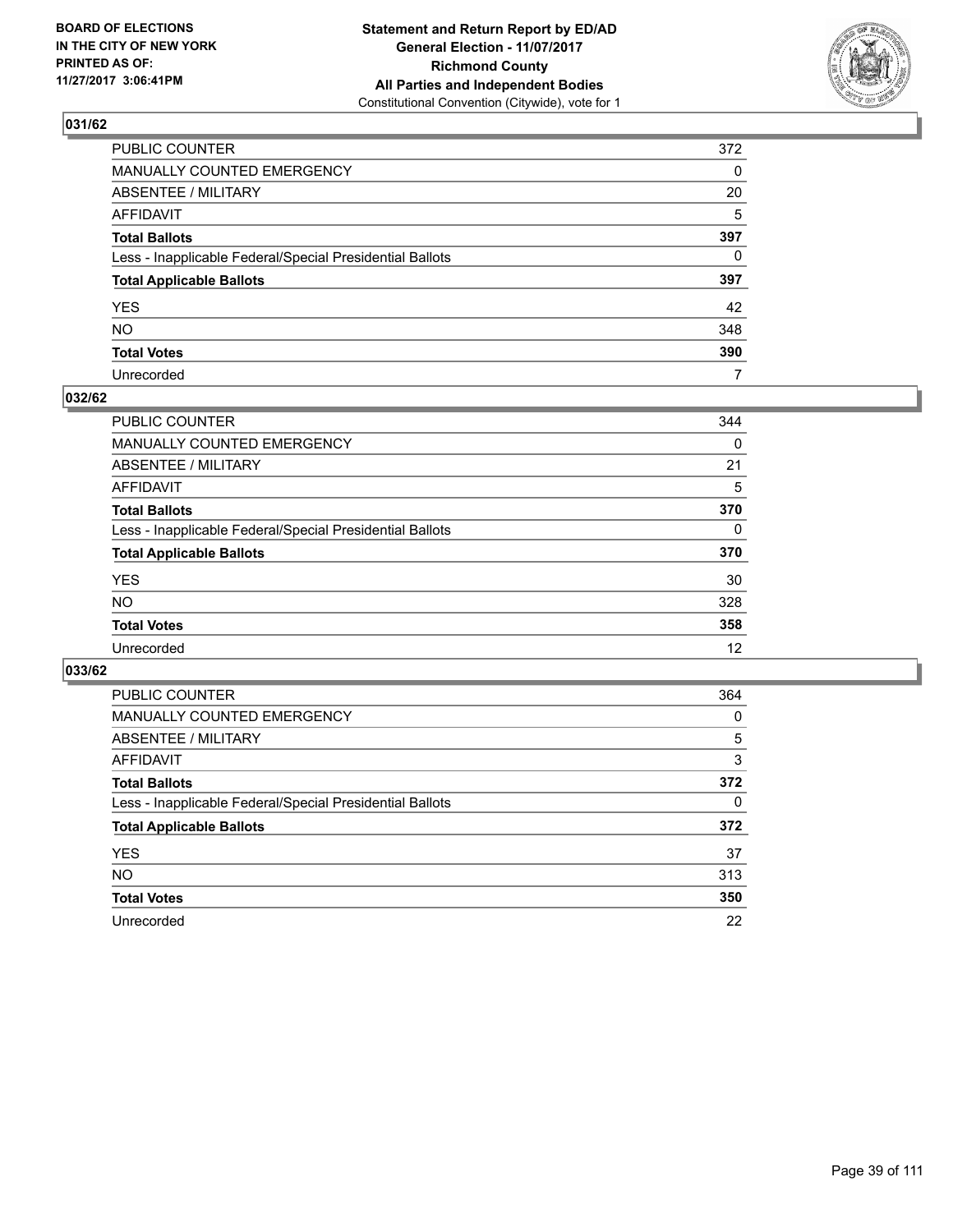

| PUBLIC COUNTER                                           | 389 |
|----------------------------------------------------------|-----|
| MANUALLY COUNTED EMERGENCY                               | 0   |
| ABSENTEE / MILITARY                                      | 13  |
| AFFIDAVIT                                                | 5   |
| Total Ballots                                            | 407 |
| Less - Inapplicable Federal/Special Presidential Ballots | 0   |
| <b>Total Applicable Ballots</b>                          | 407 |
| YES                                                      | 30  |
| NO.                                                      | 362 |
| <b>Total Votes</b>                                       | 392 |
| Unrecorded                                               | 15  |

#### **035/62**

| <b>PUBLIC COUNTER</b>                                    | 345      |
|----------------------------------------------------------|----------|
| <b>MANUALLY COUNTED EMERGENCY</b>                        | 0        |
| ABSENTEE / MILITARY                                      | 3        |
| AFFIDAVIT                                                | 0        |
| <b>Total Ballots</b>                                     | 348      |
| Less - Inapplicable Federal/Special Presidential Ballots | $\Omega$ |
| <b>Total Applicable Ballots</b>                          | 348      |
| <b>YES</b>                                               | 39       |
| <b>NO</b>                                                | 285      |
| <b>Total Votes</b>                                       | 324      |
| Unrecorded                                               | 24       |

| <b>PUBLIC COUNTER</b>                                    | 321 |
|----------------------------------------------------------|-----|
| MANUALLY COUNTED EMERGENCY                               | 0   |
| ABSENTEE / MILITARY                                      | 8   |
| AFFIDAVIT                                                | 2   |
| <b>Total Ballots</b>                                     | 331 |
| Less - Inapplicable Federal/Special Presidential Ballots | 0   |
| <b>Total Applicable Ballots</b>                          | 331 |
| <b>YES</b>                                               | 42  |
| NO.                                                      | 263 |
| <b>Total Votes</b>                                       | 305 |
| Unrecorded                                               | 26  |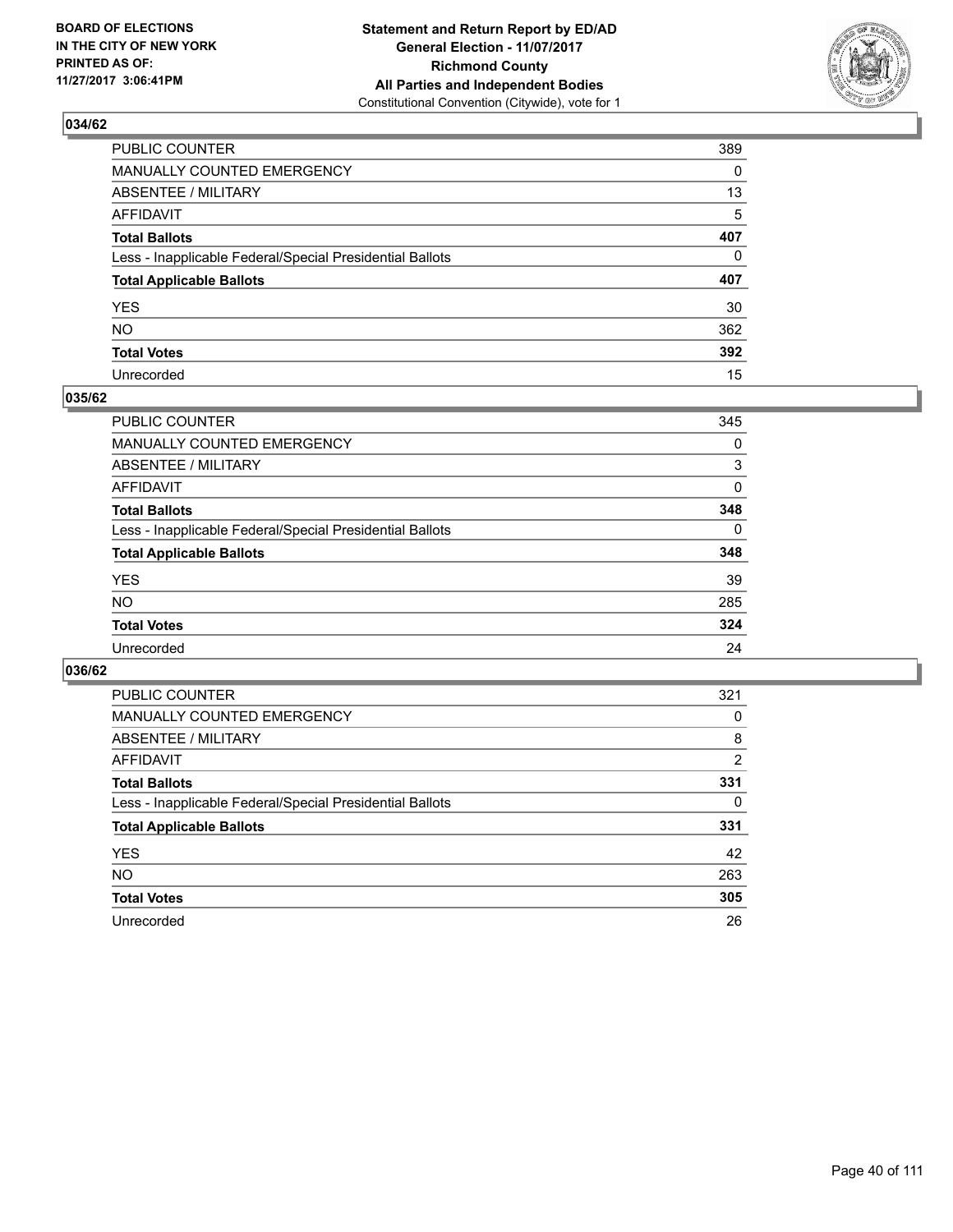

| PUBLIC COUNTER                                           | 421          |
|----------------------------------------------------------|--------------|
| MANUALLY COUNTED EMERGENCY                               | 0            |
| ABSENTEE / MILITARY                                      | 11           |
| AFFIDAVIT                                                | 2            |
| Total Ballots                                            | 434          |
| Less - Inapplicable Federal/Special Presidential Ballots | $\mathbf{0}$ |
| <b>Total Applicable Ballots</b>                          | 434          |
| YES                                                      | 46           |
| NO.                                                      | 382          |
| <b>Total Votes</b>                                       | 428          |
| Unrecorded                                               | 6            |

#### **038/62**

| <b>PUBLIC COUNTER</b>                                    | 440 |
|----------------------------------------------------------|-----|
| <b>MANUALLY COUNTED EMERGENCY</b>                        | 0   |
| ABSENTEE / MILITARY                                      | 18  |
| AFFIDAVIT                                                | 5   |
| <b>Total Ballots</b>                                     | 463 |
| Less - Inapplicable Federal/Special Presidential Ballots | 0   |
| <b>Total Applicable Ballots</b>                          | 463 |
| <b>YES</b>                                               | 37  |
| <b>NO</b>                                                | 420 |
| <b>Total Votes</b>                                       | 457 |
| Unrecorded                                               | 6   |

| <b>PUBLIC COUNTER</b>                                    | 455 |
|----------------------------------------------------------|-----|
| MANUALLY COUNTED EMERGENCY                               | 0   |
| ABSENTEE / MILITARY                                      | 13  |
| AFFIDAVIT                                                | 5   |
| <b>Total Ballots</b>                                     | 473 |
| Less - Inapplicable Federal/Special Presidential Ballots | 0   |
| <b>Total Applicable Ballots</b>                          | 473 |
| <b>YES</b>                                               | 29  |
| <b>NO</b>                                                | 429 |
| <b>Total Votes</b>                                       | 458 |
| Unrecorded                                               | 15  |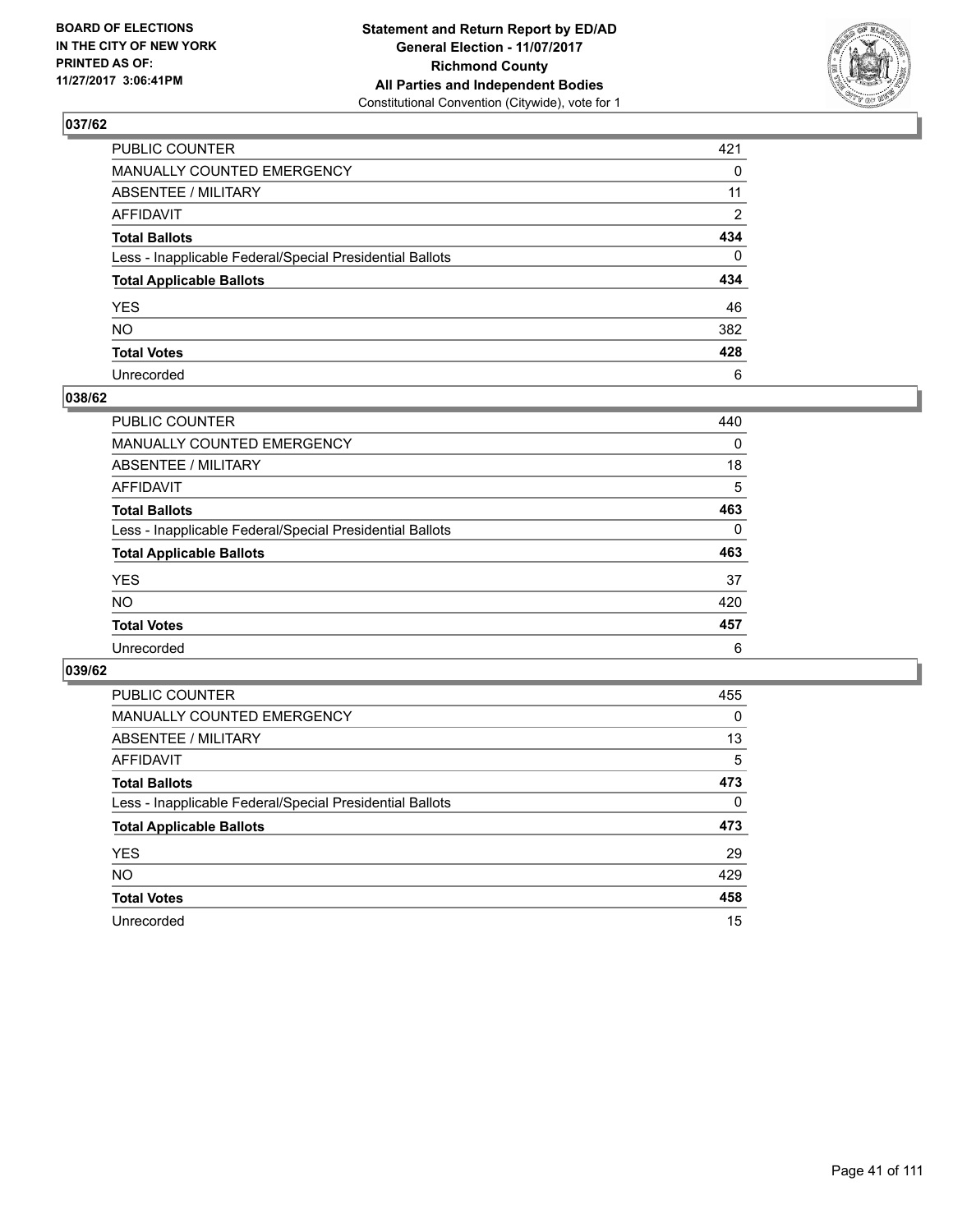

| PUBLIC COUNTER                                           | 403          |
|----------------------------------------------------------|--------------|
| MANUALLY COUNTED EMERGENCY                               | 0            |
| ABSENTEE / MILITARY                                      | 16           |
| AFFIDAVIT                                                | 7            |
| Total Ballots                                            | 426          |
| Less - Inapplicable Federal/Special Presidential Ballots | $\mathbf{0}$ |
| <b>Total Applicable Ballots</b>                          | 426          |
| YES                                                      | 25           |
| NO.                                                      | 395          |
| <b>Total Votes</b>                                       | 420          |
| Unrecorded                                               | 6            |

#### **041/62**

| <b>PUBLIC COUNTER</b>                                    | 363      |
|----------------------------------------------------------|----------|
| <b>MANUALLY COUNTED EMERGENCY</b>                        | 0        |
| <b>ABSENTEE / MILITARY</b>                               | 25       |
| AFFIDAVIT                                                |          |
| <b>Total Ballots</b>                                     | 389      |
| Less - Inapplicable Federal/Special Presidential Ballots | $\Omega$ |
| <b>Total Applicable Ballots</b>                          | 389      |
| <b>YES</b>                                               | 25       |
| <b>NO</b>                                                | 354      |
| <b>Total Votes</b>                                       | 379      |
| Unrecorded                                               | 10       |

| <b>PUBLIC COUNTER</b>                                    | 392 |
|----------------------------------------------------------|-----|
| MANUALLY COUNTED EMERGENCY                               | 0   |
| ABSENTEE / MILITARY                                      | 12  |
| AFFIDAVIT                                                | 2   |
| <b>Total Ballots</b>                                     | 406 |
| Less - Inapplicable Federal/Special Presidential Ballots | 0   |
| <b>Total Applicable Ballots</b>                          | 406 |
| <b>YES</b>                                               | 22  |
| <b>NO</b>                                                | 370 |
| <b>Total Votes</b>                                       | 392 |
| Unrecorded                                               | 14  |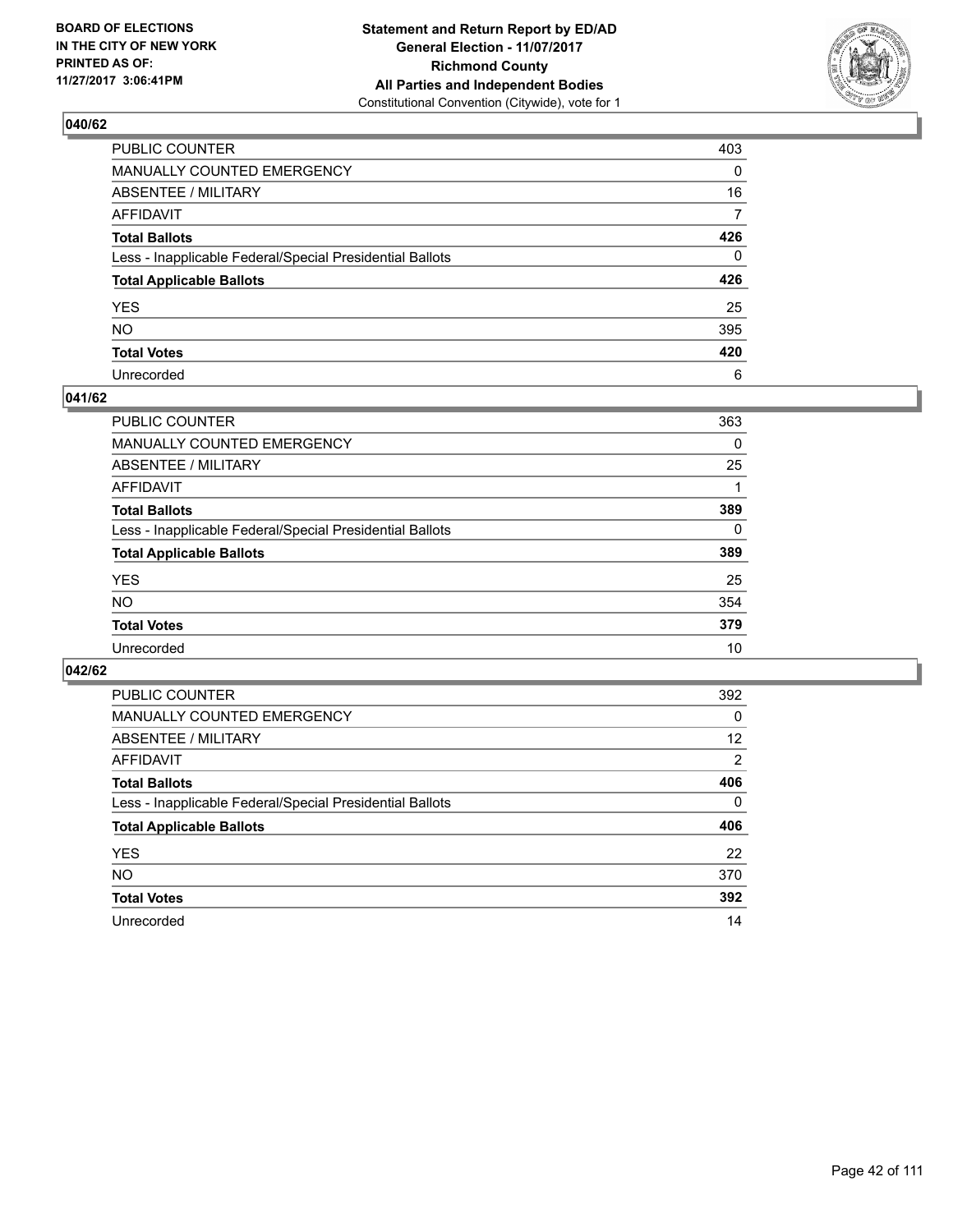

| PUBLIC COUNTER                                           | 387          |
|----------------------------------------------------------|--------------|
| MANUALLY COUNTED EMERGENCY                               | 0            |
| ABSENTEE / MILITARY                                      | 11           |
| AFFIDAVIT                                                | 3            |
| Total Ballots                                            | 401          |
| Less - Inapplicable Federal/Special Presidential Ballots | $\mathbf{0}$ |
| <b>Total Applicable Ballots</b>                          | 401          |
| YES                                                      | 30           |
| NO.                                                      | 365          |
| <b>Total Votes</b>                                       | 395          |
| Unrecorded                                               | 6            |

#### **044/62**

| <b>PUBLIC COUNTER</b>                                    | 370 |
|----------------------------------------------------------|-----|
| <b>MANUALLY COUNTED EMERGENCY</b>                        | 0   |
| ABSENTEE / MILITARY                                      | 11  |
| AFFIDAVIT                                                | 8   |
| <b>Total Ballots</b>                                     | 389 |
| Less - Inapplicable Federal/Special Presidential Ballots | 0   |
| <b>Total Applicable Ballots</b>                          | 389 |
| <b>YES</b>                                               | 37  |
| <b>NO</b>                                                | 328 |
| <b>Total Votes</b>                                       | 365 |
| Unrecorded                                               | 24  |

| <b>PUBLIC COUNTER</b>                                    | 341 |
|----------------------------------------------------------|-----|
| MANUALLY COUNTED EMERGENCY                               | 0   |
| ABSENTEE / MILITARY                                      | 10  |
| AFFIDAVIT                                                | 3   |
| <b>Total Ballots</b>                                     | 354 |
| Less - Inapplicable Federal/Special Presidential Ballots | 0   |
| <b>Total Applicable Ballots</b>                          | 354 |
| <b>YES</b>                                               | 23  |
| <b>NO</b>                                                | 320 |
| <b>Total Votes</b>                                       | 343 |
| Unrecorded                                               | 11  |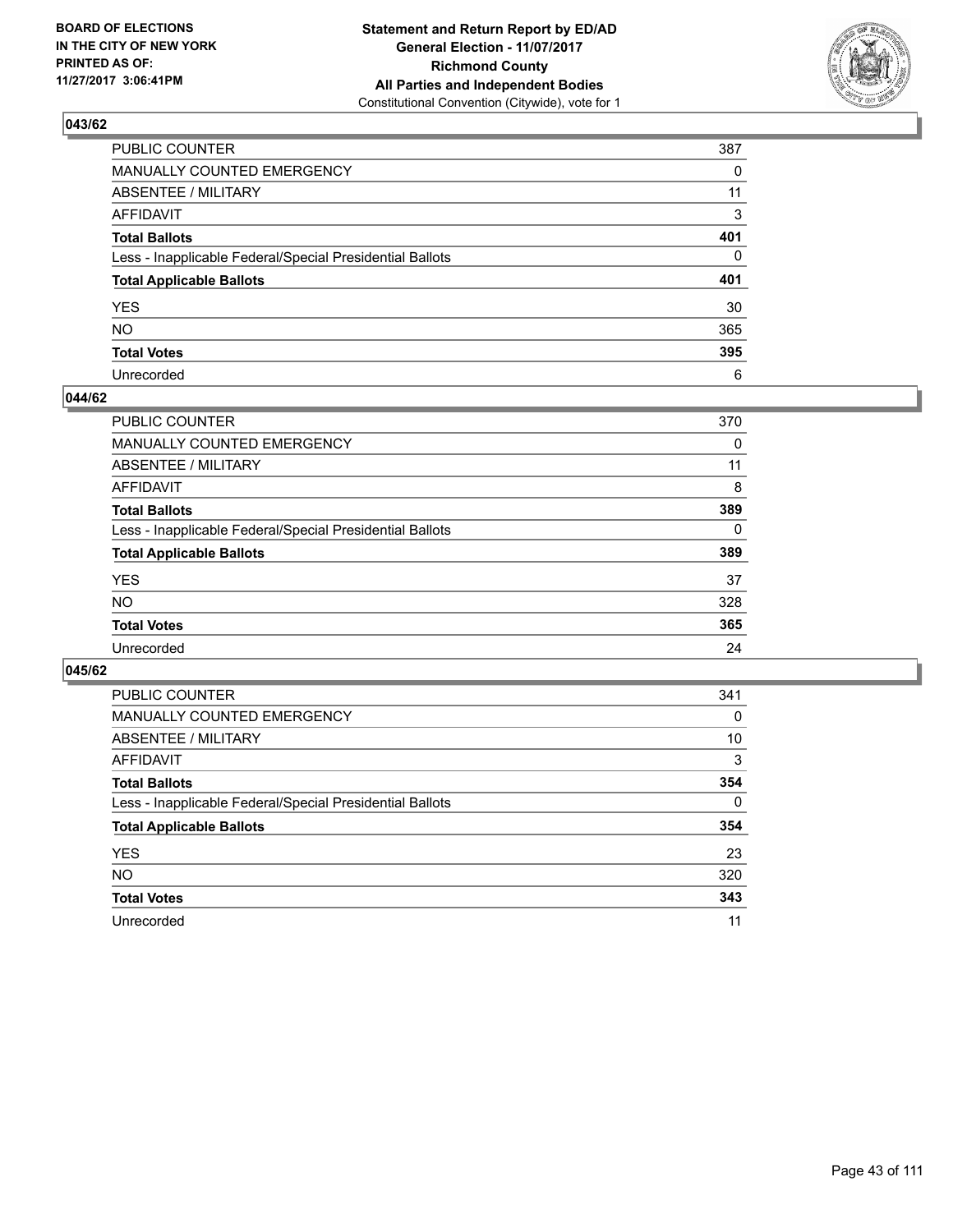

| PUBLIC COUNTER                                           | 469          |
|----------------------------------------------------------|--------------|
| MANUALLY COUNTED EMERGENCY                               | 0            |
| ABSENTEE / MILITARY                                      | 8            |
| AFFIDAVIT                                                | 6            |
| Total Ballots                                            | 483          |
| Less - Inapplicable Federal/Special Presidential Ballots | $\mathbf{0}$ |
| <b>Total Applicable Ballots</b>                          | 483          |
| YES                                                      | 31           |
| NO.                                                      | 432          |
| <b>Total Votes</b>                                       | 463          |
| Unrecorded                                               | 20           |

#### **047/62**

| <b>PUBLIC COUNTER</b>                                    | 400 |
|----------------------------------------------------------|-----|
| <b>MANUALLY COUNTED EMERGENCY</b>                        | 0   |
| ABSENTEE / MILITARY                                      | 13  |
| AFFIDAVIT                                                | 7   |
| <b>Total Ballots</b>                                     | 420 |
| Less - Inapplicable Federal/Special Presidential Ballots | 0   |
| <b>Total Applicable Ballots</b>                          | 420 |
| <b>YES</b>                                               | 18  |
| <b>NO</b>                                                | 392 |
| <b>Total Votes</b>                                       | 410 |
| Unrecorded                                               | 10  |

| <b>PUBLIC COUNTER</b>                                    | 331 |
|----------------------------------------------------------|-----|
| <b>MANUALLY COUNTED EMERGENCY</b>                        | 0   |
| ABSENTEE / MILITARY                                      | 6   |
| AFFIDAVIT                                                | 2   |
| <b>Total Ballots</b>                                     | 339 |
| Less - Inapplicable Federal/Special Presidential Ballots | 0   |
| <b>Total Applicable Ballots</b>                          | 339 |
| <b>YES</b>                                               | 30  |
| <b>NO</b>                                                | 301 |
| <b>Total Votes</b>                                       | 331 |
| Unrecorded                                               | 8   |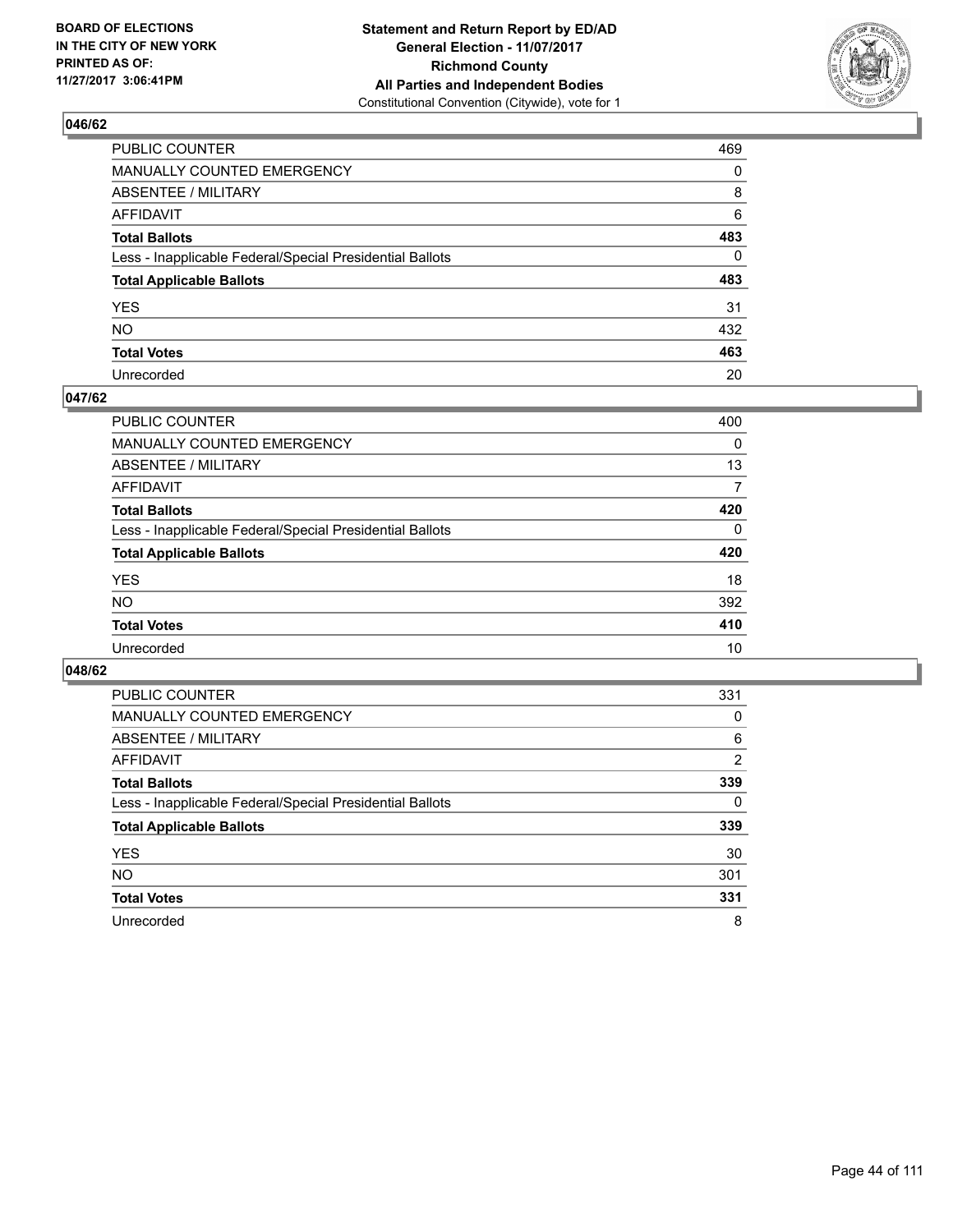

| PUBLIC COUNTER                                           | 422      |
|----------------------------------------------------------|----------|
| MANUALLY COUNTED EMERGENCY                               | 0        |
| <b>ABSENTEE / MILITARY</b>                               | 15       |
| AFFIDAVIT                                                | 5        |
| Total Ballots                                            | 442      |
| Less - Inapplicable Federal/Special Presidential Ballots | $\Omega$ |
| <b>Total Applicable Ballots</b>                          | 442      |
| YES                                                      | 38       |
| NO.                                                      | 398      |
| <b>Total Votes</b>                                       | 436      |
| Unrecorded                                               | 6        |

#### **050/62**

| <b>PUBLIC COUNTER</b>                                    | 443      |
|----------------------------------------------------------|----------|
| <b>MANUALLY COUNTED EMERGENCY</b>                        | 0        |
| <b>ABSENTEE / MILITARY</b>                               | 16       |
| AFFIDAVIT                                                | 0        |
| <b>Total Ballots</b>                                     | 459      |
| Less - Inapplicable Federal/Special Presidential Ballots | $\Omega$ |
| <b>Total Applicable Ballots</b>                          | 459      |
| <b>YES</b>                                               | 37       |
| <b>NO</b>                                                | 411      |
| <b>Total Votes</b>                                       | 448      |
| Unrecorded                                               | 11       |

| <b>PUBLIC COUNTER</b>                                    | 386            |
|----------------------------------------------------------|----------------|
| MANUALLY COUNTED EMERGENCY                               | 0              |
| ABSENTEE / MILITARY                                      | 14             |
| AFFIDAVIT                                                | $\overline{2}$ |
| <b>Total Ballots</b>                                     | 402            |
| Less - Inapplicable Federal/Special Presidential Ballots | 0              |
| <b>Total Applicable Ballots</b>                          | 402            |
| <b>YES</b>                                               | 25             |
| NO.                                                      | 357            |
| <b>Total Votes</b>                                       | 382            |
| Unrecorded                                               | 20             |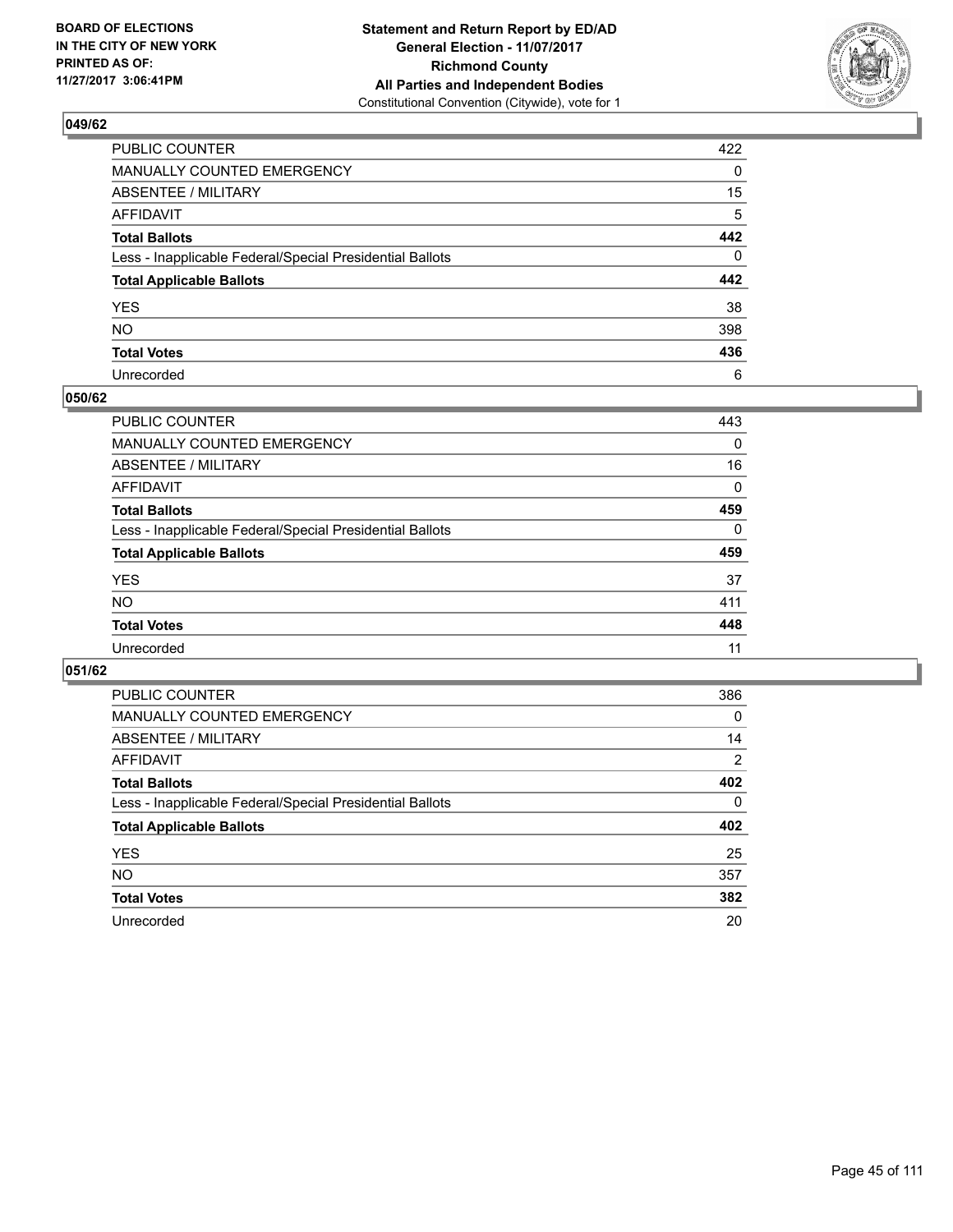

| PUBLIC COUNTER                                           | 451          |
|----------------------------------------------------------|--------------|
| MANUALLY COUNTED EMERGENCY                               | $\mathbf{0}$ |
| ABSENTEE / MILITARY                                      | 10           |
| AFFIDAVIT                                                | 3            |
| Total Ballots                                            | 464          |
| Less - Inapplicable Federal/Special Presidential Ballots | $\Omega$     |
| <b>Total Applicable Ballots</b>                          | 464          |
| YES                                                      | 24           |
| NO.                                                      | 431          |
| <b>Total Votes</b>                                       | 455          |
| Unrecorded                                               | 9            |

#### **053/62**

| <b>PUBLIC COUNTER</b>                                    | 452 |
|----------------------------------------------------------|-----|
| MANUALLY COUNTED EMERGENCY                               | 0   |
| ABSENTEE / MILITARY                                      | 9   |
| AFFIDAVIT                                                | 4   |
| <b>Total Ballots</b>                                     | 465 |
| Less - Inapplicable Federal/Special Presidential Ballots | 0   |
| <b>Total Applicable Ballots</b>                          | 465 |
| <b>YES</b>                                               | 37  |
| <b>NO</b>                                                | 423 |
| <b>Total Votes</b>                                       | 460 |
| Unrecorded                                               | 5   |

| <b>PUBLIC COUNTER</b>                                    | 352 |
|----------------------------------------------------------|-----|
| MANUALLY COUNTED EMERGENCY                               | 0   |
| ABSENTEE / MILITARY                                      | 10  |
| AFFIDAVIT                                                |     |
| <b>Total Ballots</b>                                     | 363 |
| Less - Inapplicable Federal/Special Presidential Ballots | 0   |
| <b>Total Applicable Ballots</b>                          | 363 |
| <b>YES</b>                                               | 32  |
| <b>NO</b>                                                | 323 |
| <b>Total Votes</b>                                       | 355 |
| Unrecorded                                               | 8   |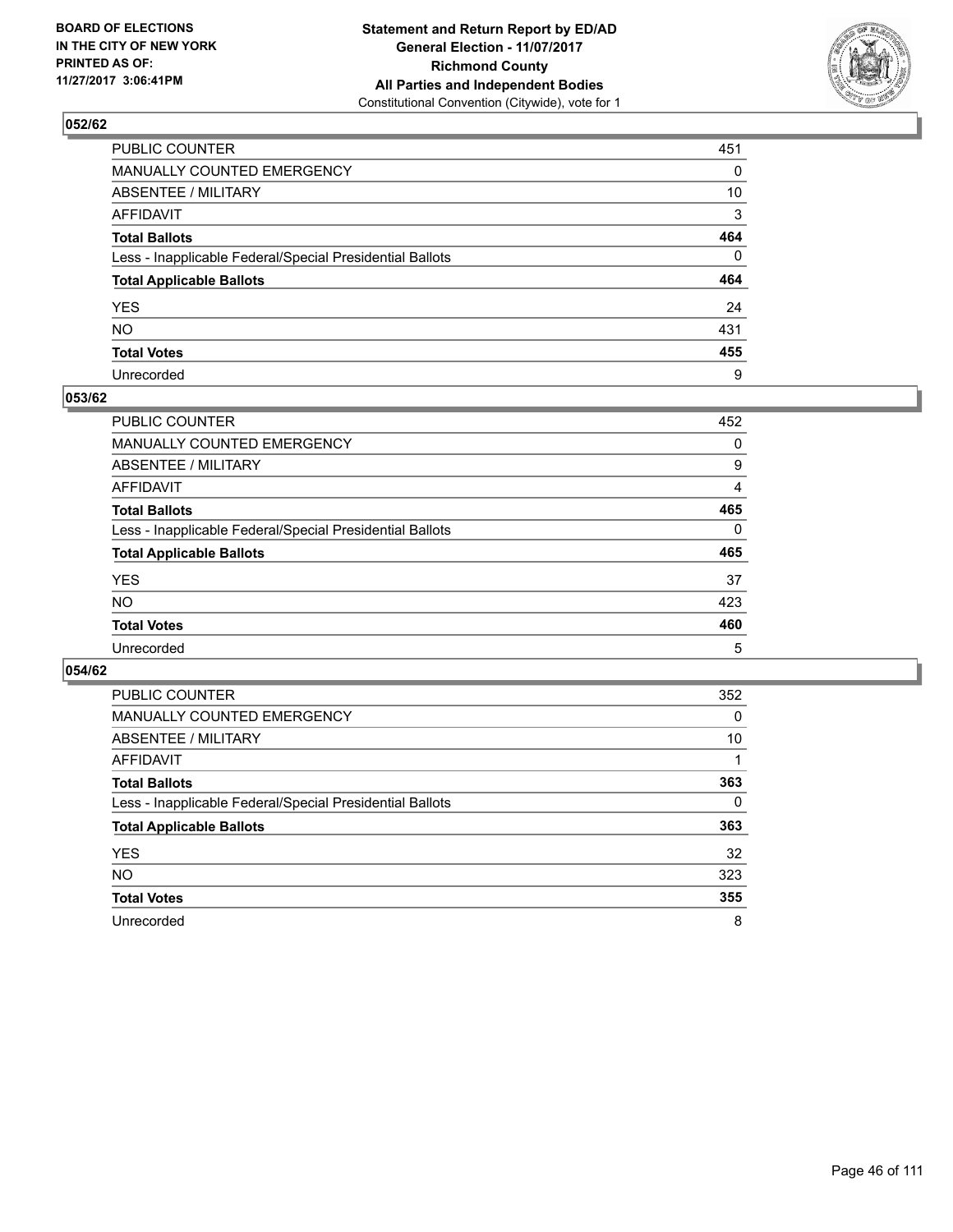

| PUBLIC COUNTER                                           | 444          |
|----------------------------------------------------------|--------------|
| MANUALLY COUNTED EMERGENCY                               | 0            |
| ABSENTEE / MILITARY                                      | 17           |
| AFFIDAVIT                                                | 4            |
| Total Ballots                                            | 465          |
| Less - Inapplicable Federal/Special Presidential Ballots | $\mathbf{0}$ |
| <b>Total Applicable Ballots</b>                          | 465          |
| YES                                                      | 37           |
| NO.                                                      | 415          |
| <b>Total Votes</b>                                       | 452          |
| Unrecorded                                               | 13           |

#### **056/62**

| <b>PUBLIC COUNTER</b>                                    | 352 |
|----------------------------------------------------------|-----|
| <b>MANUALLY COUNTED EMERGENCY</b>                        | 0   |
| ABSENTEE / MILITARY                                      | 4   |
| AFFIDAVIT                                                | 2   |
| <b>Total Ballots</b>                                     | 358 |
| Less - Inapplicable Federal/Special Presidential Ballots | 0   |
| <b>Total Applicable Ballots</b>                          | 358 |
| <b>YES</b>                                               | 41  |
| <b>NO</b>                                                | 305 |
| <b>Total Votes</b>                                       | 346 |
| Unrecorded                                               | 12  |

| <b>PUBLIC COUNTER</b>                                    | 417      |
|----------------------------------------------------------|----------|
| <b>MANUALLY COUNTED EMERGENCY</b>                        | $\Omega$ |
| ABSENTEE / MILITARY                                      | 13       |
| AFFIDAVIT                                                |          |
| <b>Total Ballots</b>                                     | 431      |
| Less - Inapplicable Federal/Special Presidential Ballots | 0        |
| <b>Total Applicable Ballots</b>                          | 431      |
| <b>YES</b>                                               | 42       |
| <b>NO</b>                                                | 382      |
| <b>Total Votes</b>                                       | 424      |
| Unrecorded                                               | 7        |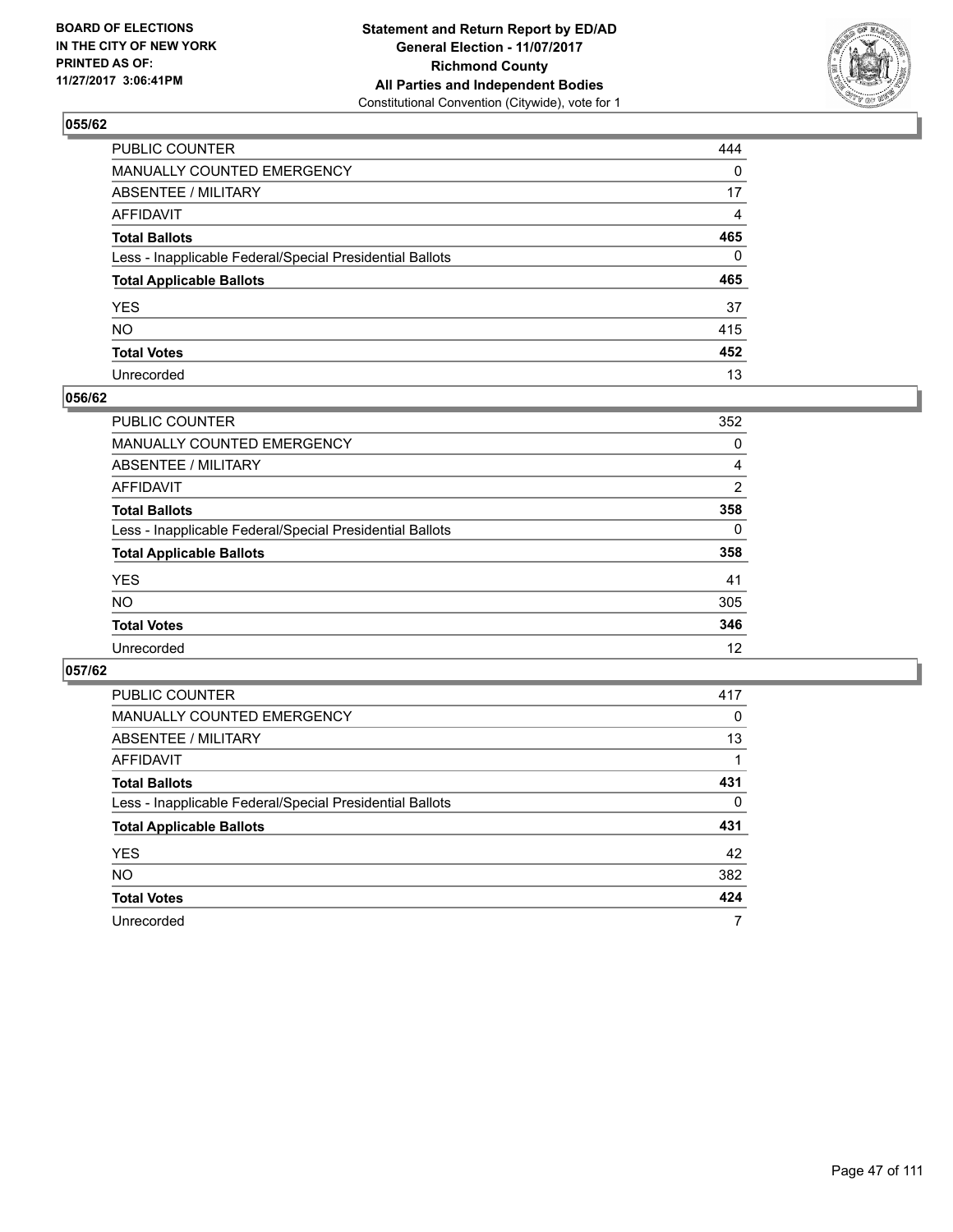

| PUBLIC COUNTER                                           | 402      |
|----------------------------------------------------------|----------|
| MANUALLY COUNTED EMERGENCY                               | 0        |
| ABSENTEE / MILITARY                                      | 14       |
| AFFIDAVIT                                                | 2        |
| Total Ballots                                            | 418      |
| Less - Inapplicable Federal/Special Presidential Ballots | $\Omega$ |
| <b>Total Applicable Ballots</b>                          | 418      |
| YES                                                      | 36       |
| NO.                                                      | 377      |
| <b>Total Votes</b>                                       | 413      |
| Unrecorded                                               | 5        |

#### **059/62**

| <b>PUBLIC COUNTER</b>                                    | 333      |
|----------------------------------------------------------|----------|
| <b>MANUALLY COUNTED EMERGENCY</b>                        | 0        |
| ABSENTEE / MILITARY                                      | 21       |
| AFFIDAVIT                                                | 4        |
| <b>Total Ballots</b>                                     | 358      |
| Less - Inapplicable Federal/Special Presidential Ballots | $\Omega$ |
| <b>Total Applicable Ballots</b>                          | 358      |
| <b>YES</b>                                               | 30       |
| <b>NO</b>                                                | 315      |
| <b>Total Votes</b>                                       | 345      |
| Unrecorded                                               | 13       |

| <b>PUBLIC COUNTER</b>                                    | 424 |
|----------------------------------------------------------|-----|
| <b>MANUALLY COUNTED EMERGENCY</b>                        | 0   |
| ABSENTEE / MILITARY                                      | 10  |
| AFFIDAVIT                                                | 7   |
| <b>Total Ballots</b>                                     | 441 |
| Less - Inapplicable Federal/Special Presidential Ballots | 0   |
| <b>Total Applicable Ballots</b>                          | 441 |
| <b>YES</b>                                               | 45  |
| <b>NO</b>                                                | 389 |
| <b>Total Votes</b>                                       | 434 |
| Unrecorded                                               | 7   |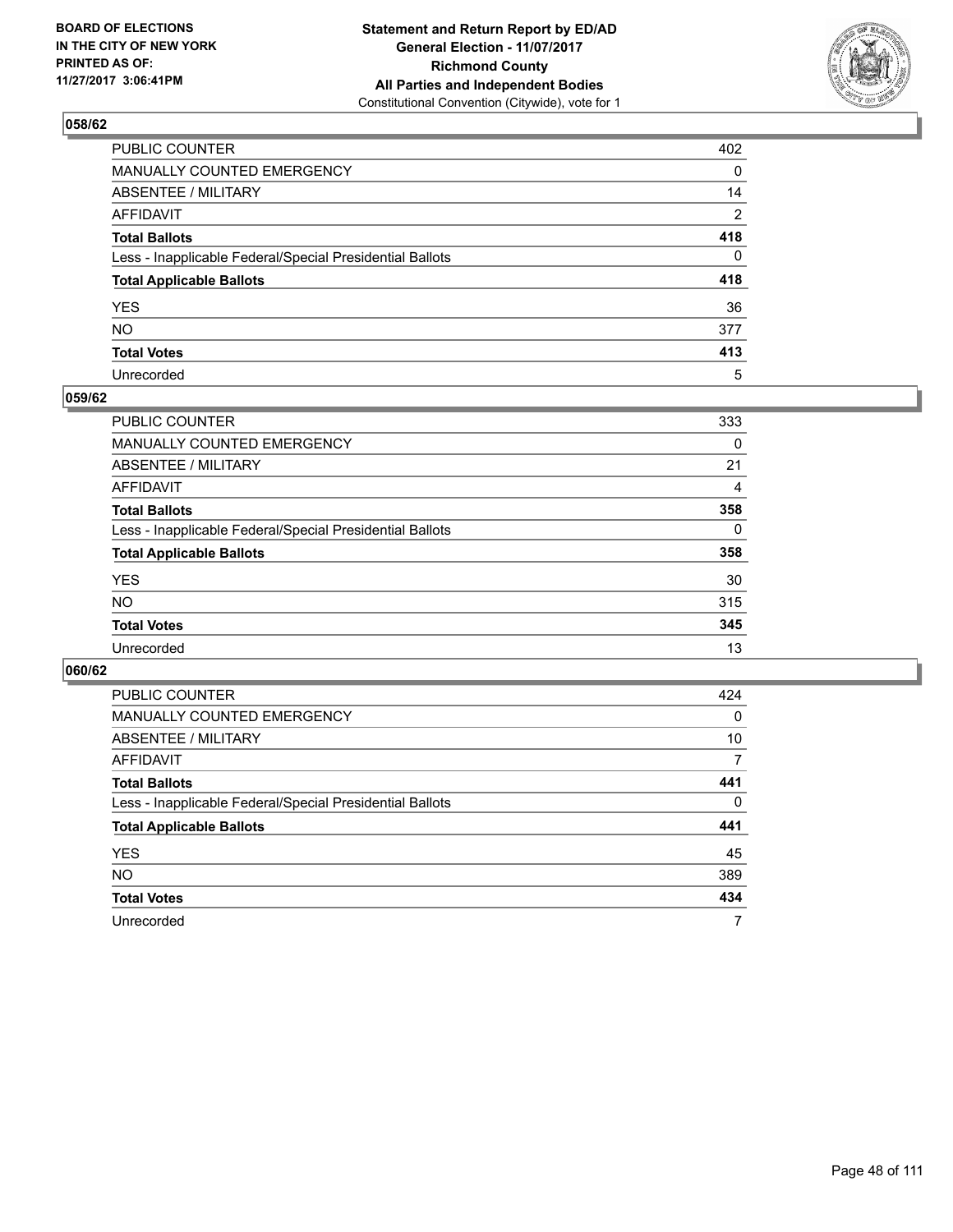

| PUBLIC COUNTER                                           | 465          |
|----------------------------------------------------------|--------------|
| MANUALLY COUNTED EMERGENCY                               | 0            |
| ABSENTEE / MILITARY                                      | 9            |
| AFFIDAVIT                                                | 5            |
| Total Ballots                                            | 479          |
| Less - Inapplicable Federal/Special Presidential Ballots | $\mathbf{0}$ |
| <b>Total Applicable Ballots</b>                          | 479          |
| YES                                                      | 38           |
| NO.                                                      | 433          |
| <b>Total Votes</b>                                       | 471          |
| Unrecorded                                               | 8            |

#### **062/62**

| <b>PUBLIC COUNTER</b>                                    | 418      |
|----------------------------------------------------------|----------|
| <b>MANUALLY COUNTED EMERGENCY</b>                        | 0        |
| ABSENTEE / MILITARY                                      | 14       |
| AFFIDAVIT                                                |          |
| <b>Total Ballots</b>                                     | 433      |
| Less - Inapplicable Federal/Special Presidential Ballots | $\Omega$ |
| <b>Total Applicable Ballots</b>                          | 433      |
| <b>YES</b>                                               | 18       |
| <b>NO</b>                                                | 404      |
| <b>Total Votes</b>                                       | 422      |
| Unrecorded                                               | 11       |

| <b>PUBLIC COUNTER</b>                                    | 274 |
|----------------------------------------------------------|-----|
| <b>MANUALLY COUNTED EMERGENCY</b>                        | 0   |
| ABSENTEE / MILITARY                                      | 7   |
| AFFIDAVIT                                                | 0   |
| <b>Total Ballots</b>                                     | 281 |
| Less - Inapplicable Federal/Special Presidential Ballots | 0   |
| <b>Total Applicable Ballots</b>                          | 281 |
| <b>YES</b>                                               | 30  |
| <b>NO</b>                                                | 237 |
| <b>Total Votes</b>                                       | 267 |
| Unrecorded                                               | 14  |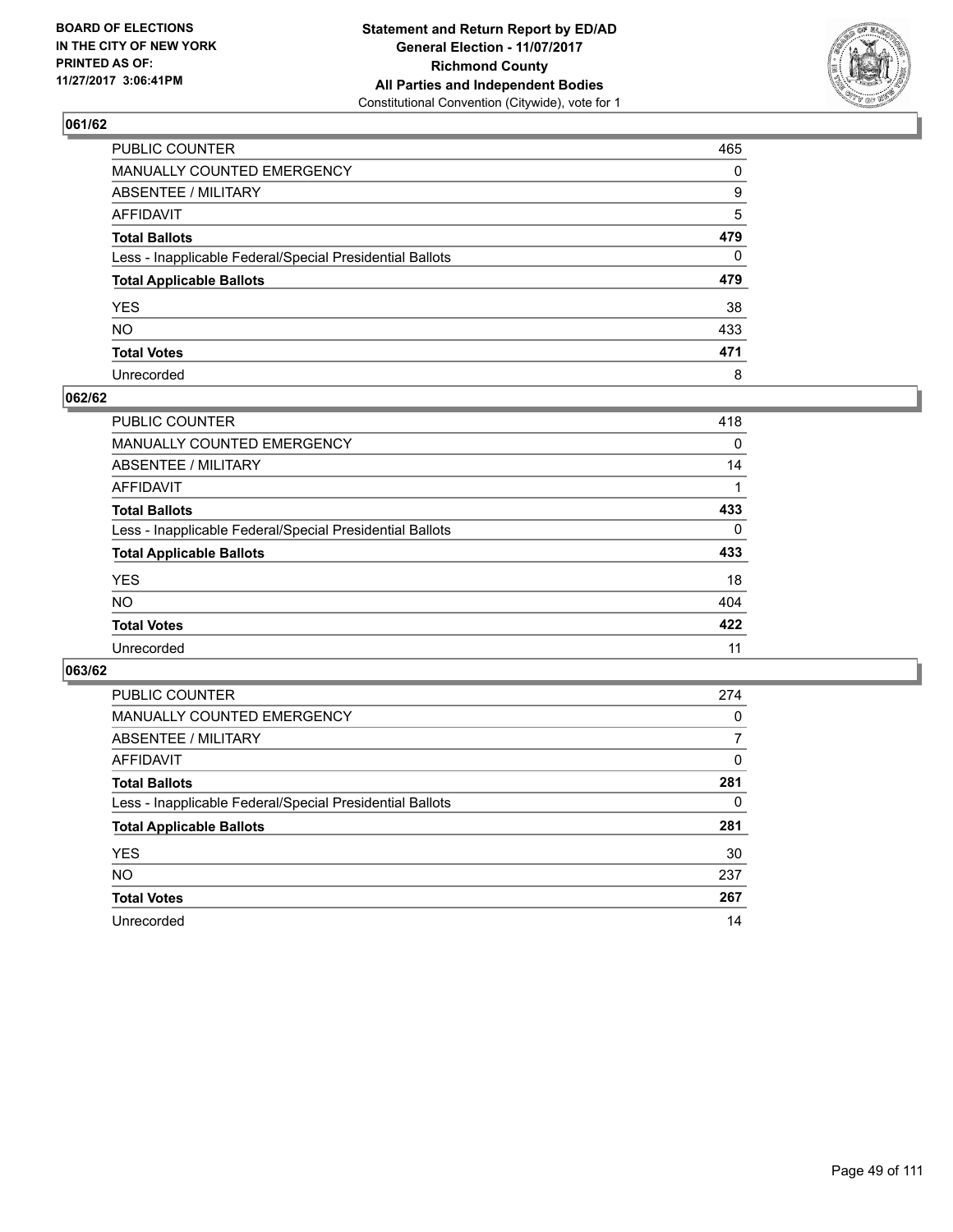

| PUBLIC COUNTER                                           | 211      |
|----------------------------------------------------------|----------|
| MANUALLY COUNTED EMERGENCY                               | $\Omega$ |
| ABSENTEE / MILITARY                                      | 9        |
| AFFIDAVIT                                                |          |
| Total Ballots                                            | 221      |
| Less - Inapplicable Federal/Special Presidential Ballots | 0        |
| <b>Total Applicable Ballots</b>                          | 221      |
| YES                                                      | 24       |
| NO.                                                      | 192      |
| <b>Total Votes</b>                                       | 216      |
| Unrecorded                                               | 5        |

#### **065/62**

| <b>PUBLIC COUNTER</b>                                    | 454      |
|----------------------------------------------------------|----------|
| <b>MANUALLY COUNTED EMERGENCY</b>                        | $\Omega$ |
| ABSENTEE / MILITARY                                      | 17       |
| AFFIDAVIT                                                | 5        |
| <b>Total Ballots</b>                                     | 476      |
| Less - Inapplicable Federal/Special Presidential Ballots | $\Omega$ |
| <b>Total Applicable Ballots</b>                          | 476      |
| <b>YES</b>                                               | 52       |
| <b>NO</b>                                                | 409      |
| <b>Total Votes</b>                                       | 461      |
| Unrecorded                                               | 15       |

| <b>PUBLIC COUNTER</b>                                    | 399      |
|----------------------------------------------------------|----------|
| MANUALLY COUNTED EMERGENCY                               | 0        |
| ABSENTEE / MILITARY                                      | 12       |
| AFFIDAVIT                                                |          |
| <b>Total Ballots</b>                                     | 412      |
| Less - Inapplicable Federal/Special Presidential Ballots | $\Omega$ |
| <b>Total Applicable Ballots</b>                          | 412      |
| <b>YES</b>                                               | 40       |
| <b>NO</b>                                                | 362      |
| <b>Total Votes</b>                                       | 402      |
| Unrecorded                                               | 10       |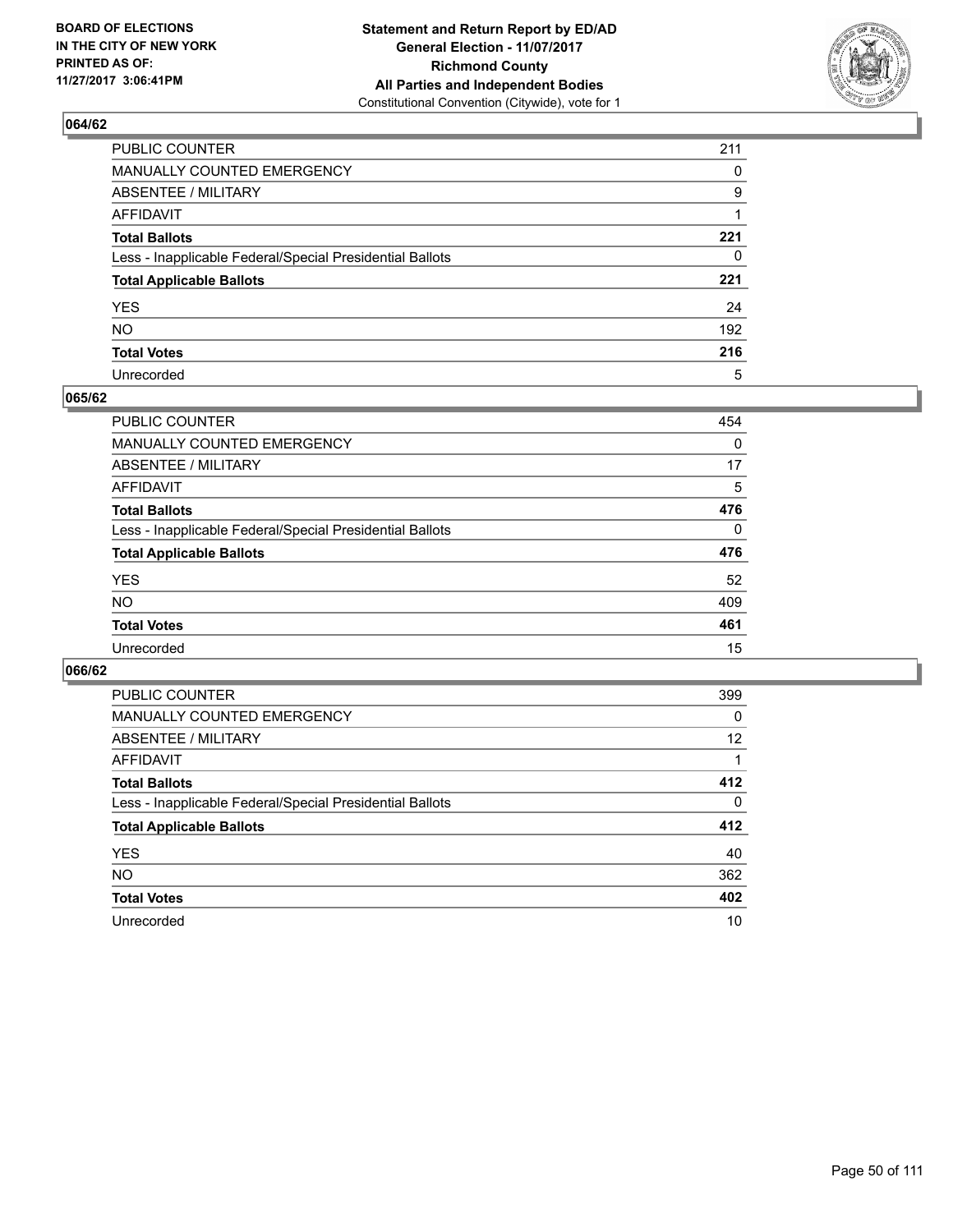

| PUBLIC COUNTER                                           | 433          |
|----------------------------------------------------------|--------------|
| MANUALLY COUNTED EMERGENCY                               | 0            |
| ABSENTEE / MILITARY                                      | 16           |
| AFFIDAVIT                                                |              |
| Total Ballots                                            | 450          |
| Less - Inapplicable Federal/Special Presidential Ballots | $\mathbf{0}$ |
| <b>Total Applicable Ballots</b>                          | 450          |
| YES                                                      | 27           |
| NO.                                                      | 411          |
| <b>Total Votes</b>                                       | 438          |
| Unrecorded                                               | 12           |

#### **068/62**

| <b>PUBLIC COUNTER</b>                                    | 382      |
|----------------------------------------------------------|----------|
| MANUALLY COUNTED EMERGENCY                               | 0        |
| ABSENTEE / MILITARY                                      | 17       |
| AFFIDAVIT                                                |          |
| <b>Total Ballots</b>                                     | 400      |
| Less - Inapplicable Federal/Special Presidential Ballots | $\Omega$ |
| <b>Total Applicable Ballots</b>                          | 400      |
| <b>YES</b>                                               | 46       |
| <b>NO</b>                                                | 350      |
| <b>Total Votes</b>                                       | 396      |
| Unrecorded                                               | 4        |

| <b>PUBLIC COUNTER</b>                                    | 323 |
|----------------------------------------------------------|-----|
| <b>MANUALLY COUNTED EMERGENCY</b>                        | 0   |
| ABSENTEE / MILITARY                                      | 19  |
| AFFIDAVIT                                                | 6   |
| <b>Total Ballots</b>                                     | 348 |
| Less - Inapplicable Federal/Special Presidential Ballots | 0   |
| <b>Total Applicable Ballots</b>                          | 348 |
| <b>YES</b>                                               | 41  |
| <b>NO</b>                                                | 301 |
| <b>Total Votes</b>                                       | 342 |
| Unrecorded                                               | 6   |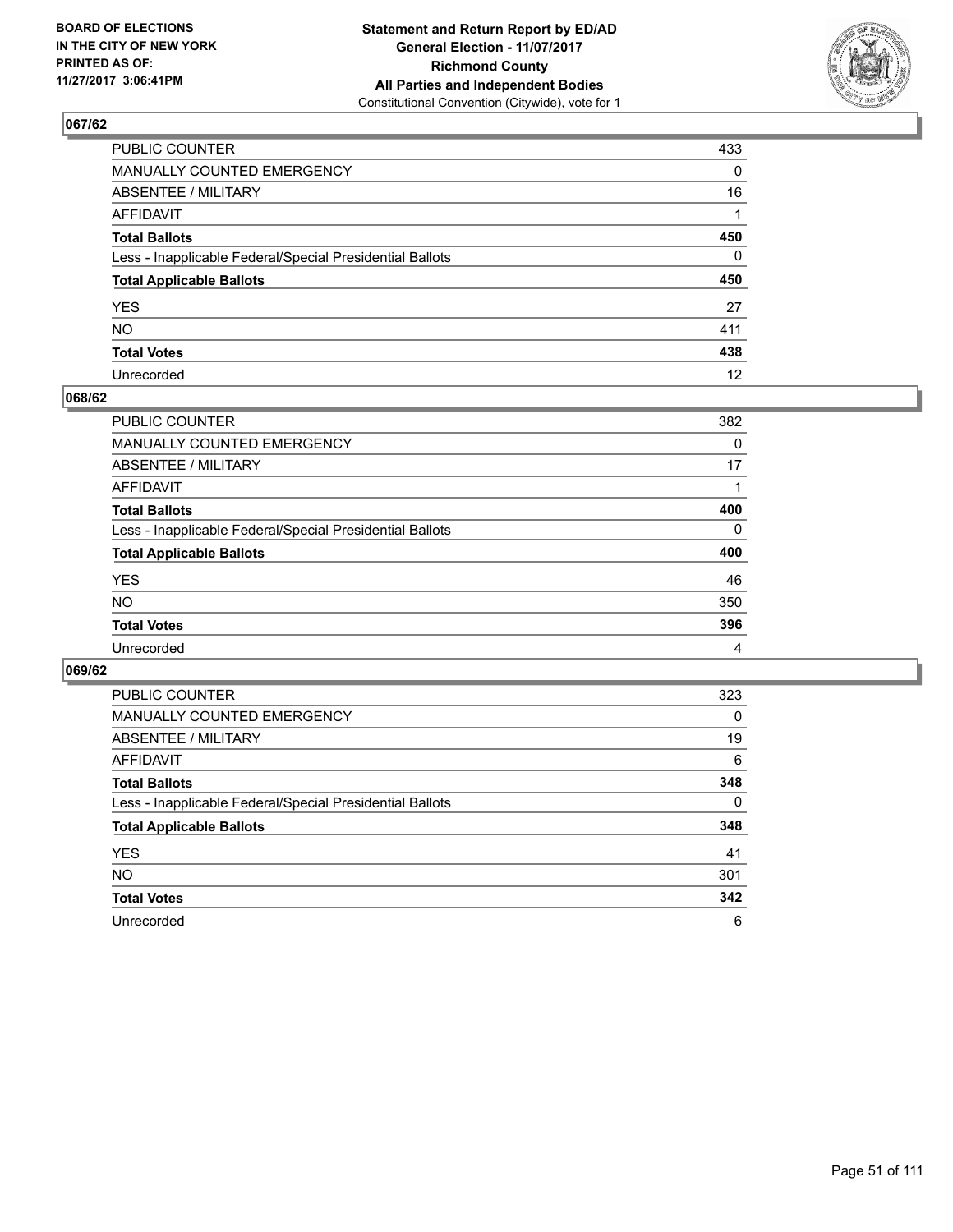

| PUBLIC COUNTER                                           | 212 |
|----------------------------------------------------------|-----|
| MANUALLY COUNTED EMERGENCY                               | 0   |
| ABSENTEE / MILITARY                                      | 7   |
| AFFIDAVIT                                                | 0   |
| Total Ballots                                            | 219 |
| Less - Inapplicable Federal/Special Presidential Ballots | 0   |
| <b>Total Applicable Ballots</b>                          | 219 |
| YES                                                      | 29  |
| NO.                                                      | 181 |
| <b>Total Votes</b>                                       | 210 |
| Unrecorded                                               | 9   |

#### **071/62**

| <b>PUBLIC COUNTER</b>                                    | 372      |
|----------------------------------------------------------|----------|
| <b>MANUALLY COUNTED EMERGENCY</b>                        | 0        |
| <b>ABSENTEE / MILITARY</b>                               | 18       |
| AFFIDAVIT                                                | 3        |
| <b>Total Ballots</b>                                     | 393      |
| Less - Inapplicable Federal/Special Presidential Ballots | $\Omega$ |
| <b>Total Applicable Ballots</b>                          | 393      |
| <b>YES</b>                                               | 35       |
| <b>NO</b>                                                | 333      |
| <b>Total Votes</b>                                       | 368      |
| Unrecorded                                               | 25       |

| <b>PUBLIC COUNTER</b>                                    | 288 |
|----------------------------------------------------------|-----|
| <b>MANUALLY COUNTED EMERGENCY</b>                        | 0   |
| ABSENTEE / MILITARY                                      | 5   |
| AFFIDAVIT                                                | 3   |
| <b>Total Ballots</b>                                     | 296 |
| Less - Inapplicable Federal/Special Presidential Ballots | 0   |
| <b>Total Applicable Ballots</b>                          | 296 |
| <b>YES</b>                                               | 65  |
| <b>NO</b>                                                | 211 |
| <b>Total Votes</b>                                       | 276 |
| Unrecorded                                               | 20  |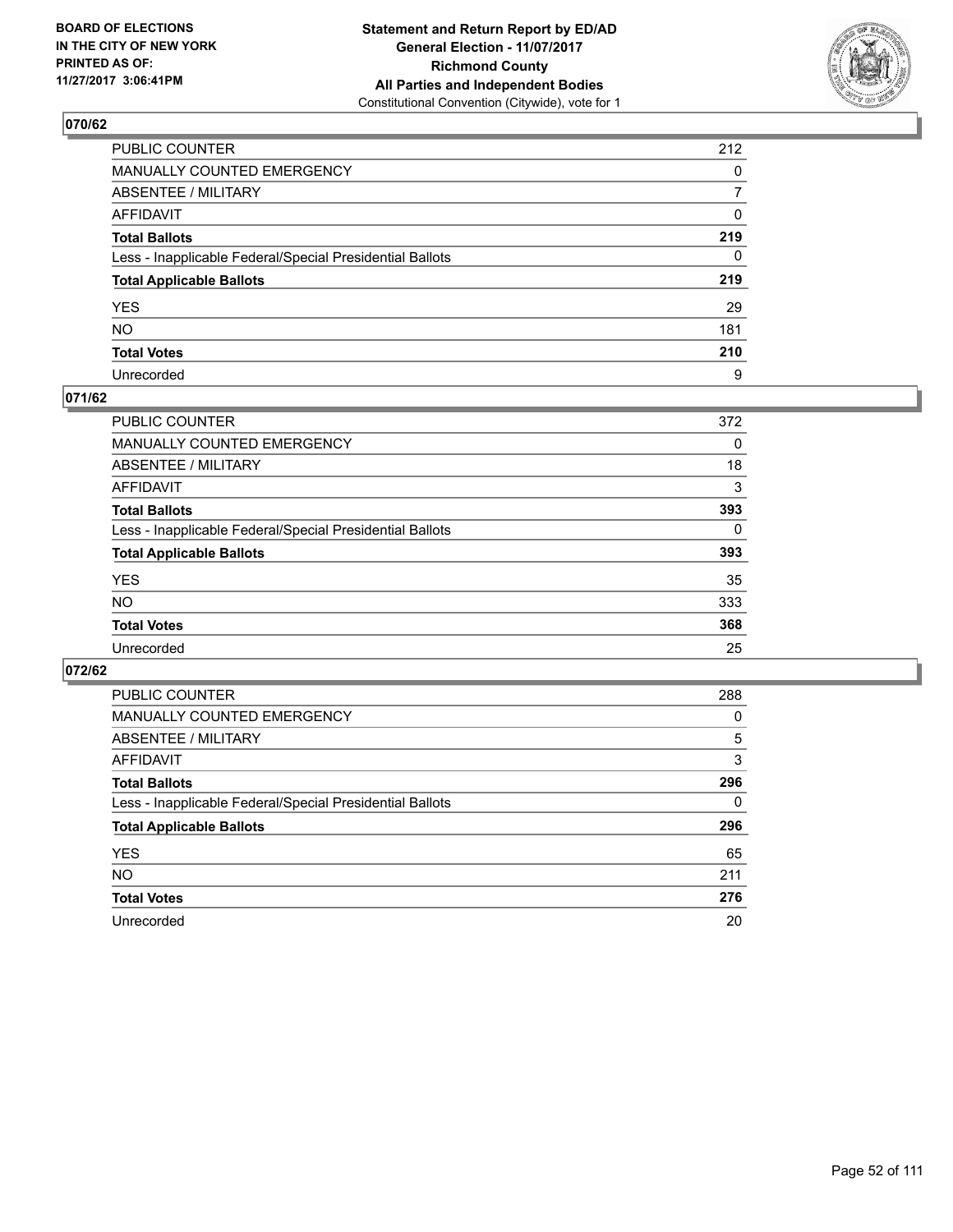

| PUBLIC COUNTER                                           | 375          |
|----------------------------------------------------------|--------------|
| MANUALLY COUNTED EMERGENCY                               | $\Omega$     |
| ABSENTEE / MILITARY                                      | 17           |
| AFFIDAVIT                                                |              |
| Total Ballots                                            | 393          |
| Less - Inapplicable Federal/Special Presidential Ballots | $\mathbf{0}$ |
| <b>Total Applicable Ballots</b>                          | 393          |
| YES                                                      | 34           |
| NO.                                                      | 338          |
| <b>Total Votes</b>                                       | 372          |
| Unrecorded                                               | 21           |

#### **074/62**

| <b>PUBLIC COUNTER</b>                                    | 457 |
|----------------------------------------------------------|-----|
| <b>MANUALLY COUNTED EMERGENCY</b>                        | 0   |
| ABSENTEE / MILITARY                                      | 16  |
| AFFIDAVIT                                                | 5   |
| <b>Total Ballots</b>                                     | 478 |
| Less - Inapplicable Federal/Special Presidential Ballots | 0   |
| <b>Total Applicable Ballots</b>                          | 478 |
| <b>YES</b>                                               | 52  |
| <b>NO</b>                                                | 421 |
| <b>Total Votes</b>                                       | 473 |
| Unrecorded                                               | 5   |

| <b>PUBLIC COUNTER</b>                                    | 346            |
|----------------------------------------------------------|----------------|
| MANUALLY COUNTED EMERGENCY                               | 0              |
| ABSENTEE / MILITARY                                      | 7              |
| AFFIDAVIT                                                | $\overline{2}$ |
| <b>Total Ballots</b>                                     | 355            |
| Less - Inapplicable Federal/Special Presidential Ballots | 0              |
| <b>Total Applicable Ballots</b>                          | 355            |
| <b>YES</b>                                               | 29             |
| <b>NO</b>                                                | 320            |
| <b>Total Votes</b>                                       | 349            |
| Unrecorded                                               | 6              |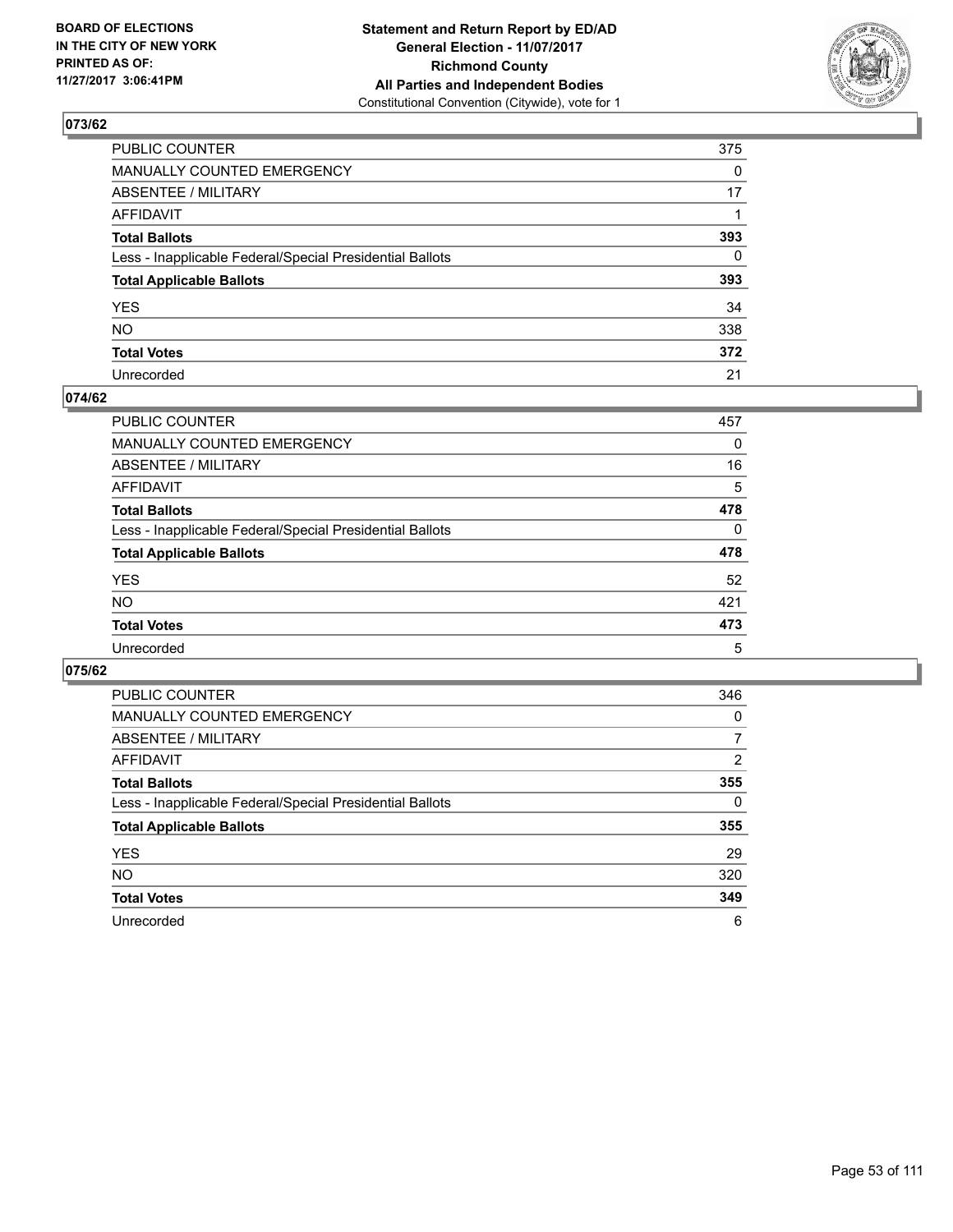

| PUBLIC COUNTER                                           | 365          |
|----------------------------------------------------------|--------------|
| MANUALLY COUNTED EMERGENCY                               | 0            |
| ABSENTEE / MILITARY                                      | 4            |
| AFFIDAVIT                                                | 4            |
| Total Ballots                                            | 373          |
| Less - Inapplicable Federal/Special Presidential Ballots | $\mathbf{0}$ |
| <b>Total Applicable Ballots</b>                          | 373          |
| YES                                                      | 19           |
| NO.                                                      | 339          |
| <b>Total Votes</b>                                       | 358          |
| Unrecorded                                               | 15           |

#### **077/62**

| <b>PUBLIC COUNTER</b>                                    | 409      |
|----------------------------------------------------------|----------|
| <b>MANUALLY COUNTED EMERGENCY</b>                        | 0        |
| ABSENTEE / MILITARY                                      | 15       |
| AFFIDAVIT                                                |          |
| <b>Total Ballots</b>                                     | 425      |
| Less - Inapplicable Federal/Special Presidential Ballots | $\Omega$ |
| <b>Total Applicable Ballots</b>                          | 425      |
| <b>YES</b>                                               | 36       |
| <b>NO</b>                                                | 384      |
| <b>Total Votes</b>                                       | 420      |
| Unrecorded                                               | 5        |

| <b>PUBLIC COUNTER</b>                                    | 389      |
|----------------------------------------------------------|----------|
| MANUALLY COUNTED EMERGENCY                               | 0        |
| ABSENTEE / MILITARY                                      | 10       |
| AFFIDAVIT                                                | 2        |
| <b>Total Ballots</b>                                     | 401      |
| Less - Inapplicable Federal/Special Presidential Ballots | $\Omega$ |
| <b>Total Applicable Ballots</b>                          | 401      |
| <b>YES</b>                                               | 41       |
| NO.                                                      | 345      |
| <b>Total Votes</b>                                       | 386      |
| Unrecorded                                               | 15       |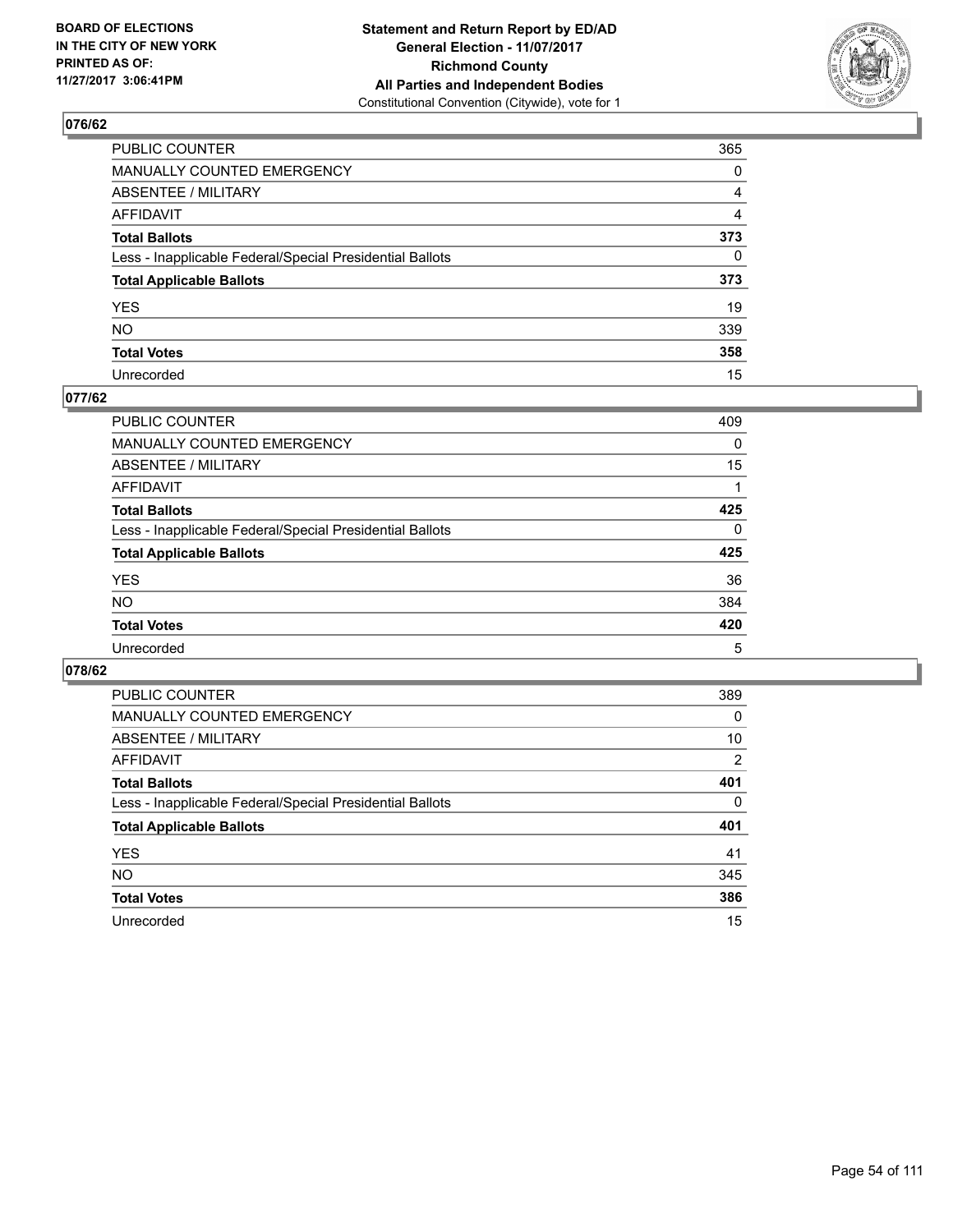

| PUBLIC COUNTER                                           | 210      |
|----------------------------------------------------------|----------|
| MANUALLY COUNTED EMERGENCY                               | 0        |
| ABSENTEE / MILITARY                                      | 4        |
| AFFIDAVIT                                                | 3        |
| Total Ballots                                            | 217      |
| Less - Inapplicable Federal/Special Presidential Ballots | $\Omega$ |
| <b>Total Applicable Ballots</b>                          | 217      |
| YES                                                      | 24       |
| NO.                                                      | 189      |
| <b>Total Votes</b>                                       | 213      |
| Unrecorded                                               | 4        |

#### **080/62**

| <b>PUBLIC COUNTER</b>                                    | 340 |
|----------------------------------------------------------|-----|
| <b>MANUALLY COUNTED EMERGENCY</b>                        | 0   |
| ABSENTEE / MILITARY                                      | 4   |
| AFFIDAVIT                                                | 5   |
| <b>Total Ballots</b>                                     | 349 |
| Less - Inapplicable Federal/Special Presidential Ballots | 0   |
| <b>Total Applicable Ballots</b>                          | 349 |
| <b>YES</b>                                               | 23  |
| <b>NO</b>                                                | 323 |
| <b>Total Votes</b>                                       | 346 |
| Unrecorded                                               | 3   |

| <b>PUBLIC COUNTER</b>                                    | 336 |
|----------------------------------------------------------|-----|
| <b>MANUALLY COUNTED EMERGENCY</b>                        | 0   |
| ABSENTEE / MILITARY                                      | 12  |
| AFFIDAVIT                                                | 4   |
| <b>Total Ballots</b>                                     | 352 |
| Less - Inapplicable Federal/Special Presidential Ballots | 0   |
| <b>Total Applicable Ballots</b>                          | 352 |
| <b>YES</b>                                               | 25  |
| <b>NO</b>                                                | 316 |
| <b>Total Votes</b>                                       | 341 |
| Unrecorded                                               | 11  |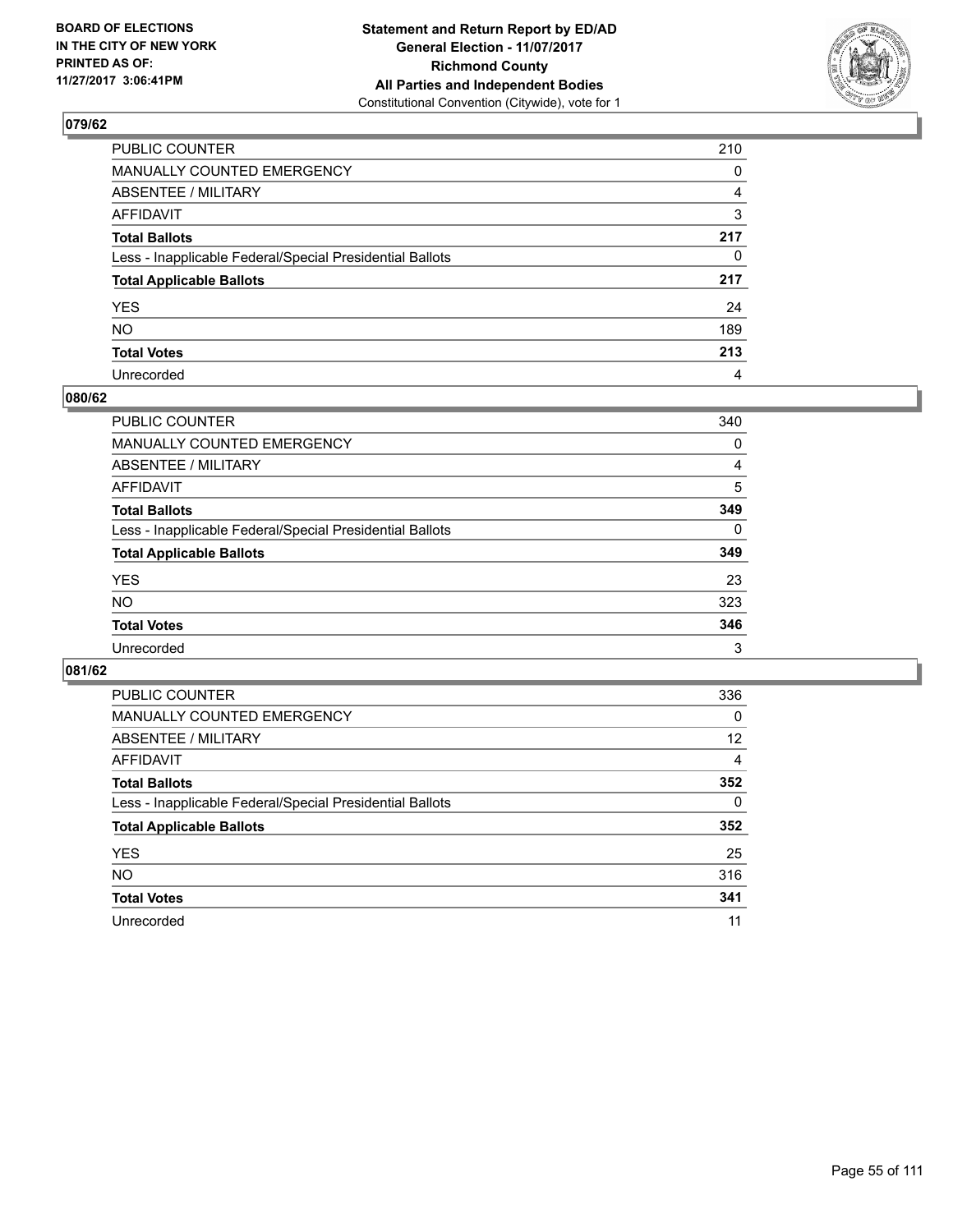

| PUBLIC COUNTER                                           | 374 |
|----------------------------------------------------------|-----|
| MANUALLY COUNTED EMERGENCY                               | 0   |
| ABSENTEE / MILITARY                                      | 9   |
| AFFIDAVIT                                                | 5   |
| Total Ballots                                            | 388 |
| Less - Inapplicable Federal/Special Presidential Ballots | 0   |
| <b>Total Applicable Ballots</b>                          | 388 |
| YES                                                      | 22  |
| NO.                                                      | 354 |
| <b>Total Votes</b>                                       | 376 |
| Unrecorded                                               | 12  |

#### **083/62**

| <b>PUBLIC COUNTER</b>                                    | 349 |
|----------------------------------------------------------|-----|
| MANUALLY COUNTED EMERGENCY                               | 0   |
| ABSENTEE / MILITARY                                      | 3   |
| AFFIDAVIT                                                | 7   |
| <b>Total Ballots</b>                                     | 359 |
| Less - Inapplicable Federal/Special Presidential Ballots | 0   |
| <b>Total Applicable Ballots</b>                          | 359 |
| <b>YES</b>                                               | 25  |
| <b>NO</b>                                                | 319 |
| <b>Total Votes</b>                                       | 344 |
| Unrecorded                                               | 15  |

| <b>PUBLIC COUNTER</b>                                    | 395 |
|----------------------------------------------------------|-----|
| MANUALLY COUNTED EMERGENCY                               | 0   |
| ABSENTEE / MILITARY                                      | 9   |
| AFFIDAVIT                                                |     |
| <b>Total Ballots</b>                                     | 405 |
| Less - Inapplicable Federal/Special Presidential Ballots | 0   |
| <b>Total Applicable Ballots</b>                          | 405 |
| <b>YES</b>                                               | 33  |
| <b>NO</b>                                                | 357 |
| <b>Total Votes</b>                                       | 390 |
| Unrecorded                                               | 15  |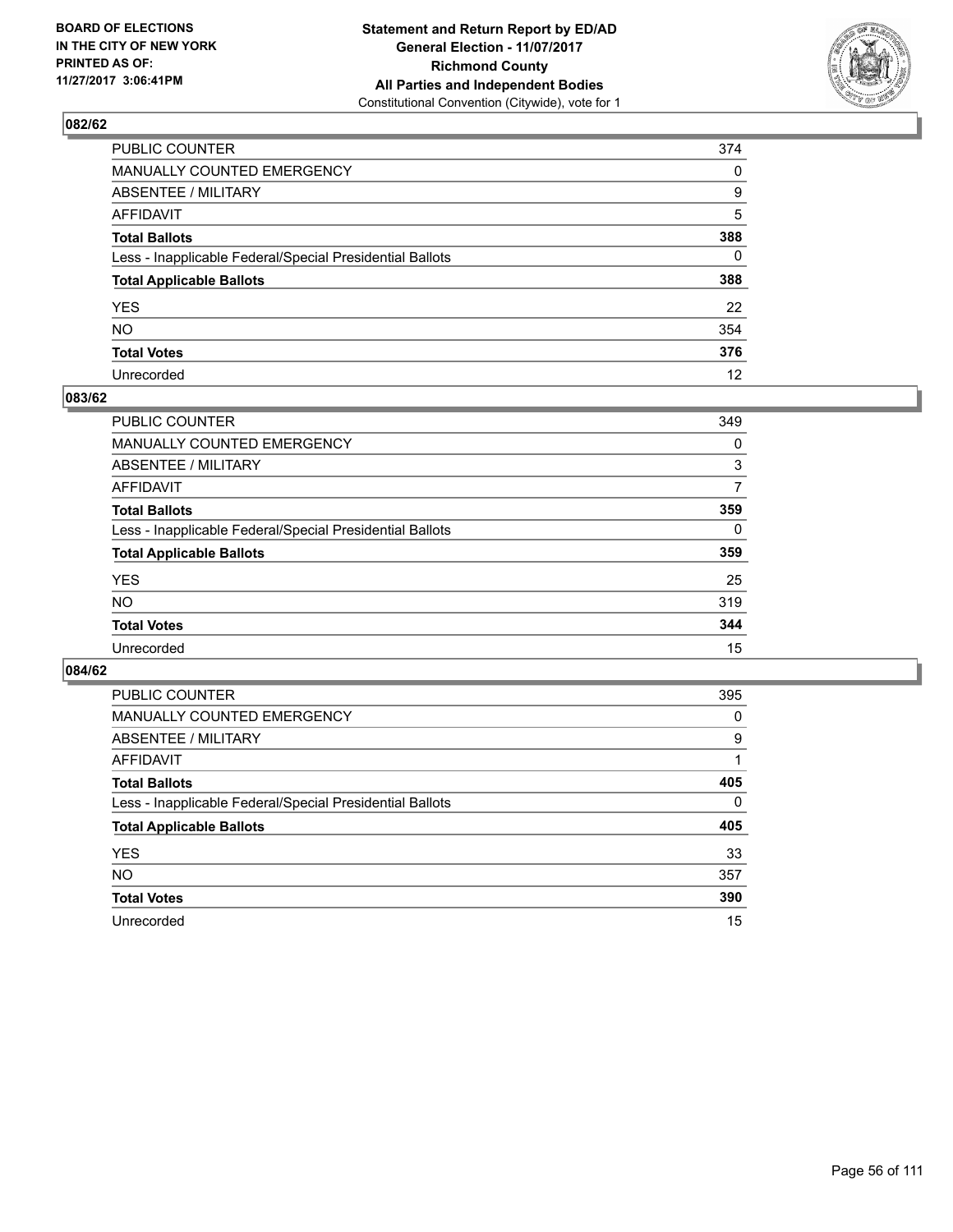

| PUBLIC COUNTER                                           | 332      |
|----------------------------------------------------------|----------|
| MANUALLY COUNTED EMERGENCY                               | 0        |
| <b>ABSENTEE / MILITARY</b>                               | 15       |
| AFFIDAVIT                                                | 4        |
| Total Ballots                                            | 351      |
| Less - Inapplicable Federal/Special Presidential Ballots | $\Omega$ |
| <b>Total Applicable Ballots</b>                          | 351      |
| YES                                                      | 32       |
| NO.                                                      | 310      |
| <b>Total Votes</b>                                       | 342      |
| Unrecorded                                               | 9        |

#### **086/62**

| <b>PUBLIC COUNTER</b>                                    | 332 |
|----------------------------------------------------------|-----|
| <b>MANUALLY COUNTED EMERGENCY</b>                        | 0   |
| ABSENTEE / MILITARY                                      | 19  |
| AFFIDAVIT                                                | 5   |
| <b>Total Ballots</b>                                     | 356 |
| Less - Inapplicable Federal/Special Presidential Ballots | 0   |
| <b>Total Applicable Ballots</b>                          | 356 |
| <b>YES</b>                                               | 21  |
| <b>NO</b>                                                | 327 |
| <b>Total Votes</b>                                       | 348 |
| Unrecorded                                               | 8   |

| 088/62 COMBINED into: 009/63                             |          |
|----------------------------------------------------------|----------|
| <b>Total Votes</b>                                       |          |
| NO.                                                      |          |
| <b>YES</b>                                               | $\Omega$ |
| <b>Total Applicable Ballots</b>                          | O        |
| Less - Inapplicable Federal/Special Presidential Ballots |          |
| <b>Total Ballots</b>                                     | 0        |
| AFFIDAVIT                                                | 0        |
| ABSENTEE / MILITARY                                      | 0        |
| MANUALLY COUNTED EMERGENCY                               | 0        |
| <b>PUBLIC COUNTER</b>                                    | O        |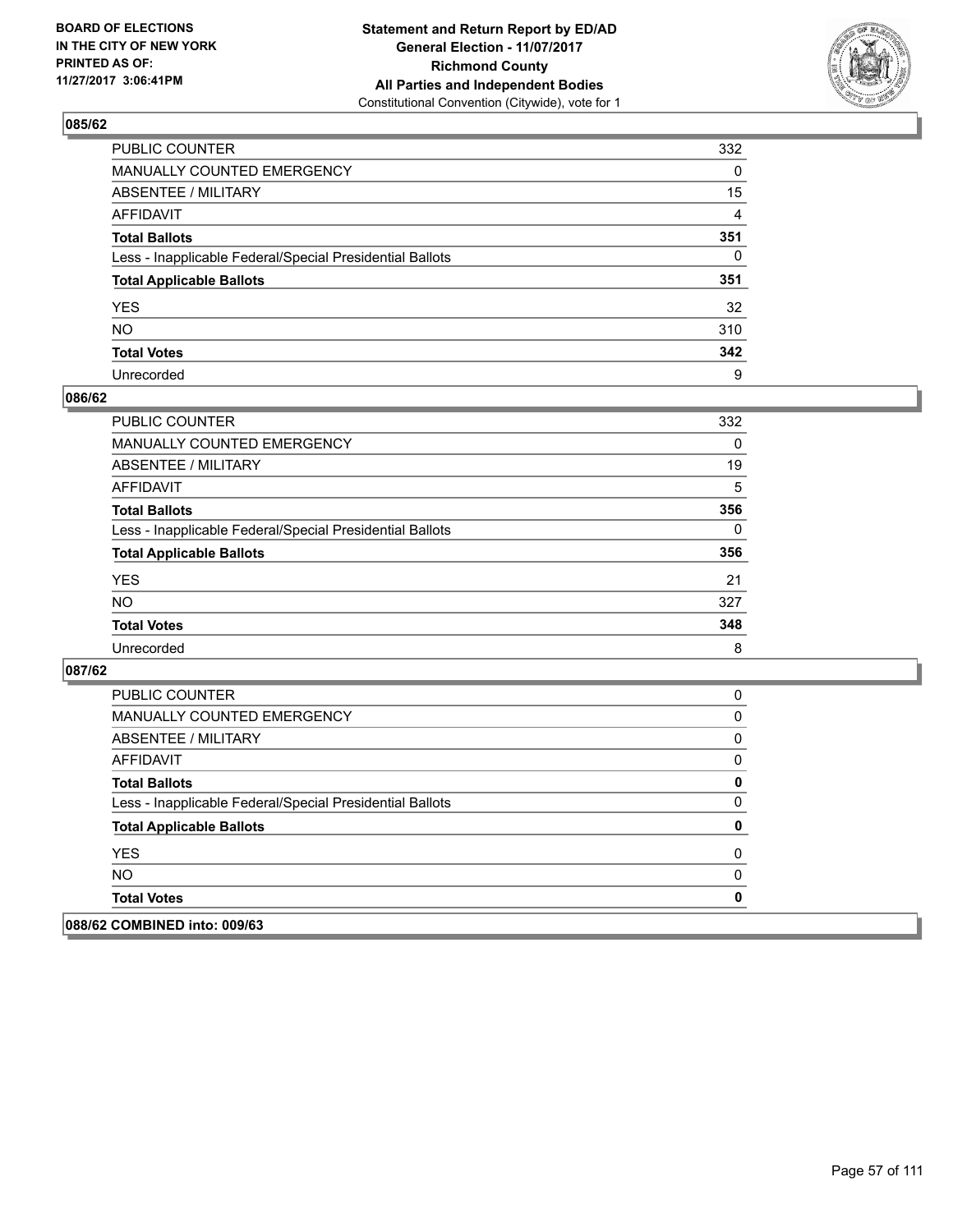

| PUBLIC COUNTER                                           | 405            |
|----------------------------------------------------------|----------------|
| MANUALLY COUNTED EMERGENCY                               | 0              |
| ABSENTEE / MILITARY                                      | 9              |
| AFFIDAVIT                                                | $\overline{2}$ |
| Total Ballots                                            | 416            |
| Less - Inapplicable Federal/Special Presidential Ballots | $\Omega$       |
| <b>Total Applicable Ballots</b>                          | 416            |
| YES                                                      | 37             |
| NO.                                                      | 375            |
| <b>Total Votes</b>                                       | 412            |
| Unrecorded                                               | 4              |

#### **002/63**

| <b>PUBLIC COUNTER</b>                                    | 353            |
|----------------------------------------------------------|----------------|
| <b>MANUALLY COUNTED EMERGENCY</b>                        | 0              |
| ABSENTEE / MILITARY                                      | 10             |
| AFFIDAVIT                                                | $\overline{2}$ |
| <b>Total Ballots</b>                                     | 365            |
| Less - Inapplicable Federal/Special Presidential Ballots | 0              |
| <b>Total Applicable Ballots</b>                          | 365            |
| <b>YES</b>                                               | 28             |
| <b>NO</b>                                                | 328            |
| <b>Total Votes</b>                                       | 356            |
| Unrecorded                                               | 9              |

| <b>PUBLIC COUNTER</b>                                    | 263 |
|----------------------------------------------------------|-----|
| MANUALLY COUNTED EMERGENCY                               | 0   |
| ABSENTEE / MILITARY                                      | 10  |
| AFFIDAVIT                                                |     |
| <b>Total Ballots</b>                                     | 274 |
| Less - Inapplicable Federal/Special Presidential Ballots | 0   |
| <b>Total Applicable Ballots</b>                          | 274 |
| <b>YES</b>                                               | 30  |
| <b>NO</b>                                                | 240 |
| <b>Total Votes</b>                                       | 270 |
| Unrecorded                                               | 4   |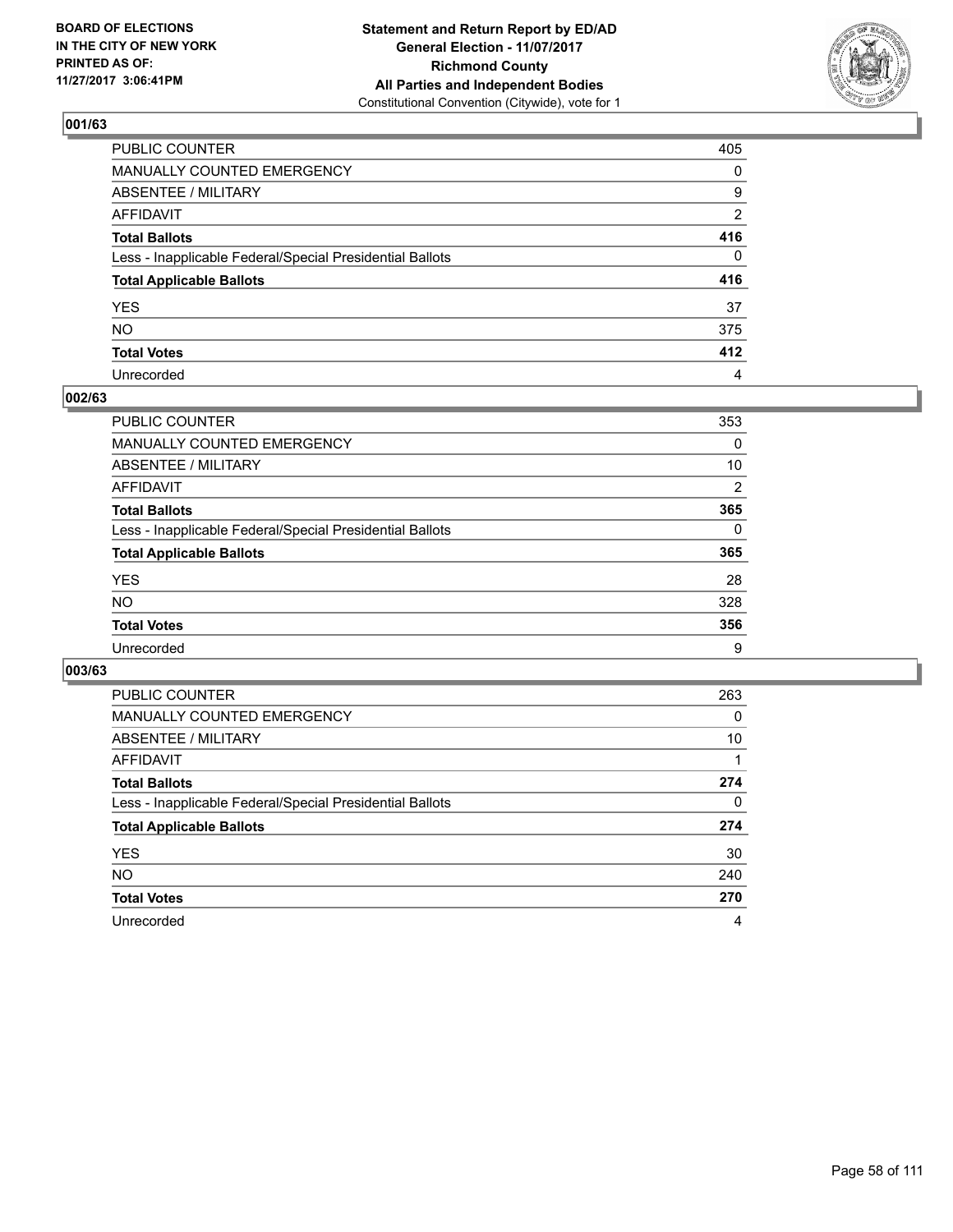

| PUBLIC COUNTER                                           | 369          |
|----------------------------------------------------------|--------------|
| MANUALLY COUNTED EMERGENCY                               | 0            |
| ABSENTEE / MILITARY                                      | 19           |
| AFFIDAVIT                                                | 3            |
| Total Ballots                                            | 391          |
| Less - Inapplicable Federal/Special Presidential Ballots | $\mathbf{0}$ |
| <b>Total Applicable Ballots</b>                          | 391          |
| YES                                                      | 30           |
| NO.                                                      | 350          |
| <b>Total Votes</b>                                       | 380          |
| Unrecorded                                               | 11           |

#### **005/63**

| <b>PUBLIC COUNTER</b>                                    | 336 |
|----------------------------------------------------------|-----|
| MANUALLY COUNTED EMERGENCY                               | 0   |
| ABSENTEE / MILITARY                                      | 9   |
| AFFIDAVIT                                                | 2   |
| <b>Total Ballots</b>                                     | 347 |
| Less - Inapplicable Federal/Special Presidential Ballots | 0   |
| <b>Total Applicable Ballots</b>                          | 347 |
| <b>YES</b>                                               | 30  |
| <b>NO</b>                                                | 297 |
| <b>Total Votes</b>                                       | 327 |
| Unrecorded                                               | 20  |

| <b>PUBLIC COUNTER</b>                                    | 349          |
|----------------------------------------------------------|--------------|
| <b>MANUALLY COUNTED EMERGENCY</b>                        | $\Omega$     |
| ABSENTEE / MILITARY                                      | 16           |
| AFFIDAVIT                                                | $\mathbf{0}$ |
| <b>Total Ballots</b>                                     | 365          |
| Less - Inapplicable Federal/Special Presidential Ballots | 0            |
| <b>Total Applicable Ballots</b>                          | 365          |
| <b>YES</b>                                               | 14           |
| <b>NO</b>                                                | 340          |
| <b>Total Votes</b>                                       | 354          |
| Unrecorded                                               | 11           |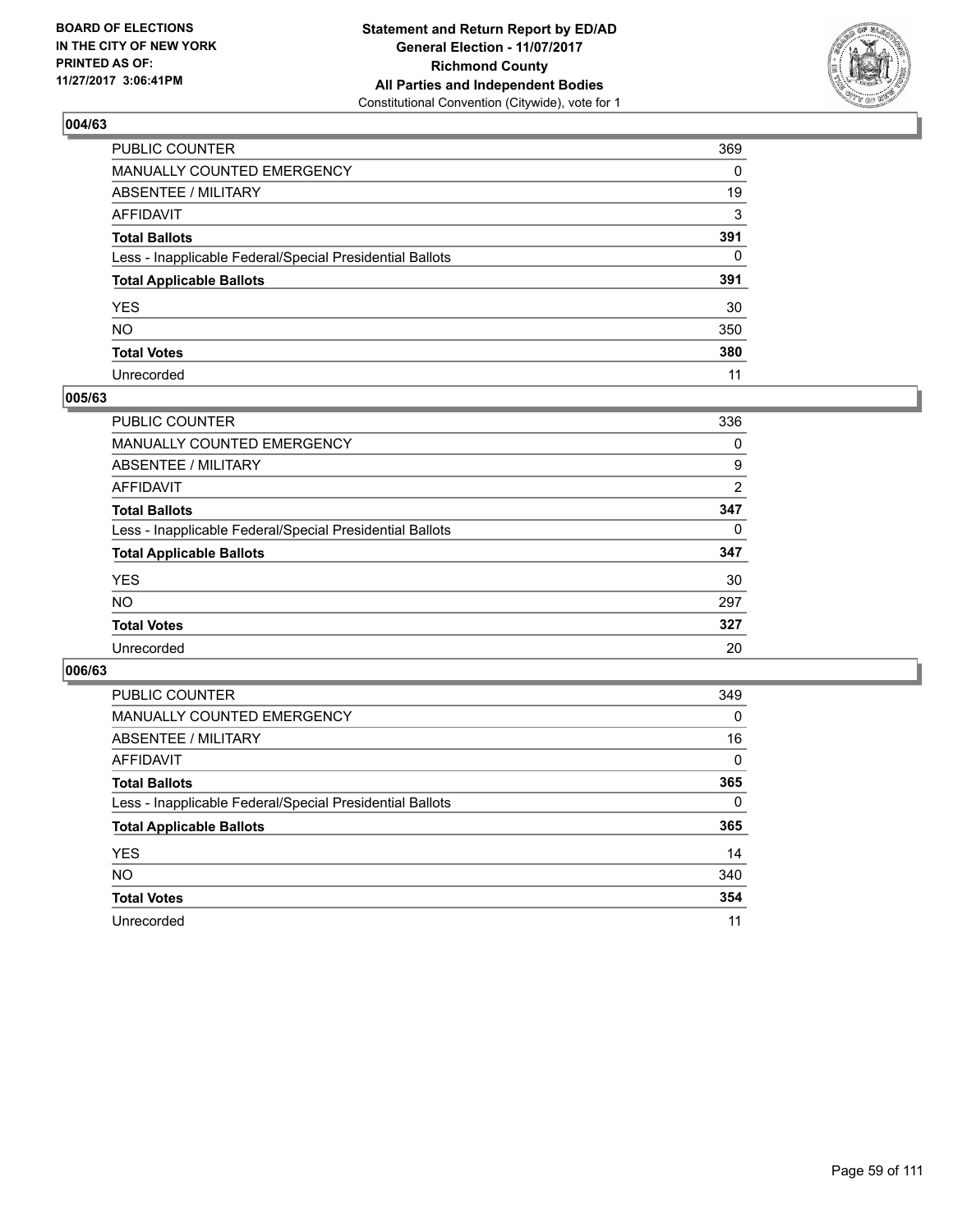

| PUBLIC COUNTER                                           | 226          |
|----------------------------------------------------------|--------------|
| MANUALLY COUNTED EMERGENCY                               | $\Omega$     |
| ABSENTEE / MILITARY                                      | 7            |
| AFFIDAVIT                                                |              |
| Total Ballots                                            | 234          |
| Less - Inapplicable Federal/Special Presidential Ballots | $\mathbf{0}$ |
| <b>Total Applicable Ballots</b>                          | 234          |
| YES                                                      | 19           |
| NO.                                                      | 199          |
| <b>Total Votes</b>                                       | 218          |
| Unrecorded                                               | 16           |

#### **008/63**

| <b>PUBLIC COUNTER</b>                                    | 279 |
|----------------------------------------------------------|-----|
| MANUALLY COUNTED EMERGENCY                               | 0   |
| ABSENTEE / MILITARY                                      | 11  |
| AFFIDAVIT                                                | 7   |
| <b>Total Ballots</b>                                     | 297 |
| Less - Inapplicable Federal/Special Presidential Ballots | 0   |
| <b>Total Applicable Ballots</b>                          | 297 |
| <b>YES</b>                                               | 36  |
| <b>NO</b>                                                | 254 |
| <b>Total Votes</b>                                       | 290 |
| Unrecorded                                               | 7   |

| <b>PUBLIC COUNTER</b>                                    | 25 |
|----------------------------------------------------------|----|
| <b>MANUALLY COUNTED EMERGENCY</b>                        | 0  |
| ABSENTEE / MILITARY                                      | 3  |
| AFFIDAVIT                                                |    |
| <b>Total Ballots</b>                                     | 29 |
| Less - Inapplicable Federal/Special Presidential Ballots | 0  |
| <b>Total Applicable Ballots</b>                          | 29 |
| <b>YES</b>                                               | 3  |
| <b>NO</b>                                                | 25 |
| <b>Total Votes</b>                                       | 28 |
| Unrecorded                                               | 1  |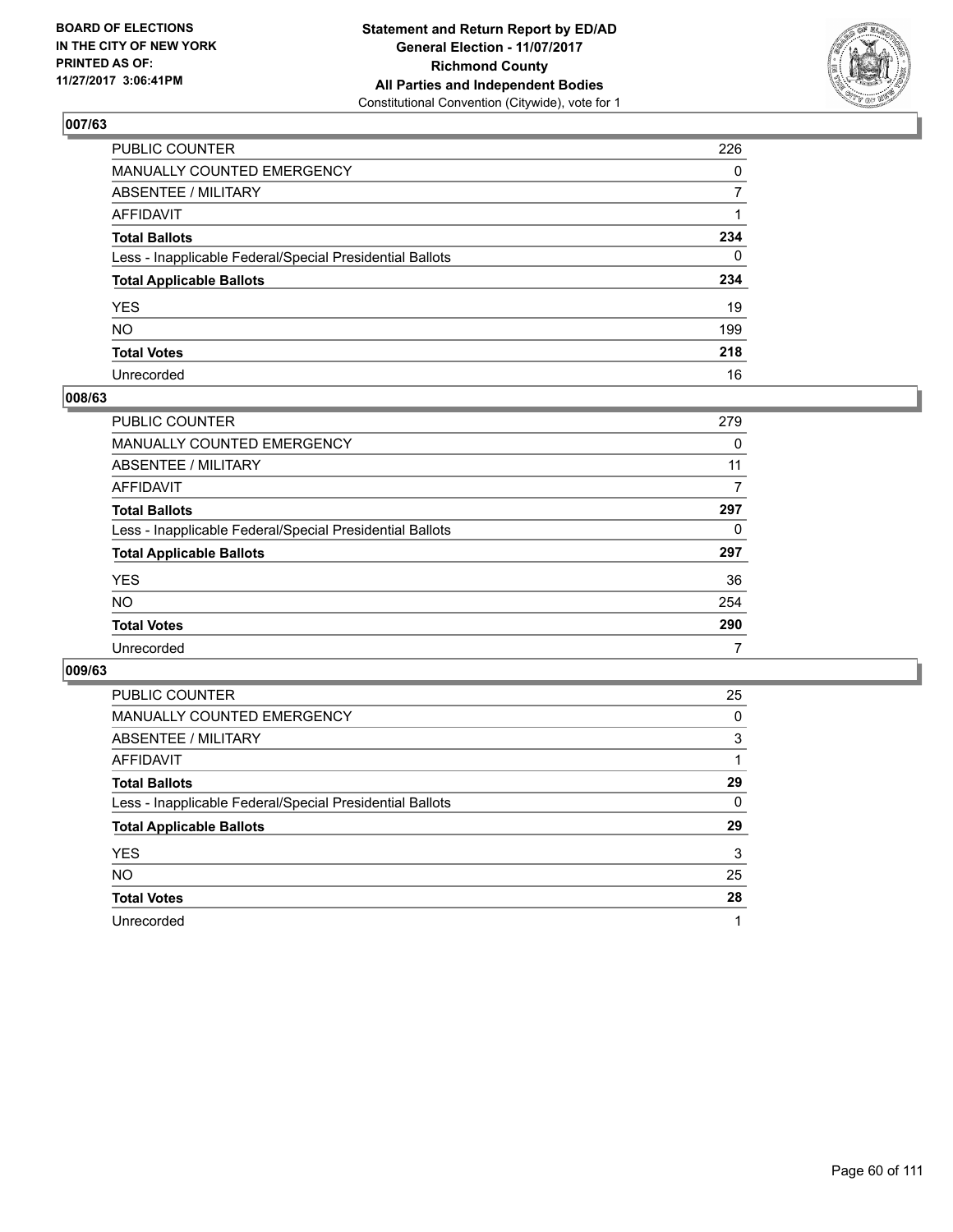

| PUBLIC COUNTER                                           | 172      |
|----------------------------------------------------------|----------|
| MANUALLY COUNTED EMERGENCY                               | 0        |
| ABSENTEE / MILITARY                                      | 8        |
| AFFIDAVIT                                                | 0        |
| Total Ballots                                            | 180      |
| Less - Inapplicable Federal/Special Presidential Ballots | $\Omega$ |
| <b>Total Applicable Ballots</b>                          | 180      |
| YES                                                      | 34       |
| NO.                                                      | 137      |
| <b>Total Votes</b>                                       | 171      |
| Unrecorded                                               | 9        |

#### **011/63**

| <b>PUBLIC COUNTER</b>                                    | 279      |
|----------------------------------------------------------|----------|
| <b>MANUALLY COUNTED EMERGENCY</b>                        | 0        |
| <b>ABSENTEE / MILITARY</b>                               | 15       |
| AFFIDAVIT                                                | 0        |
| <b>Total Ballots</b>                                     | 294      |
| Less - Inapplicable Federal/Special Presidential Ballots | $\Omega$ |
| <b>Total Applicable Ballots</b>                          | 294      |
| <b>YES</b>                                               | 37       |
| <b>NO</b>                                                | 243      |
| <b>Total Votes</b>                                       | 280      |
| Unrecorded                                               | 14       |

| <b>PUBLIC COUNTER</b>                                    | 200 |
|----------------------------------------------------------|-----|
| MANUALLY COUNTED EMERGENCY                               | 0   |
| ABSENTEE / MILITARY                                      | 15  |
| AFFIDAVIT                                                | 4   |
| <b>Total Ballots</b>                                     | 219 |
| Less - Inapplicable Federal/Special Presidential Ballots | 0   |
| <b>Total Applicable Ballots</b>                          | 219 |
| <b>YES</b>                                               | 23  |
| <b>NO</b>                                                | 183 |
| <b>Total Votes</b>                                       | 206 |
| Unrecorded                                               | 13  |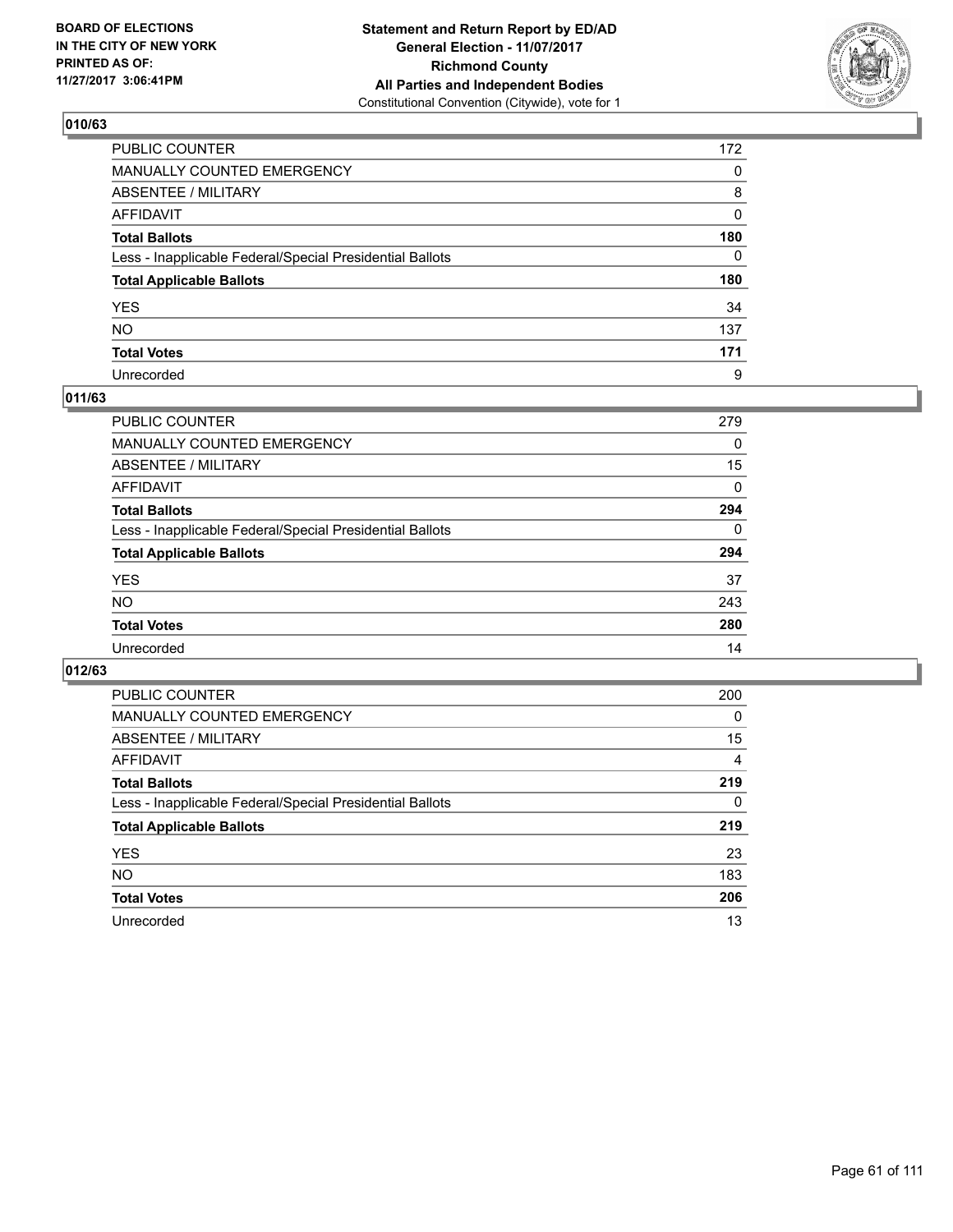

| PUBLIC COUNTER                                           | 279 |
|----------------------------------------------------------|-----|
| MANUALLY COUNTED EMERGENCY                               | 0   |
| ABSENTEE / MILITARY                                      | 8   |
| AFFIDAVIT                                                | 3   |
| Total Ballots                                            | 290 |
| Less - Inapplicable Federal/Special Presidential Ballots | 0   |
| <b>Total Applicable Ballots</b>                          | 290 |
| YES                                                      | 43  |
| NO.                                                      | 233 |
| <b>Total Votes</b>                                       | 276 |
| Unrecorded                                               | 14  |

#### **014/63**

| <b>PUBLIC COUNTER</b>                                    | 240      |
|----------------------------------------------------------|----------|
| MANUALLY COUNTED EMERGENCY                               | 0        |
| ABSENTEE / MILITARY                                      | 13       |
| AFFIDAVIT                                                | $\Omega$ |
| <b>Total Ballots</b>                                     | 253      |
| Less - Inapplicable Federal/Special Presidential Ballots | 0        |
| <b>Total Applicable Ballots</b>                          | 253      |
| <b>YES</b>                                               | 32       |
| <b>NO</b>                                                | 201      |
| <b>Total Votes</b>                                       | 233      |
| Unrecorded                                               | 20       |

| <b>PUBLIC COUNTER</b>                                    | 316 |
|----------------------------------------------------------|-----|
| MANUALLY COUNTED EMERGENCY                               | 0   |
| ABSENTEE / MILITARY                                      | 10  |
| AFFIDAVIT                                                | 5   |
| <b>Total Ballots</b>                                     | 331 |
| Less - Inapplicable Federal/Special Presidential Ballots | 0   |
| <b>Total Applicable Ballots</b>                          | 331 |
| <b>YES</b>                                               | 27  |
| <b>NO</b>                                                | 291 |
| <b>Total Votes</b>                                       | 318 |
| Unrecorded                                               | 13  |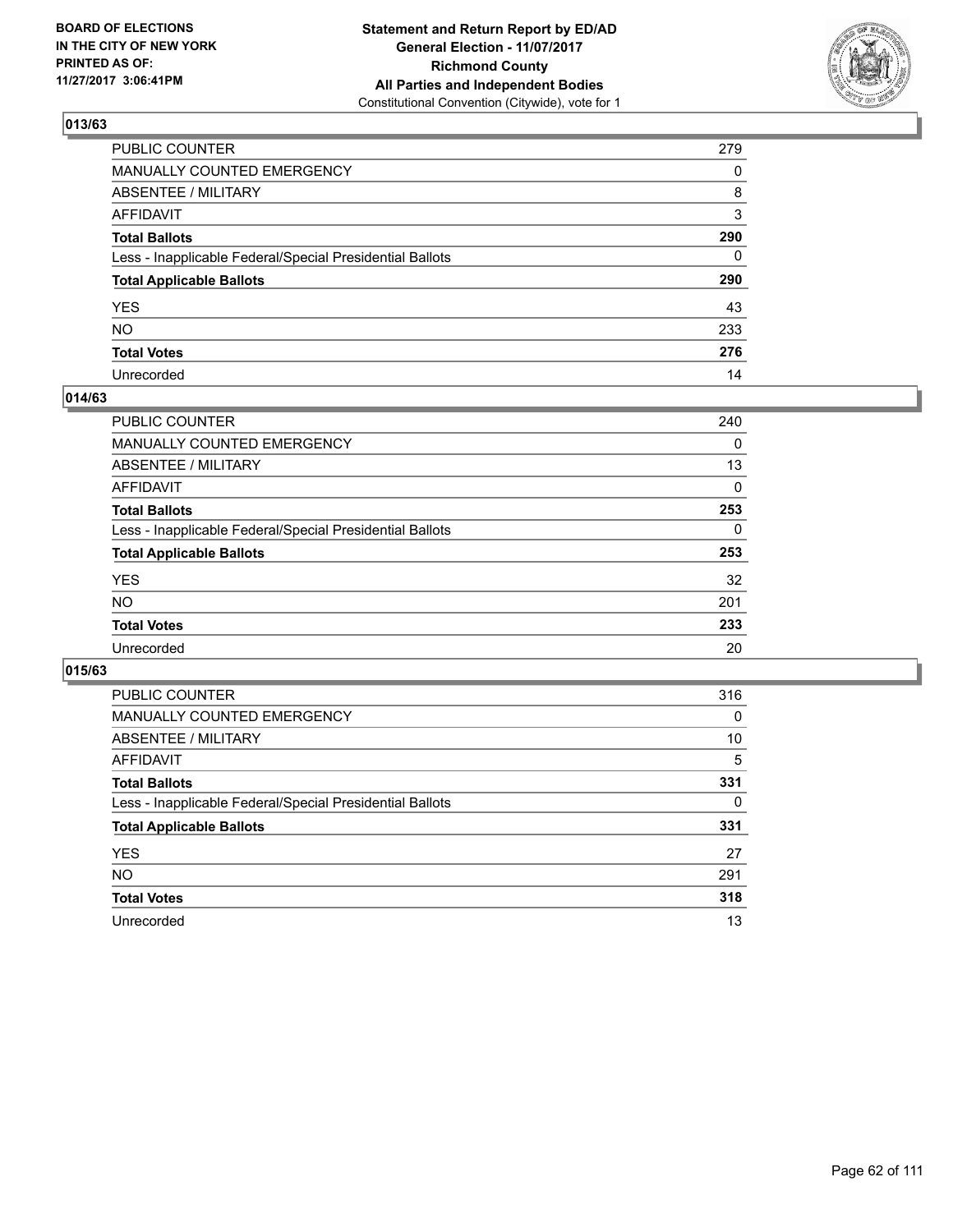

| PUBLIC COUNTER                                           | 197          |
|----------------------------------------------------------|--------------|
| MANUALLY COUNTED EMERGENCY                               | $\Omega$     |
| ABSENTEE / MILITARY                                      | 5            |
| AFFIDAVIT                                                | 0            |
| Total Ballots                                            | 202          |
| Less - Inapplicable Federal/Special Presidential Ballots | $\mathbf{0}$ |
| <b>Total Applicable Ballots</b>                          | 202          |
| YES                                                      | 27           |
| NO.                                                      | 167          |
| <b>Total Votes</b>                                       | 194          |
| Unrecorded                                               | 8            |

## **017/63**

| <b>PUBLIC COUNTER</b>                                    | 96  |
|----------------------------------------------------------|-----|
| <b>MANUALLY COUNTED EMERGENCY</b>                        | 0   |
| ABSENTEE / MILITARY                                      | 8   |
| AFFIDAVIT                                                | 3   |
| <b>Total Ballots</b>                                     | 107 |
| Less - Inapplicable Federal/Special Presidential Ballots | 0   |
| <b>Total Applicable Ballots</b>                          | 107 |
| <b>YES</b>                                               | 13  |
| <b>NO</b>                                                | 86  |
| <b>Total Votes</b>                                       | 99  |
| Unrecorded                                               | 8   |

| <b>PUBLIC COUNTER</b>                                    | 366 |
|----------------------------------------------------------|-----|
| MANUALLY COUNTED EMERGENCY                               | 0   |
| ABSENTEE / MILITARY                                      | 13  |
| AFFIDAVIT                                                | 7   |
| <b>Total Ballots</b>                                     | 386 |
| Less - Inapplicable Federal/Special Presidential Ballots | 0   |
| <b>Total Applicable Ballots</b>                          | 386 |
| <b>YES</b>                                               | 20  |
| <b>NO</b>                                                | 363 |
| <b>Total Votes</b>                                       | 383 |
| Unrecorded                                               | 3   |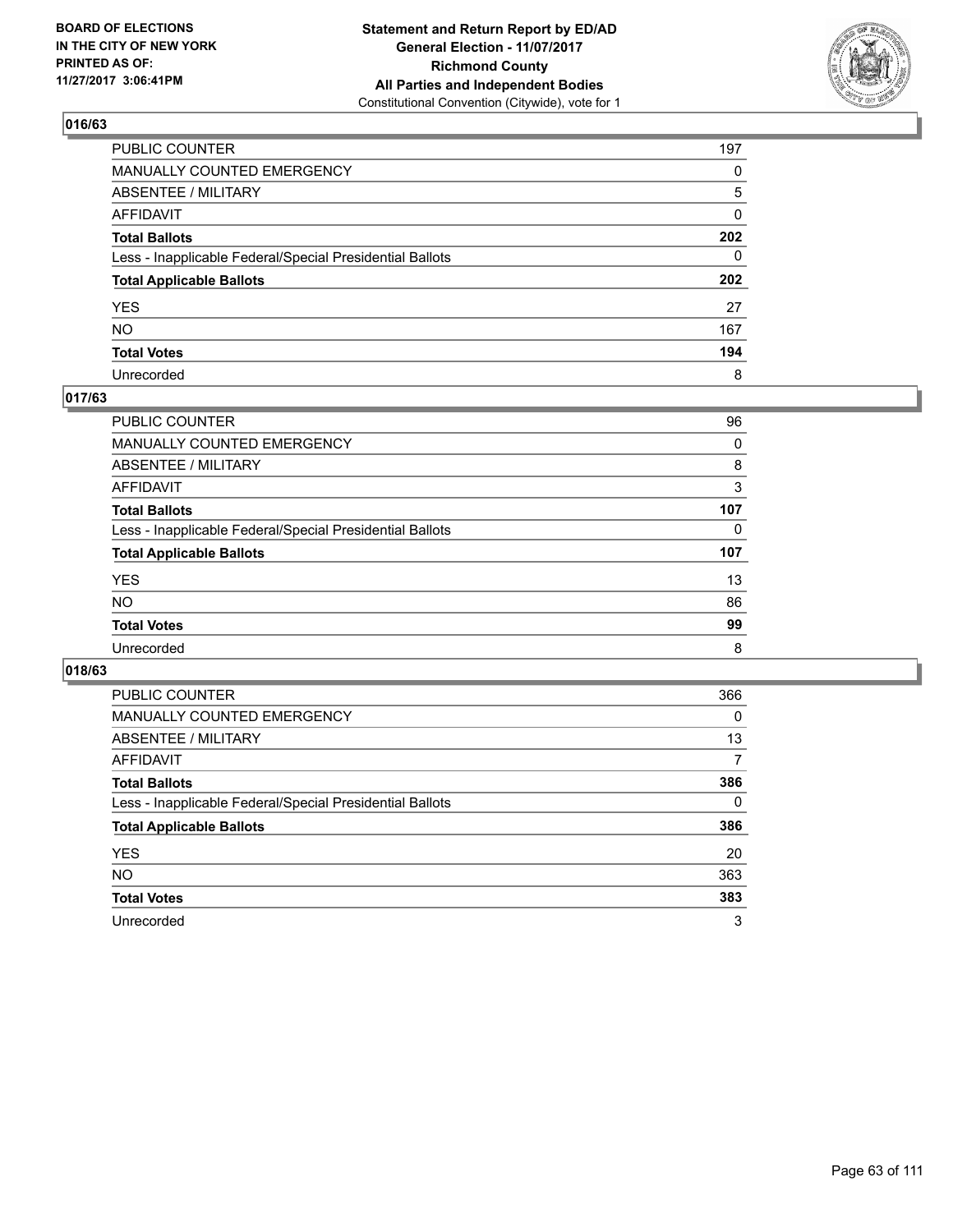

| PUBLIC COUNTER                                           | 268          |
|----------------------------------------------------------|--------------|
| MANUALLY COUNTED EMERGENCY                               | 0            |
| ABSENTEE / MILITARY                                      | 5            |
| AFFIDAVIT                                                |              |
| Total Ballots                                            | 274          |
| Less - Inapplicable Federal/Special Presidential Ballots | $\mathbf{0}$ |
| <b>Total Applicable Ballots</b>                          | 274          |
| YES                                                      | 18           |
| NO.                                                      | 253          |
| <b>Total Votes</b>                                       | 271          |
| Unrecorded                                               | 3            |

#### **020/63**

| <b>PUBLIC COUNTER</b>                                    | 191 |
|----------------------------------------------------------|-----|
| <b>MANUALLY COUNTED EMERGENCY</b>                        | 0   |
| ABSENTEE / MILITARY                                      | 52  |
| AFFIDAVIT                                                |     |
| <b>Total Ballots</b>                                     | 244 |
| Less - Inapplicable Federal/Special Presidential Ballots | 0   |
| <b>Total Applicable Ballots</b>                          | 244 |
| <b>YES</b>                                               | 32  |
| <b>NO</b>                                                | 182 |
| <b>Total Votes</b>                                       | 214 |
| Unrecorded                                               | 30  |

| <b>PUBLIC COUNTER</b>                                    | 247 |
|----------------------------------------------------------|-----|
| MANUALLY COUNTED EMERGENCY                               | 0   |
| ABSENTEE / MILITARY                                      | 9   |
| AFFIDAVIT                                                | 3   |
| <b>Total Ballots</b>                                     | 259 |
| Less - Inapplicable Federal/Special Presidential Ballots | 0   |
| <b>Total Applicable Ballots</b>                          | 259 |
| <b>YES</b>                                               | 36  |
| NO.                                                      | 213 |
| <b>Total Votes</b>                                       | 249 |
| Unrecorded                                               | 10  |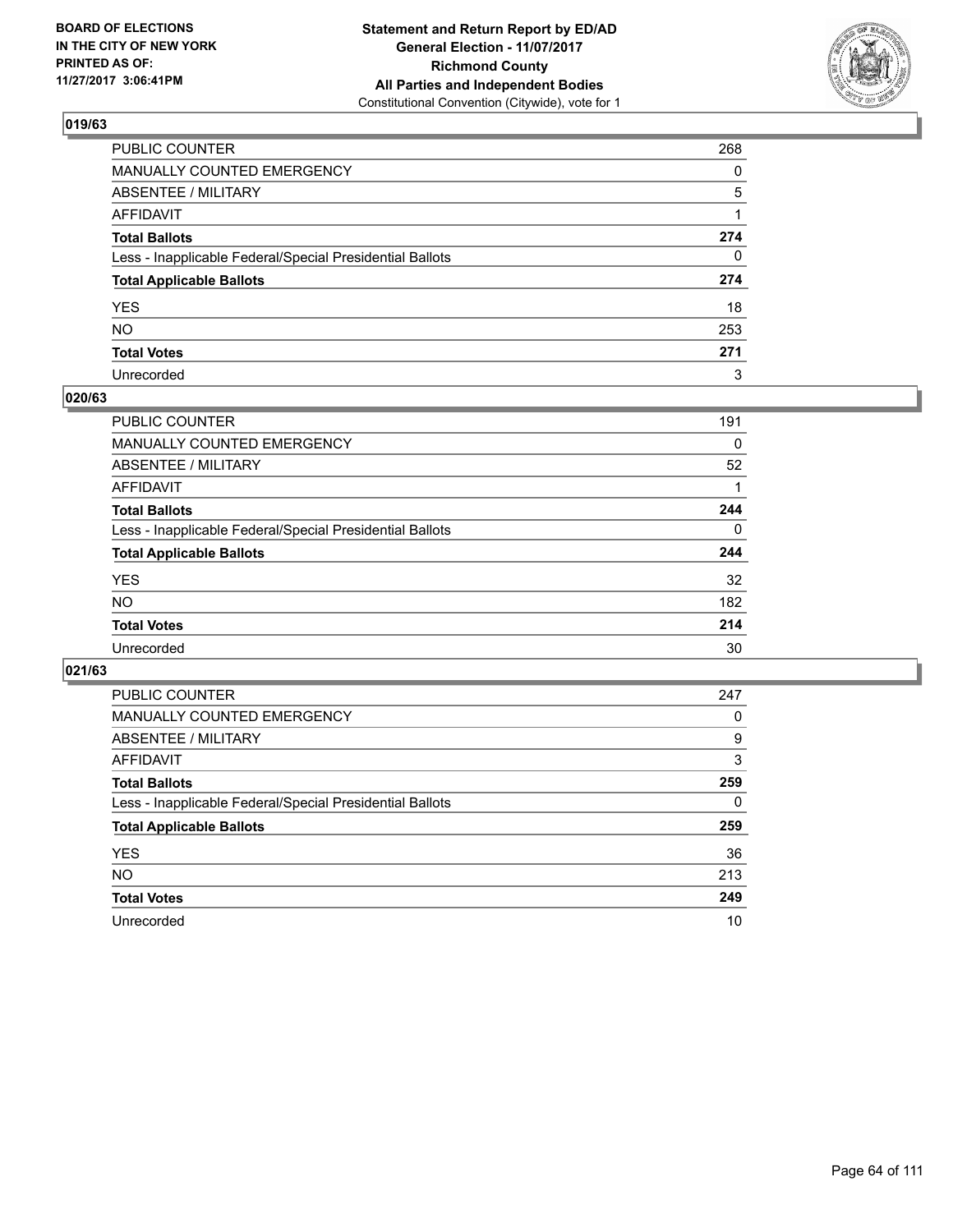

| PUBLIC COUNTER                                           | 264      |
|----------------------------------------------------------|----------|
| MANUALLY COUNTED EMERGENCY                               | 0        |
| <b>ABSENTEE / MILITARY</b>                               | 10       |
| AFFIDAVIT                                                | 6        |
| Total Ballots                                            | 280      |
| Less - Inapplicable Federal/Special Presidential Ballots | $\Omega$ |
| <b>Total Applicable Ballots</b>                          | 280      |
| YES                                                      | 29       |
| NO.                                                      | 239      |
| <b>Total Votes</b>                                       | 268      |
| Unrecorded                                               | 12       |

## **023/63**

| <b>PUBLIC COUNTER</b>                                    | 272 |
|----------------------------------------------------------|-----|
| <b>MANUALLY COUNTED EMERGENCY</b>                        | 0   |
| <b>ABSENTEE / MILITARY</b>                               | 4   |
| AFFIDAVIT                                                | 2   |
| <b>Total Ballots</b>                                     | 278 |
| Less - Inapplicable Federal/Special Presidential Ballots | 0   |
| <b>Total Applicable Ballots</b>                          | 278 |
| <b>YES</b>                                               | 35  |
| <b>NO</b>                                                | 229 |
| <b>Total Votes</b>                                       | 264 |
| Unrecorded                                               | 14  |

| <b>PUBLIC COUNTER</b>                                    | 290      |
|----------------------------------------------------------|----------|
| MANUALLY COUNTED EMERGENCY                               | 0        |
| ABSENTEE / MILITARY                                      | 10       |
| AFFIDAVIT                                                |          |
| <b>Total Ballots</b>                                     | 301      |
| Less - Inapplicable Federal/Special Presidential Ballots | $\Omega$ |
| <b>Total Applicable Ballots</b>                          | 301      |
| <b>YES</b>                                               | 37       |
| NO.                                                      | 242      |
| <b>Total Votes</b>                                       | 279      |
| Unrecorded                                               | 22       |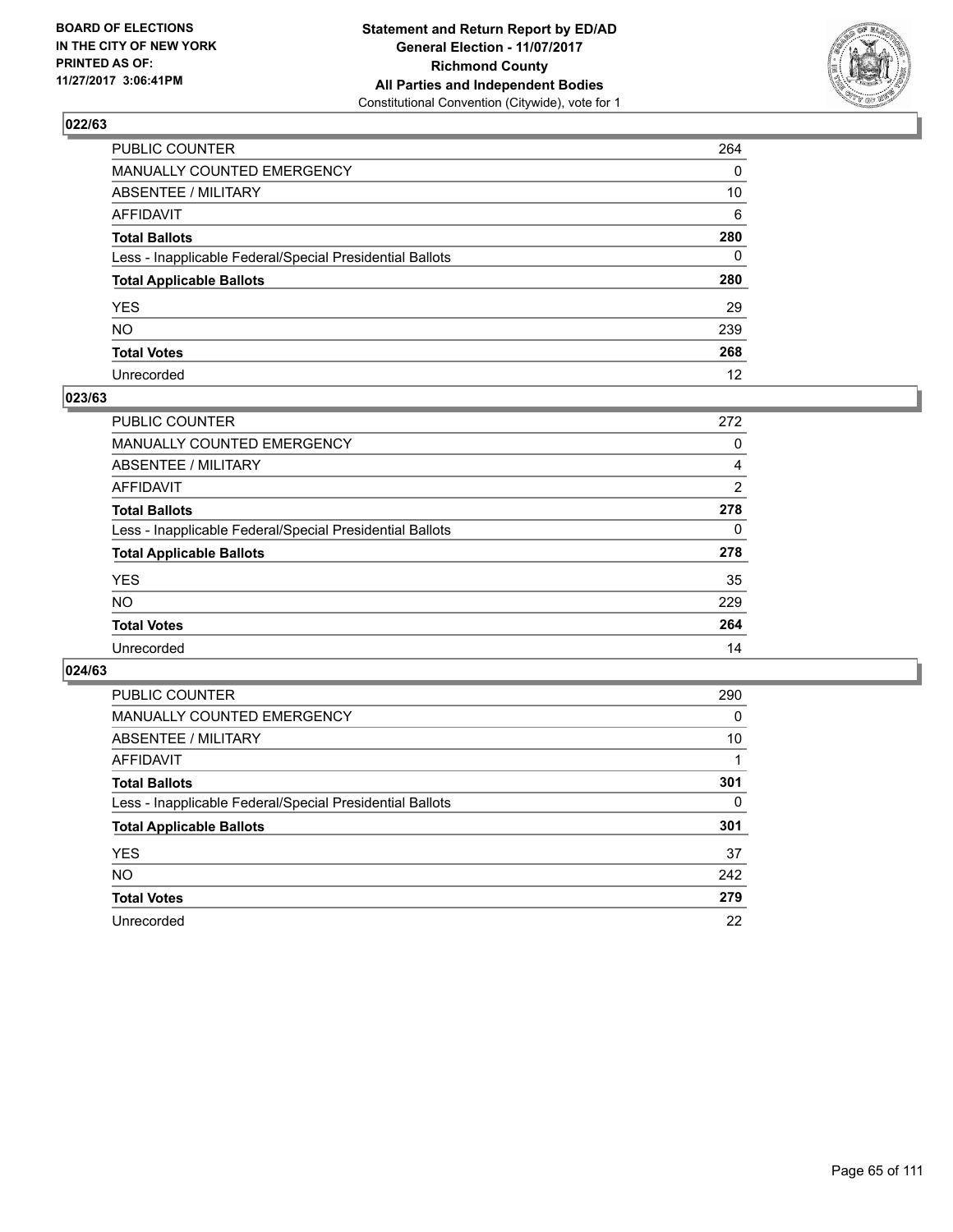

| PUBLIC COUNTER                                           | 216          |
|----------------------------------------------------------|--------------|
| MANUALLY COUNTED EMERGENCY                               | 0            |
| ABSENTEE / MILITARY                                      | 4            |
| AFFIDAVIT                                                | 2            |
| Total Ballots                                            | 222          |
| Less - Inapplicable Federal/Special Presidential Ballots | $\mathbf{0}$ |
| <b>Total Applicable Ballots</b>                          | 222          |
| YES                                                      | 21           |
| NO.                                                      | 188          |
| <b>Total Votes</b>                                       | 209          |
| Unrecorded                                               | 13           |

#### **026/63**

| <b>PUBLIC COUNTER</b>                                    | 317 |
|----------------------------------------------------------|-----|
| <b>MANUALLY COUNTED EMERGENCY</b>                        | 0   |
| ABSENTEE / MILITARY                                      | 11  |
| AFFIDAVIT                                                |     |
| <b>Total Ballots</b>                                     | 329 |
| Less - Inapplicable Federal/Special Presidential Ballots | 0   |
| <b>Total Applicable Ballots</b>                          | 329 |
| <b>YES</b>                                               | 63  |
| <b>NO</b>                                                | 251 |
| <b>Total Votes</b>                                       | 314 |
| Unrecorded                                               | 15  |

| <b>PUBLIC COUNTER</b>                                    | 266      |
|----------------------------------------------------------|----------|
| MANUALLY COUNTED EMERGENCY                               | $\Omega$ |
| ABSENTEE / MILITARY                                      | 23       |
| <b>AFFIDAVIT</b>                                         | 2        |
| <b>Total Ballots</b>                                     | 291      |
| Less - Inapplicable Federal/Special Presidential Ballots | 0        |
| <b>Total Applicable Ballots</b>                          | 291      |
| <b>YES</b>                                               | 30       |
| NO.                                                      | 251      |
| <b>Total Votes</b>                                       | 281      |
| Unrecorded                                               | 10       |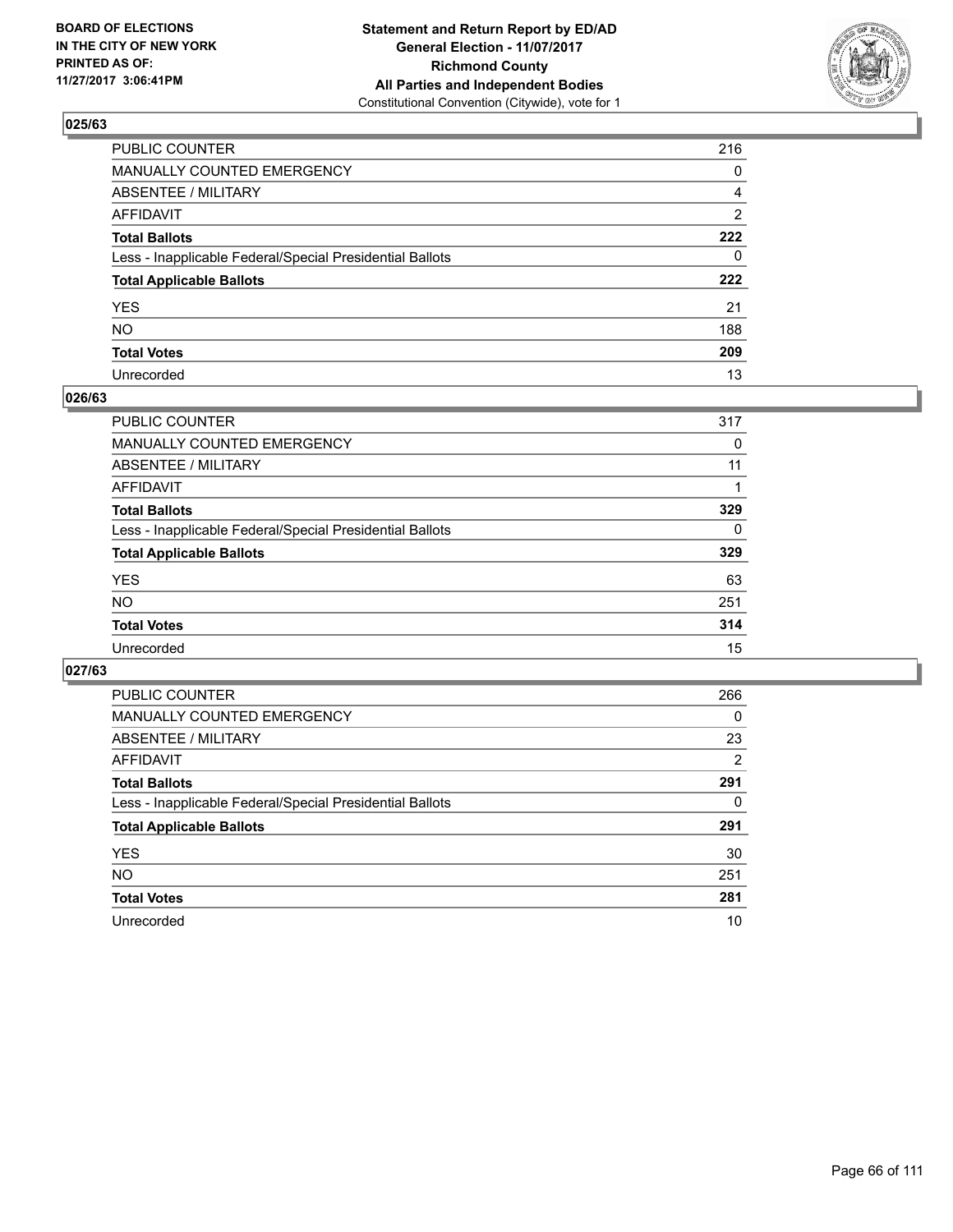

| PUBLIC COUNTER                                           | 272          |
|----------------------------------------------------------|--------------|
| MANUALLY COUNTED EMERGENCY                               | $\mathbf{0}$ |
| ABSENTEE / MILITARY                                      | 22           |
| AFFIDAVIT                                                | $\Omega$     |
| Total Ballots                                            | 294          |
| Less - Inapplicable Federal/Special Presidential Ballots | $\mathbf{0}$ |
| <b>Total Applicable Ballots</b>                          | 294          |
| YES                                                      | 27           |
| NO.                                                      | 261          |
| <b>Total Votes</b>                                       | 288          |
| Unrecorded                                               | 6            |

#### **029/63**

| <b>PUBLIC COUNTER</b>                                    | 323 |
|----------------------------------------------------------|-----|
| <b>MANUALLY COUNTED EMERGENCY</b>                        | 0   |
| ABSENTEE / MILITARY                                      | 10  |
| AFFIDAVIT                                                | 4   |
| <b>Total Ballots</b>                                     | 337 |
| Less - Inapplicable Federal/Special Presidential Ballots | 0   |
| <b>Total Applicable Ballots</b>                          | 337 |
| <b>YES</b>                                               | 26  |
| <b>NO</b>                                                | 294 |
| <b>Total Votes</b>                                       | 320 |
| Unrecorded                                               | 17  |

| <b>PUBLIC COUNTER</b>                                    | 256 |
|----------------------------------------------------------|-----|
| MANUALLY COUNTED EMERGENCY                               | 0   |
| ABSENTEE / MILITARY                                      | 10  |
| <b>AFFIDAVIT</b>                                         | 2   |
| <b>Total Ballots</b>                                     | 268 |
| Less - Inapplicable Federal/Special Presidential Ballots | 0   |
| <b>Total Applicable Ballots</b>                          | 268 |
| <b>YES</b>                                               | 39  |
| NO.                                                      | 209 |
| <b>Total Votes</b>                                       | 248 |
| Unrecorded                                               | 20  |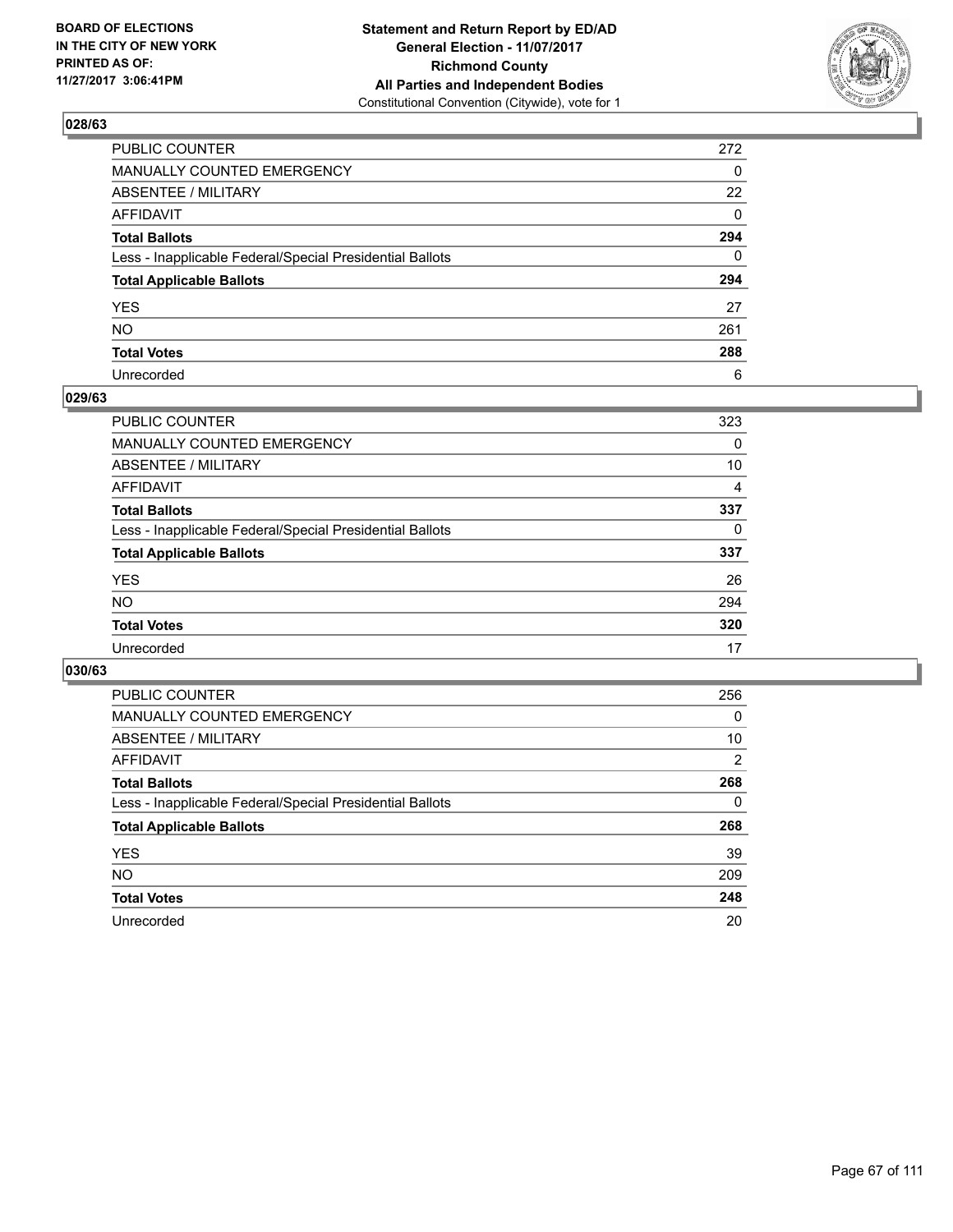

| PUBLIC COUNTER                                           | 284      |
|----------------------------------------------------------|----------|
| MANUALLY COUNTED EMERGENCY                               | 0        |
| ABSENTEE / MILITARY                                      | 26       |
| AFFIDAVIT                                                | 6        |
| Total Ballots                                            | 316      |
| Less - Inapplicable Federal/Special Presidential Ballots | $\Omega$ |
| <b>Total Applicable Ballots</b>                          | 316      |
| YES                                                      | 36       |
| NO.                                                      | 272      |
| <b>Total Votes</b>                                       | 308      |
| Unrecorded                                               | 8        |

#### **032/63**

| <b>PUBLIC COUNTER</b>                                    | 358      |
|----------------------------------------------------------|----------|
| MANUALLY COUNTED EMERGENCY                               | 0        |
| ABSENTEE / MILITARY                                      | 5        |
| AFFIDAVIT                                                | 2        |
| <b>Total Ballots</b>                                     | 365      |
| Less - Inapplicable Federal/Special Presidential Ballots | $\Omega$ |
| <b>Total Applicable Ballots</b>                          | 365      |
| <b>YES</b>                                               | 40       |
| <b>NO</b>                                                | 315      |
| <b>Total Votes</b>                                       | 355      |
| Unrecorded                                               | 10       |

| <b>PUBLIC COUNTER</b>                                    | 417 |
|----------------------------------------------------------|-----|
| MANUALLY COUNTED EMERGENCY                               | 0   |
| ABSENTEE / MILITARY                                      | 14  |
| <b>AFFIDAVIT</b>                                         | 9   |
| <b>Total Ballots</b>                                     | 440 |
| Less - Inapplicable Federal/Special Presidential Ballots | 0   |
| <b>Total Applicable Ballots</b>                          | 440 |
| <b>YES</b>                                               | 24  |
| NO.                                                      | 403 |
| <b>Total Votes</b>                                       | 427 |
| Unrecorded                                               | 13  |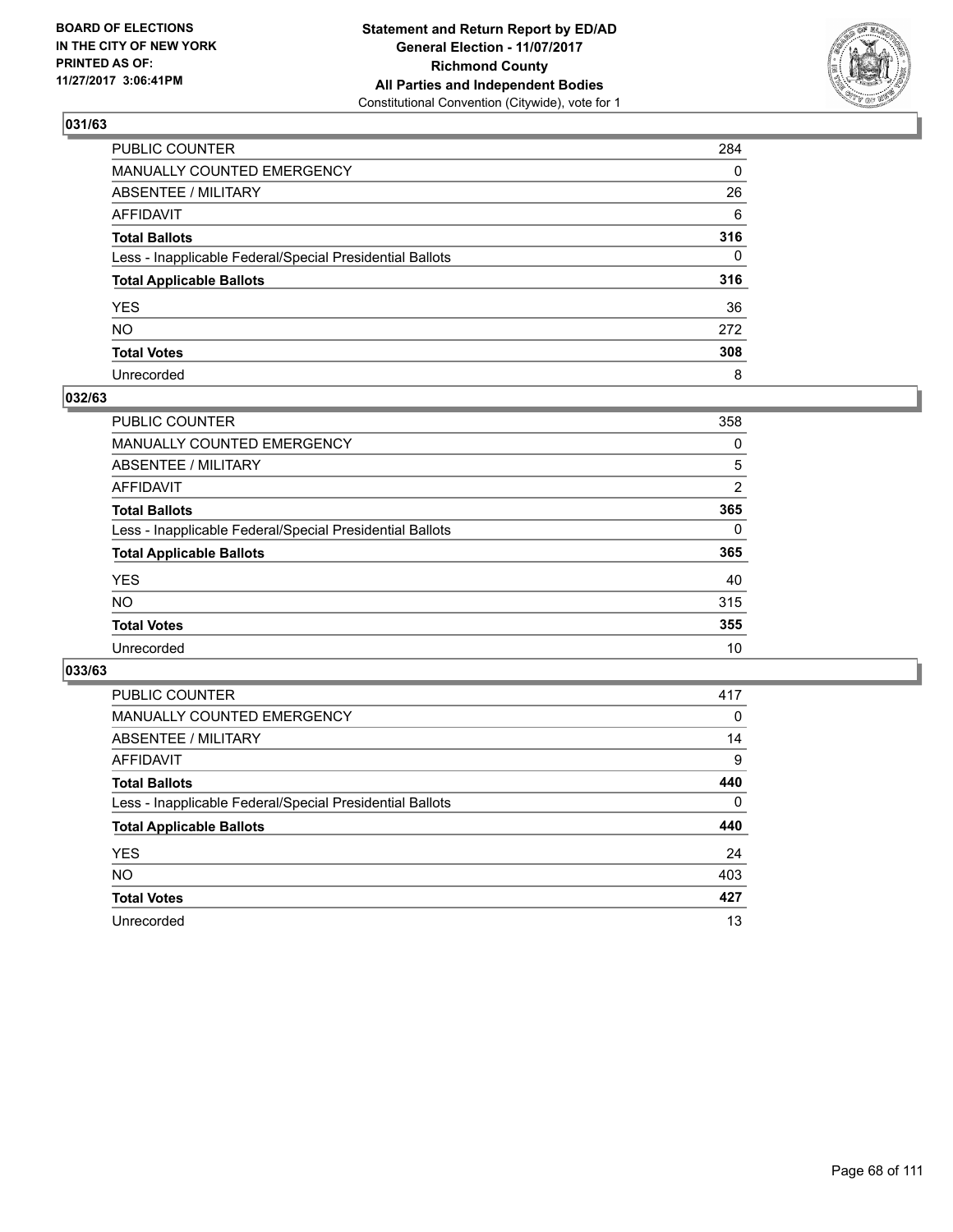

| PUBLIC COUNTER                                           | 387      |
|----------------------------------------------------------|----------|
| MANUALLY COUNTED EMERGENCY                               | 0        |
| ABSENTEE / MILITARY                                      | 16       |
| AFFIDAVIT                                                | 2        |
| Total Ballots                                            | 405      |
| Less - Inapplicable Federal/Special Presidential Ballots | $\Omega$ |
| <b>Total Applicable Ballots</b>                          | 405      |
| YES                                                      | 33       |
| NO.                                                      | 359      |
| <b>Total Votes</b>                                       | 392      |
| Unrecorded                                               | 13       |

#### **035/63**

| <b>PUBLIC COUNTER</b>                                    | 443 |
|----------------------------------------------------------|-----|
| <b>MANUALLY COUNTED EMERGENCY</b>                        | 0   |
| ABSENTEE / MILITARY                                      | 22  |
| AFFIDAVIT                                                | 5   |
| <b>Total Ballots</b>                                     | 470 |
| Less - Inapplicable Federal/Special Presidential Ballots | 0   |
| <b>Total Applicable Ballots</b>                          | 470 |
| <b>YES</b>                                               | 44  |
| <b>NO</b>                                                | 416 |
| <b>Total Votes</b>                                       | 460 |
| Unrecorded                                               | 10  |

| <b>PUBLIC COUNTER</b>                                    | 414 |
|----------------------------------------------------------|-----|
| MANUALLY COUNTED EMERGENCY                               | 0   |
| ABSENTEE / MILITARY                                      | 17  |
| <b>AFFIDAVIT</b>                                         | 5   |
| <b>Total Ballots</b>                                     | 436 |
| Less - Inapplicable Federal/Special Presidential Ballots | 0   |
| <b>Total Applicable Ballots</b>                          | 436 |
| <b>YES</b>                                               | 54  |
| NO.                                                      | 357 |
| <b>Total Votes</b>                                       | 411 |
| Unrecorded                                               | 25  |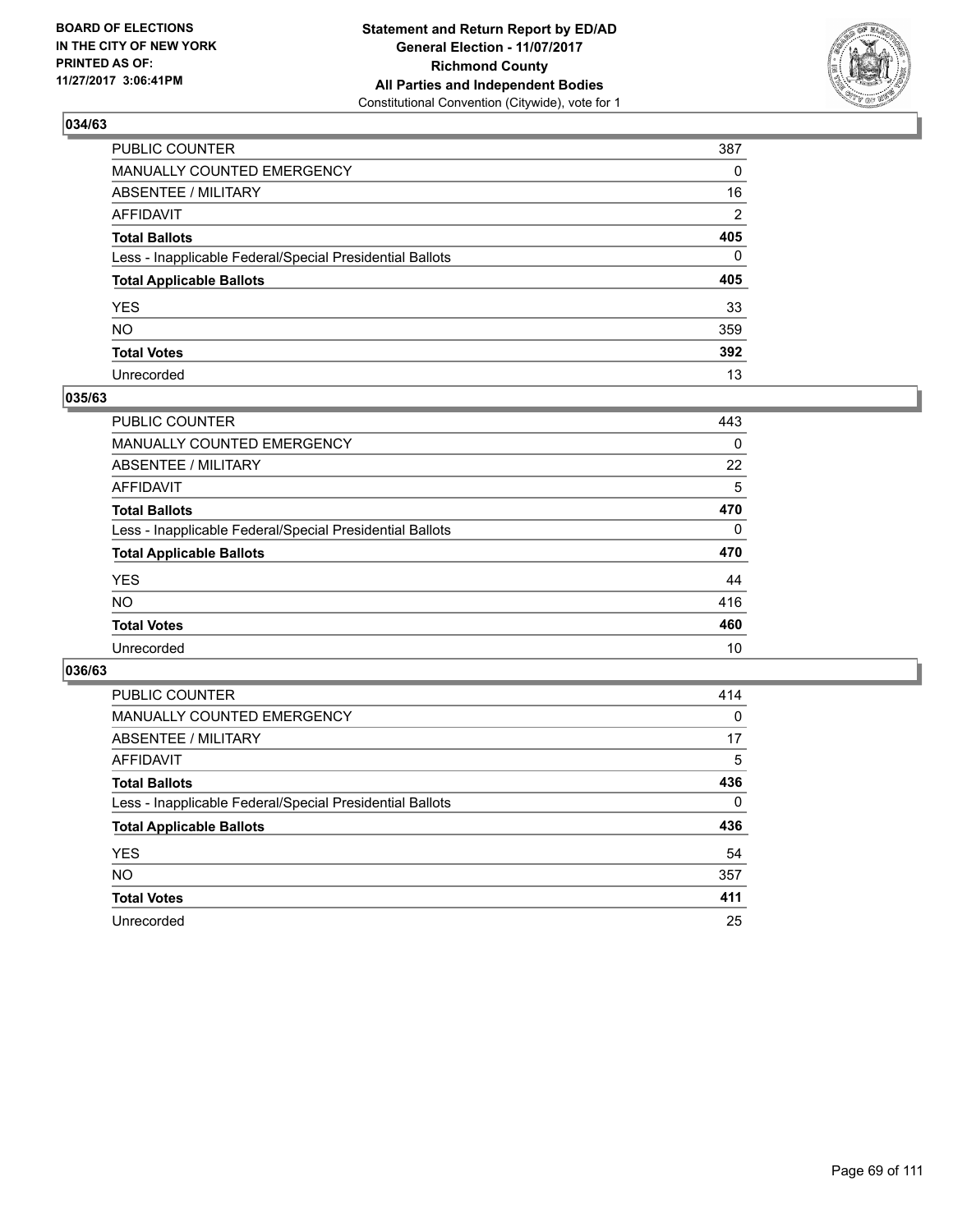

| PUBLIC COUNTER                                           | 279 |
|----------------------------------------------------------|-----|
| MANUALLY COUNTED EMERGENCY                               | 0   |
| ABSENTEE / MILITARY                                      | 11  |
| AFFIDAVIT                                                |     |
| Total Ballots                                            | 291 |
| Less - Inapplicable Federal/Special Presidential Ballots | 0   |
| <b>Total Applicable Ballots</b>                          | 291 |
| YES                                                      | 34  |
| NO.                                                      | 237 |
| <b>Total Votes</b>                                       | 271 |
| Unrecorded                                               | 20  |

#### **038/63**

| <b>PUBLIC COUNTER</b>                                    | 296      |
|----------------------------------------------------------|----------|
| <b>MANUALLY COUNTED EMERGENCY</b>                        | 0        |
| <b>ABSENTEE / MILITARY</b>                               | 14       |
| AFFIDAVIT                                                | 4        |
| <b>Total Ballots</b>                                     | 314      |
| Less - Inapplicable Federal/Special Presidential Ballots | $\Omega$ |
| <b>Total Applicable Ballots</b>                          | 314      |
| <b>YES</b>                                               | 44       |
| <b>NO</b>                                                | 239      |
| <b>Total Votes</b>                                       | 283      |
| Unrecorded                                               | 31       |

| <b>PUBLIC COUNTER</b>                                    | 206 |
|----------------------------------------------------------|-----|
| MANUALLY COUNTED EMERGENCY                               | 0   |
| ABSENTEE / MILITARY                                      | 5   |
| <b>AFFIDAVIT</b>                                         | 5   |
| <b>Total Ballots</b>                                     | 216 |
| Less - Inapplicable Federal/Special Presidential Ballots | 0   |
| <b>Total Applicable Ballots</b>                          | 216 |
| <b>YES</b>                                               | 35  |
| NO.                                                      | 149 |
| <b>Total Votes</b>                                       | 184 |
| Unrecorded                                               | 32  |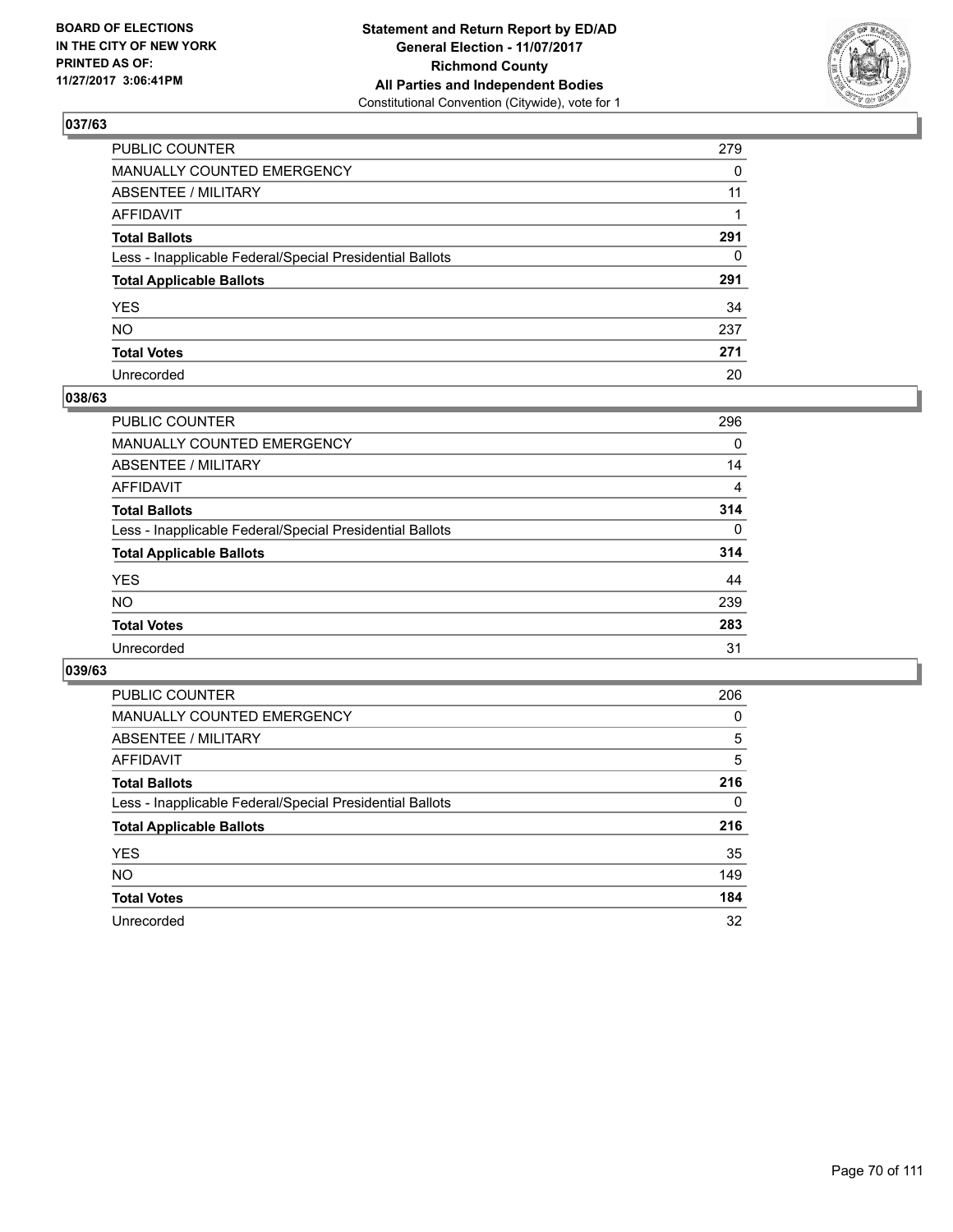

| PUBLIC COUNTER                                           | 170 |
|----------------------------------------------------------|-----|
| MANUALLY COUNTED EMERGENCY                               | 0   |
| ABSENTEE / MILITARY                                      | 10  |
| AFFIDAVIT                                                | 3   |
| Total Ballots                                            | 183 |
| Less - Inapplicable Federal/Special Presidential Ballots | 0   |
| <b>Total Applicable Ballots</b>                          | 183 |
| YES                                                      | 19  |
| NO.                                                      | 145 |
| <b>Total Votes</b>                                       | 164 |
| Unrecorded                                               | 19  |

#### **041/63**

| <b>PUBLIC COUNTER</b>                                    | 131 |
|----------------------------------------------------------|-----|
| <b>MANUALLY COUNTED EMERGENCY</b>                        | 0   |
| ABSENTEE / MILITARY                                      | 8   |
| AFFIDAVIT                                                |     |
| <b>Total Ballots</b>                                     | 140 |
| Less - Inapplicable Federal/Special Presidential Ballots | 0   |
| <b>Total Applicable Ballots</b>                          | 140 |
| <b>YES</b>                                               | 39  |
| <b>NO</b>                                                | 92  |
| <b>Total Votes</b>                                       | 131 |
| Unrecorded                                               | 9   |

| <b>PUBLIC COUNTER</b>                                    | 155 |
|----------------------------------------------------------|-----|
| MANUALLY COUNTED EMERGENCY                               | 0   |
| ABSENTEE / MILITARY                                      | 7   |
| AFFIDAVIT                                                | 2   |
| <b>Total Ballots</b>                                     | 164 |
| Less - Inapplicable Federal/Special Presidential Ballots | 0   |
| <b>Total Applicable Ballots</b>                          | 164 |
| <b>YES</b>                                               | 32  |
| <b>NO</b>                                                | 116 |
| <b>Total Votes</b>                                       | 148 |
| Unrecorded                                               | 16  |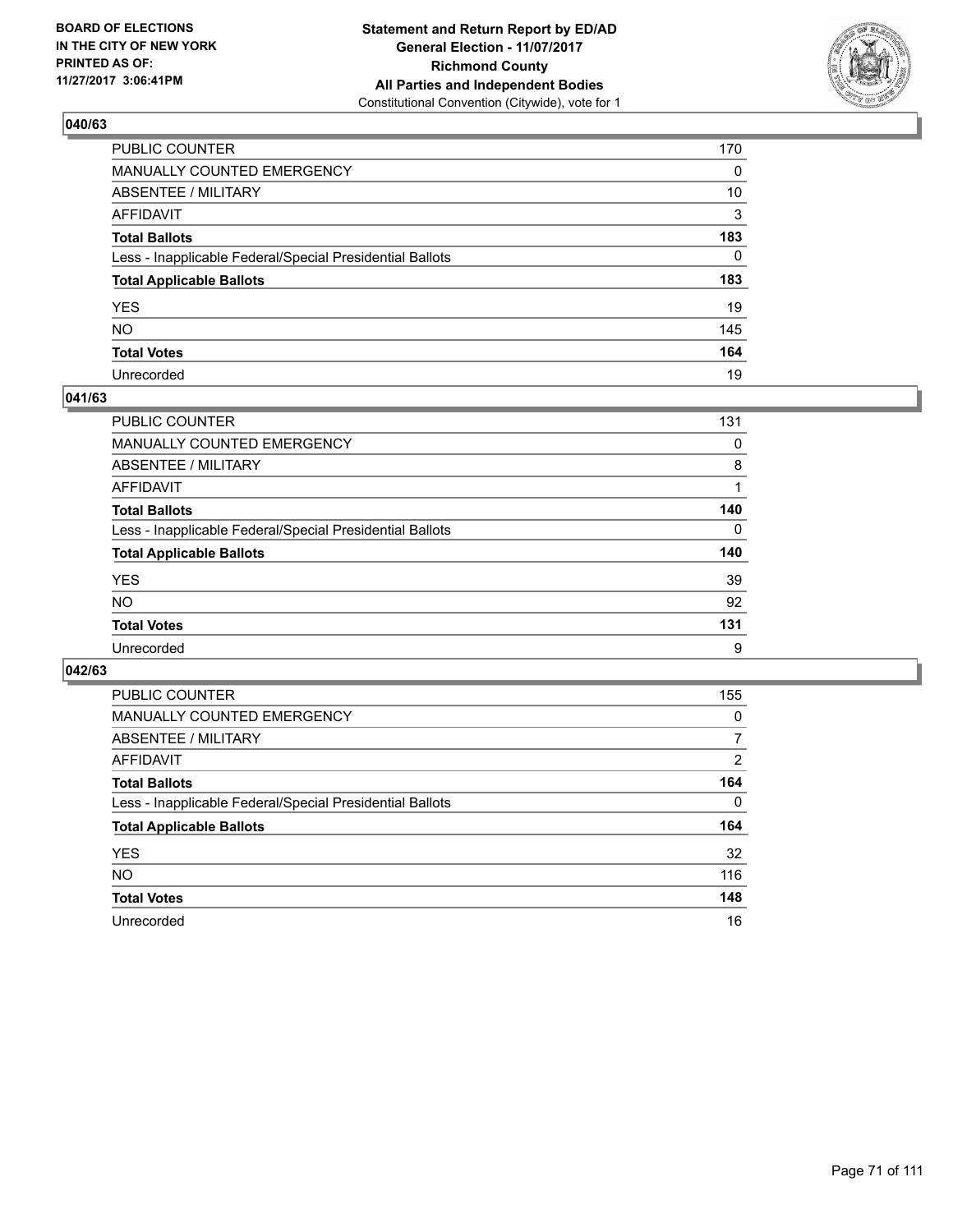

| PUBLIC COUNTER                                           | 276          |
|----------------------------------------------------------|--------------|
| MANUALLY COUNTED EMERGENCY                               | 0            |
| <b>ABSENTEE / MILITARY</b>                               | 7            |
| AFFIDAVIT                                                | 5            |
| Total Ballots                                            | 288          |
| Less - Inapplicable Federal/Special Presidential Ballots | $\mathbf{0}$ |
| <b>Total Applicable Ballots</b>                          | 288          |
| YES                                                      | 57           |
| NO.                                                      | 202          |
| <b>Total Votes</b>                                       | 259          |
| Unrecorded                                               | 29           |

#### **044/63**

| <b>PUBLIC COUNTER</b>                                    | 267 |
|----------------------------------------------------------|-----|
| <b>MANUALLY COUNTED EMERGENCY</b>                        | 0   |
| <b>ABSENTEE / MILITARY</b>                               | 10  |
| AFFIDAVIT                                                | 2   |
| <b>Total Ballots</b>                                     | 279 |
| Less - Inapplicable Federal/Special Presidential Ballots | 0   |
| <b>Total Applicable Ballots</b>                          | 279 |
| <b>YES</b>                                               | 40  |
| NO                                                       | 218 |
| <b>Total Votes</b>                                       | 258 |
| Unrecorded                                               | 21  |

| <b>PUBLIC COUNTER</b>                                    | 169      |
|----------------------------------------------------------|----------|
| MANUALLY COUNTED EMERGENCY                               | $\Omega$ |
| ABSENTEE / MILITARY                                      | 13       |
| <b>AFFIDAVIT</b>                                         | 4        |
| <b>Total Ballots</b>                                     | 186      |
| Less - Inapplicable Federal/Special Presidential Ballots | 0        |
| <b>Total Applicable Ballots</b>                          | 186      |
| <b>YES</b>                                               | 30       |
| NO.                                                      | 140      |
| <b>Total Votes</b>                                       | 170      |
| Unrecorded                                               | 16       |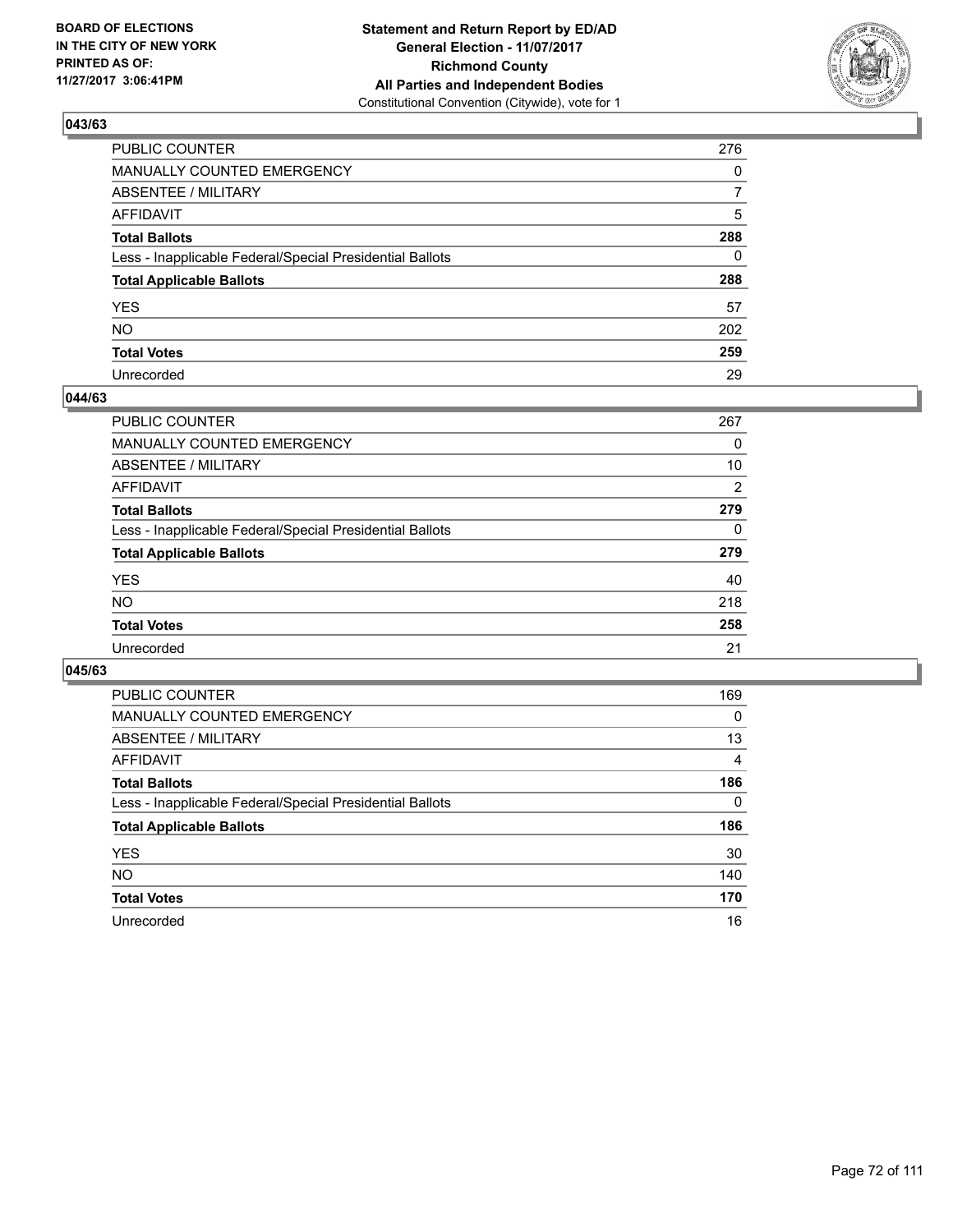

| PUBLIC COUNTER                                           | 353 |
|----------------------------------------------------------|-----|
| MANUALLY COUNTED EMERGENCY                               | 0   |
| ABSENTEE / MILITARY                                      | 13  |
| AFFIDAVIT                                                | 2   |
| Total Ballots                                            | 368 |
| Less - Inapplicable Federal/Special Presidential Ballots | 0   |
| <b>Total Applicable Ballots</b>                          | 368 |
| YES                                                      | 49  |
| NO.                                                      | 293 |
| <b>Total Votes</b>                                       | 342 |
| Unrecorded                                               | 26  |

#### **047/63**

| <b>PUBLIC COUNTER</b>                                    | 321      |
|----------------------------------------------------------|----------|
| <b>MANUALLY COUNTED EMERGENCY</b>                        | 0        |
| ABSENTEE / MILITARY                                      | 18       |
| AFFIDAVIT                                                | 5        |
| <b>Total Ballots</b>                                     | 344      |
| Less - Inapplicable Federal/Special Presidential Ballots | $\Omega$ |
| <b>Total Applicable Ballots</b>                          | 344      |
| <b>YES</b>                                               | 39       |
| <b>NO</b>                                                | 291      |
| <b>Total Votes</b>                                       | 330      |
| Unrecorded                                               | 14       |

| <b>PUBLIC COUNTER</b>                                    | 311 |
|----------------------------------------------------------|-----|
| MANUALLY COUNTED EMERGENCY                               | 0   |
| ABSENTEE / MILITARY                                      | 9   |
| AFFIDAVIT                                                |     |
| <b>Total Ballots</b>                                     | 321 |
| Less - Inapplicable Federal/Special Presidential Ballots | 0   |
| <b>Total Applicable Ballots</b>                          | 321 |
| <b>YES</b>                                               | 68  |
| <b>NO</b>                                                | 236 |
| <b>Total Votes</b>                                       | 304 |
| Unrecorded                                               | 17  |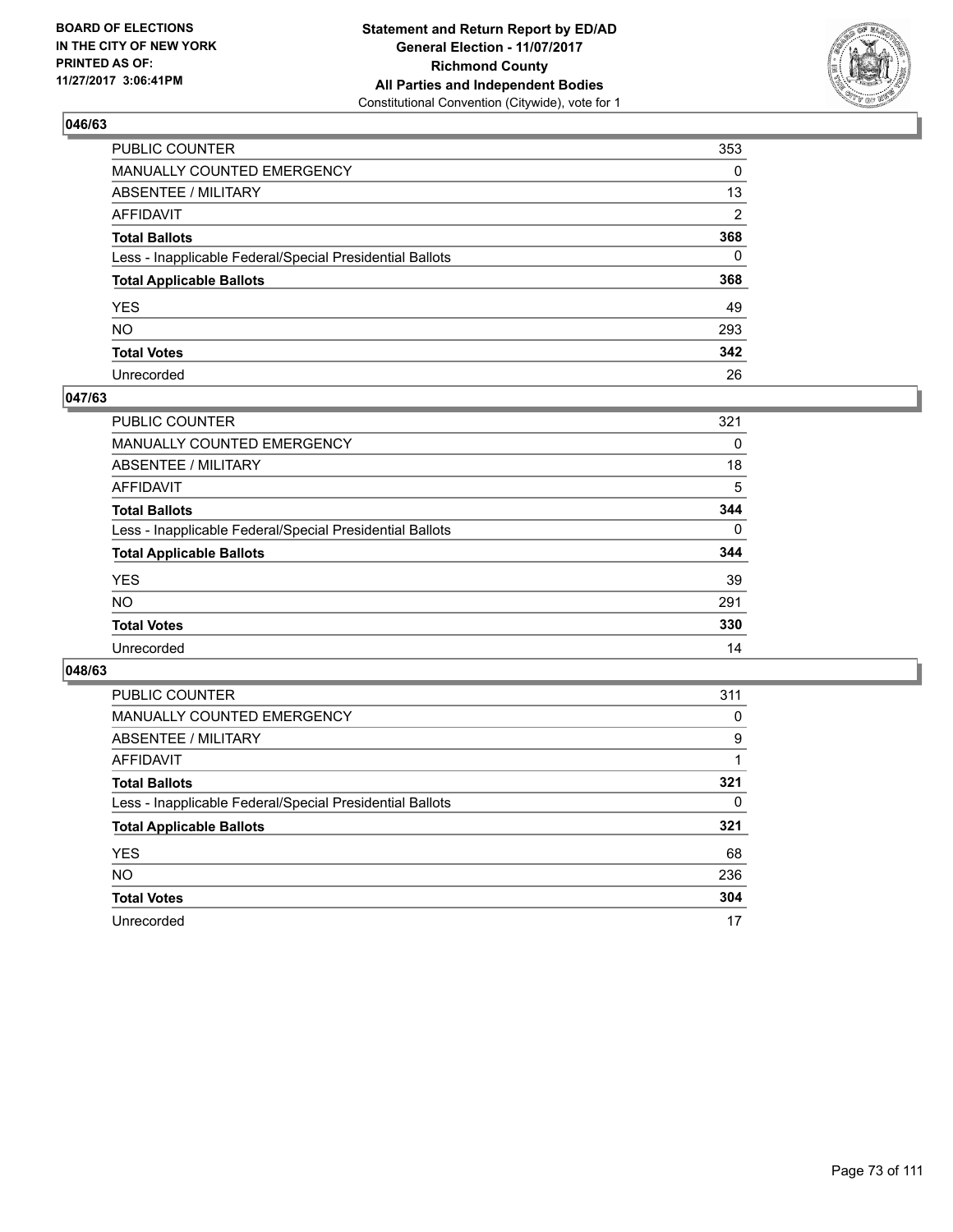

| PUBLIC COUNTER                                           | 359      |
|----------------------------------------------------------|----------|
| MANUALLY COUNTED EMERGENCY                               | $\Omega$ |
| ABSENTEE / MILITARY                                      | 27       |
| AFFIDAVIT                                                | 5        |
| Total Ballots                                            | 391      |
| Less - Inapplicable Federal/Special Presidential Ballots | 0        |
| <b>Total Applicable Ballots</b>                          | 391      |
| YES                                                      | 59       |
| NO.                                                      | 311      |
| <b>Total Votes</b>                                       | 370      |
| Unrecorded                                               | 21       |

#### **050/63**

| <b>PUBLIC COUNTER</b>                                    | 330 |
|----------------------------------------------------------|-----|
| <b>MANUALLY COUNTED EMERGENCY</b>                        | 0   |
| ABSENTEE / MILITARY                                      | 10  |
| AFFIDAVIT                                                | 3   |
| <b>Total Ballots</b>                                     | 343 |
| Less - Inapplicable Federal/Special Presidential Ballots | 0   |
| <b>Total Applicable Ballots</b>                          | 343 |
| <b>YES</b>                                               | 53  |
| <b>NO</b>                                                | 278 |
| <b>Total Votes</b>                                       | 331 |
| Unrecorded                                               | 12  |

| <b>PUBLIC COUNTER</b>                                    | 305      |
|----------------------------------------------------------|----------|
| MANUALLY COUNTED EMERGENCY                               | $\Omega$ |
| ABSENTEE / MILITARY                                      | 26       |
| <b>AFFIDAVIT</b>                                         | 0        |
| <b>Total Ballots</b>                                     | 331      |
| Less - Inapplicable Federal/Special Presidential Ballots | 0        |
| <b>Total Applicable Ballots</b>                          | 331      |
| <b>YES</b>                                               | 63       |
| NO.                                                      | 247      |
| <b>Total Votes</b>                                       | 310      |
| Unrecorded                                               | 21       |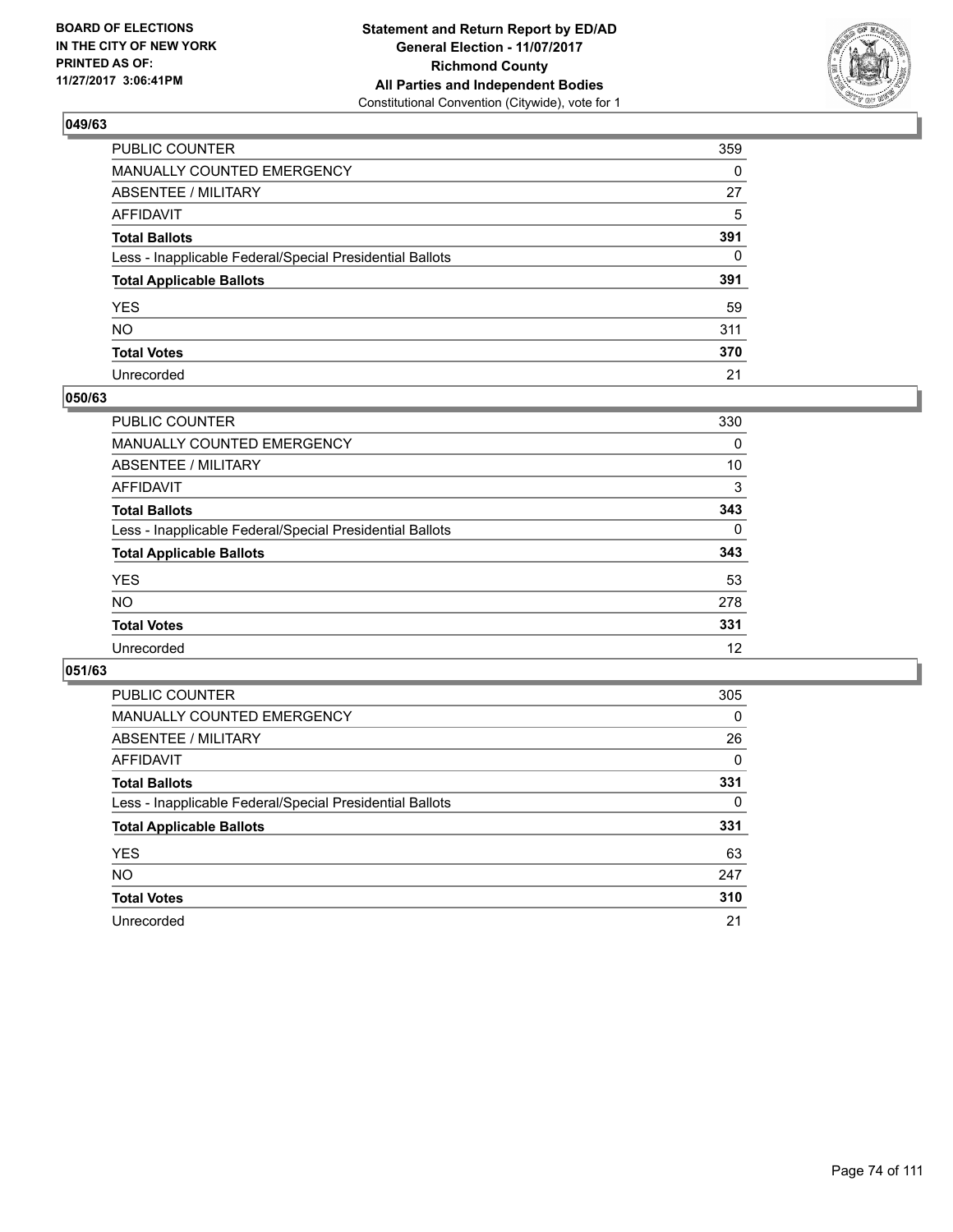

| PUBLIC COUNTER                                           | 242      |
|----------------------------------------------------------|----------|
| MANUALLY COUNTED EMERGENCY                               | 0        |
| ABSENTEE / MILITARY                                      | 11       |
| AFFIDAVIT                                                | $\Omega$ |
| Total Ballots                                            | 253      |
| Less - Inapplicable Federal/Special Presidential Ballots | 0        |
| <b>Total Applicable Ballots</b>                          | 253      |
| YES                                                      | 39       |
| NO.                                                      | 199      |
| <b>Total Votes</b>                                       | 238      |
| Unrecorded                                               | 15       |

#### **053/63**

| <b>PUBLIC COUNTER</b>                                    | 307 |
|----------------------------------------------------------|-----|
| <b>MANUALLY COUNTED EMERGENCY</b>                        | 0   |
| ABSENTEE / MILITARY                                      | 11  |
| AFFIDAVIT                                                | 5   |
| <b>Total Ballots</b>                                     | 323 |
| Less - Inapplicable Federal/Special Presidential Ballots | 0   |
| <b>Total Applicable Ballots</b>                          | 323 |
| <b>YES</b>                                               | 26  |
| <b>NO</b>                                                | 282 |
| <b>Total Votes</b>                                       | 308 |
| Unrecorded                                               | 15  |

| <b>PUBLIC COUNTER</b>                                    | 321      |
|----------------------------------------------------------|----------|
| MANUALLY COUNTED EMERGENCY                               | 0        |
| ABSENTEE / MILITARY                                      | 43       |
| AFFIDAVIT                                                | $\Omega$ |
| <b>Total Ballots</b>                                     | 364      |
| Less - Inapplicable Federal/Special Presidential Ballots | 0        |
| <b>Total Applicable Ballots</b>                          | 364      |
| <b>YES</b>                                               | 51       |
| <b>NO</b>                                                | 267      |
| <b>Total Votes</b>                                       | 318      |
| Unrecorded                                               | 46       |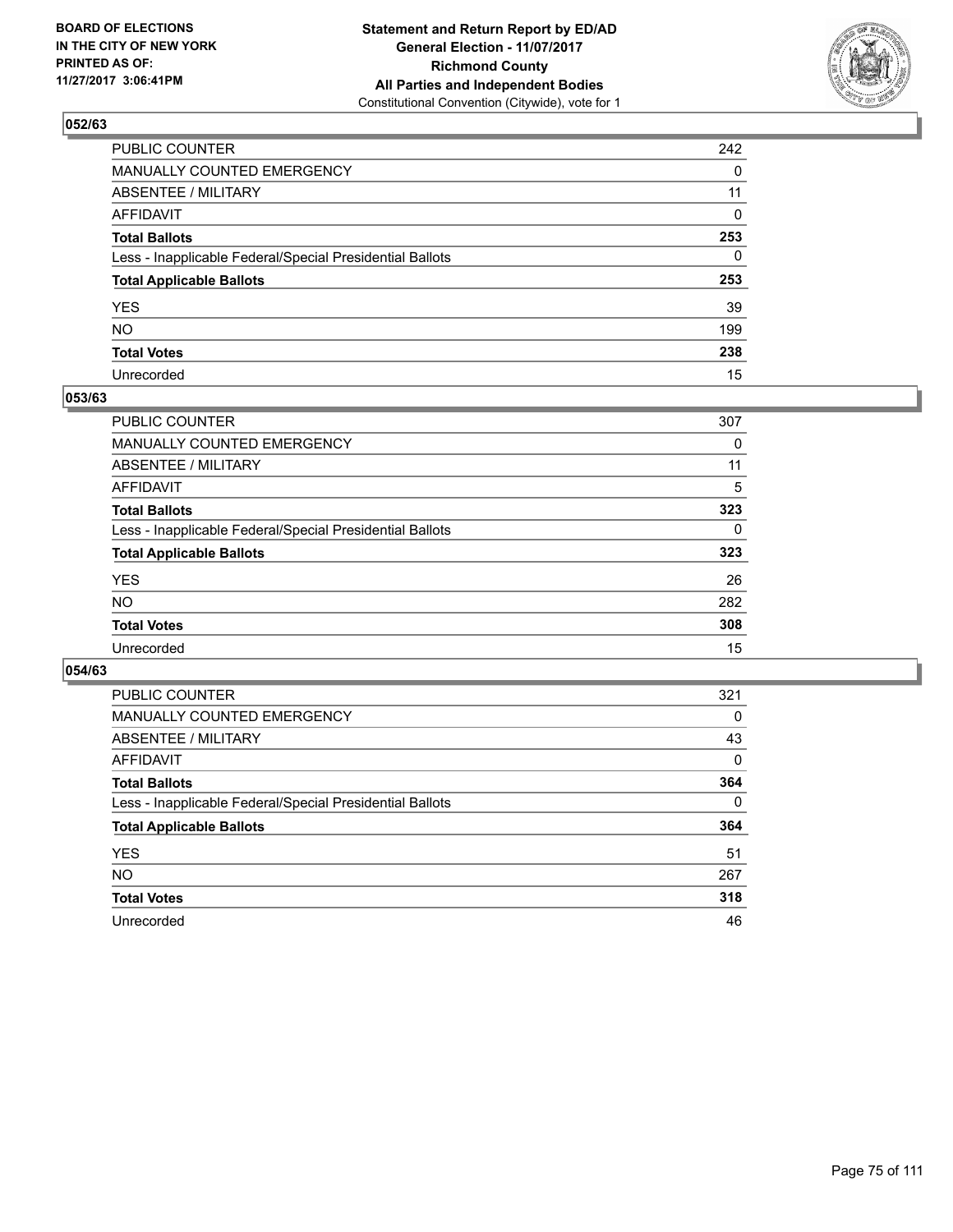

| PUBLIC COUNTER                                           | 269 |
|----------------------------------------------------------|-----|
| MANUALLY COUNTED EMERGENCY                               | 0   |
| ABSENTEE / MILITARY                                      | 11  |
| AFFIDAVIT                                                | 5   |
| Total Ballots                                            | 285 |
| Less - Inapplicable Federal/Special Presidential Ballots | 0   |
| <b>Total Applicable Ballots</b>                          | 285 |
| YES                                                      | 33  |
| NO.                                                      | 237 |
| <b>Total Votes</b>                                       | 270 |
| Unrecorded                                               | 15  |

#### **056/63**

| <b>PUBLIC COUNTER</b>                                    | 216 |
|----------------------------------------------------------|-----|
| <b>MANUALLY COUNTED EMERGENCY</b>                        | 0   |
| ABSENTEE / MILITARY                                      | 3   |
| AFFIDAVIT                                                | 4   |
| <b>Total Ballots</b>                                     | 223 |
| Less - Inapplicable Federal/Special Presidential Ballots | 0   |
| <b>Total Applicable Ballots</b>                          | 223 |
| <b>YES</b>                                               | 26  |
| <b>NO</b>                                                | 192 |
| <b>Total Votes</b>                                       | 218 |
| Unrecorded                                               | 5   |

| <b>PUBLIC COUNTER</b>                                    | 356 |
|----------------------------------------------------------|-----|
| MANUALLY COUNTED EMERGENCY                               | 0   |
| ABSENTEE / MILITARY                                      | 8   |
| <b>AFFIDAVIT</b>                                         |     |
| <b>Total Ballots</b>                                     | 365 |
| Less - Inapplicable Federal/Special Presidential Ballots | 0   |
| <b>Total Applicable Ballots</b>                          | 365 |
| <b>YES</b>                                               | 46  |
| NO.                                                      | 298 |
| <b>Total Votes</b>                                       | 344 |
| Unrecorded                                               | 21  |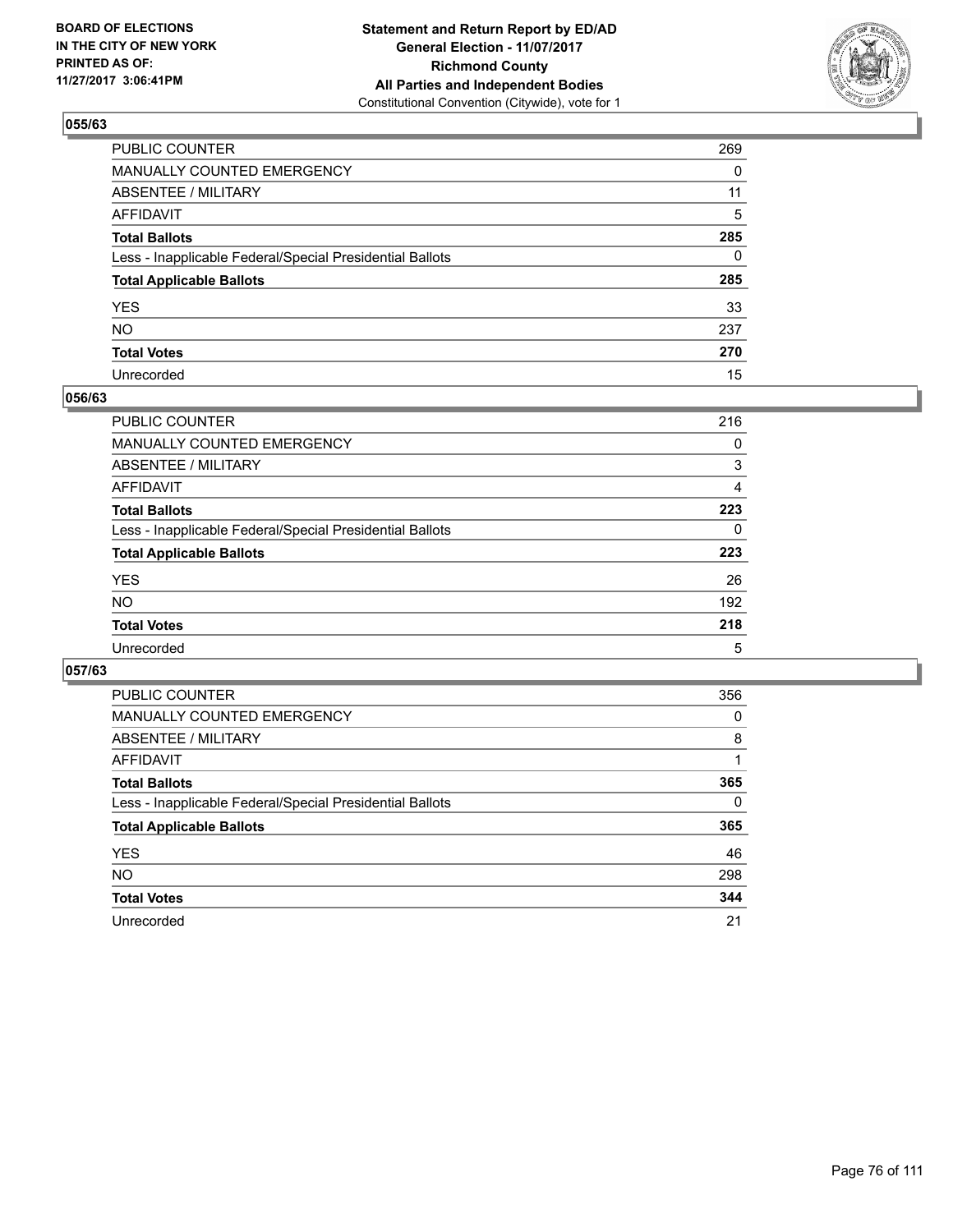

| PUBLIC COUNTER                                           | 314          |
|----------------------------------------------------------|--------------|
| MANUALLY COUNTED EMERGENCY                               | 0            |
| <b>ABSENTEE / MILITARY</b>                               | 15           |
| AFFIDAVIT                                                | 3            |
| Total Ballots                                            | 332          |
| Less - Inapplicable Federal/Special Presidential Ballots | $\mathbf{0}$ |
| <b>Total Applicable Ballots</b>                          | 332          |
| YES                                                      | 62           |
| NO.                                                      | 254          |
| <b>Total Votes</b>                                       | 316          |
| Unrecorded                                               | 16           |

#### **059/63**

| <b>PUBLIC COUNTER</b>                                    | 347      |
|----------------------------------------------------------|----------|
| <b>MANUALLY COUNTED EMERGENCY</b>                        | 0        |
| ABSENTEE / MILITARY                                      | 12       |
| AFFIDAVIT                                                | 5        |
| <b>Total Ballots</b>                                     | 364      |
| Less - Inapplicable Federal/Special Presidential Ballots | $\Omega$ |
| <b>Total Applicable Ballots</b>                          | 364      |
| <b>YES</b>                                               | 42       |
| <b>NO</b>                                                | 307      |
| <b>Total Votes</b>                                       | 349      |
| Unrecorded                                               | 15       |

| <b>PUBLIC COUNTER</b>                                    | 226 |
|----------------------------------------------------------|-----|
| MANUALLY COUNTED EMERGENCY                               | 0   |
| ABSENTEE / MILITARY                                      | 9   |
| AFFIDAVIT                                                |     |
| <b>Total Ballots</b>                                     | 236 |
| Less - Inapplicable Federal/Special Presidential Ballots | 0   |
| <b>Total Applicable Ballots</b>                          | 236 |
| <b>YES</b>                                               | 22  |
| <b>NO</b>                                                | 204 |
| <b>Total Votes</b>                                       | 226 |
| Unrecorded                                               | 10  |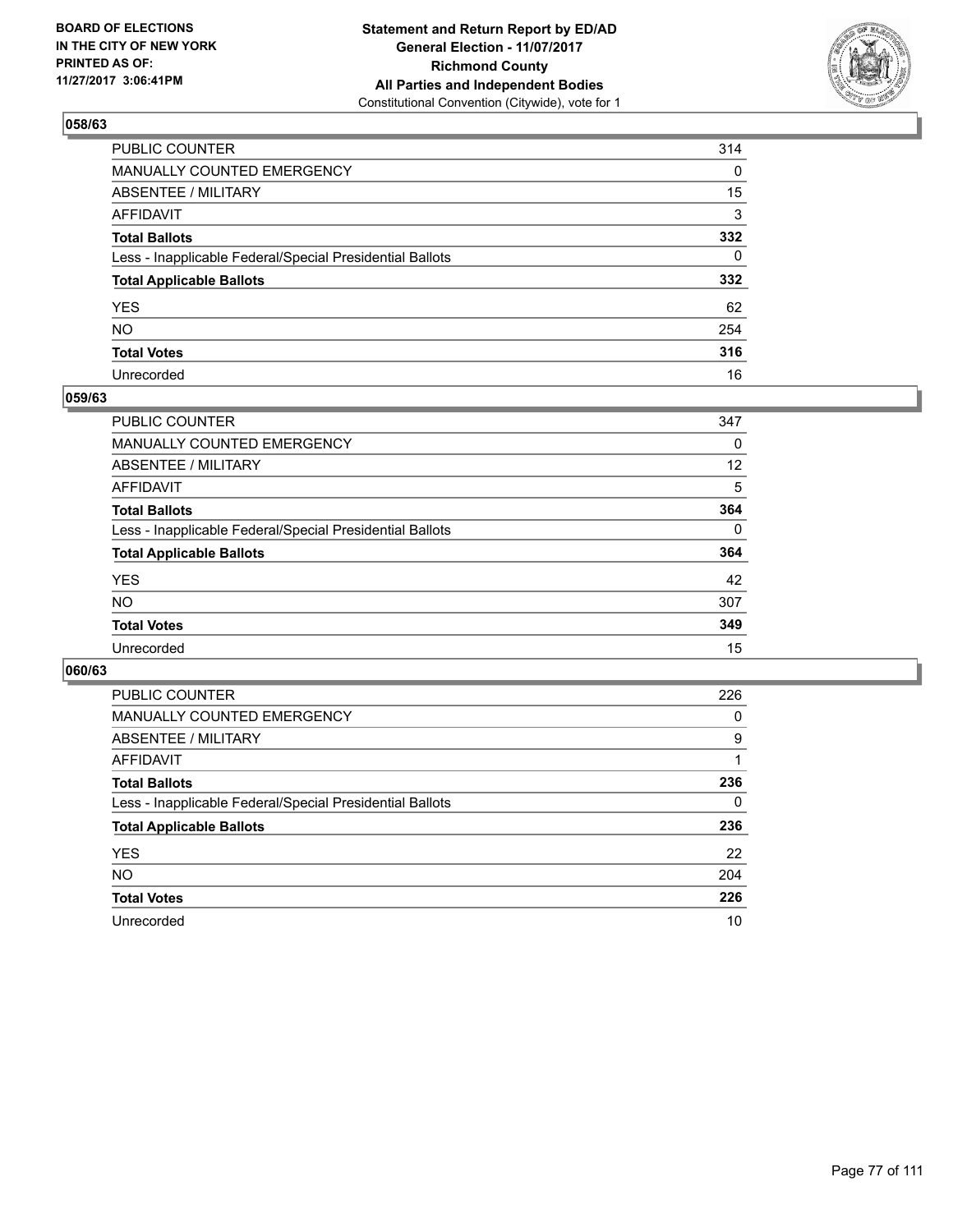

| PUBLIC COUNTER                                           | 316          |
|----------------------------------------------------------|--------------|
| MANUALLY COUNTED EMERGENCY                               | 0            |
| <b>ABSENTEE / MILITARY</b>                               | 19           |
| AFFIDAVIT                                                | $\mathbf{0}$ |
| Total Ballots                                            | 335          |
| Less - Inapplicable Federal/Special Presidential Ballots | $\mathbf{0}$ |
| <b>Total Applicable Ballots</b>                          | 335          |
| YES                                                      | 41           |
| NO.                                                      | 291          |
| <b>Total Votes</b>                                       | 332          |
| Unrecorded                                               | 3            |

#### **062/63**

| <b>PUBLIC COUNTER</b>                                    | 284 |
|----------------------------------------------------------|-----|
| <b>MANUALLY COUNTED EMERGENCY</b>                        | 0   |
| <b>ABSENTEE / MILITARY</b>                               | 10  |
| AFFIDAVIT                                                | 3   |
| <b>Total Ballots</b>                                     | 297 |
| Less - Inapplicable Federal/Special Presidential Ballots | 0   |
| <b>Total Applicable Ballots</b>                          | 297 |
| <b>YES</b>                                               | 27  |
| NO                                                       | 266 |
| <b>Total Votes</b>                                       | 293 |
| Unrecorded                                               | 4   |

| <b>PUBLIC COUNTER</b>                                    | 493      |
|----------------------------------------------------------|----------|
| MANUALLY COUNTED EMERGENCY                               | 0        |
| ABSENTEE / MILITARY                                      | 16       |
| AFFIDAVIT                                                | 5        |
| <b>Total Ballots</b>                                     | 514      |
| Less - Inapplicable Federal/Special Presidential Ballots | $\Omega$ |
| <b>Total Applicable Ballots</b>                          | 514      |
| <b>YES</b>                                               | 43       |
| <b>NO</b>                                                | 452      |
| <b>Total Votes</b>                                       | 495      |
| Unrecorded                                               | 19       |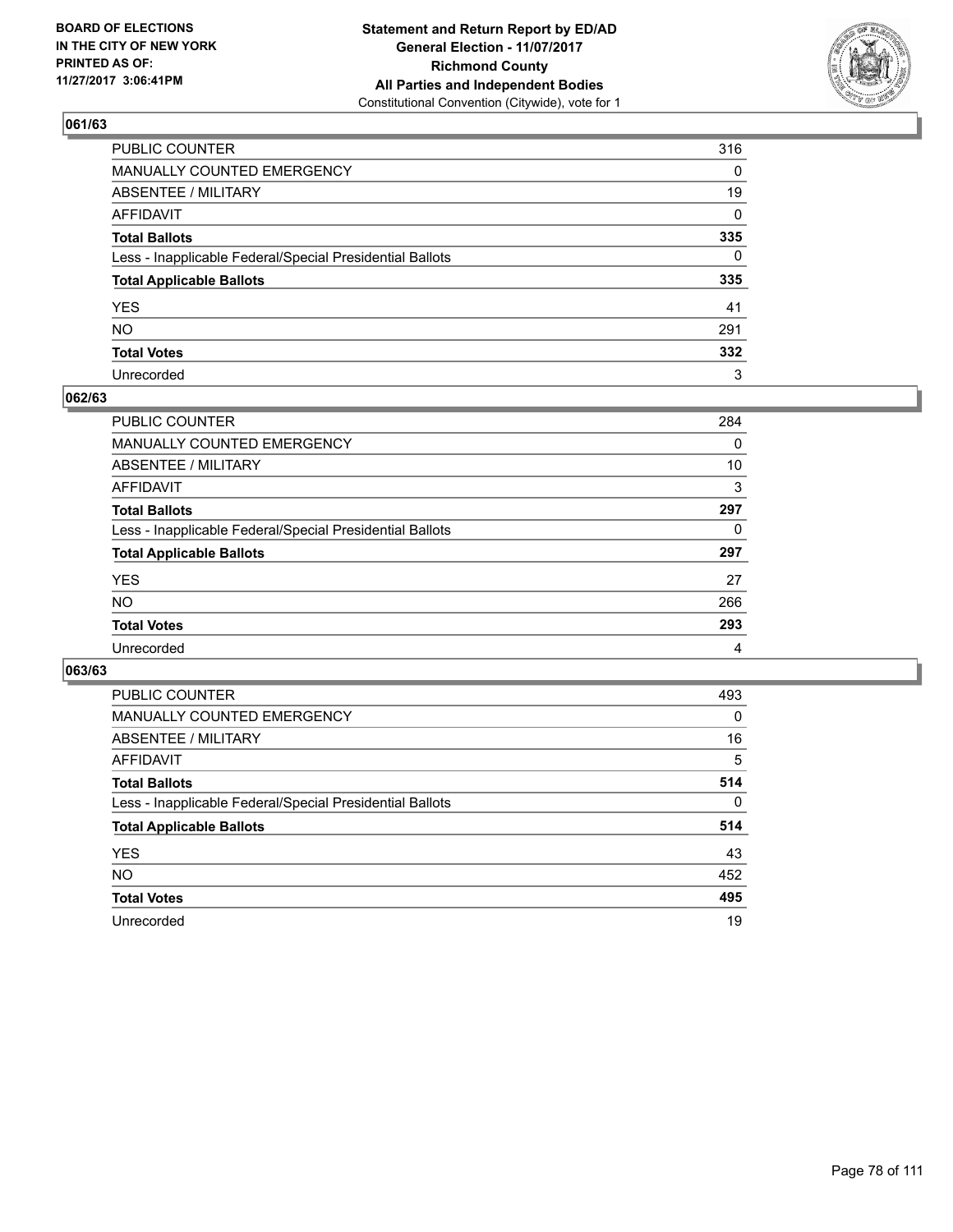

| PUBLIC COUNTER                                           | 452             |
|----------------------------------------------------------|-----------------|
| MANUALLY COUNTED EMERGENCY                               | 0               |
| ABSENTEE / MILITARY                                      | 12 <sup>2</sup> |
| AFFIDAVIT                                                | 2               |
| Total Ballots                                            | 466             |
| Less - Inapplicable Federal/Special Presidential Ballots | $\mathbf{0}$    |
| <b>Total Applicable Ballots</b>                          | 466             |
| YES                                                      | 47              |
| NO.                                                      | 414             |
| <b>Total Votes</b>                                       | 461             |
| Unrecorded                                               | 5               |

#### **065/63**

| <b>PUBLIC COUNTER</b>                                    | 417 |
|----------------------------------------------------------|-----|
| MANUALLY COUNTED EMERGENCY                               | 0   |
| <b>ABSENTEE / MILITARY</b>                               | 9   |
| AFFIDAVIT                                                | 3   |
| <b>Total Ballots</b>                                     | 429 |
| Less - Inapplicable Federal/Special Presidential Ballots | 0   |
| <b>Total Applicable Ballots</b>                          | 429 |
| <b>YES</b>                                               | 30  |
| <b>NO</b>                                                | 386 |
| <b>Total Votes</b>                                       | 416 |
| Unrecorded                                               | 13  |

| <b>PUBLIC COUNTER</b>                                    | 449 |
|----------------------------------------------------------|-----|
| MANUALLY COUNTED EMERGENCY                               | 0   |
| ABSENTEE / MILITARY                                      | 9   |
| AFFIDAVIT                                                | 4   |
| <b>Total Ballots</b>                                     | 462 |
| Less - Inapplicable Federal/Special Presidential Ballots | 0   |
| <b>Total Applicable Ballots</b>                          | 462 |
| <b>YES</b>                                               | 31  |
| <b>NO</b>                                                | 416 |
| <b>Total Votes</b>                                       | 447 |
| Unrecorded                                               | 15  |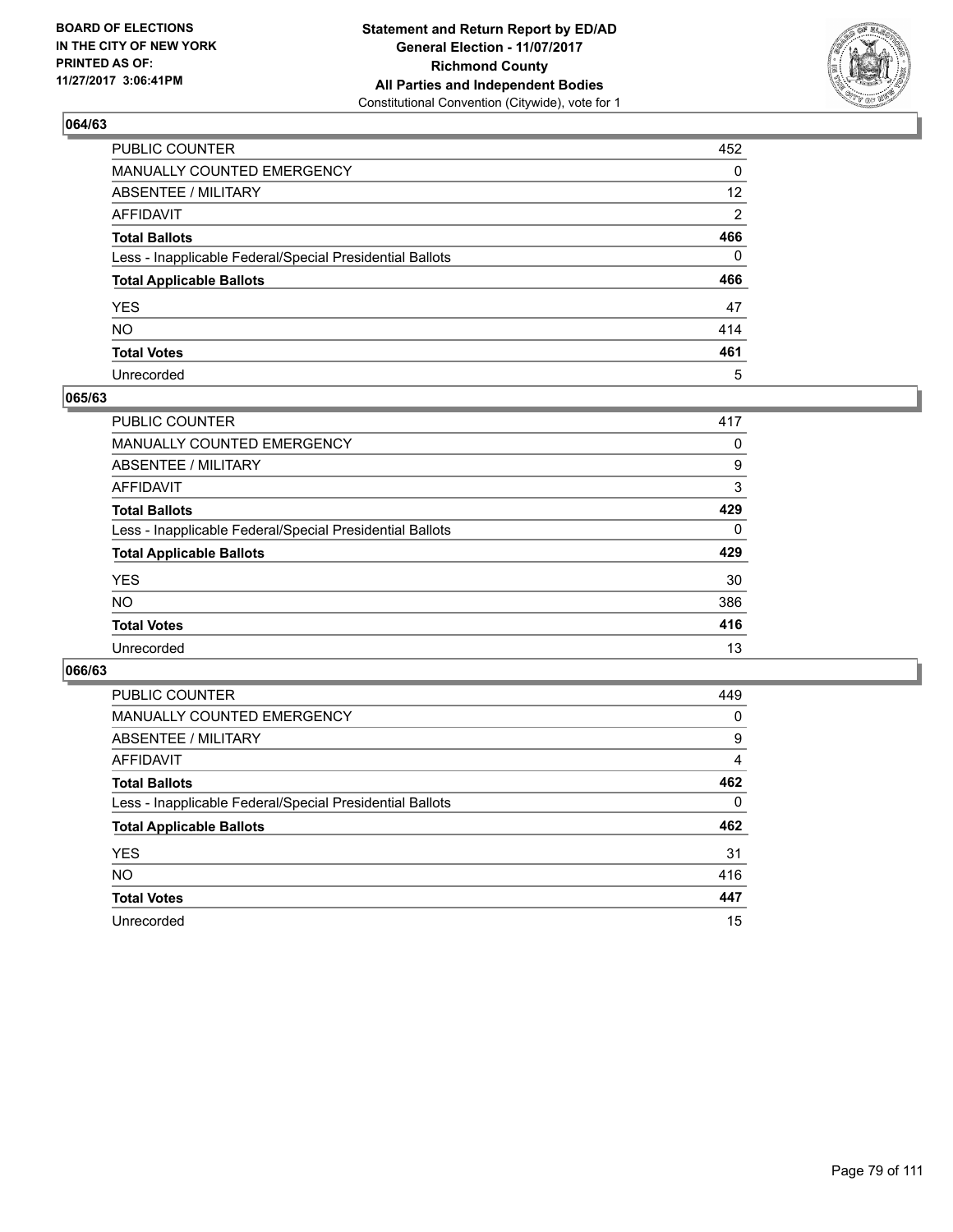

| PUBLIC COUNTER                                           | 447          |
|----------------------------------------------------------|--------------|
| MANUALLY COUNTED EMERGENCY                               | 0            |
| ABSENTEE / MILITARY                                      | 4            |
| AFFIDAVIT                                                | 9            |
| Total Ballots                                            | 460          |
| Less - Inapplicable Federal/Special Presidential Ballots | $\mathbf{0}$ |
| <b>Total Applicable Ballots</b>                          | 460          |
| YES                                                      | 43           |
| NO.                                                      | 408          |
| <b>Total Votes</b>                                       | 451          |
| Unrecorded                                               | 9            |

#### **068/63**

| <b>PUBLIC COUNTER</b>                                    | 78 |
|----------------------------------------------------------|----|
| MANUALLY COUNTED EMERGENCY                               | 0  |
| ABSENTEE / MILITARY                                      | 11 |
| AFFIDAVIT                                                |    |
| <b>Total Ballots</b>                                     | 90 |
| Less - Inapplicable Federal/Special Presidential Ballots | 0  |
| <b>Total Applicable Ballots</b>                          | 90 |
| <b>YES</b>                                               | 16 |
| <b>NO</b>                                                | 64 |
| <b>Total Votes</b>                                       | 80 |
| Unrecorded                                               | 10 |

| <b>PUBLIC COUNTER</b>                                    | 257 |
|----------------------------------------------------------|-----|
| MANUALLY COUNTED EMERGENCY                               | 0   |
| ABSENTEE / MILITARY                                      | 41  |
| AFFIDAVIT                                                | 4   |
| <b>Total Ballots</b>                                     | 302 |
| Less - Inapplicable Federal/Special Presidential Ballots | 0   |
| <b>Total Applicable Ballots</b>                          | 302 |
| <b>YES</b>                                               | 29  |
| NO.                                                      | 233 |
| <b>Total Votes</b>                                       | 262 |
| Unrecorded                                               | 40  |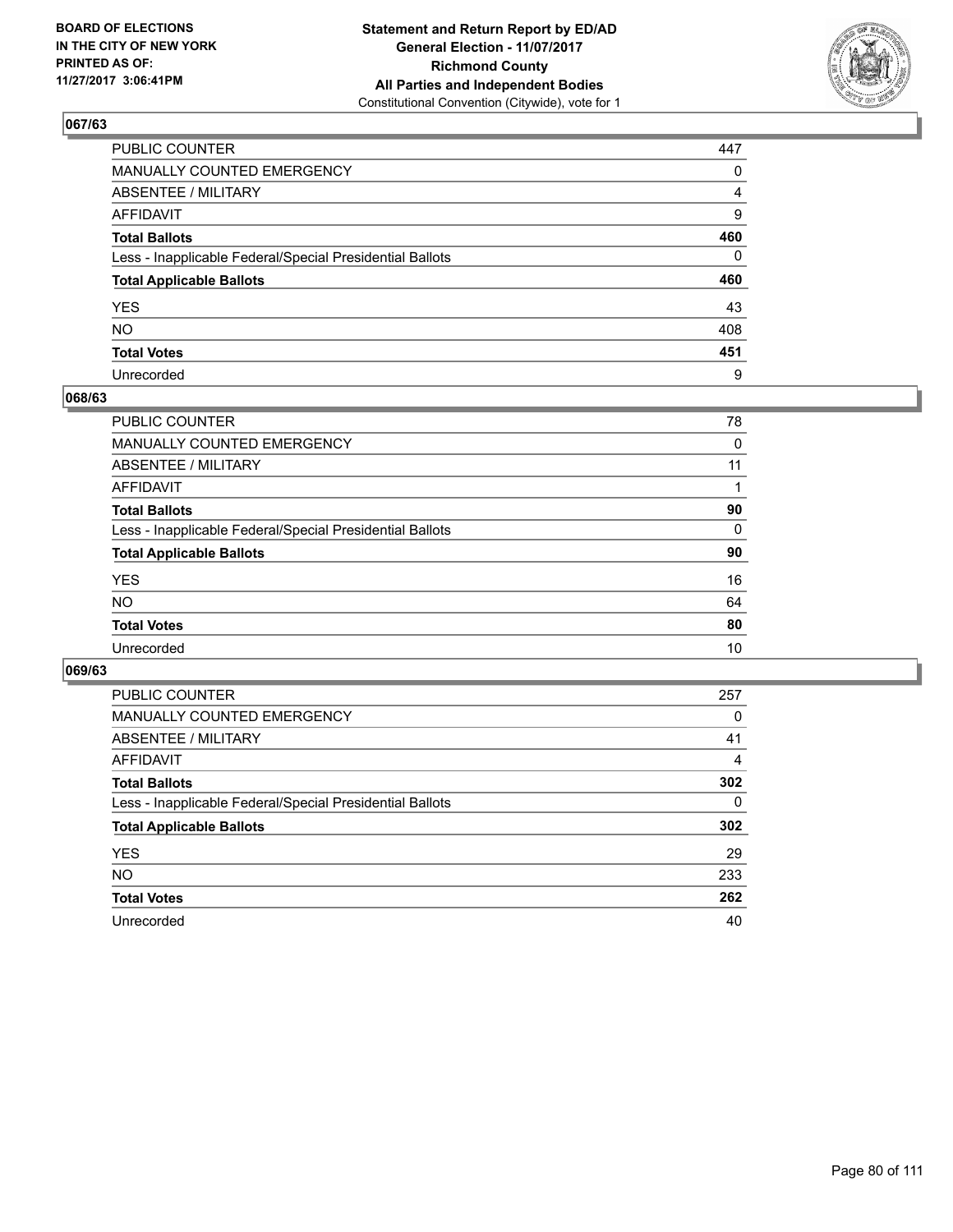

| PUBLIC COUNTER                                           | 177          |
|----------------------------------------------------------|--------------|
| MANUALLY COUNTED EMERGENCY                               | 0            |
| ABSENTEE / MILITARY                                      | 4            |
| AFFIDAVIT                                                |              |
| Total Ballots                                            | 182          |
| Less - Inapplicable Federal/Special Presidential Ballots | $\mathbf{0}$ |
| <b>Total Applicable Ballots</b>                          | 182          |
| YES                                                      | 37           |
| NO.                                                      | 131          |
| <b>Total Votes</b>                                       | 168          |
| Unrecorded                                               | 14           |

#### **071/63**

| PUBLIC COUNTER                                           | 176 |
|----------------------------------------------------------|-----|
| MANUALLY COUNTED EMERGENCY                               | 0   |
| ABSENTEE / MILITARY                                      | 9   |
| AFFIDAVIT                                                | 2   |
| <b>Total Ballots</b>                                     | 187 |
| Less - Inapplicable Federal/Special Presidential Ballots | 0   |
| <b>Total Applicable Ballots</b>                          | 187 |
| <b>YES</b>                                               | 27  |
| <b>NO</b>                                                | 144 |
| <b>Total Votes</b>                                       | 171 |
| Unrecorded                                               | 16  |

| <b>PUBLIC COUNTER</b>                                    | 357 |
|----------------------------------------------------------|-----|
| MANUALLY COUNTED EMERGENCY                               | 0   |
| ABSENTEE / MILITARY                                      | 15  |
| AFFIDAVIT                                                | 0   |
| <b>Total Ballots</b>                                     | 372 |
| Less - Inapplicable Federal/Special Presidential Ballots | 0   |
| <b>Total Applicable Ballots</b>                          | 372 |
| <b>YES</b>                                               | 37  |
| NO.                                                      | 316 |
| <b>Total Votes</b>                                       | 353 |
| Unrecorded                                               | 19  |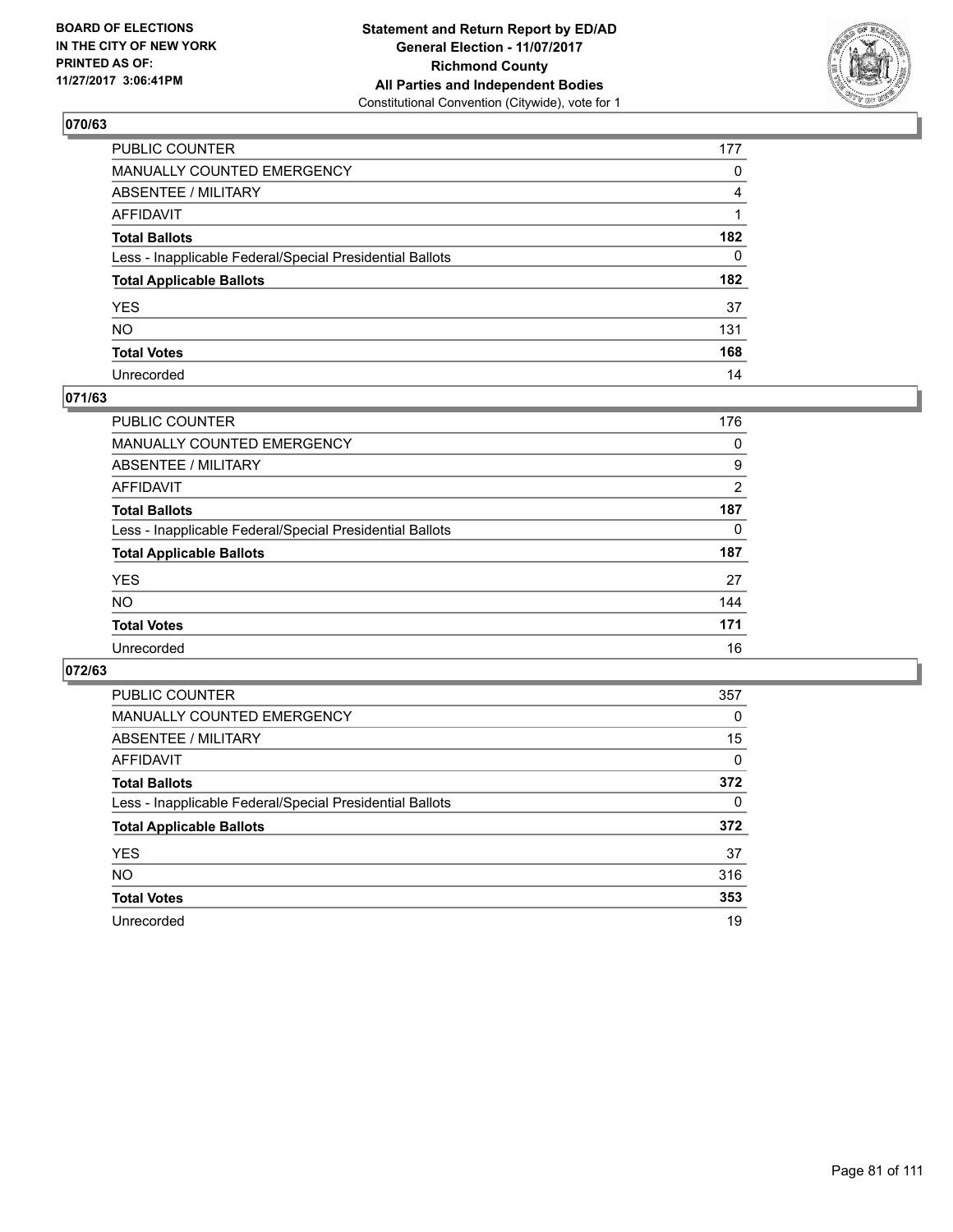

| PUBLIC COUNTER                                           | 335             |
|----------------------------------------------------------|-----------------|
| MANUALLY COUNTED EMERGENCY                               | 0               |
| ABSENTEE / MILITARY                                      | 12 <sup>2</sup> |
| AFFIDAVIT                                                | 2               |
| Total Ballots                                            | 349             |
| Less - Inapplicable Federal/Special Presidential Ballots | $\mathbf{0}$    |
| <b>Total Applicable Ballots</b>                          | 349             |
| YES                                                      | 33              |
| NO.                                                      | 300             |
| <b>Total Votes</b>                                       | 333             |
| Unrecorded                                               | 16              |

#### **074/63**

| <b>PUBLIC COUNTER</b>                                    | 198 |
|----------------------------------------------------------|-----|
| <b>MANUALLY COUNTED EMERGENCY</b>                        | 0   |
| ABSENTEE / MILITARY                                      | 14  |
| AFFIDAVIT                                                |     |
| <b>Total Ballots</b>                                     | 213 |
| Less - Inapplicable Federal/Special Presidential Ballots | 0   |
| <b>Total Applicable Ballots</b>                          | 213 |
| <b>YES</b>                                               | 23  |
| <b>NO</b>                                                | 169 |
| <b>Total Votes</b>                                       | 192 |
| Unrecorded                                               | 21  |

| <b>PUBLIC COUNTER</b>                                    | 159      |
|----------------------------------------------------------|----------|
| MANUALLY COUNTED EMERGENCY                               | $\Omega$ |
| ABSENTEE / MILITARY                                      | 12       |
| AFFIDAVIT                                                |          |
| <b>Total Ballots</b>                                     | 172      |
| Less - Inapplicable Federal/Special Presidential Ballots | 0        |
| <b>Total Applicable Ballots</b>                          | 172      |
| <b>YES</b>                                               | 58       |
| <b>NO</b>                                                | 101      |
| <b>Total Votes</b>                                       | 159      |
| Unrecorded                                               | 13       |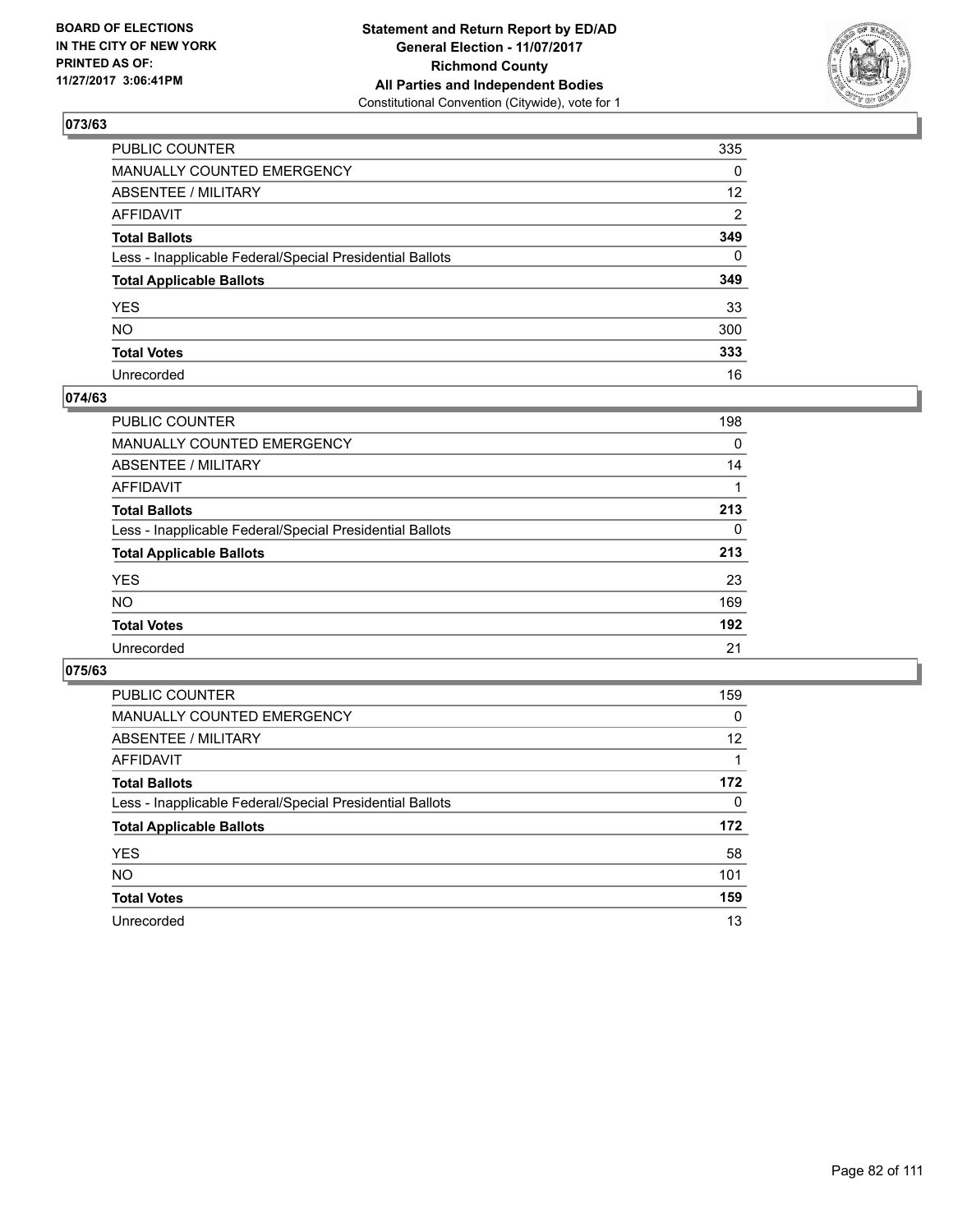

| PUBLIC COUNTER                                           | 323            |
|----------------------------------------------------------|----------------|
| MANUALLY COUNTED EMERGENCY                               | $\mathbf{0}$   |
| ABSENTEE / MILITARY                                      | $\overline{7}$ |
| AFFIDAVIT                                                | 4              |
| Total Ballots                                            | 334            |
| Less - Inapplicable Federal/Special Presidential Ballots | $\mathbf{0}$   |
| <b>Total Applicable Ballots</b>                          | 334            |
| YES                                                      | 27             |
| NO.                                                      | 291            |
| <b>Total Votes</b>                                       | 318            |
| Unrecorded                                               | 16             |

### **077/63**

| <b>PUBLIC COUNTER</b>                                    | 250 |
|----------------------------------------------------------|-----|
| MANUALLY COUNTED EMERGENCY                               | 0   |
| ABSENTEE / MILITARY                                      | 4   |
| AFFIDAVIT                                                | 2   |
| <b>Total Ballots</b>                                     | 256 |
| Less - Inapplicable Federal/Special Presidential Ballots | 0   |
| <b>Total Applicable Ballots</b>                          | 256 |
| <b>YES</b>                                               | 23  |
| <b>NO</b>                                                | 216 |
| <b>Total Votes</b>                                       | 239 |
| Unrecorded                                               | 17  |

| <b>PUBLIC COUNTER</b>                                    | 163 |
|----------------------------------------------------------|-----|
| <b>MANUALLY COUNTED EMERGENCY</b>                        | 0   |
| ABSENTEE / MILITARY                                      | 17  |
| AFFIDAVIT                                                | 0   |
| <b>Total Ballots</b>                                     | 180 |
| Less - Inapplicable Federal/Special Presidential Ballots | 0   |
| <b>Total Applicable Ballots</b>                          | 180 |
| <b>YES</b>                                               | 25  |
| <b>NO</b>                                                | 155 |
| <b>Total Votes</b>                                       | 180 |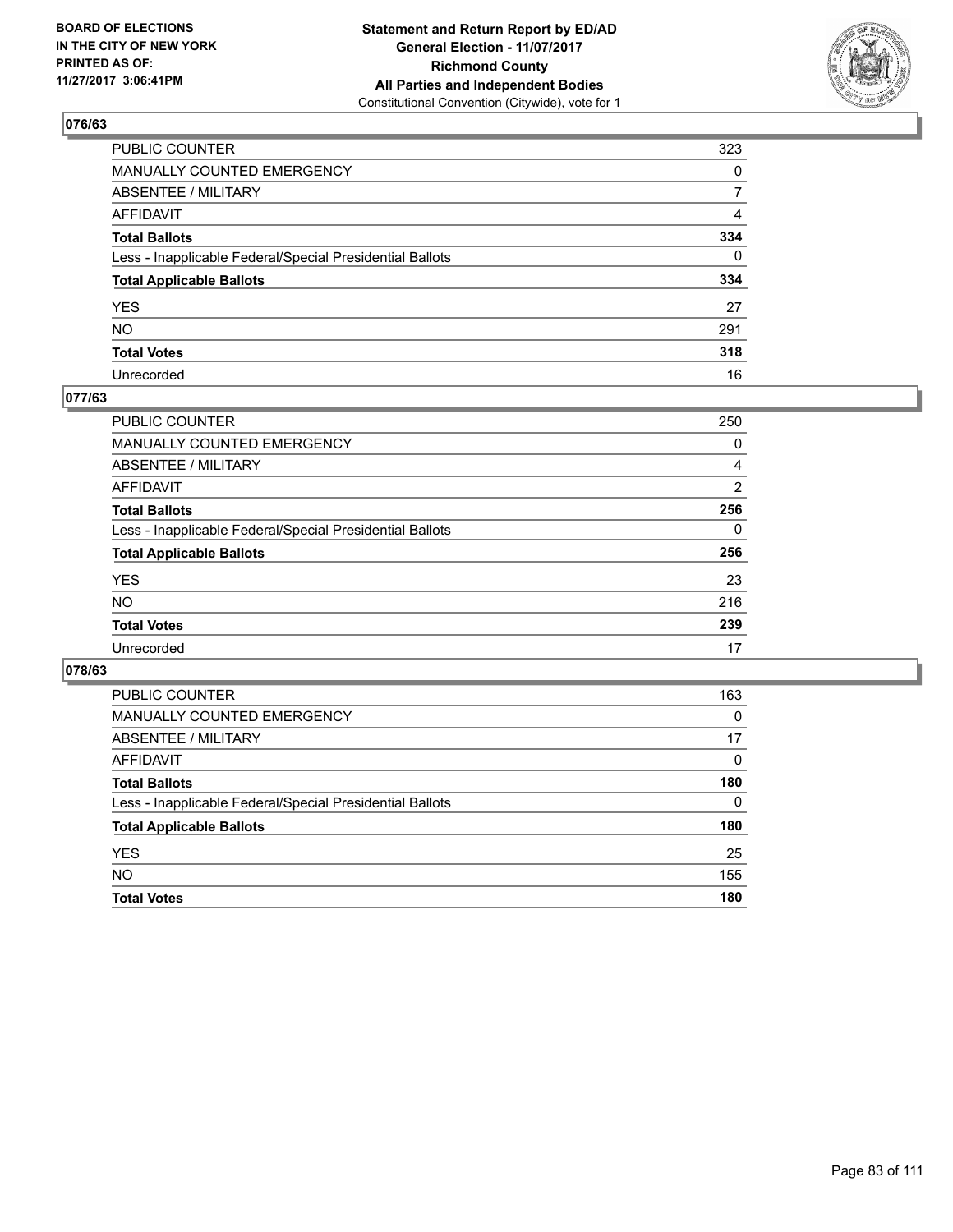

| PUBLIC COUNTER                                           | 278 |
|----------------------------------------------------------|-----|
| MANUALLY COUNTED EMERGENCY                               | 0   |
| ABSENTEE / MILITARY                                      | 11  |
| AFFIDAVIT                                                | 2   |
| Total Ballots                                            | 291 |
| Less - Inapplicable Federal/Special Presidential Ballots | 0   |
| <b>Total Applicable Ballots</b>                          | 291 |
| YES                                                      | 24  |
| NO.                                                      | 262 |
| <b>Total Votes</b>                                       | 286 |
| Unrecorded                                               | 5   |

#### **080/63**

| <b>PUBLIC COUNTER</b>                                    | 239 |
|----------------------------------------------------------|-----|
| MANUALLY COUNTED EMERGENCY                               | 0   |
| ABSENTEE / MILITARY                                      | 7   |
| AFFIDAVIT                                                | 7   |
| <b>Total Ballots</b>                                     | 253 |
| Less - Inapplicable Federal/Special Presidential Ballots | 0   |
| <b>Total Applicable Ballots</b>                          | 253 |
| <b>YES</b>                                               | 36  |
| <b>NO</b>                                                | 194 |
| <b>Total Votes</b>                                       | 230 |
| Unrecorded                                               | 23  |

| <b>PUBLIC COUNTER</b>                                    | 218 |
|----------------------------------------------------------|-----|
| MANUALLY COUNTED EMERGENCY                               | 0   |
| ABSENTEE / MILITARY                                      | 10  |
| AFFIDAVIT                                                |     |
| <b>Total Ballots</b>                                     | 229 |
| Less - Inapplicable Federal/Special Presidential Ballots | 0   |
| <b>Total Applicable Ballots</b>                          | 229 |
| <b>YES</b>                                               | 18  |
| NO.                                                      | 197 |
| <b>Total Votes</b>                                       | 215 |
|                                                          |     |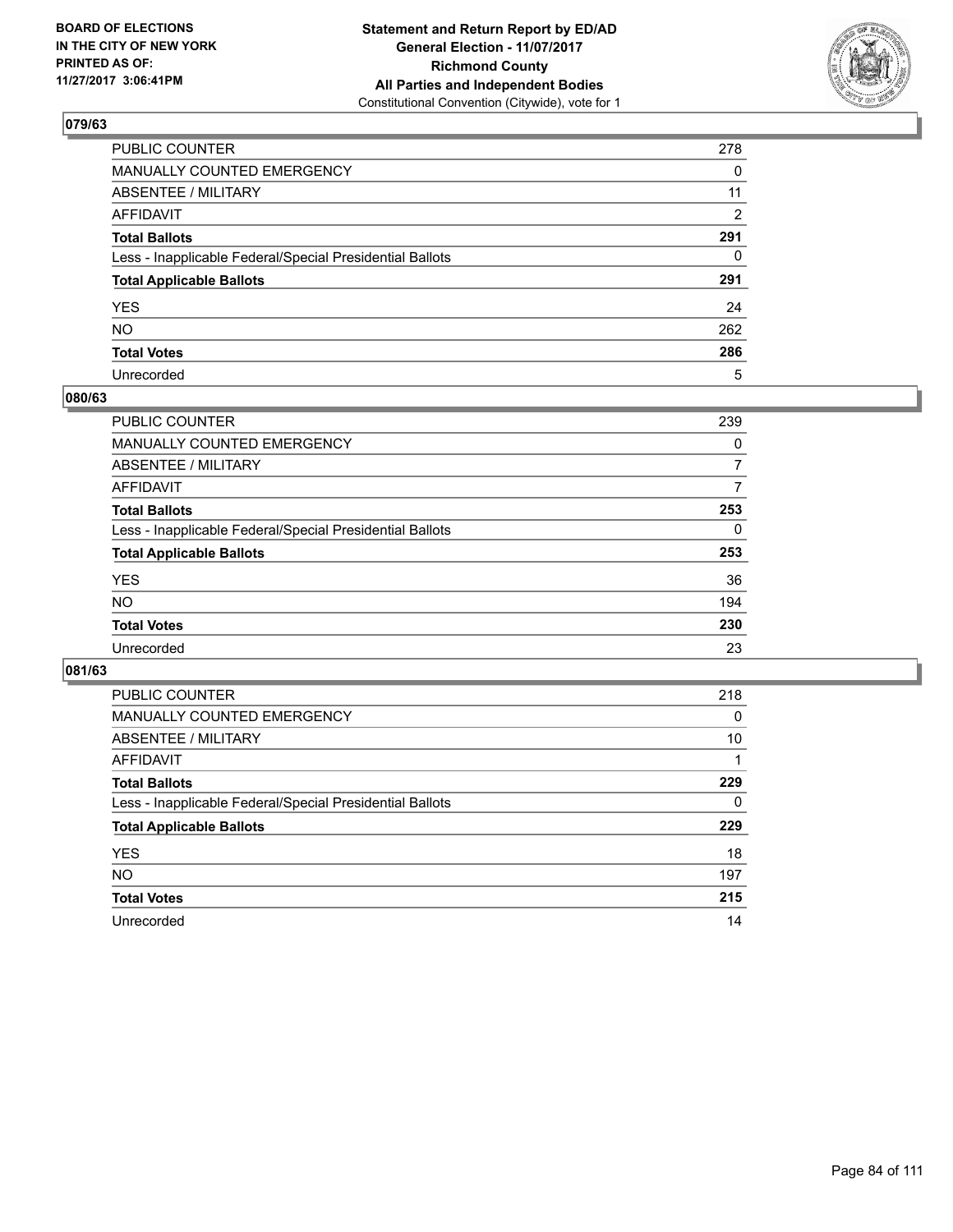

| PUBLIC COUNTER                                           | 196          |
|----------------------------------------------------------|--------------|
| MANUALLY COUNTED EMERGENCY                               | $\Omega$     |
| ABSENTEE / MILITARY                                      | 15           |
| AFFIDAVIT                                                | 0            |
| Total Ballots                                            | 211          |
| Less - Inapplicable Federal/Special Presidential Ballots | $\mathbf{0}$ |
| <b>Total Applicable Ballots</b>                          | 211          |
| YES                                                      | 24           |
| NO.                                                      | 184          |
| <b>Total Votes</b>                                       | 208          |
| Unrecorded                                               | 3            |

#### **083/63**

| <b>PUBLIC COUNTER</b>                                    | 249 |
|----------------------------------------------------------|-----|
| <b>MANUALLY COUNTED EMERGENCY</b>                        | 0   |
| ABSENTEE / MILITARY                                      | 6   |
| AFFIDAVIT                                                |     |
| <b>Total Ballots</b>                                     | 256 |
| Less - Inapplicable Federal/Special Presidential Ballots | 0   |
| <b>Total Applicable Ballots</b>                          | 256 |
| <b>YES</b>                                               | 31  |
| <b>NO</b>                                                | 212 |
| <b>Total Votes</b>                                       | 243 |
| Unrecorded                                               | 13  |

| <b>PUBLIC COUNTER</b>                                    | 258 |
|----------------------------------------------------------|-----|
| MANUALLY COUNTED EMERGENCY                               | 0   |
| ABSENTEE / MILITARY                                      | 13  |
| AFFIDAVIT                                                |     |
| <b>Total Ballots</b>                                     | 272 |
| Less - Inapplicable Federal/Special Presidential Ballots | 0   |
| <b>Total Applicable Ballots</b>                          | 272 |
| <b>YES</b>                                               | 30  |
| <b>NO</b>                                                | 226 |
| <b>Total Votes</b>                                       | 256 |
| Unrecorded                                               | 16  |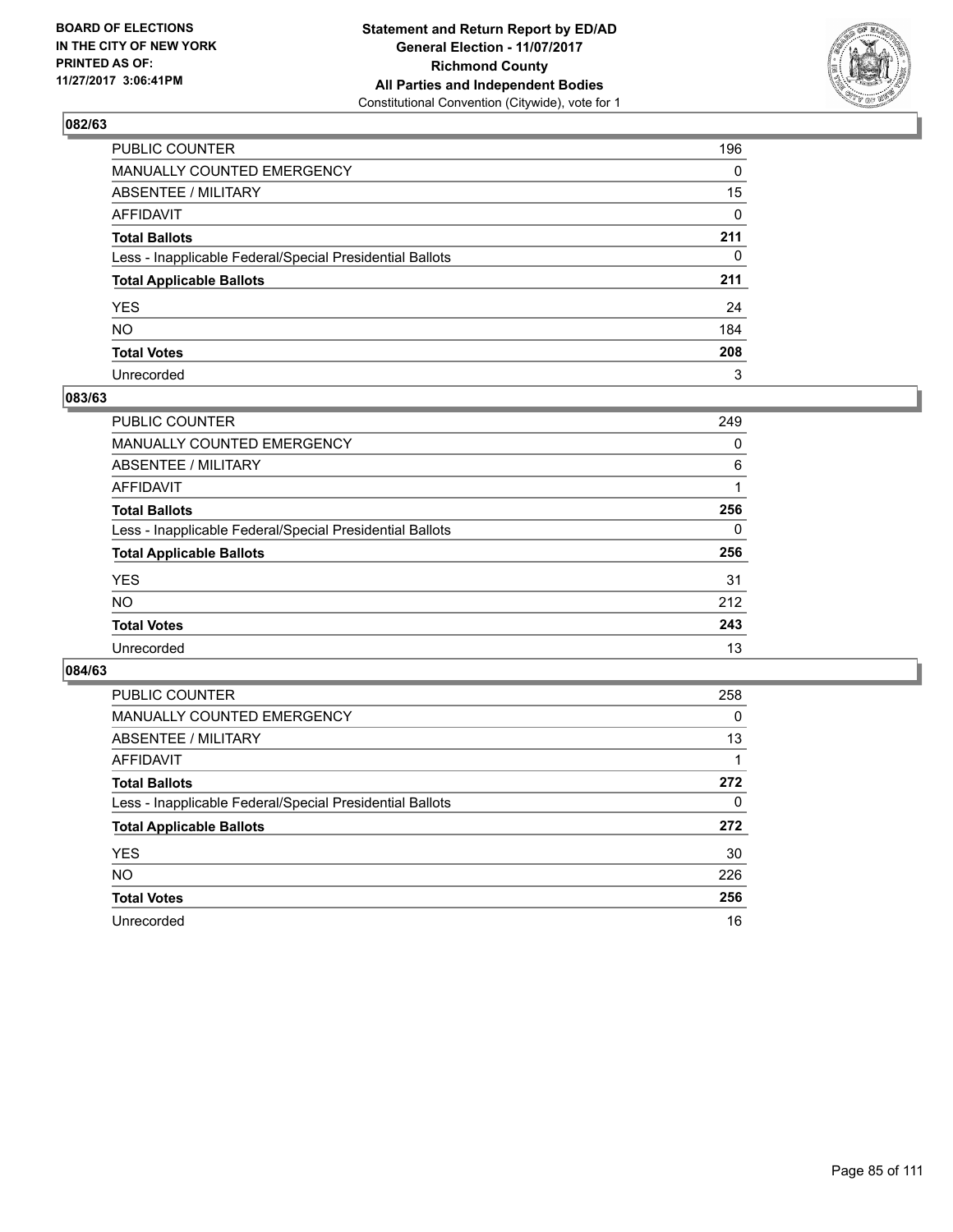

| PUBLIC COUNTER                                           | 258          |
|----------------------------------------------------------|--------------|
| MANUALLY COUNTED EMERGENCY                               | $\Omega$     |
| ABSENTEE / MILITARY                                      | 2            |
| AFFIDAVIT                                                | 3            |
| Total Ballots                                            | 263          |
| Less - Inapplicable Federal/Special Presidential Ballots | $\mathbf{0}$ |
| <b>Total Applicable Ballots</b>                          | 263          |
| YES                                                      | 32           |
| NO.                                                      | 227          |
| <b>Total Votes</b>                                       | 259          |
| Unrecorded                                               | 4            |

#### **086/63**

| <b>Total Votes</b>                                       | 0            |
|----------------------------------------------------------|--------------|
| <b>NO</b>                                                | 0            |
| <b>YES</b>                                               | 0            |
| <b>Total Applicable Ballots</b>                          | $\mathbf{0}$ |
| Less - Inapplicable Federal/Special Presidential Ballots | 0            |
| <b>Total Ballots</b>                                     | 0            |
| AFFIDAVIT                                                | 0            |
| ABSENTEE / MILITARY                                      | 0            |
| MANUALLY COUNTED EMERGENCY                               | 0            |
| PUBLIC COUNTER                                           | 0            |

### **087/63**

| <b>PUBLIC COUNTER</b>                                    | $\Omega$     |
|----------------------------------------------------------|--------------|
| <b>MANUALLY COUNTED EMERGENCY</b>                        | 0            |
| ABSENTEE / MILITARY                                      | 0            |
| AFFIDAVIT                                                | 0            |
| <b>Total Ballots</b>                                     | 0            |
| Less - Inapplicable Federal/Special Presidential Ballots | 0            |
| <b>Total Applicable Ballots</b>                          | 0            |
| <b>YES</b>                                               | 0            |
| <b>NO</b>                                                | <sup>0</sup> |
| <b>Total Votes</b>                                       | 0            |

| PUBLIC COUNTER                                           | 0 |
|----------------------------------------------------------|---|
| MANUALLY COUNTED EMERGENCY                               | 0 |
| ABSENTEE / MILITARY                                      | 0 |
| AFFIDAVIT                                                | 0 |
| <b>Total Ballots</b>                                     | 0 |
| Less - Inapplicable Federal/Special Presidential Ballots | 0 |
| <b>Total Applicable Ballots</b>                          | 0 |
| <b>YES</b>                                               | 0 |
| <b>NO</b>                                                | 0 |
| <b>Total Votes</b>                                       | 0 |
|                                                          |   |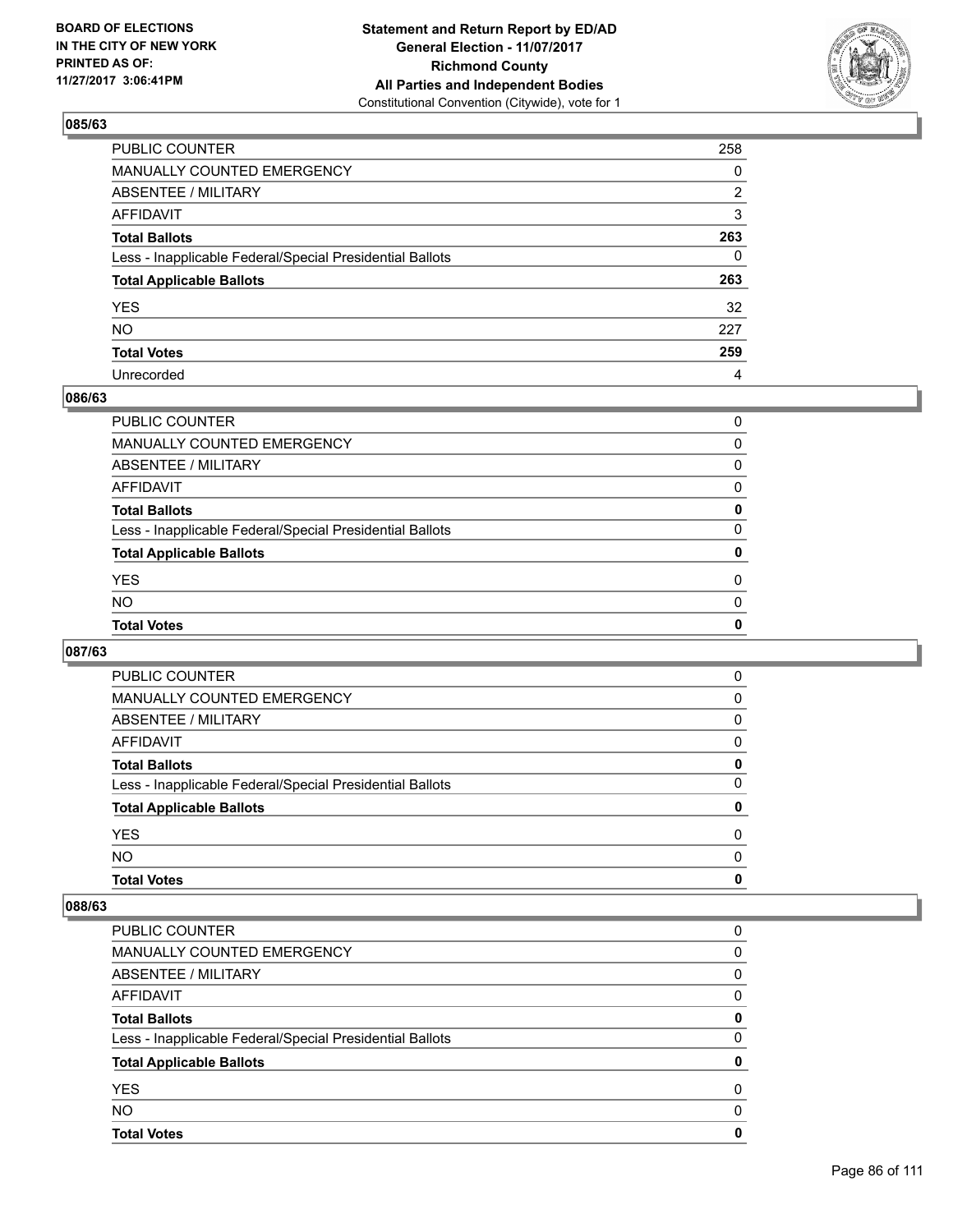

| PUBLIC COUNTER                                           | $\Omega$     |
|----------------------------------------------------------|--------------|
| <b>MANUALLY COUNTED EMERGENCY</b>                        | 0            |
| <b>ABSENTEE / MILITARY</b>                               | 0            |
| <b>AFFIDAVIT</b>                                         | $\Omega$     |
| <b>Total Ballots</b>                                     | 0            |
| Less - Inapplicable Federal/Special Presidential Ballots | 0            |
| <b>Total Applicable Ballots</b>                          | 0            |
| YES                                                      | 0            |
| <b>NO</b>                                                | <sup>0</sup> |
| <b>Total Votes</b>                                       | 0            |

| <b>PUBLIC COUNTER</b>                                    | 0        |
|----------------------------------------------------------|----------|
| MANUALLY COUNTED EMERGENCY                               | 0        |
| ABSENTEE / MILITARY                                      | 0        |
| AFFIDAVIT                                                | $\Omega$ |
| <b>Total Ballots</b>                                     | 0        |
| Less - Inapplicable Federal/Special Presidential Ballots | $\Omega$ |
| <b>Total Applicable Ballots</b>                          | 0        |
| <b>YES</b>                                               | 0        |
| <b>NO</b>                                                | 0        |
| <b>Total Votes</b>                                       | 0        |
|                                                          |          |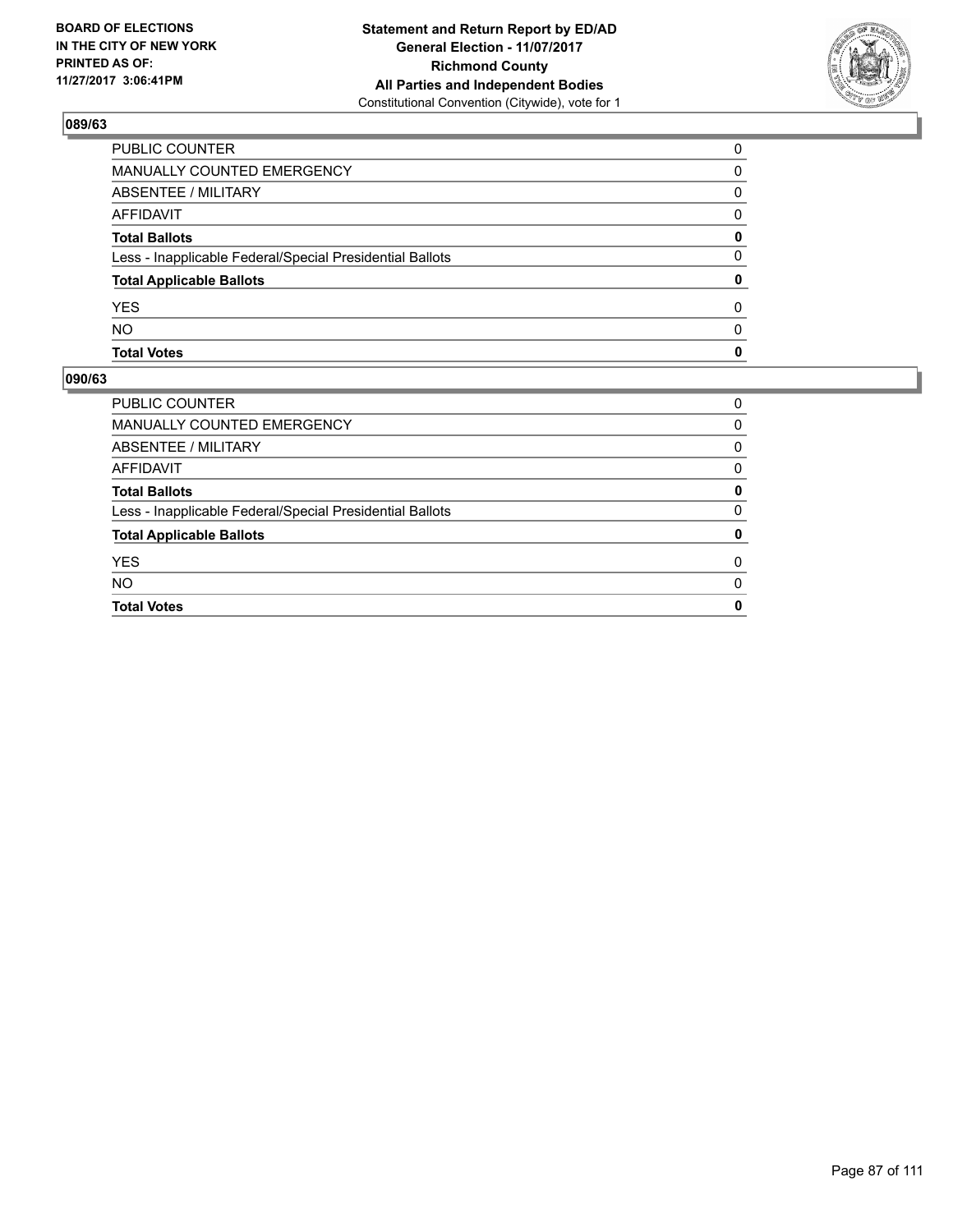

| PUBLIC COUNTER                                           | 313          |
|----------------------------------------------------------|--------------|
| MANUALLY COUNTED EMERGENCY                               | 0            |
| ABSENTEE / MILITARY                                      | 13           |
| AFFIDAVIT                                                | 2            |
| Total Ballots                                            | 328          |
| Less - Inapplicable Federal/Special Presidential Ballots | $\mathbf{0}$ |
| <b>Total Applicable Ballots</b>                          | 328          |
| YES                                                      | 31           |
| NO.                                                      | 289          |
| <b>Total Votes</b>                                       | 320          |
| Unrecorded                                               | 8            |

#### **002/64**

| <b>PUBLIC COUNTER</b>                                    | 404      |
|----------------------------------------------------------|----------|
| <b>MANUALLY COUNTED EMERGENCY</b>                        | 0        |
| ABSENTEE / MILITARY                                      | 22       |
| AFFIDAVIT                                                | 5        |
| <b>Total Ballots</b>                                     | 431      |
| Less - Inapplicable Federal/Special Presidential Ballots | $\Omega$ |
| <b>Total Applicable Ballots</b>                          | 431      |
| <b>YES</b>                                               | 31       |
| <b>NO</b>                                                | 386      |
| <b>Total Votes</b>                                       | 417      |
| Unrecorded                                               | 14       |

| <b>PUBLIC COUNTER</b>                                    | 394      |
|----------------------------------------------------------|----------|
| <b>MANUALLY COUNTED EMERGENCY</b>                        | $\Omega$ |
| ABSENTEE / MILITARY                                      | 21       |
| AFFIDAVIT                                                | 2        |
| <b>Total Ballots</b>                                     | 417      |
| Less - Inapplicable Federal/Special Presidential Ballots | 0        |
| <b>Total Applicable Ballots</b>                          | 417      |
| <b>YES</b>                                               | 34       |
| <b>NO</b>                                                | 372      |
| <b>Total Votes</b>                                       | 406      |
| Unrecorded                                               | 11       |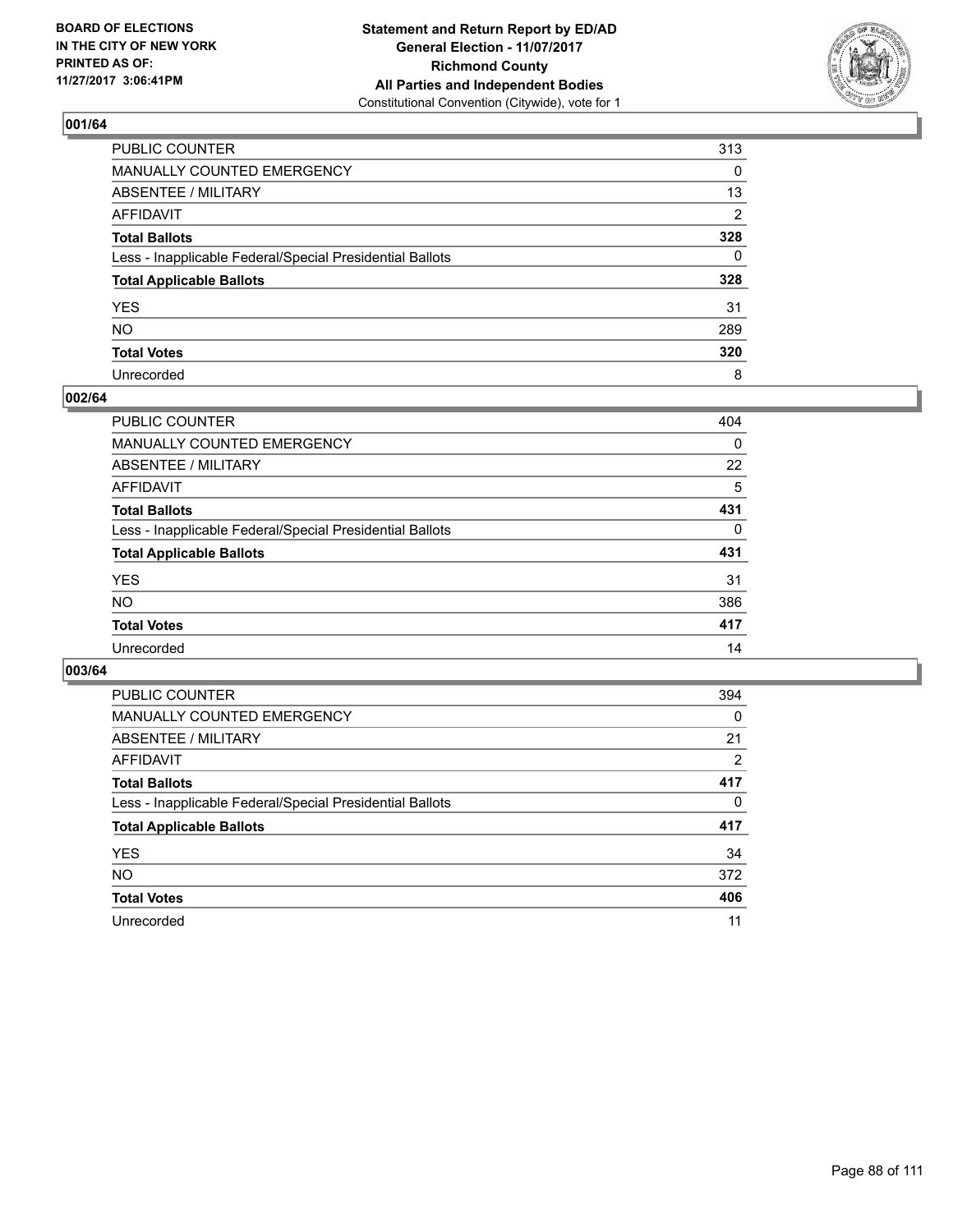

| PUBLIC COUNTER                                           | 307          |
|----------------------------------------------------------|--------------|
| MANUALLY COUNTED EMERGENCY                               | 0            |
| ABSENTEE / MILITARY                                      | 11           |
| AFFIDAVIT                                                | 0            |
| Total Ballots                                            | 318          |
| Less - Inapplicable Federal/Special Presidential Ballots | $\mathbf{0}$ |
| <b>Total Applicable Ballots</b>                          | 318          |
| YES                                                      | 23           |
| NO.                                                      | 286          |
| <b>Total Votes</b>                                       | 309          |
| Unrecorded                                               | 9            |

#### **005/64**

| <b>PUBLIC COUNTER</b>                                    | 416 |
|----------------------------------------------------------|-----|
| <b>MANUALLY COUNTED EMERGENCY</b>                        | 0   |
| ABSENTEE / MILITARY                                      | 18  |
| AFFIDAVIT                                                | 4   |
| <b>Total Ballots</b>                                     | 438 |
| Less - Inapplicable Federal/Special Presidential Ballots | 0   |
| <b>Total Applicable Ballots</b>                          | 438 |
| <b>YES</b>                                               | 35  |
| <b>NO</b>                                                | 395 |
| <b>Total Votes</b>                                       | 430 |
| Unrecorded                                               | 8   |

| <b>PUBLIC COUNTER</b>                                    | 426      |
|----------------------------------------------------------|----------|
| MANUALLY COUNTED EMERGENCY                               | $\Omega$ |
| ABSENTEE / MILITARY                                      | 16       |
| <b>AFFIDAVIT</b>                                         | 6        |
| <b>Total Ballots</b>                                     | 448      |
| Less - Inapplicable Federal/Special Presidential Ballots | 0        |
| <b>Total Applicable Ballots</b>                          | 448      |
| <b>YES</b>                                               | 44       |
| NO.                                                      | 391      |
| <b>Total Votes</b>                                       | 435      |
| Unrecorded                                               | 13       |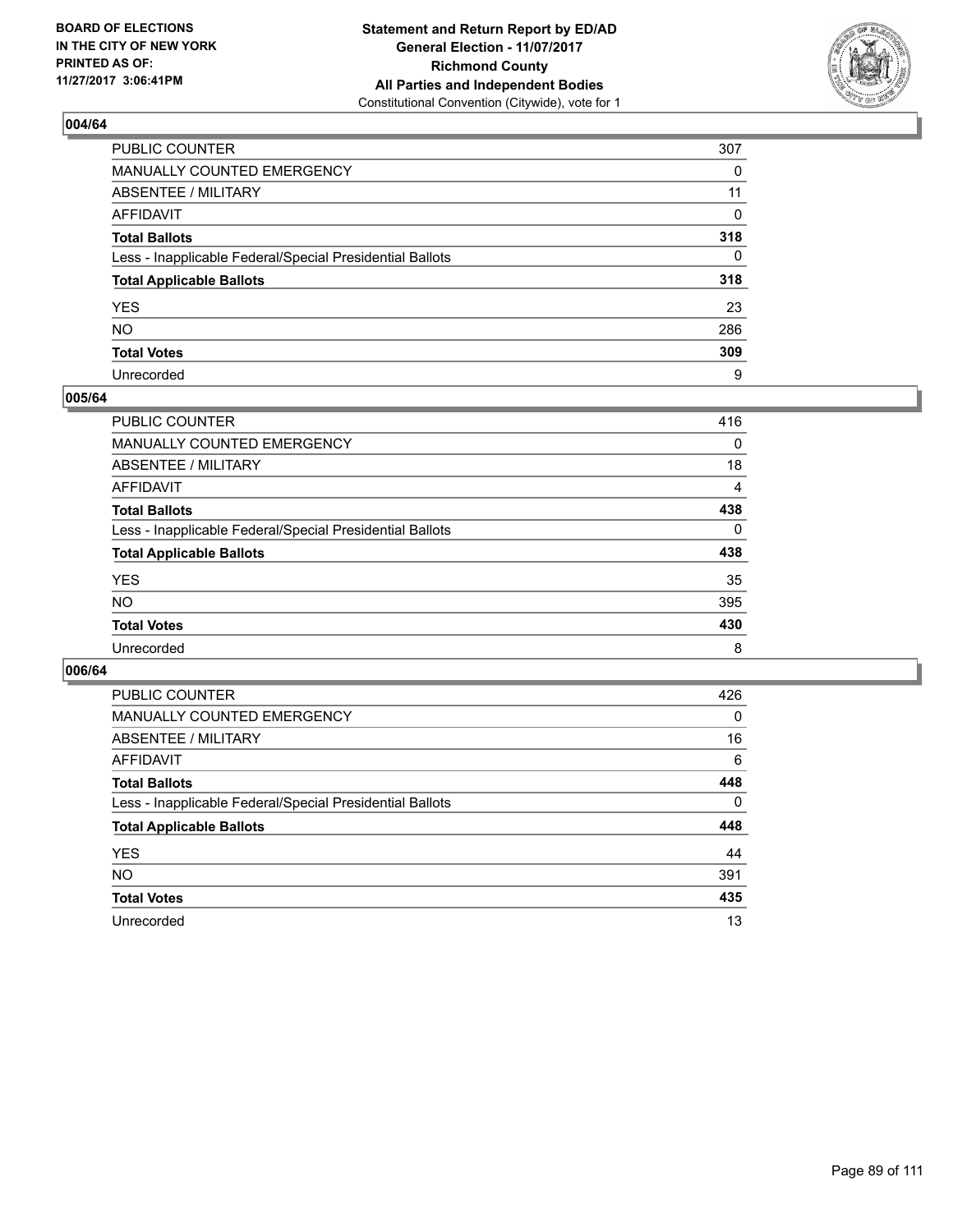

| PUBLIC COUNTER                                           | 427          |
|----------------------------------------------------------|--------------|
| MANUALLY COUNTED EMERGENCY                               | 0            |
| ABSENTEE / MILITARY                                      | 13           |
| AFFIDAVIT                                                | 2            |
| Total Ballots                                            | 442          |
| Less - Inapplicable Federal/Special Presidential Ballots | $\mathbf{0}$ |
| <b>Total Applicable Ballots</b>                          | 442          |
| YES                                                      | 37           |
| NO.                                                      | 396          |
| <b>Total Votes</b>                                       | 433          |
| Unrecorded                                               | 9            |

#### **008/64**

| <b>PUBLIC COUNTER</b>                                    | 332 |
|----------------------------------------------------------|-----|
| <b>MANUALLY COUNTED EMERGENCY</b>                        | 0   |
| ABSENTEE / MILITARY                                      | 20  |
| AFFIDAVIT                                                | 3   |
| <b>Total Ballots</b>                                     | 355 |
| Less - Inapplicable Federal/Special Presidential Ballots | 0   |
| <b>Total Applicable Ballots</b>                          | 355 |
| <b>YES</b>                                               | 33  |
| <b>NO</b>                                                | 314 |
| <b>Total Votes</b>                                       | 347 |
| Unrecorded                                               | 8   |

| <b>PUBLIC COUNTER</b>                                    | 317 |
|----------------------------------------------------------|-----|
| MANUALLY COUNTED EMERGENCY                               | 0   |
| ABSENTEE / MILITARY                                      | 8   |
| AFFIDAVIT                                                |     |
| <b>Total Ballots</b>                                     | 326 |
| Less - Inapplicable Federal/Special Presidential Ballots | 0   |
| <b>Total Applicable Ballots</b>                          | 326 |
| <b>YES</b>                                               | 24  |
| <b>NO</b>                                                | 287 |
| <b>Total Votes</b>                                       | 311 |
| Unrecorded                                               | 15  |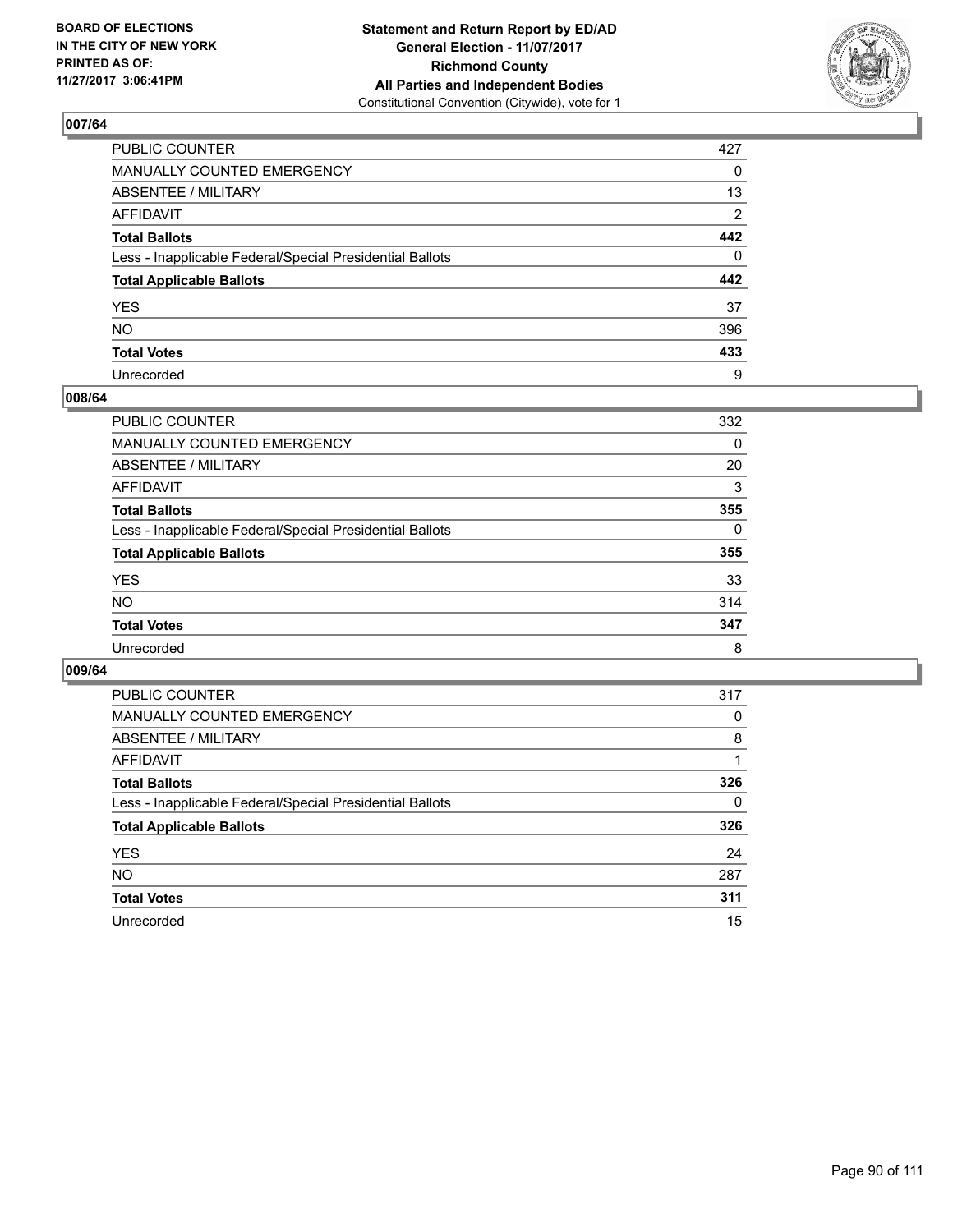

| PUBLIC COUNTER                                           | 318          |
|----------------------------------------------------------|--------------|
| MANUALLY COUNTED EMERGENCY                               | 0            |
| <b>ABSENTEE / MILITARY</b>                               | 8            |
| AFFIDAVIT                                                | 6            |
| Total Ballots                                            | 332          |
| Less - Inapplicable Federal/Special Presidential Ballots | $\mathbf{0}$ |
| <b>Total Applicable Ballots</b>                          | 332          |
| YES                                                      | 33           |
| NO.                                                      | 288          |
| <b>Total Votes</b>                                       | 321          |
| Unrecorded                                               | 11           |

### **011/64**

| PUBLIC COUNTER                                           | 145 |
|----------------------------------------------------------|-----|
| MANUALLY COUNTED EMERGENCY                               | 0   |
| ABSENTEE / MILITARY                                      | 11  |
| AFFIDAVIT                                                | 0   |
| <b>Total Ballots</b>                                     | 156 |
| Less - Inapplicable Federal/Special Presidential Ballots | 0   |
| <b>Total Applicable Ballots</b>                          | 156 |
| <b>YES</b>                                               | 15  |
| <b>NO</b>                                                | 133 |
| <b>Total Votes</b>                                       | 148 |
| Unrecorded                                               | 8   |

| <b>PUBLIC COUNTER</b>                                    | 293 |
|----------------------------------------------------------|-----|
| MANUALLY COUNTED EMERGENCY                               | 0   |
| ABSENTEE / MILITARY                                      | 13  |
| AFFIDAVIT                                                | 3   |
| <b>Total Ballots</b>                                     | 309 |
| Less - Inapplicable Federal/Special Presidential Ballots | 0   |
| <b>Total Applicable Ballots</b>                          | 309 |
| <b>YES</b>                                               | 15  |
| <b>NO</b>                                                | 276 |
| <b>Total Votes</b>                                       | 291 |
| Unrecorded                                               | 18  |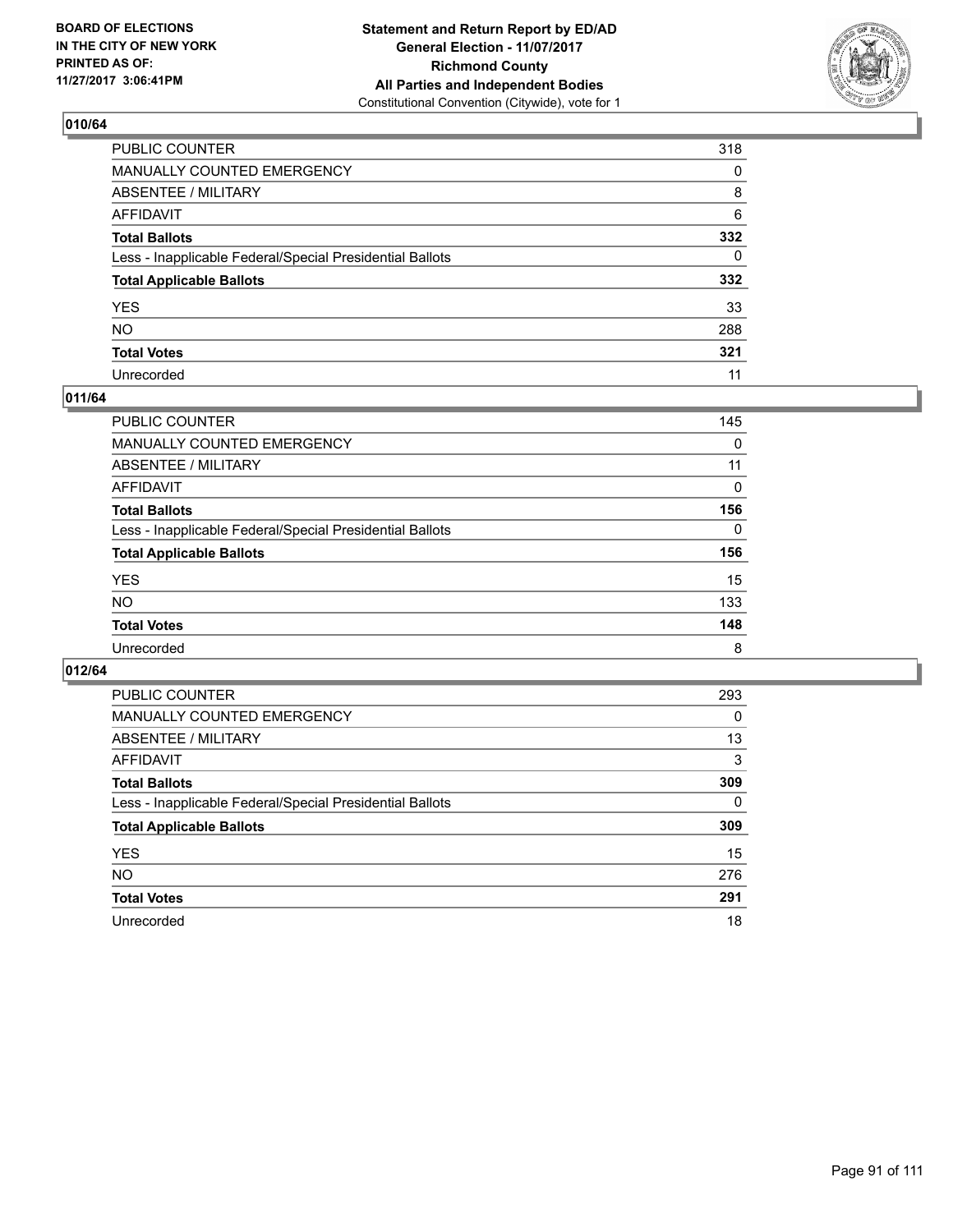

| PUBLIC COUNTER                                           | 148             |
|----------------------------------------------------------|-----------------|
| MANUALLY COUNTED EMERGENCY                               | 0               |
| ABSENTEE / MILITARY                                      | 4               |
| AFFIDAVIT                                                |                 |
| Total Ballots                                            | 153             |
| Less - Inapplicable Federal/Special Presidential Ballots | $\mathbf{0}$    |
| <b>Total Applicable Ballots</b>                          | 153             |
| YES                                                      | 12 <sup>2</sup> |
| NO.                                                      | 132             |
| <b>Total Votes</b>                                       | 144             |
| Unrecorded                                               | 9               |

#### **014/64**

| <b>PUBLIC COUNTER</b>                                    | 379 |
|----------------------------------------------------------|-----|
| <b>MANUALLY COUNTED EMERGENCY</b>                        | 0   |
| ABSENTEE / MILITARY                                      | 12  |
| AFFIDAVIT                                                | 2   |
| <b>Total Ballots</b>                                     | 393 |
| Less - Inapplicable Federal/Special Presidential Ballots | 0   |
| <b>Total Applicable Ballots</b>                          | 393 |
| <b>YES</b>                                               | 42  |
| <b>NO</b>                                                | 342 |
| <b>Total Votes</b>                                       | 384 |
| Unrecorded                                               | 9   |

| <b>PUBLIC COUNTER</b>                                    | 439      |
|----------------------------------------------------------|----------|
| <b>MANUALLY COUNTED EMERGENCY</b>                        | $\Omega$ |
| ABSENTEE / MILITARY                                      | 12       |
| AFFIDAVIT                                                | 2        |
| <b>Total Ballots</b>                                     | 453      |
| Less - Inapplicable Federal/Special Presidential Ballots | 0        |
| <b>Total Applicable Ballots</b>                          | 453      |
| <b>YES</b>                                               | 53       |
| <b>NO</b>                                                | 386      |
| <b>Total Votes</b>                                       | 439      |
| Unrecorded                                               | 14       |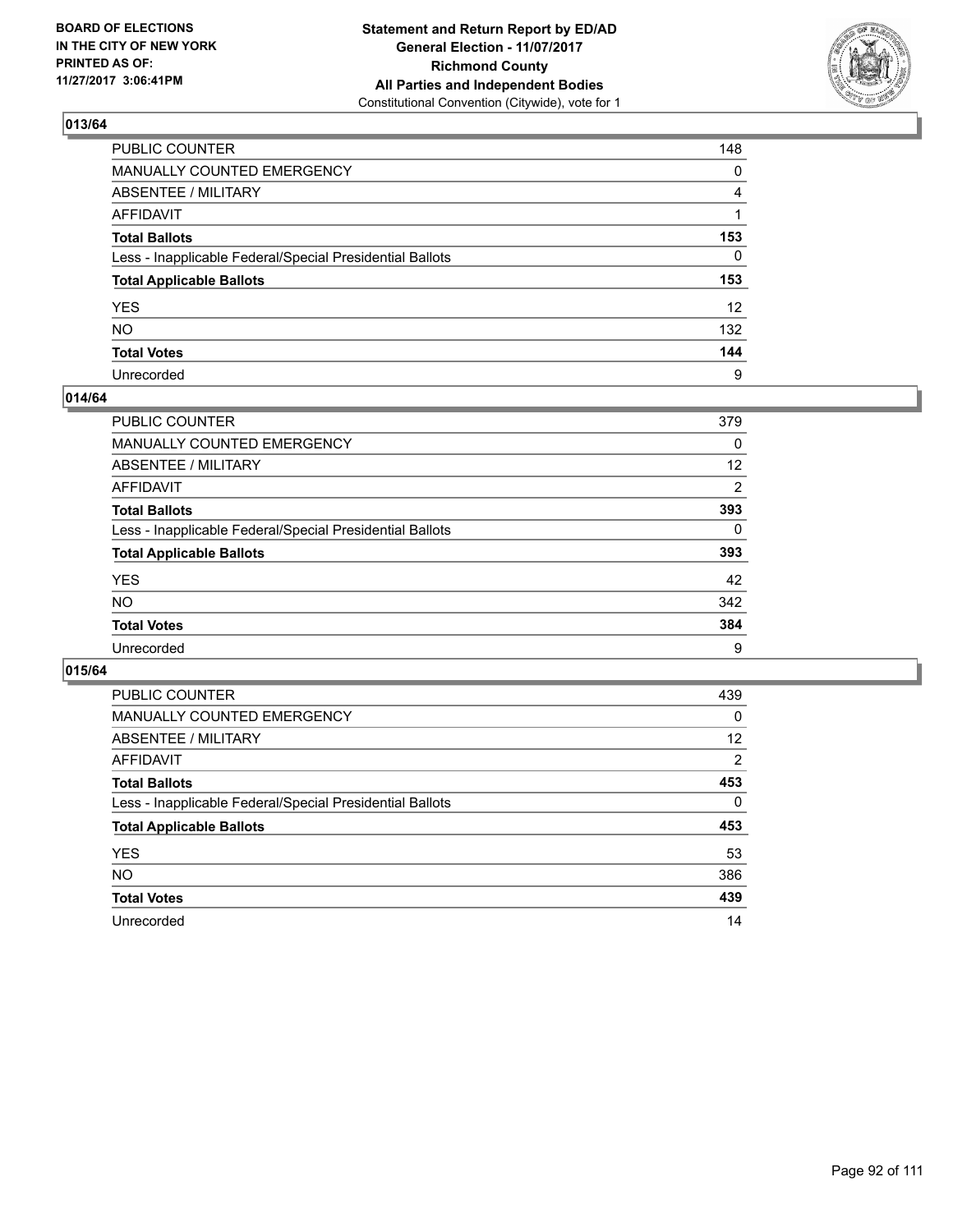

| PUBLIC COUNTER                                           | 356 |
|----------------------------------------------------------|-----|
| MANUALLY COUNTED EMERGENCY                               | 0   |
| ABSENTEE / MILITARY                                      | 13  |
| AFFIDAVIT                                                | 4   |
| Total Ballots                                            | 373 |
| Less - Inapplicable Federal/Special Presidential Ballots | 0   |
| <b>Total Applicable Ballots</b>                          | 373 |
| YES                                                      | 53  |
| NO.                                                      | 304 |
| <b>Total Votes</b>                                       | 357 |
| Unrecorded                                               | 16  |

#### **017/64**

| <b>PUBLIC COUNTER</b>                                    | 368      |
|----------------------------------------------------------|----------|
| <b>MANUALLY COUNTED EMERGENCY</b>                        | 0        |
| ABSENTEE / MILITARY                                      | 31       |
| AFFIDAVIT                                                | 2        |
| <b>Total Ballots</b>                                     | 401      |
| Less - Inapplicable Federal/Special Presidential Ballots | $\Omega$ |
| <b>Total Applicable Ballots</b>                          | 401      |
| <b>YES</b>                                               | 46       |
| <b>NO</b>                                                | 334      |
| <b>Total Votes</b>                                       | 380      |
| Unrecorded                                               | 21       |

| <b>PUBLIC COUNTER</b>                                    | 270 |
|----------------------------------------------------------|-----|
| MANUALLY COUNTED EMERGENCY                               | 0   |
| ABSENTEE / MILITARY                                      | 14  |
| <b>AFFIDAVIT</b>                                         | 0   |
| <b>Total Ballots</b>                                     | 284 |
| Less - Inapplicable Federal/Special Presidential Ballots | 0   |
| <b>Total Applicable Ballots</b>                          | 284 |
| <b>YES</b>                                               | 22  |
| NO.                                                      | 238 |
| <b>Total Votes</b>                                       | 260 |
| Unrecorded                                               | 24  |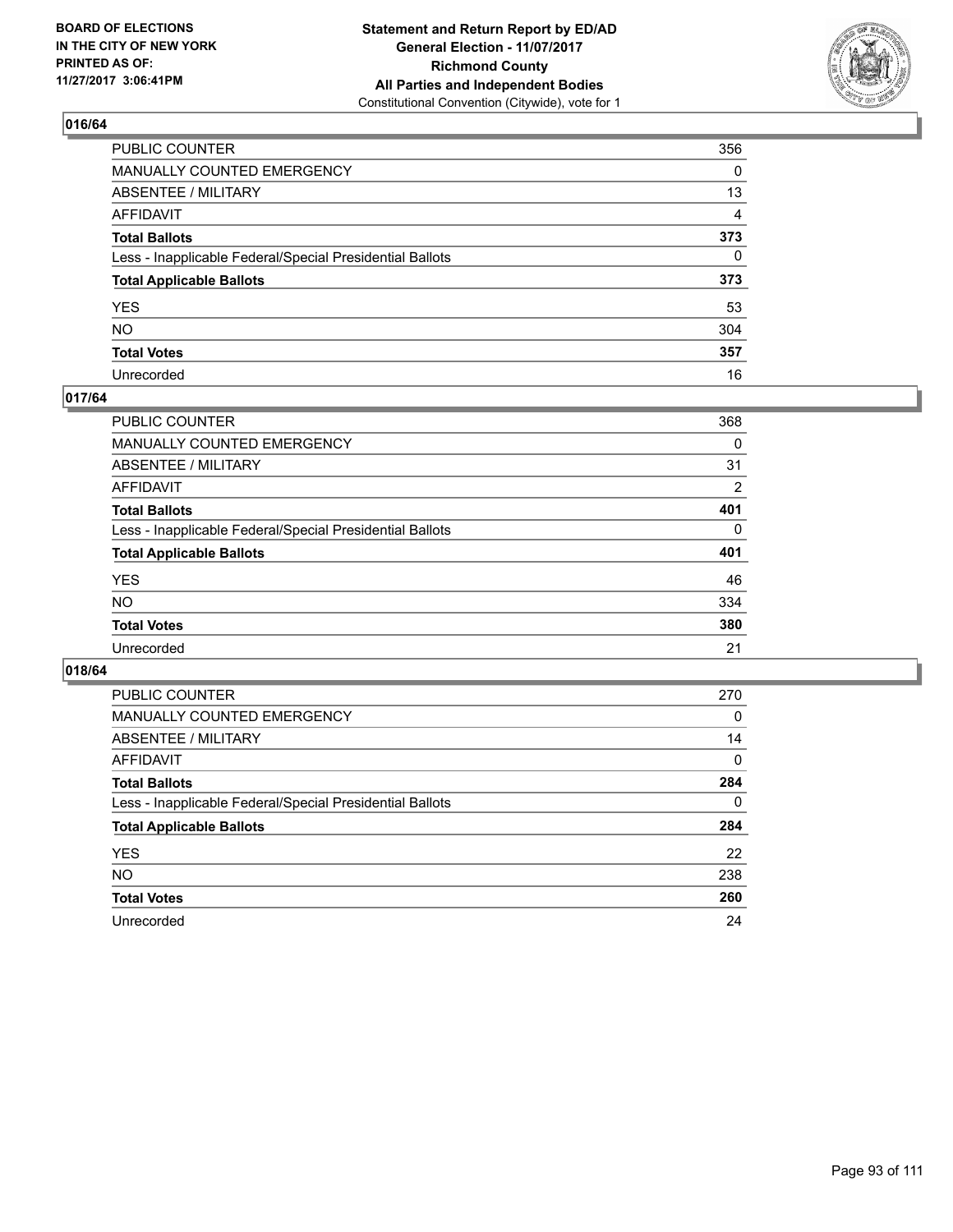

| PUBLIC COUNTER                                           | 200      |
|----------------------------------------------------------|----------|
| MANUALLY COUNTED EMERGENCY                               | $\Omega$ |
| ABSENTEE / MILITARY                                      | 35       |
| AFFIDAVIT                                                | 2        |
| Total Ballots                                            | 237      |
| Less - Inapplicable Federal/Special Presidential Ballots | $\Omega$ |
| <b>Total Applicable Ballots</b>                          | 237      |
| YES                                                      | 33       |
| NO.                                                      | 190      |
| <b>Total Votes</b>                                       | 223      |
| Unrecorded                                               | 14       |

#### **020/64**

| <b>PUBLIC COUNTER</b>                                    | 303      |
|----------------------------------------------------------|----------|
| <b>MANUALLY COUNTED EMERGENCY</b>                        | 0        |
| ABSENTEE / MILITARY                                      | 11       |
| AFFIDAVIT                                                | 2        |
| <b>Total Ballots</b>                                     | 316      |
| Less - Inapplicable Federal/Special Presidential Ballots | $\Omega$ |
| <b>Total Applicable Ballots</b>                          | 316      |
| <b>YES</b>                                               | 33       |
| <b>NO</b>                                                | 264      |
| <b>Total Votes</b>                                       | 297      |
| Unrecorded                                               | 19       |

| <b>PUBLIC COUNTER</b>                                    | 327            |
|----------------------------------------------------------|----------------|
| MANUALLY COUNTED EMERGENCY                               | 0              |
| ABSENTEE / MILITARY                                      | 8              |
| <b>AFFIDAVIT</b>                                         | $\overline{2}$ |
| <b>Total Ballots</b>                                     | 337            |
| Less - Inapplicable Federal/Special Presidential Ballots | 0              |
| <b>Total Applicable Ballots</b>                          | 337            |
| <b>YES</b>                                               | 44             |
| <b>NO</b>                                                | 275            |
| <b>Total Votes</b>                                       | 319            |
| Unrecorded                                               | 18             |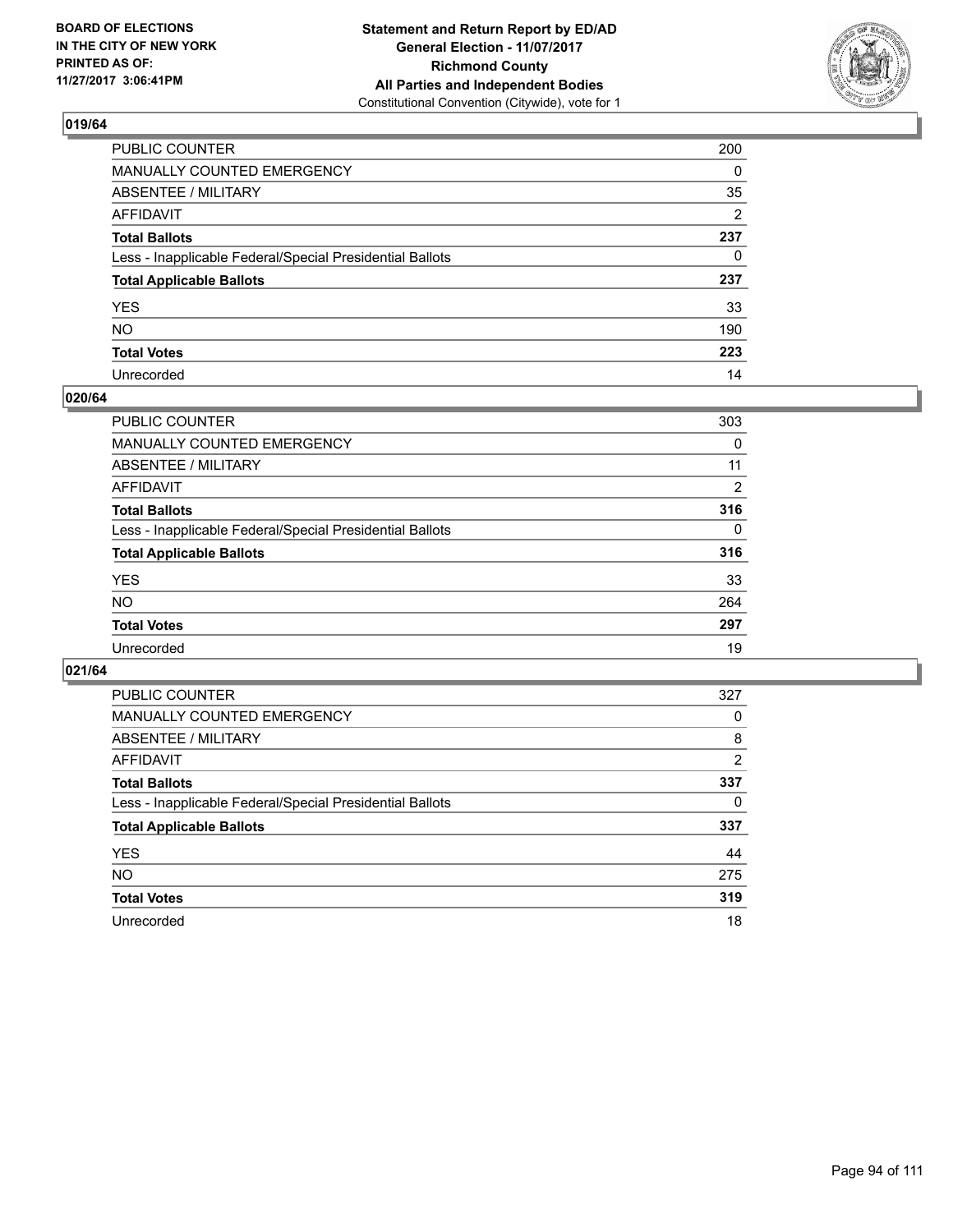

| PUBLIC COUNTER                                           | 362      |
|----------------------------------------------------------|----------|
| MANUALLY COUNTED EMERGENCY                               | 0        |
| ABSENTEE / MILITARY                                      | 22       |
| AFFIDAVIT                                                | 4        |
| Total Ballots                                            | 388      |
| Less - Inapplicable Federal/Special Presidential Ballots | $\Omega$ |
| <b>Total Applicable Ballots</b>                          | 388      |
| YES                                                      | 32       |
| NO.                                                      | 339      |
| <b>Total Votes</b>                                       | 371      |
| Unrecorded                                               | 17       |

### **023/64**

| <b>PUBLIC COUNTER</b>                                    | 317 |
|----------------------------------------------------------|-----|
| <b>MANUALLY COUNTED EMERGENCY</b>                        | 0   |
| ABSENTEE / MILITARY                                      | 15  |
| AFFIDAVIT                                                | 7   |
| <b>Total Ballots</b>                                     | 339 |
| Less - Inapplicable Federal/Special Presidential Ballots | 0   |
| <b>Total Applicable Ballots</b>                          | 339 |
| <b>YES</b>                                               | 33  |
| <b>NO</b>                                                | 286 |
| <b>Total Votes</b>                                       | 319 |
| Unrecorded                                               | 20  |

| <b>PUBLIC COUNTER</b>                                    | 315 |
|----------------------------------------------------------|-----|
| <b>MANUALLY COUNTED EMERGENCY</b>                        | 0   |
| ABSENTEE / MILITARY                                      | 4   |
| AFFIDAVIT                                                |     |
| <b>Total Ballots</b>                                     | 320 |
| Less - Inapplicable Federal/Special Presidential Ballots | 0   |
| <b>Total Applicable Ballots</b>                          | 320 |
| <b>YES</b>                                               | 30  |
| <b>NO</b>                                                | 270 |
| <b>Total Votes</b>                                       | 300 |
| Unrecorded                                               | 20  |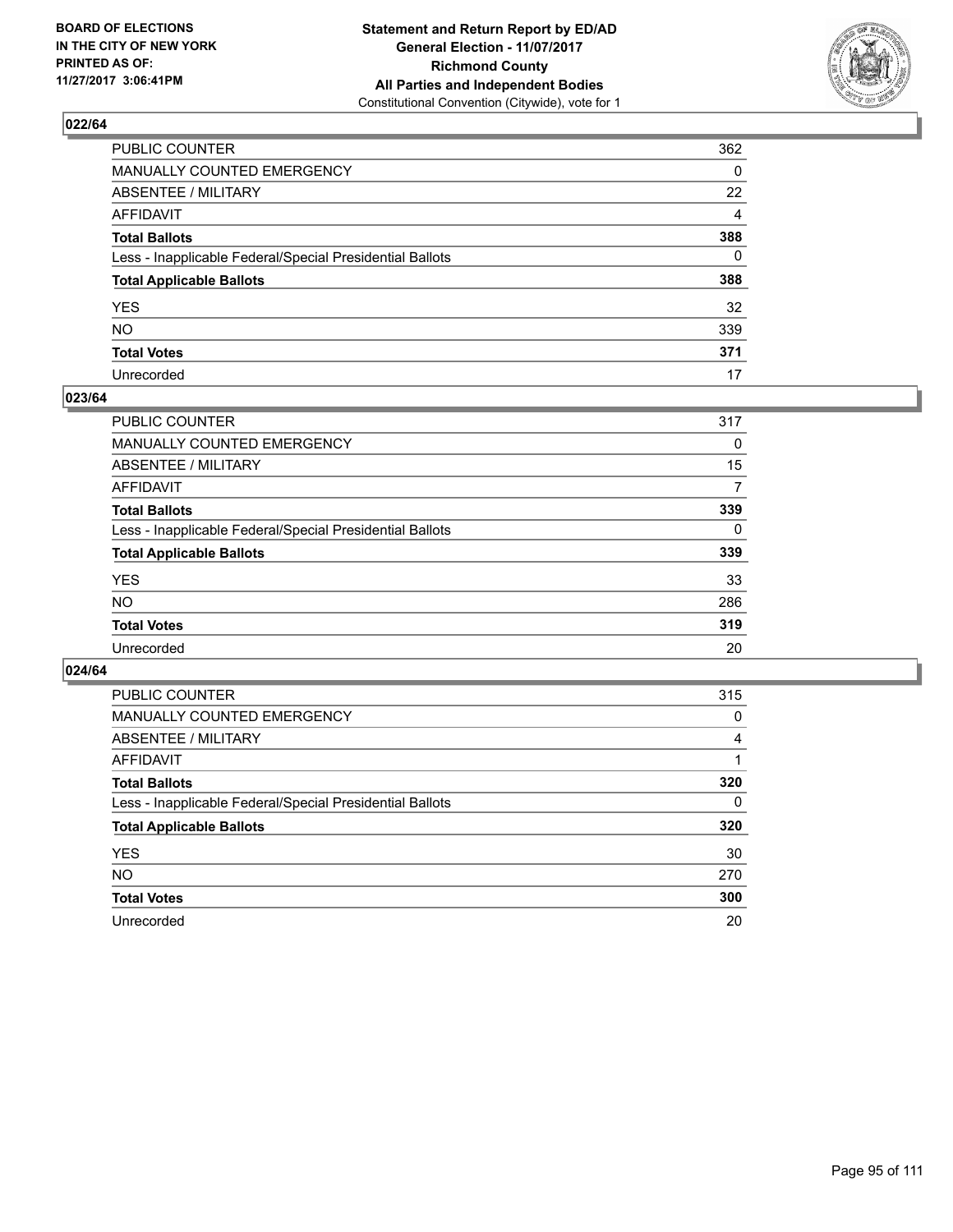

| PUBLIC COUNTER                                           | 303          |
|----------------------------------------------------------|--------------|
| MANUALLY COUNTED EMERGENCY                               | 0            |
| ABSENTEE / MILITARY                                      | 18           |
| AFFIDAVIT                                                | 5            |
| Total Ballots                                            | 326          |
| Less - Inapplicable Federal/Special Presidential Ballots | $\mathbf{0}$ |
| <b>Total Applicable Ballots</b>                          | 326          |
| YES                                                      | 22           |
| NO.                                                      | 277          |
| <b>Total Votes</b>                                       | 299          |
| Unrecorded                                               | 27           |

#### **026/64**

| <b>PUBLIC COUNTER</b>                                    | 315 |
|----------------------------------------------------------|-----|
| <b>MANUALLY COUNTED EMERGENCY</b>                        | 0   |
| ABSENTEE / MILITARY                                      | 10  |
| AFFIDAVIT                                                |     |
| <b>Total Ballots</b>                                     | 326 |
| Less - Inapplicable Federal/Special Presidential Ballots | 0   |
| <b>Total Applicable Ballots</b>                          | 326 |
| <b>YES</b>                                               | 37  |
| <b>NO</b>                                                | 270 |
| <b>Total Votes</b>                                       | 307 |
| Unrecorded                                               | 19  |

| <b>PUBLIC COUNTER</b>                                    | 278 |
|----------------------------------------------------------|-----|
| MANUALLY COUNTED EMERGENCY                               | 0   |
| ABSENTEE / MILITARY                                      |     |
| <b>AFFIDAVIT</b>                                         |     |
| <b>Total Ballots</b>                                     | 286 |
| Less - Inapplicable Federal/Special Presidential Ballots | 0   |
| <b>Total Applicable Ballots</b>                          | 286 |
| <b>YES</b>                                               | 20  |
| NO.                                                      | 251 |
| <b>Total Votes</b>                                       | 271 |
| Unrecorded                                               | 15  |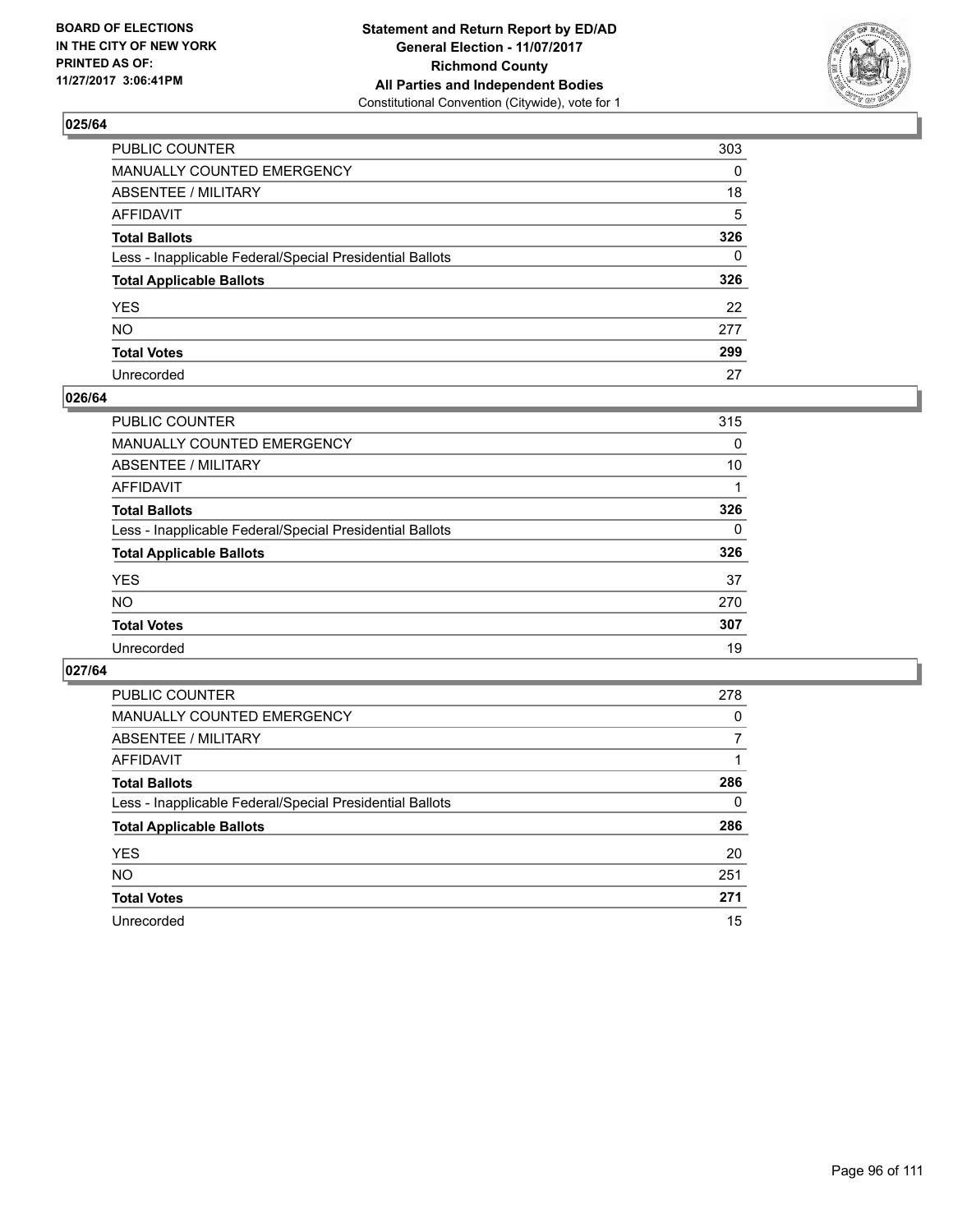

| PUBLIC COUNTER                                           | 201          |
|----------------------------------------------------------|--------------|
| MANUALLY COUNTED EMERGENCY                               | 0            |
| ABSENTEE / MILITARY                                      | 3            |
| AFFIDAVIT                                                | 0            |
| Total Ballots                                            | 204          |
| Less - Inapplicable Federal/Special Presidential Ballots | $\mathbf{0}$ |
| <b>Total Applicable Ballots</b>                          | 204          |
| YES                                                      | 34           |
| NO.                                                      | 160          |
| <b>Total Votes</b>                                       | 194          |
| Unrecorded                                               | 10           |

#### **029/64**

| <b>PUBLIC COUNTER</b>                                    | 347      |
|----------------------------------------------------------|----------|
| MANUALLY COUNTED EMERGENCY                               | 0        |
| ABSENTEE / MILITARY                                      | 9        |
| AFFIDAVIT                                                | $\Omega$ |
| <b>Total Ballots</b>                                     | 356      |
| Less - Inapplicable Federal/Special Presidential Ballots | $\Omega$ |
| <b>Total Applicable Ballots</b>                          | 356      |
| <b>YES</b>                                               | 44       |
| <b>NO</b>                                                | 305      |
| <b>Total Votes</b>                                       | 349      |
| Unrecorded                                               |          |

| <b>PUBLIC COUNTER</b>                                    | 297 |
|----------------------------------------------------------|-----|
| MANUALLY COUNTED EMERGENCY                               | 0   |
| ABSENTEE / MILITARY                                      | 5   |
| AFFIDAVIT                                                |     |
| <b>Total Ballots</b>                                     | 303 |
| Less - Inapplicable Federal/Special Presidential Ballots | 0   |
| <b>Total Applicable Ballots</b>                          | 303 |
| <b>YES</b>                                               | 25  |
| <b>NO</b>                                                | 260 |
| <b>Total Votes</b>                                       | 285 |
| Unrecorded                                               | 18  |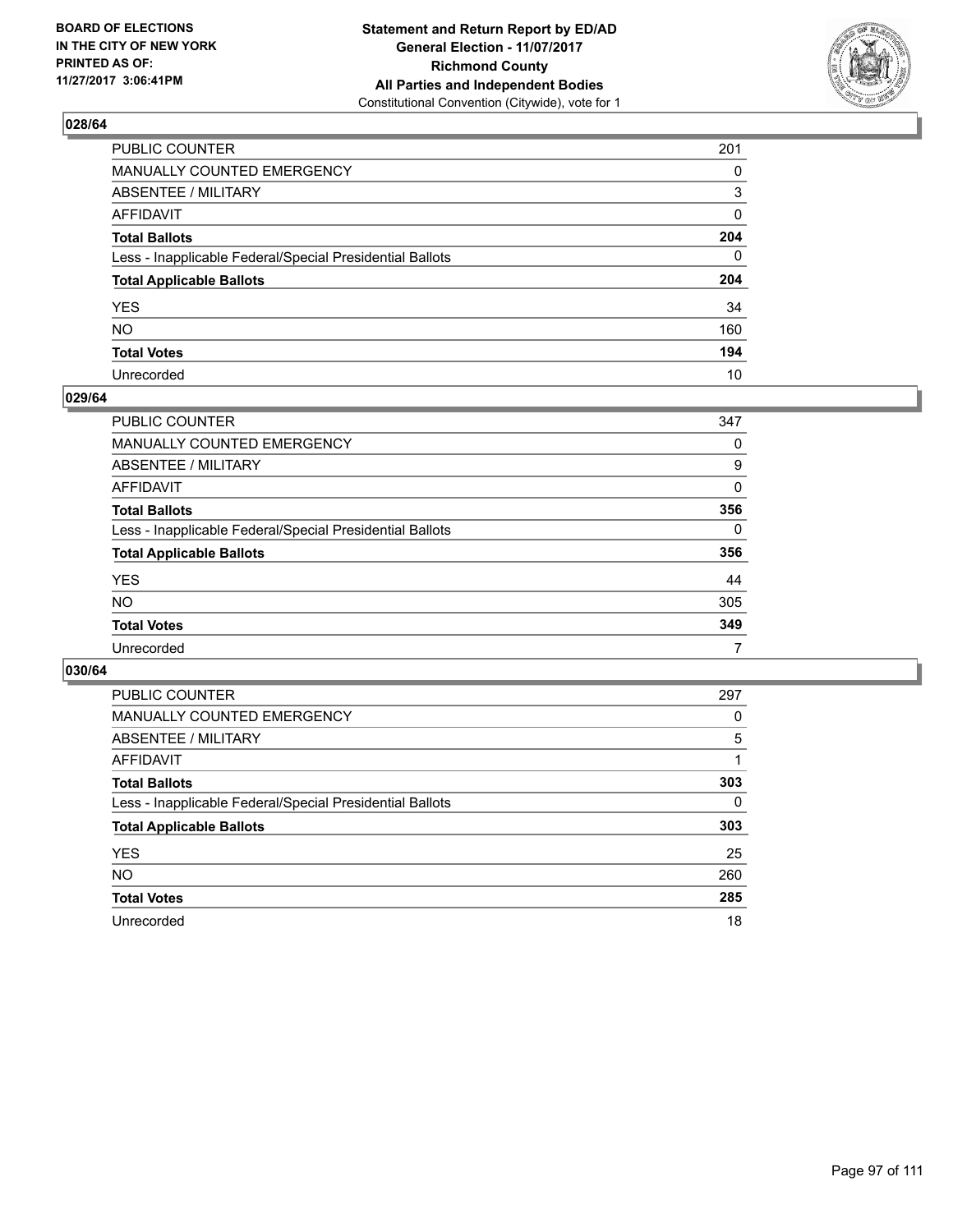

| PUBLIC COUNTER                                           | 289          |
|----------------------------------------------------------|--------------|
| MANUALLY COUNTED EMERGENCY                               | 0            |
| ABSENTEE / MILITARY                                      | 3            |
| AFFIDAVIT                                                | 2            |
| Total Ballots                                            | 294          |
| Less - Inapplicable Federal/Special Presidential Ballots | $\mathbf{0}$ |
| <b>Total Applicable Ballots</b>                          | 294          |
| YES                                                      | 22           |
| NO.                                                      | 261          |
| <b>Total Votes</b>                                       | 283          |
| Unrecorded                                               | 11           |

### **032/64**

| <b>PUBLIC COUNTER</b>                                    | 336      |
|----------------------------------------------------------|----------|
| <b>MANUALLY COUNTED EMERGENCY</b>                        | 0        |
| ABSENTEE / MILITARY                                      | 12       |
| AFFIDAVIT                                                |          |
| <b>Total Ballots</b>                                     | 349      |
| Less - Inapplicable Federal/Special Presidential Ballots | $\Omega$ |
| <b>Total Applicable Ballots</b>                          | 349      |
| <b>YES</b>                                               | 48       |
| <b>NO</b>                                                | 269      |
| <b>Total Votes</b>                                       | 317      |
| Unrecorded                                               | 32       |

| <b>PUBLIC COUNTER</b>                                    | 286 |
|----------------------------------------------------------|-----|
| MANUALLY COUNTED EMERGENCY                               | 0   |
| ABSENTEE / MILITARY                                      | 14  |
| <b>AFFIDAVIT</b>                                         |     |
| <b>Total Ballots</b>                                     | 301 |
| Less - Inapplicable Federal/Special Presidential Ballots | 0   |
| <b>Total Applicable Ballots</b>                          | 301 |
| <b>YES</b>                                               | 19  |
| NO.                                                      | 269 |
| <b>Total Votes</b>                                       | 288 |
| Unrecorded                                               | 13  |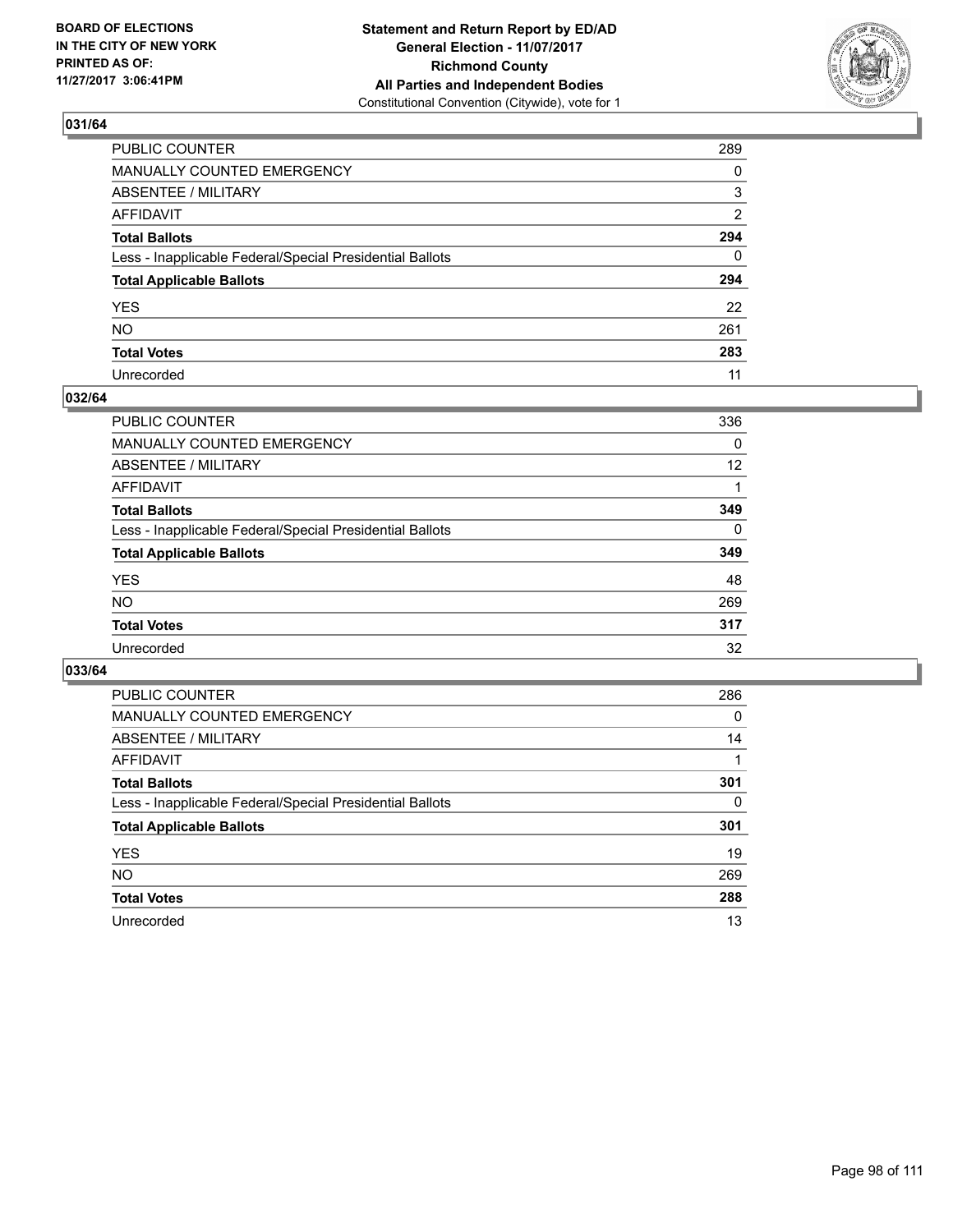

| PUBLIC COUNTER                                           | 320          |
|----------------------------------------------------------|--------------|
| MANUALLY COUNTED EMERGENCY                               | 0            |
| ABSENTEE / MILITARY                                      | 44           |
| AFFIDAVIT                                                | 8            |
| Total Ballots                                            | 372          |
| Less - Inapplicable Federal/Special Presidential Ballots | $\mathbf{0}$ |
| <b>Total Applicable Ballots</b>                          | 372          |
| YES                                                      | 39           |
| NO.                                                      | 292          |
| <b>Total Votes</b>                                       | 331          |
| Unrecorded                                               | 41           |

#### **035/64**

| <b>PUBLIC COUNTER</b>                                    | 307 |
|----------------------------------------------------------|-----|
| <b>MANUALLY COUNTED EMERGENCY</b>                        | 0   |
| ABSENTEE / MILITARY                                      | 20  |
| AFFIDAVIT                                                | 0   |
| <b>Total Ballots</b>                                     | 327 |
| Less - Inapplicable Federal/Special Presidential Ballots | 0   |
| <b>Total Applicable Ballots</b>                          | 327 |
| <b>YES</b>                                               | 29  |
| <b>NO</b>                                                | 273 |
| <b>Total Votes</b>                                       | 302 |
| Unrecorded                                               | 25  |

| <b>PUBLIC COUNTER</b>                                    | 349 |
|----------------------------------------------------------|-----|
| MANUALLY COUNTED EMERGENCY                               | 0   |
| ABSENTEE / MILITARY                                      | 9   |
| <b>AFFIDAVIT</b>                                         | 4   |
| <b>Total Ballots</b>                                     | 362 |
| Less - Inapplicable Federal/Special Presidential Ballots | 0   |
| <b>Total Applicable Ballots</b>                          | 362 |
| <b>YES</b>                                               | 62  |
| NO.                                                      | 272 |
| <b>Total Votes</b>                                       | 334 |
| Unrecorded                                               | 28  |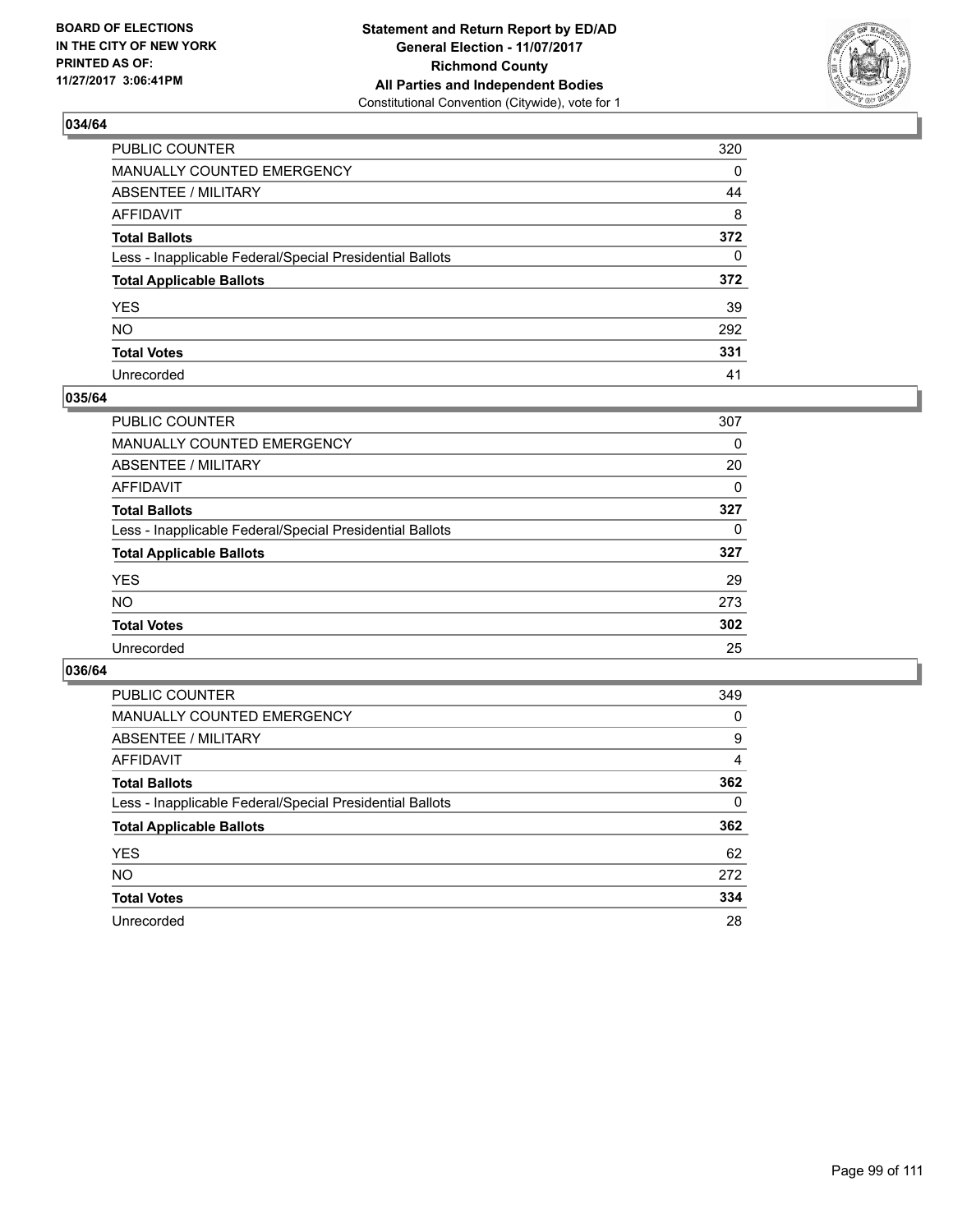

| PUBLIC COUNTER                                           | 283             |
|----------------------------------------------------------|-----------------|
| MANUALLY COUNTED EMERGENCY                               | 0               |
| ABSENTEE / MILITARY                                      | 12 <sup>2</sup> |
| AFFIDAVIT                                                |                 |
| Total Ballots                                            | 296             |
| Less - Inapplicable Federal/Special Presidential Ballots | 0               |
| <b>Total Applicable Ballots</b>                          | 296             |
| YES                                                      | 39              |
| NO.                                                      | 231             |
| <b>Total Votes</b>                                       | 270             |
| Unrecorded                                               | 26              |

#### **038/64**

| <b>PUBLIC COUNTER</b>                                    | 280 |
|----------------------------------------------------------|-----|
| <b>MANUALLY COUNTED EMERGENCY</b>                        | 0   |
| ABSENTEE / MILITARY                                      | 18  |
| AFFIDAVIT                                                | 0   |
| <b>Total Ballots</b>                                     | 298 |
| Less - Inapplicable Federal/Special Presidential Ballots | 0   |
| <b>Total Applicable Ballots</b>                          | 298 |
| <b>YES</b>                                               | 50  |
| <b>NO</b>                                                | 227 |
| <b>Total Votes</b>                                       | 277 |
| Unrecorded                                               | 21  |

| <b>PUBLIC COUNTER</b>                                    | 272 |
|----------------------------------------------------------|-----|
| <b>MANUALLY COUNTED EMERGENCY</b>                        | 0   |
| ABSENTEE / MILITARY                                      | 7   |
| AFFIDAVIT                                                | 0   |
| <b>Total Ballots</b>                                     | 279 |
| Less - Inapplicable Federal/Special Presidential Ballots | 0   |
| <b>Total Applicable Ballots</b>                          | 279 |
| <b>YES</b>                                               | 38  |
| <b>NO</b>                                                | 227 |
| <b>Total Votes</b>                                       | 265 |
| Unrecorded                                               | 14  |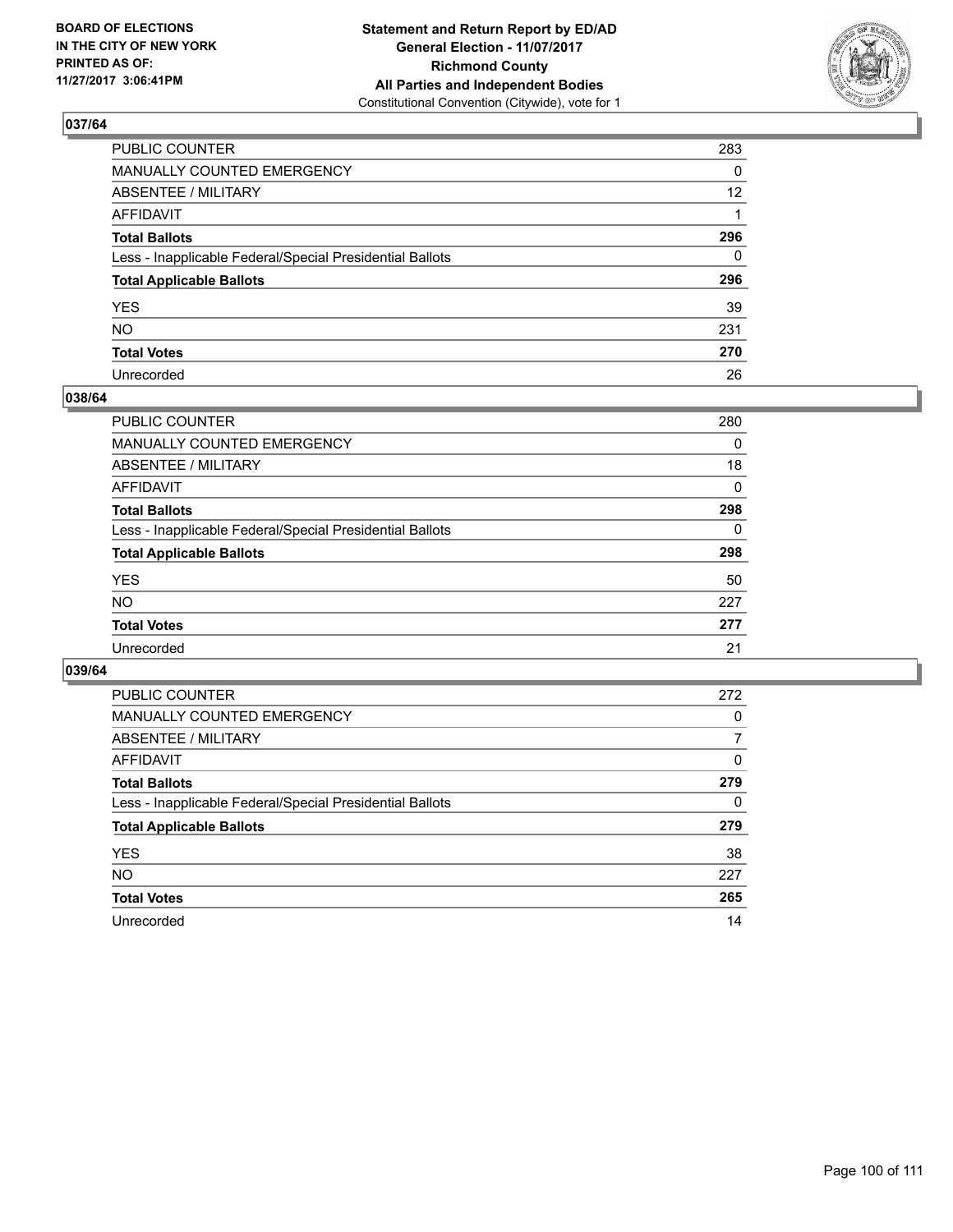

| PUBLIC COUNTER                                           | 211      |
|----------------------------------------------------------|----------|
| MANUALLY COUNTED EMERGENCY                               | 0        |
| <b>ABSENTEE / MILITARY</b>                               | 14       |
| AFFIDAVIT                                                | 7        |
| Total Ballots                                            | 232      |
| Less - Inapplicable Federal/Special Presidential Ballots | $\Omega$ |
| <b>Total Applicable Ballots</b>                          | 232      |
| YES                                                      | 46       |
| NO.                                                      | 176      |
| <b>Total Votes</b>                                       | 222      |
| Unrecorded                                               | 10       |

#### **041/64**

| PUBLIC COUNTER                                           | 238 |
|----------------------------------------------------------|-----|
| <b>MANUALLY COUNTED EMERGENCY</b>                        | 0   |
| ABSENTEE / MILITARY                                      | 2   |
| AFFIDAVIT                                                | 2   |
| <b>Total Ballots</b>                                     | 242 |
| Less - Inapplicable Federal/Special Presidential Ballots | 0   |
| <b>Total Applicable Ballots</b>                          | 242 |
| <b>YES</b>                                               | 35  |
| <b>NO</b>                                                | 188 |
| <b>Total Votes</b>                                       | 223 |
| Unrecorded                                               | 19  |

| <b>PUBLIC COUNTER</b>                                    | 238 |
|----------------------------------------------------------|-----|
| MANUALLY COUNTED EMERGENCY                               | 0   |
| ABSENTEE / MILITARY                                      | 14  |
| AFFIDAVIT                                                | 3   |
| <b>Total Ballots</b>                                     | 255 |
| Less - Inapplicable Federal/Special Presidential Ballots | 0   |
| <b>Total Applicable Ballots</b>                          | 255 |
| <b>YES</b>                                               | 33  |
| <b>NO</b>                                                | 208 |
| <b>Total Votes</b>                                       | 241 |
| Unrecorded                                               | 14  |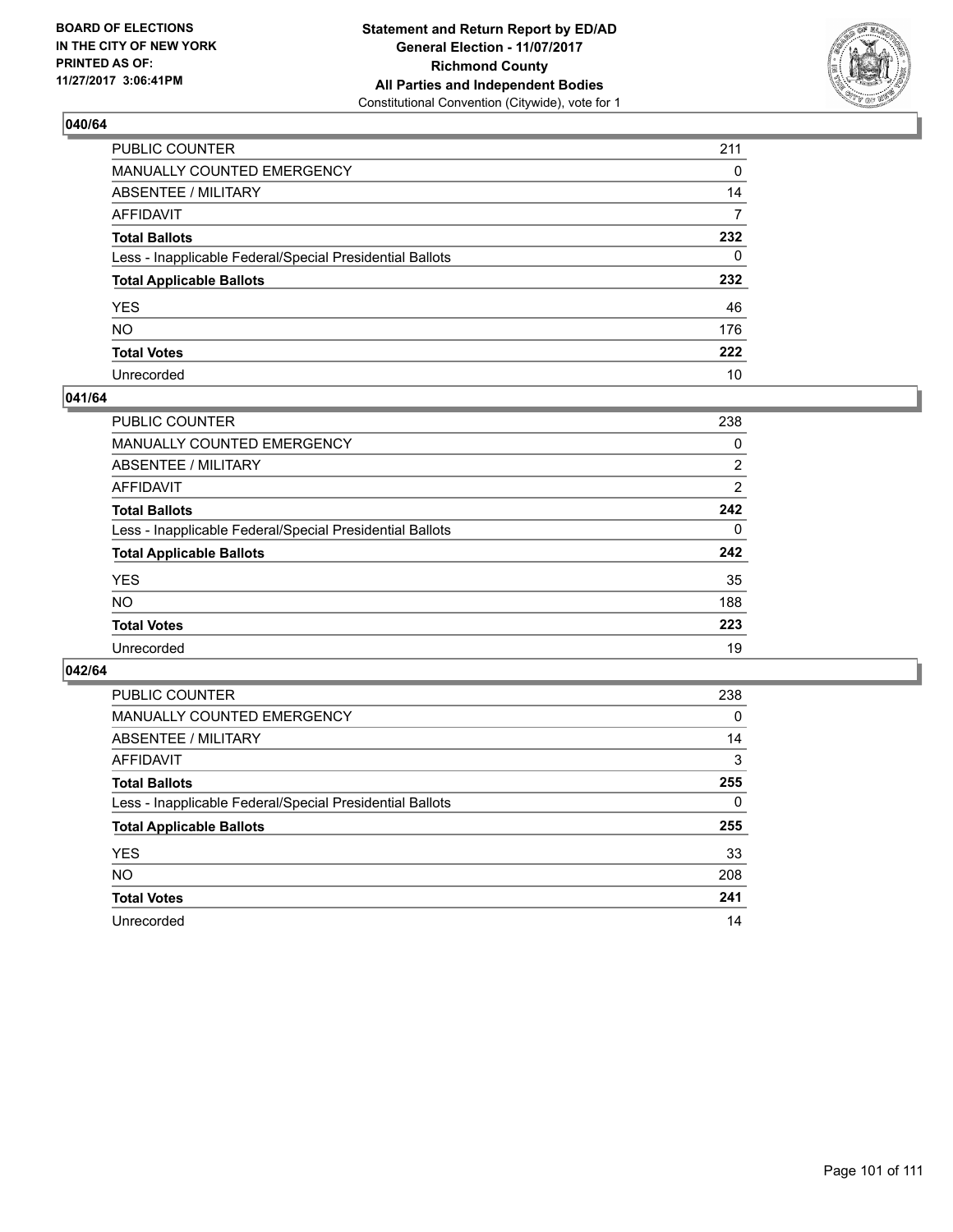

| PUBLIC COUNTER                                           | 153 |
|----------------------------------------------------------|-----|
| MANUALLY COUNTED EMERGENCY                               | 0   |
| ABSENTEE / MILITARY                                      | 5   |
| AFFIDAVIT                                                | 2   |
| Total Ballots                                            | 160 |
| Less - Inapplicable Federal/Special Presidential Ballots | 0   |
| <b>Total Applicable Ballots</b>                          | 160 |
| YES                                                      | 38  |
| NO.                                                      | 104 |
| <b>Total Votes</b>                                       | 142 |
| Unrecorded                                               | 18  |

#### **044/64**

| <b>PUBLIC COUNTER</b>                                    | 284      |
|----------------------------------------------------------|----------|
| MANUALLY COUNTED EMERGENCY                               | 0        |
| ABSENTEE / MILITARY                                      | 9        |
| AFFIDAVIT                                                |          |
| <b>Total Ballots</b>                                     | 294      |
| Less - Inapplicable Federal/Special Presidential Ballots | $\Omega$ |
| <b>Total Applicable Ballots</b>                          | 294      |
| <b>YES</b>                                               | 30       |
| <b>NO</b>                                                | 245      |
| <b>Total Votes</b>                                       | 275      |
| Unrecorded                                               | 19       |

| <b>PUBLIC COUNTER</b>                                    | 244      |
|----------------------------------------------------------|----------|
| MANUALLY COUNTED EMERGENCY                               | 0        |
| ABSENTEE / MILITARY                                      | 13       |
| AFFIDAVIT                                                | $\Omega$ |
| <b>Total Ballots</b>                                     | 257      |
| Less - Inapplicable Federal/Special Presidential Ballots | 0        |
| <b>Total Applicable Ballots</b>                          | 257      |
| <b>YES</b>                                               | 37       |
| <b>NO</b>                                                | 201      |
| <b>Total Votes</b>                                       | 238      |
| Unrecorded                                               | 19       |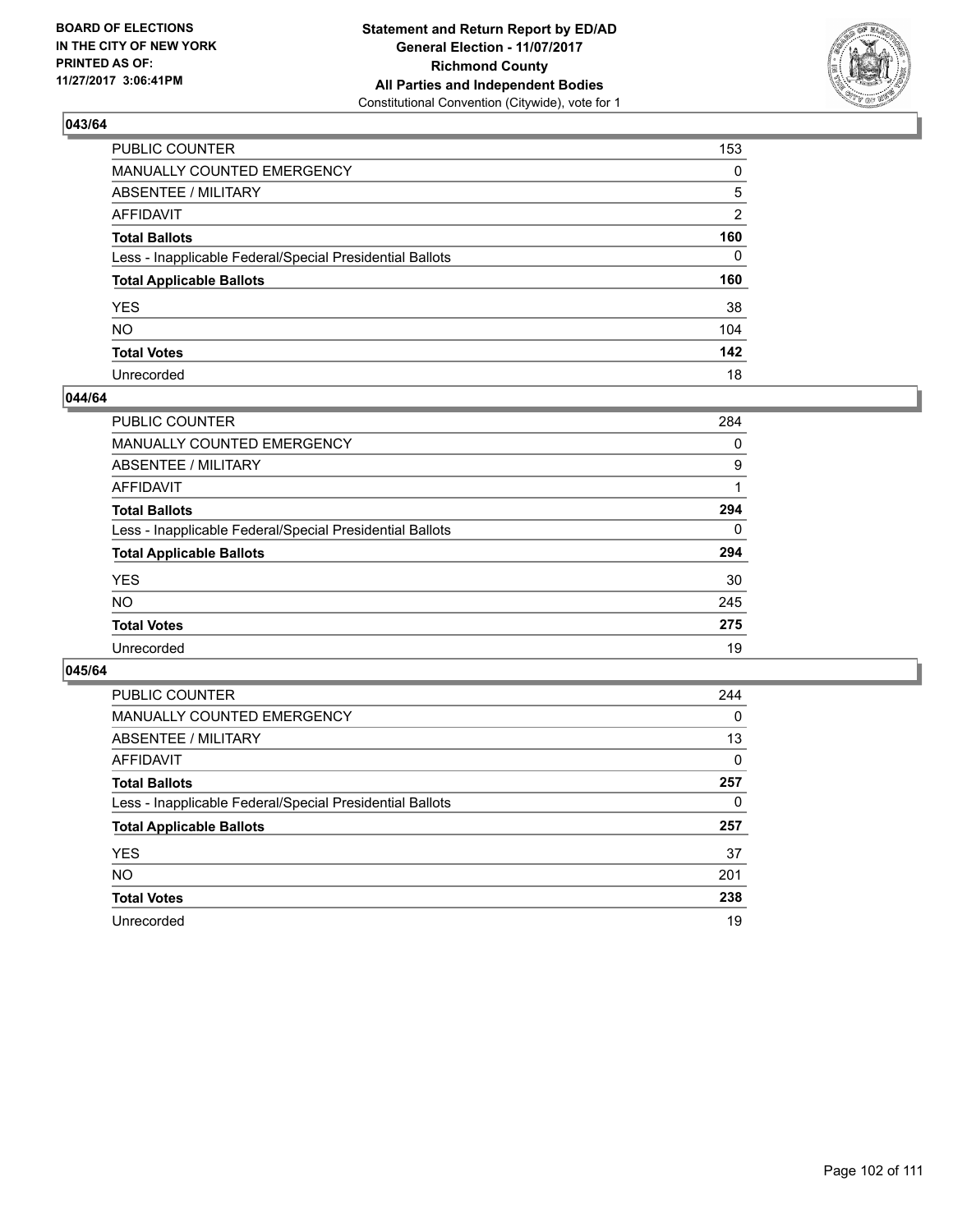

| PUBLIC COUNTER                                           | 254          |
|----------------------------------------------------------|--------------|
| MANUALLY COUNTED EMERGENCY                               | 0            |
| ABSENTEE / MILITARY                                      | 6            |
| AFFIDAVIT                                                | $\mathbf{0}$ |
| Total Ballots                                            | 260          |
| Less - Inapplicable Federal/Special Presidential Ballots | 0            |
| <b>Total Applicable Ballots</b>                          | 260          |
| YES                                                      | 30           |
| NO.                                                      | 219          |
| <b>Total Votes</b>                                       | 249          |
| Unrecorded                                               | 11           |

#### **047/64**

| <b>PUBLIC COUNTER</b>                                    | 309 |
|----------------------------------------------------------|-----|
| <b>MANUALLY COUNTED EMERGENCY</b>                        | 0   |
| <b>ABSENTEE / MILITARY</b>                               | 17  |
| AFFIDAVIT                                                |     |
| <b>Total Ballots</b>                                     | 327 |
| Less - Inapplicable Federal/Special Presidential Ballots | 0   |
| <b>Total Applicable Ballots</b>                          | 327 |
| <b>YES</b>                                               | 40  |
| NO                                                       | 274 |
| <b>Total Votes</b>                                       | 314 |
| Unrecorded                                               | 13  |

| <b>PUBLIC COUNTER</b>                                    | 377            |
|----------------------------------------------------------|----------------|
| MANUALLY COUNTED EMERGENCY                               | 0              |
| ABSENTEE / MILITARY                                      | 15             |
| AFFIDAVIT                                                | $\overline{2}$ |
| <b>Total Ballots</b>                                     | 394            |
| Less - Inapplicable Federal/Special Presidential Ballots | 0              |
| <b>Total Applicable Ballots</b>                          | 394            |
| <b>YES</b>                                               | 27             |
| NO.                                                      | 345            |
| <b>Total Votes</b>                                       | 372            |
| Unrecorded                                               | 22             |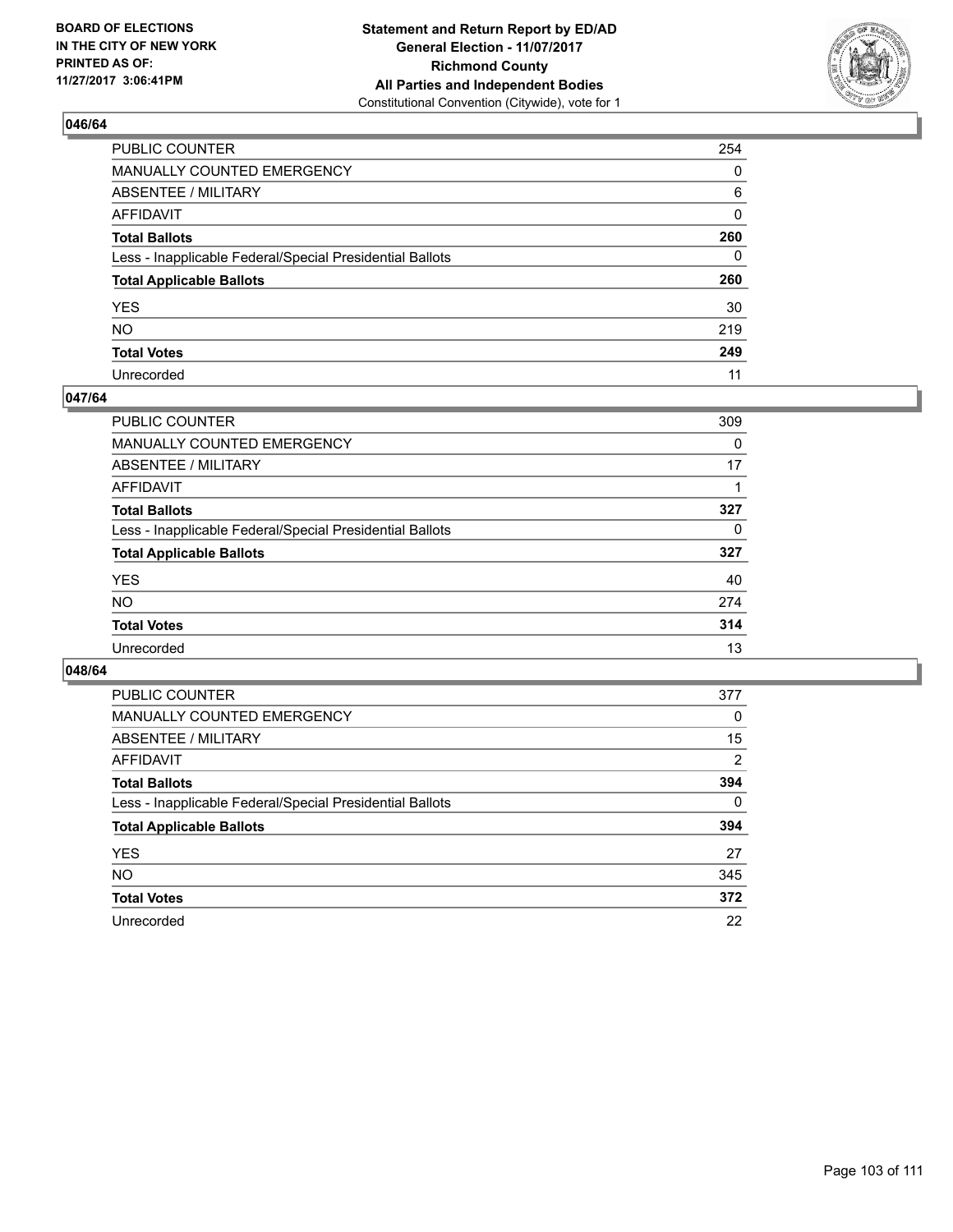

| PUBLIC COUNTER                                           | 299 |
|----------------------------------------------------------|-----|
| MANUALLY COUNTED EMERGENCY                               | 0   |
| ABSENTEE / MILITARY                                      | 35  |
| AFFIDAVIT                                                | 4   |
| Total Ballots                                            | 338 |
| Less - Inapplicable Federal/Special Presidential Ballots | 0   |
| <b>Total Applicable Ballots</b>                          | 338 |
| YES                                                      | 43  |
| NO.                                                      | 210 |
| <b>Total Votes</b>                                       | 253 |
| Unrecorded                                               | 85  |

#### **050/64**

| <b>PUBLIC COUNTER</b>                                    | 275 |
|----------------------------------------------------------|-----|
| <b>MANUALLY COUNTED EMERGENCY</b>                        | 0   |
| ABSENTEE / MILITARY                                      | 13  |
| AFFIDAVIT                                                | 5   |
| <b>Total Ballots</b>                                     | 293 |
| Less - Inapplicable Federal/Special Presidential Ballots | 0   |
| <b>Total Applicable Ballots</b>                          | 293 |
| <b>YES</b>                                               | 48  |
| <b>NO</b>                                                | 236 |
| <b>Total Votes</b>                                       | 284 |
| Unrecorded                                               | 9   |

| <b>PUBLIC COUNTER</b>                                    | 237 |
|----------------------------------------------------------|-----|
| MANUALLY COUNTED EMERGENCY                               | 0   |
| ABSENTEE / MILITARY                                      | 4   |
| AFFIDAVIT                                                | 2   |
| <b>Total Ballots</b>                                     | 243 |
| Less - Inapplicable Federal/Special Presidential Ballots | 0   |
| <b>Total Applicable Ballots</b>                          | 243 |
| <b>YES</b>                                               | 27  |
| <b>NO</b>                                                | 206 |
| <b>Total Votes</b>                                       | 233 |
| Unrecorded                                               | 10  |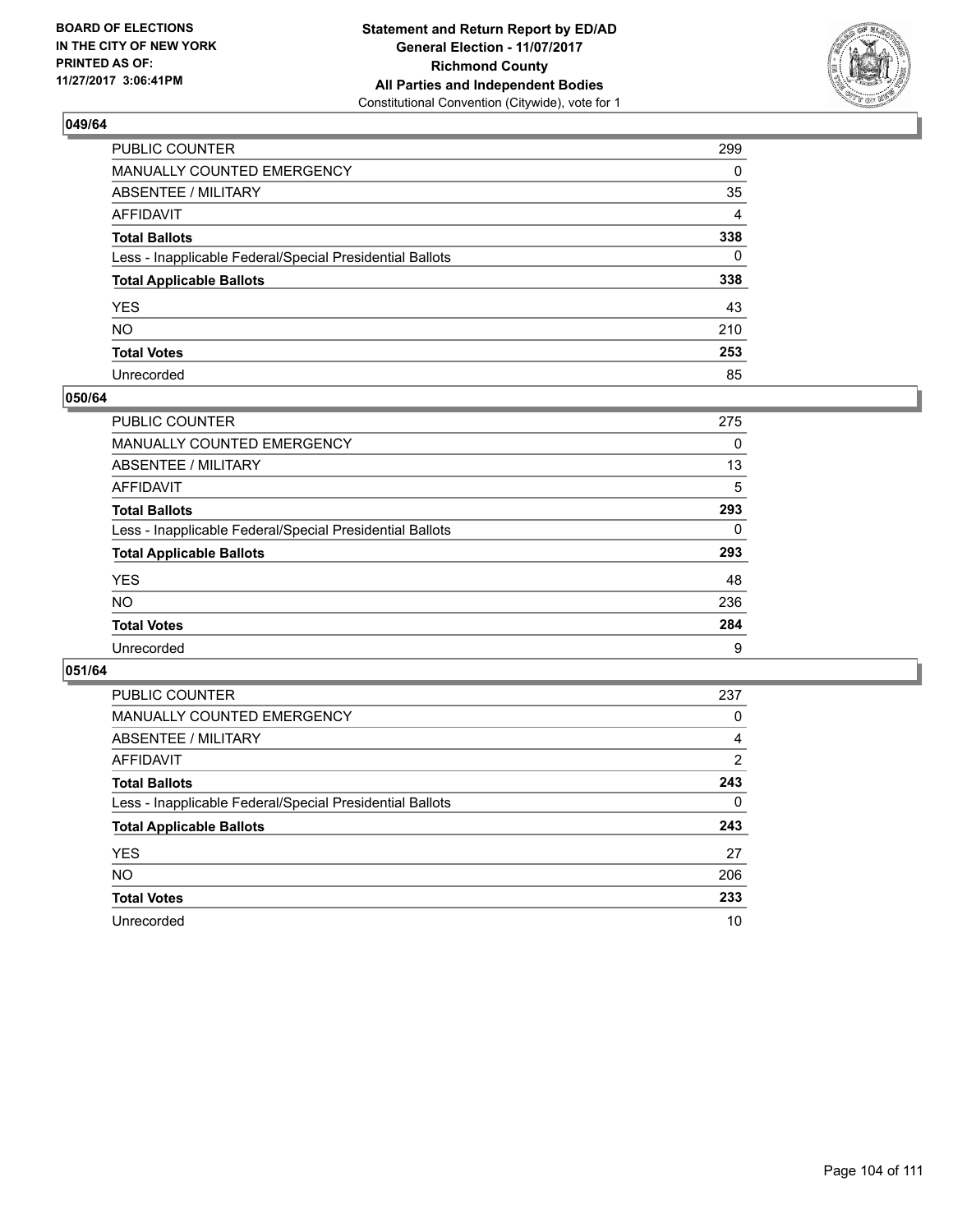

| PUBLIC COUNTER                                           | 276 |
|----------------------------------------------------------|-----|
| MANUALLY COUNTED EMERGENCY                               | 0   |
| ABSENTEE / MILITARY                                      | 9   |
| AFFIDAVIT                                                |     |
| Total Ballots                                            | 286 |
| Less - Inapplicable Federal/Special Presidential Ballots | 0   |
| <b>Total Applicable Ballots</b>                          | 286 |
| YES                                                      | 50  |
| NO.                                                      | 218 |
| <b>Total Votes</b>                                       | 268 |
| Unrecorded                                               | 18  |

#### **053/64**

| <b>PUBLIC COUNTER</b>                                    | 276 |
|----------------------------------------------------------|-----|
| <b>MANUALLY COUNTED EMERGENCY</b>                        | 0   |
| ABSENTEE / MILITARY                                      | 14  |
| AFFIDAVIT                                                | 2   |
| <b>Total Ballots</b>                                     | 292 |
| Less - Inapplicable Federal/Special Presidential Ballots | 0   |
| <b>Total Applicable Ballots</b>                          | 292 |
| <b>YES</b>                                               | 32  |
| <b>NO</b>                                                | 248 |
| <b>Total Votes</b>                                       | 280 |
| Unrecorded                                               | 12  |

| <b>PUBLIC COUNTER</b>                                    | 373      |
|----------------------------------------------------------|----------|
| <b>MANUALLY COUNTED EMERGENCY</b>                        | $\Omega$ |
| ABSENTEE / MILITARY                                      | 12       |
| AFFIDAVIT                                                | 5        |
| <b>Total Ballots</b>                                     | 390      |
| Less - Inapplicable Federal/Special Presidential Ballots | 0        |
| <b>Total Applicable Ballots</b>                          | 390      |
| <b>YES</b>                                               | 37       |
| <b>NO</b>                                                | 350      |
| <b>Total Votes</b>                                       | 387      |
| Unrecorded                                               | 3        |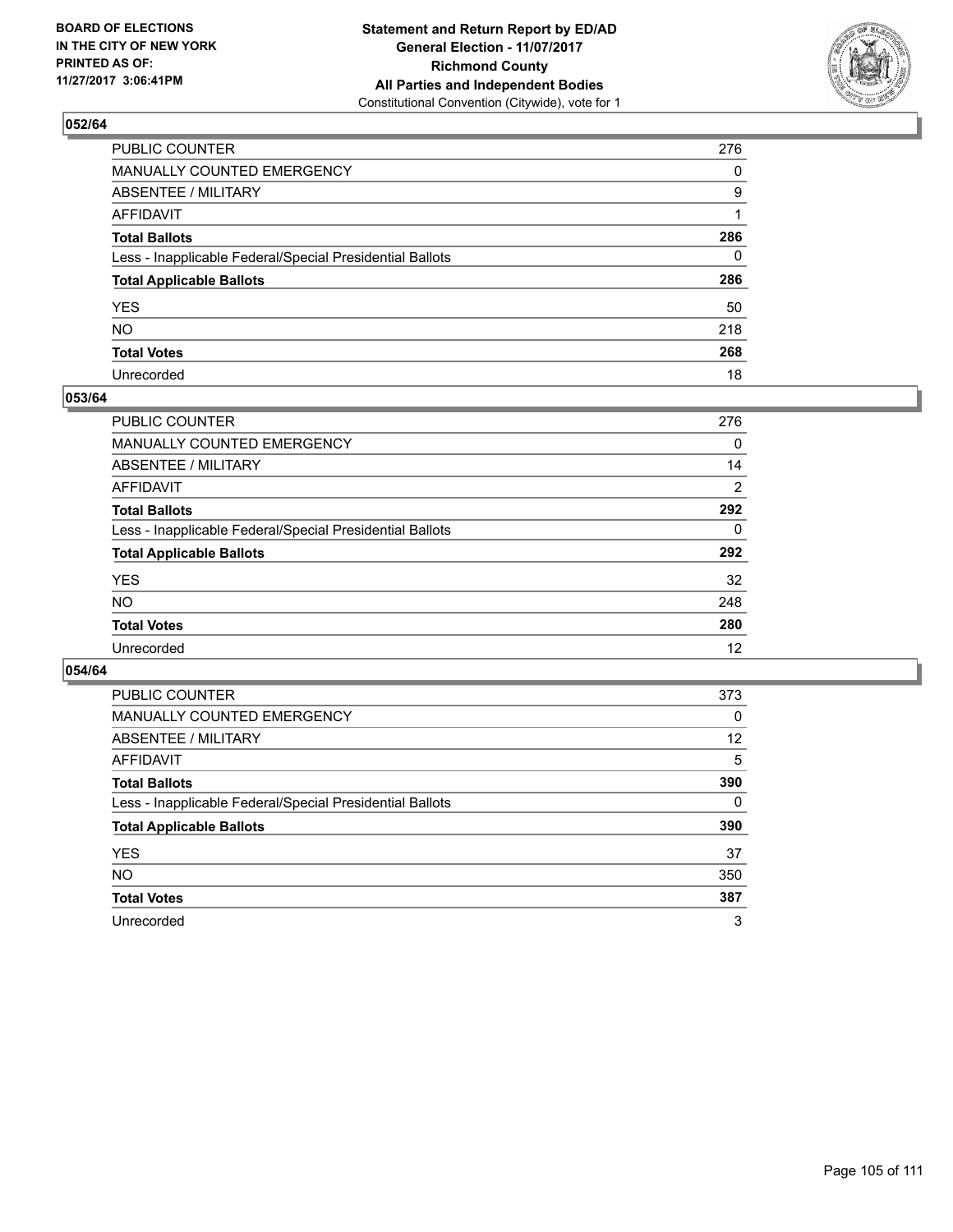

| PUBLIC COUNTER                                           | 341 |
|----------------------------------------------------------|-----|
| MANUALLY COUNTED EMERGENCY                               | 0   |
| ABSENTEE / MILITARY                                      | 11  |
| AFFIDAVIT                                                |     |
| Total Ballots                                            | 353 |
| Less - Inapplicable Federal/Special Presidential Ballots | 0   |
| <b>Total Applicable Ballots</b>                          | 353 |
| YES                                                      | 32  |
| NO.                                                      | 314 |
| <b>Total Votes</b>                                       | 346 |
| Unrecorded                                               | 7   |

#### **056/64**

| <b>PUBLIC COUNTER</b>                                    | 358      |
|----------------------------------------------------------|----------|
| <b>MANUALLY COUNTED EMERGENCY</b>                        | 0        |
| ABSENTEE / MILITARY                                      | 23       |
| AFFIDAVIT                                                | 2        |
| <b>Total Ballots</b>                                     | 383      |
| Less - Inapplicable Federal/Special Presidential Ballots | $\Omega$ |
| <b>Total Applicable Ballots</b>                          | 383      |
| <b>YES</b>                                               | 37       |
| <b>NO</b>                                                | 334      |
| <b>Total Votes</b>                                       | 371      |
| Unrecorded                                               | 12       |

| <b>PUBLIC COUNTER</b>                                    | 214 |
|----------------------------------------------------------|-----|
| MANUALLY COUNTED EMERGENCY                               | 0   |
| ABSENTEE / MILITARY                                      |     |
| AFFIDAVIT                                                |     |
| <b>Total Ballots</b>                                     | 222 |
| Less - Inapplicable Federal/Special Presidential Ballots | 0   |
| <b>Total Applicable Ballots</b>                          | 222 |
| <b>YES</b>                                               | 33  |
| <b>NO</b>                                                | 181 |
| <b>Total Votes</b>                                       | 214 |
| Unrecorded                                               | 8   |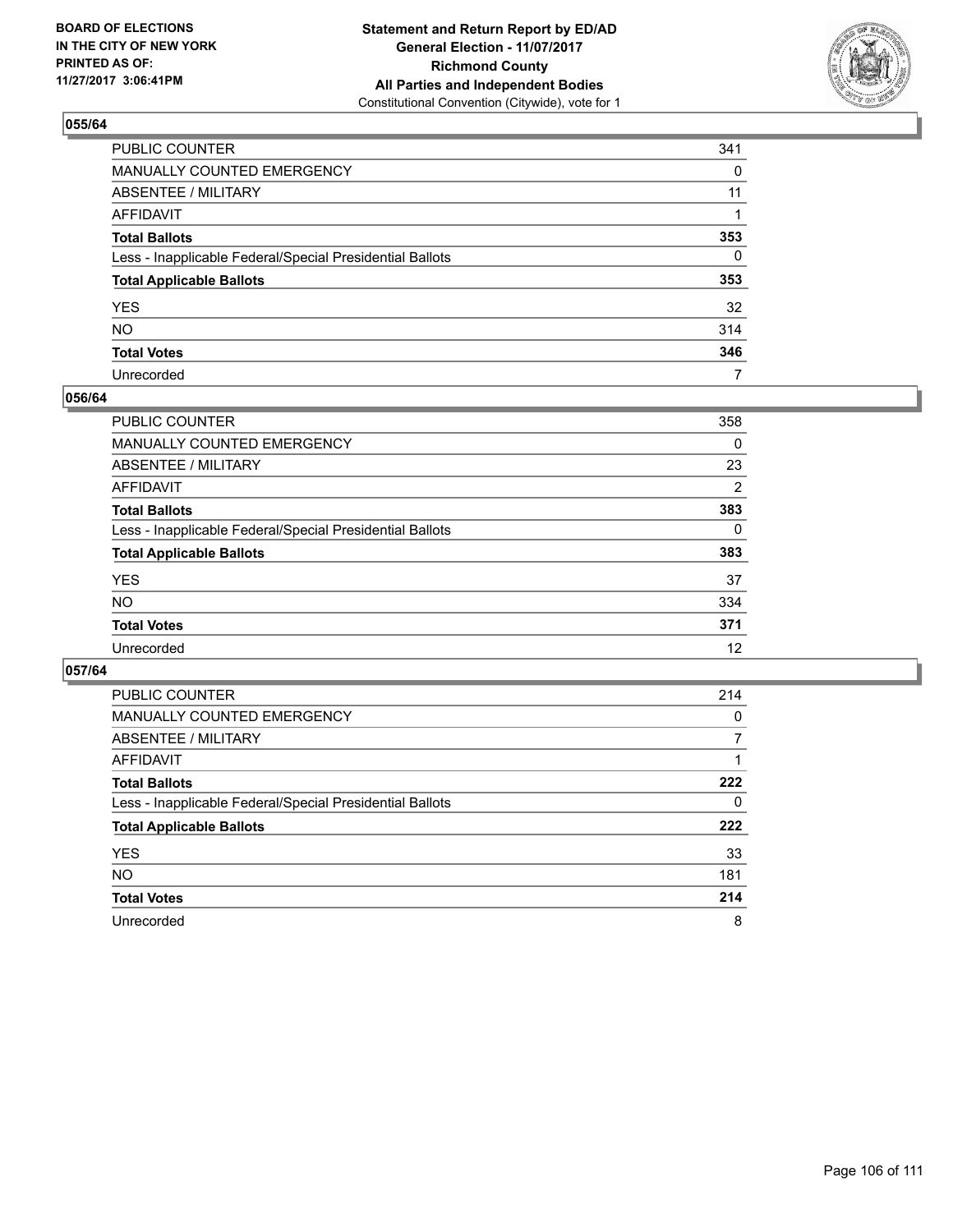

| PUBLIC COUNTER                                           | 341 |
|----------------------------------------------------------|-----|
| MANUALLY COUNTED EMERGENCY                               | 0   |
| ABSENTEE / MILITARY                                      | 10  |
| AFFIDAVIT                                                | 7   |
| Total Ballots                                            | 358 |
| Less - Inapplicable Federal/Special Presidential Ballots | 0   |
| <b>Total Applicable Ballots</b>                          | 358 |
| YES                                                      | 33  |
| NO.                                                      | 314 |
| <b>Total Votes</b>                                       | 347 |
| Unrecorded                                               | 11  |

#### **059/64**

| <b>PUBLIC COUNTER</b>                                    | 273 |
|----------------------------------------------------------|-----|
| <b>MANUALLY COUNTED EMERGENCY</b>                        | 0   |
| ABSENTEE / MILITARY                                      | 11  |
| AFFIDAVIT                                                |     |
| <b>Total Ballots</b>                                     | 285 |
| Less - Inapplicable Federal/Special Presidential Ballots | 0   |
| <b>Total Applicable Ballots</b>                          | 285 |
| <b>YES</b>                                               | 33  |
| <b>NO</b>                                                | 237 |
| <b>Total Votes</b>                                       | 270 |
| Unrecorded                                               | 15  |

| <b>PUBLIC COUNTER</b>                                    | 189 |
|----------------------------------------------------------|-----|
| <b>MANUALLY COUNTED EMERGENCY</b>                        | 0   |
| ABSENTEE / MILITARY                                      | 9   |
| AFFIDAVIT                                                |     |
| <b>Total Ballots</b>                                     | 199 |
| Less - Inapplicable Federal/Special Presidential Ballots | 0   |
| <b>Total Applicable Ballots</b>                          | 199 |
|                                                          |     |
| <b>YES</b>                                               | 18  |
| <b>NO</b>                                                | 173 |
| <b>Total Votes</b>                                       | 191 |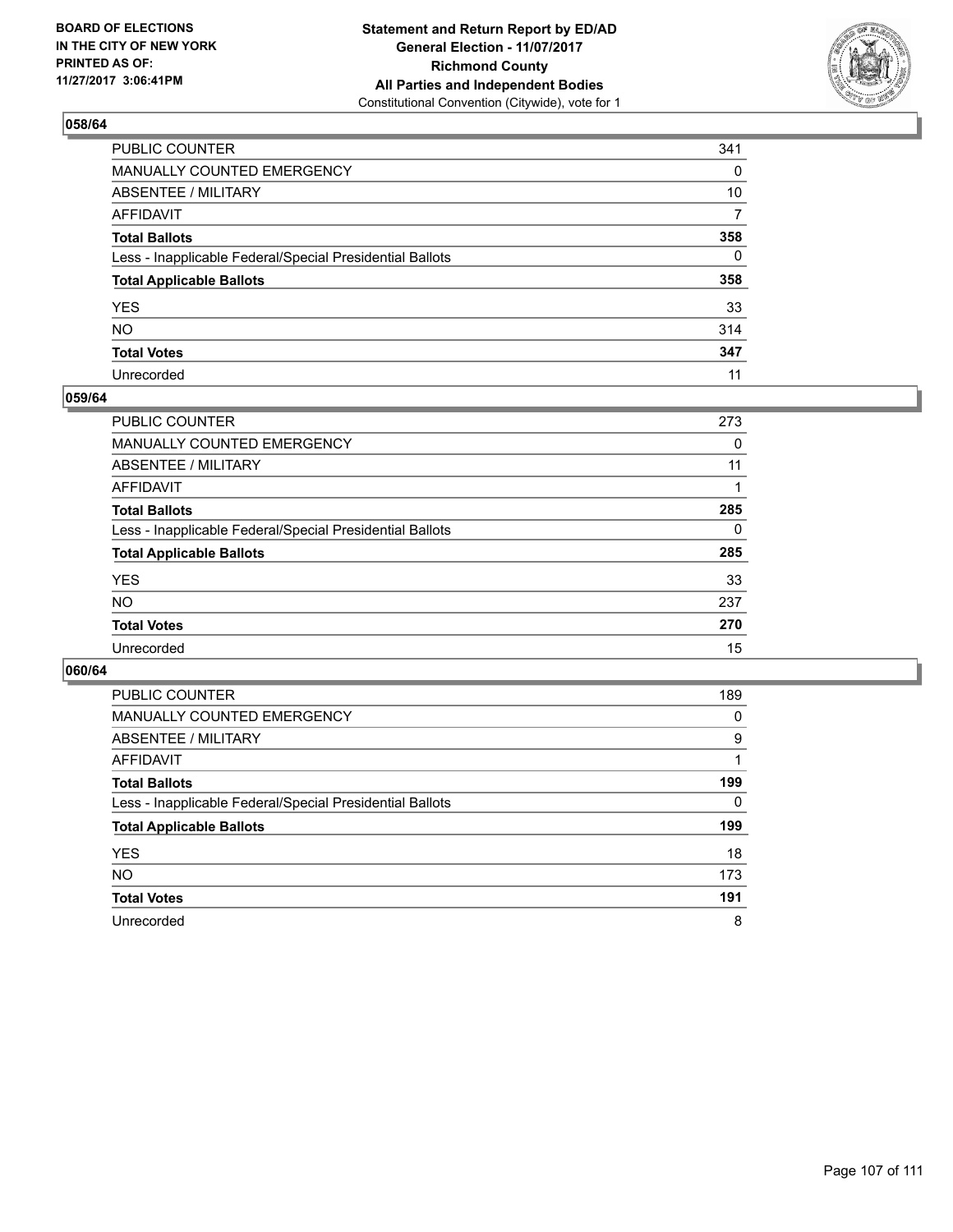

| PUBLIC COUNTER                                           | 215 |
|----------------------------------------------------------|-----|
| MANUALLY COUNTED EMERGENCY                               | 0   |
| ABSENTEE / MILITARY                                      | 2   |
| AFFIDAVIT                                                | 0   |
| Total Ballots                                            | 217 |
| Less - Inapplicable Federal/Special Presidential Ballots | 0   |
| <b>Total Applicable Ballots</b>                          | 217 |
| YES                                                      | 31  |
| NO.                                                      | 180 |
| <b>Total Votes</b>                                       | 211 |
| Unrecorded                                               | 6   |

#### **062/64**

| <b>PUBLIC COUNTER</b>                                    | 278 |
|----------------------------------------------------------|-----|
| <b>MANUALLY COUNTED EMERGENCY</b>                        | 0   |
| ABSENTEE / MILITARY                                      | 28  |
| AFFIDAVIT                                                |     |
| <b>Total Ballots</b>                                     | 307 |
| Less - Inapplicable Federal/Special Presidential Ballots | 0   |
| <b>Total Applicable Ballots</b>                          | 307 |
| <b>YES</b>                                               | 37  |
| <b>NO</b>                                                | 260 |
| <b>Total Votes</b>                                       | 297 |
| Unrecorded                                               | 10  |

| <b>PUBLIC COUNTER</b>                                    | 268 |
|----------------------------------------------------------|-----|
| MANUALLY COUNTED EMERGENCY                               | 0   |
| ABSENTEE / MILITARY                                      | 5   |
| AFFIDAVIT                                                | 4   |
| <b>Total Ballots</b>                                     | 277 |
| Less - Inapplicable Federal/Special Presidential Ballots | 0   |
| <b>Total Applicable Ballots</b>                          | 277 |
| <b>YES</b>                                               | 31  |
| NO.                                                      | 220 |
| <b>Total Votes</b>                                       | 251 |
| Unrecorded                                               | 26  |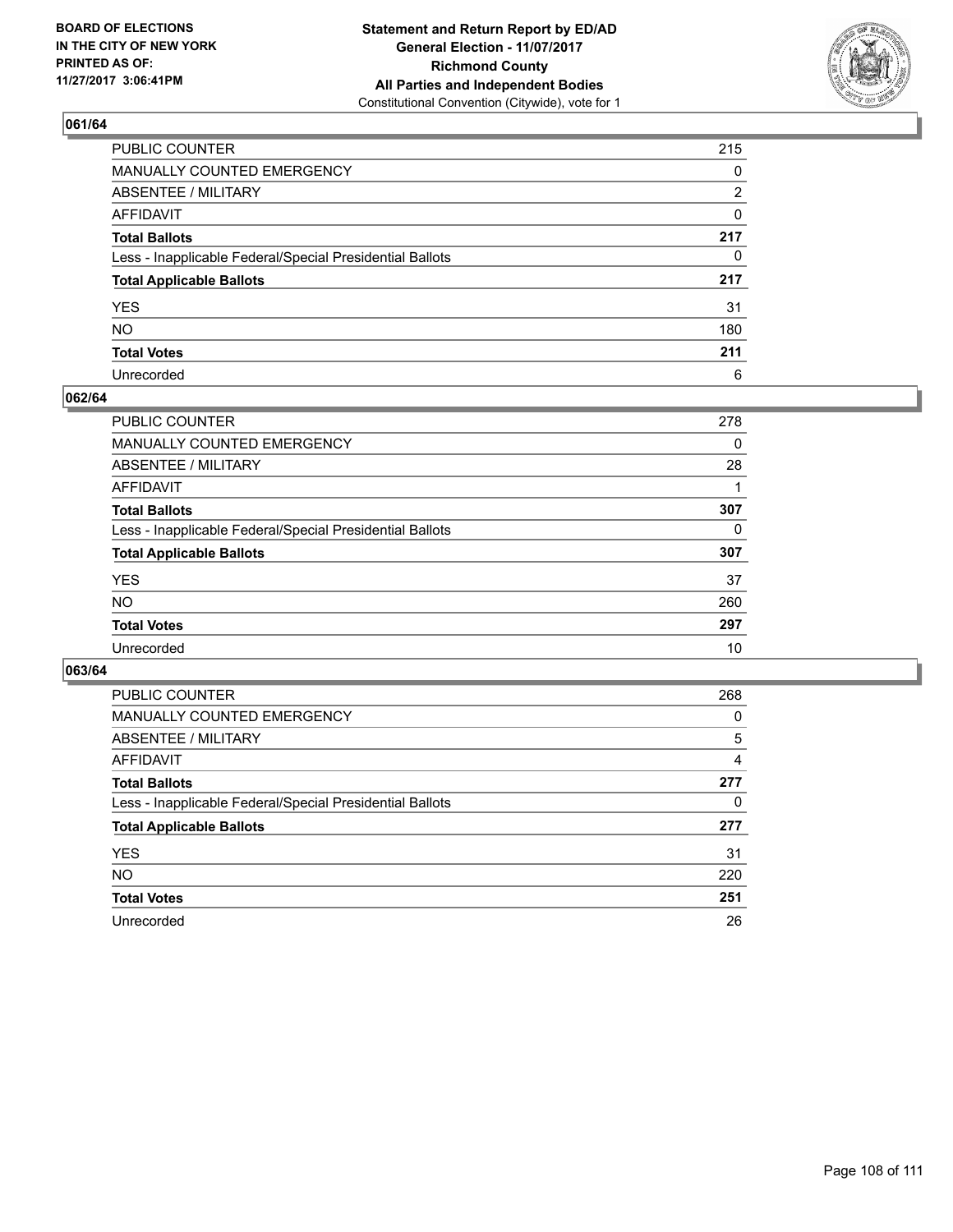

# **064/64**

| <b>Total Votes</b>                                       | 0            |
|----------------------------------------------------------|--------------|
| <b>NO</b>                                                | <sup>0</sup> |
| <b>YES</b>                                               | 0            |
| <b>Total Applicable Ballots</b>                          | 0            |
| Less - Inapplicable Federal/Special Presidential Ballots | 0            |
| <b>Total Ballots</b>                                     | 0            |
| <b>AFFIDAVIT</b>                                         | 0            |
| ABSENTEE / MILITARY                                      | 0            |
| <b>MANUALLY COUNTED EMERGENCY</b>                        | 0            |
| PUBLIC COUNTER                                           | $\Omega$     |

### **065/64**

| PUBLIC COUNTER                                           | 0        |
|----------------------------------------------------------|----------|
| MANUALLY COUNTED EMERGENCY                               | 0        |
| ABSENTEE / MILITARY                                      | $\Omega$ |
| AFFIDAVIT                                                | 0        |
| <b>Total Ballots</b>                                     | 0        |
| Less - Inapplicable Federal/Special Presidential Ballots | 0        |
| <b>Total Applicable Ballots</b>                          | 0        |
| YES                                                      | 0        |
| NO.                                                      | $\Omega$ |
| <b>Total Votes</b>                                       | 0        |
|                                                          |          |

# **066/64**

| <b>Total Votes</b>                                       | 0        |
|----------------------------------------------------------|----------|
| <b>NO</b>                                                | $\Omega$ |
| <b>YES</b>                                               | 0        |
| <b>Total Applicable Ballots</b>                          | 0        |
| Less - Inapplicable Federal/Special Presidential Ballots | 0        |
| <b>Total Ballots</b>                                     | 0        |
| AFFIDAVIT                                                | 0        |
| ABSENTEE / MILITARY                                      | 0        |
| MANUALLY COUNTED EMERGENCY                               | 0        |
| PUBLIC COUNTER                                           | 0        |

### **067/64**

| <b>Total Votes</b>                                       | O |
|----------------------------------------------------------|---|
| <b>NO</b>                                                | O |
| <b>YES</b>                                               | 0 |
| <b>Total Applicable Ballots</b>                          |   |
| Less - Inapplicable Federal/Special Presidential Ballots | 0 |
| <b>Total Ballots</b>                                     | 0 |
| AFFIDAVIT                                                | 0 |
| ABSENTEE / MILITARY                                      | 0 |
| MANUALLY COUNTED EMERGENCY                               | 0 |
| PUBLIC COUNTER                                           | 0 |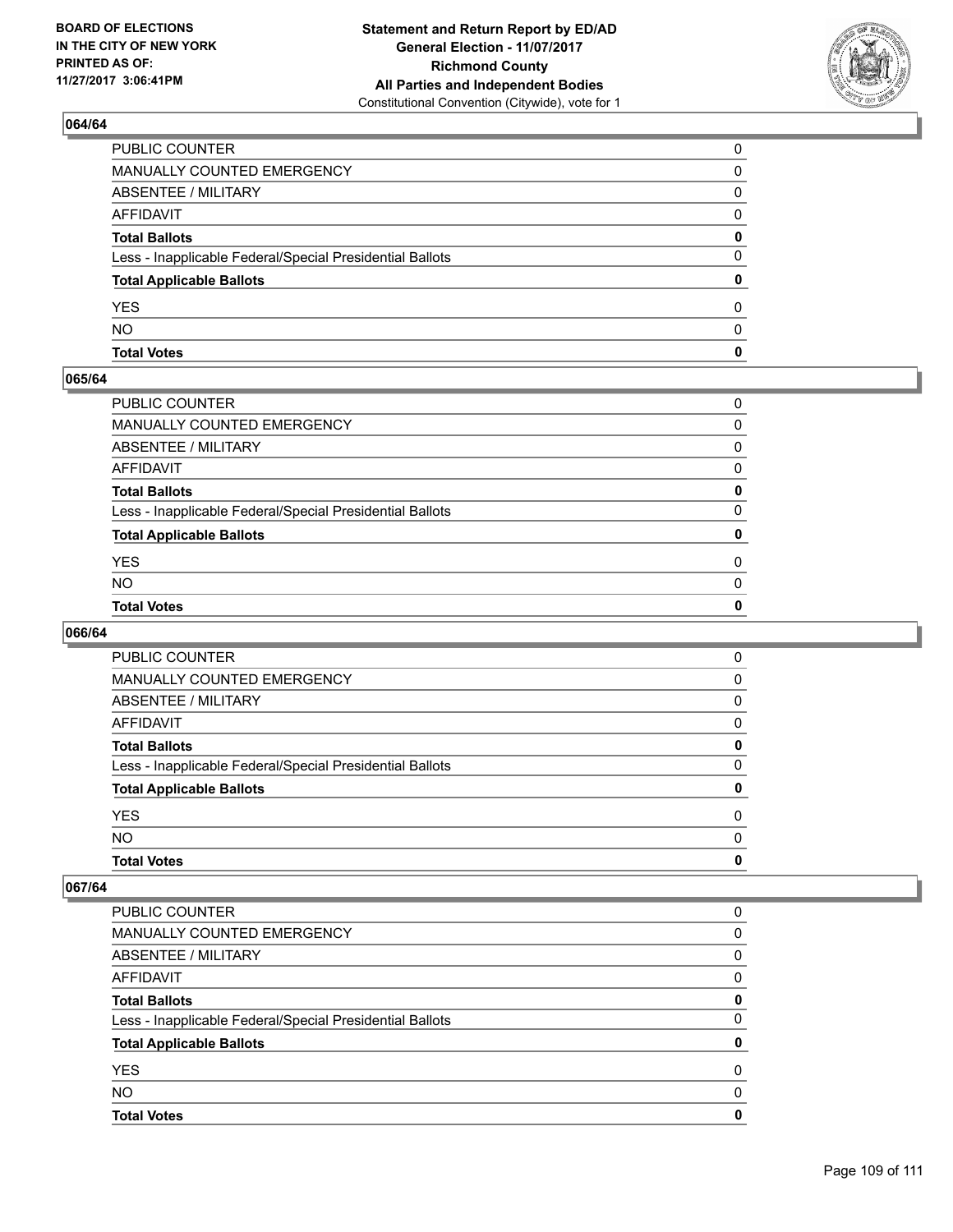

# **068/64**

| <b>Total Votes</b>                                       | 0            |
|----------------------------------------------------------|--------------|
| <b>NO</b>                                                | <sup>0</sup> |
| <b>YES</b>                                               | <sup>0</sup> |
| <b>Total Applicable Ballots</b>                          | 0            |
| Less - Inapplicable Federal/Special Presidential Ballots | 0            |
| <b>Total Ballots</b>                                     | 0            |
| <b>AFFIDAVIT</b>                                         | <sup>0</sup> |
| <b>ABSENTEE / MILITARY</b>                               | 0            |
| <b>MANUALLY COUNTED EMERGENCY</b>                        | 0            |
| PUBLIC COUNTER                                           | $\Omega$     |

### **069/64**

| PUBLIC COUNTER                                           | 0            |
|----------------------------------------------------------|--------------|
| MANUALLY COUNTED EMERGENCY                               | 0            |
| ABSENTEE / MILITARY                                      | 0            |
| AFFIDAVIT                                                | $\mathbf{0}$ |
| Total Ballots                                            | 0            |
| Less - Inapplicable Federal/Special Presidential Ballots | 0            |
| <b>Total Applicable Ballots</b>                          | $\mathbf{0}$ |
| YES                                                      | 0            |
| NO.                                                      | $\Omega$     |
| <b>Total Votes</b>                                       | $\mathbf{0}$ |
|                                                          |              |

# **070/64**

| <b>Total Votes</b>                                       | 0 |
|----------------------------------------------------------|---|
| <b>NO</b>                                                | 0 |
| <b>YES</b>                                               | 0 |
| <b>Total Applicable Ballots</b>                          | 0 |
| Less - Inapplicable Federal/Special Presidential Ballots | 0 |
| <b>Total Ballots</b>                                     | 0 |
| AFFIDAVIT                                                | 0 |
| ABSENTEE / MILITARY                                      | 0 |
| MANUALLY COUNTED EMERGENCY                               | 0 |
| <b>PUBLIC COUNTER</b>                                    | 0 |